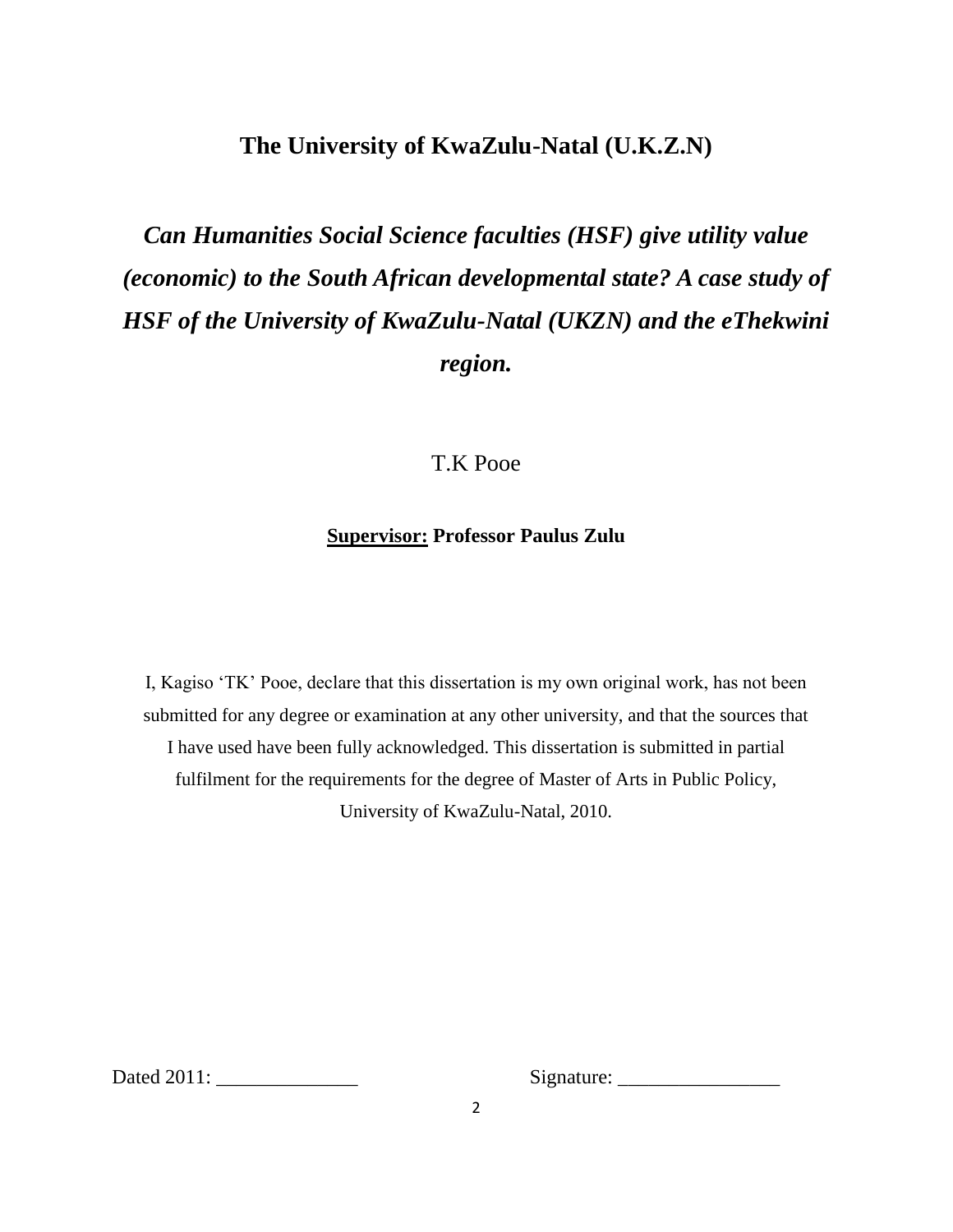# **Abstract**

This research paper seeks to explore whether the University of KwaZulu-Natal (U.K.Z.N) Humanities Social Science Faculty (HSF) can provide utility (economic) value to the eThekwini region and the South African developmental state. Utility value within this paper is defined as being, *"The welfare a given investor assigns to an investment with a particular expected return and risk." (duke.edu).* A developmental state according to Professor Ziya Onis is a *"…state where the government is intimately involved in the macro and micro-economic planning in order to grow the economy." (Onis 1991*). Each existing developmental state has approached its development in a unique and contextually relevant manner. Yet all developmental states have one key variable prominent: Human Capital Development through investment in the Science Engineering and Management streams of study. This research project uses a qualitative research approach comprising of semi-structured interviews with selected personnel from the University"s Humanities Social Science Faculty, private sector organisations, the local municipality, a representative from the Minister of Higher Education and Training and the Reference group set up by the Ministry to investigate the state of the HSF in South Africa. Six key questions will inform this research. Firstly, what is the content and curriculum make-up of a Humanities Social Science of the University of KwaZulu-Natal degree and what factors inform its make-up? Secondly, what is utility value expressed in employment terms does an HS degree provide? Thirdly, how are HSF Degrees structured to offer both knowledge and utility value to their students - and in turn - the South African job market? Fourthly, where do HSF graduates get employed i.e. in which Government Departments or industries do they find employment? Fifthly, what meaningful role does an HSF degree offer in the context of the developmental State in South Africa? And finally, does the UKZN HSF and its degrees need an overhaul? And if it is concluded that it does not need it, why does it not? *This research project found that the Humanities Social Science Faculty and its products, the graduates , do provide utility value - needed for leading people and organisations - in the form of management skills, deductive reasoning, critical and lateral thinking.* However, if the current state of the HS-Faculty continues, namely; the large number of students enrolled, the non-enterprising curriculum, the non-collaborative relationship between the faculty and local business and governmental structures, the HSF will have no "active role" in the developmental state and will in "fact" become a problem. And subsequently, a problem that contributes to the phenomena of unemployable graduates in a major way.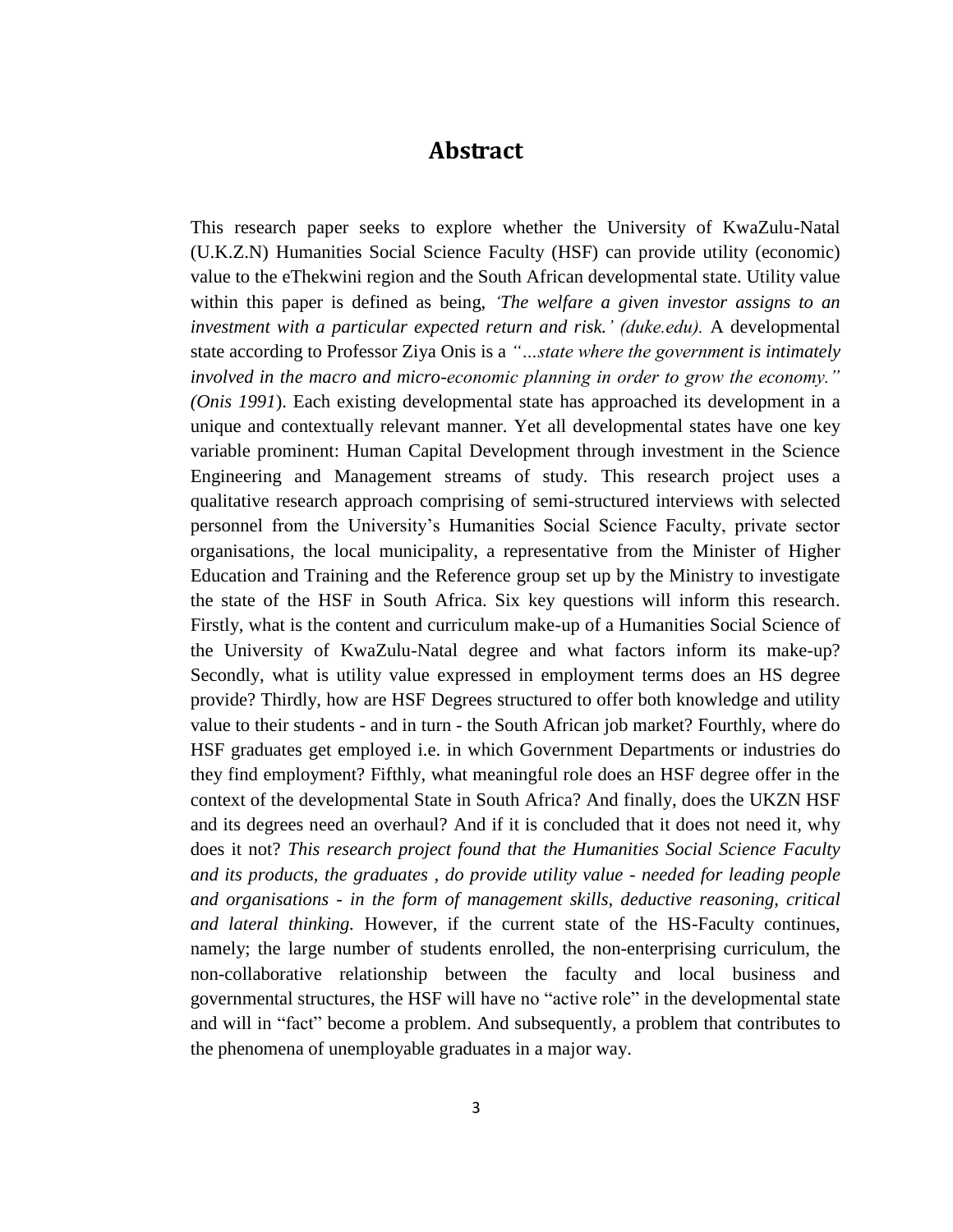#### **Acknowledgements**

**Rom 8v 22-25:** *"We know that all creation is still groaning and is in pain, like a woman about to give birth. The Spirit makes us sure about what we will be in the future. But now we groan silently, while we wait for God to show that we are his children. This means that our bodies will also be set free. And this hope is what saves us. But if we already have what we hope for, there is no need to keep on hoping. However, we hope for something we have not yet seen, and we patiently wait for it." .*I thank the one who made me for such a time, I have stumbled I have fainted you have kept me.

Too Papa, le Mama Kgang le Masisie Pooe, lelapa la Pooe [Thembi, Sonti, Ragori, Molefi, Gogo, Koko, bomalume, boragagdi].Modimo has given me the best through you, thapelo ya ka ko hore I can pay you back with a life well lived-Ma" soon you will be able to retire. Too, my two "hommies" ZZ "ngwana a tsweng "Khuluse, Fish "F4fantacy" Mokheseng. My madness was your fault, my success is your success, The Pride [Mvelo "bro"Dube, Fika "MBA" Manana, Vulindlela "No12"Zikhali, Gcobane "Cadbury-Shangan" Msipha, Nkeka, MaJara "Jam", Arthur "fly, Peter "no9"", Dr. Ntlibi], His People Church Howard [Sis Nox and Boet Langa Dlamini] and my Cadre in this movement of academy Ndu" Madlala, we are nearly there mate. Too, the University staff like Trisha Egling "my mum on campus." the guru Doug Engelbretch, Professor Hamilton Simelane (for always going the extra mile for me), Siyanda "Stylo" Shange. The good people in the Research Commons, witnessing different generations push to add new African and South African knowledge has been amazing. Too my Supervisor and Post-graduate guide, Professor Paulus Zulu, you stressed me for the purpose of making me excellent. Thank you and it was a surreal privilege to be guided by you.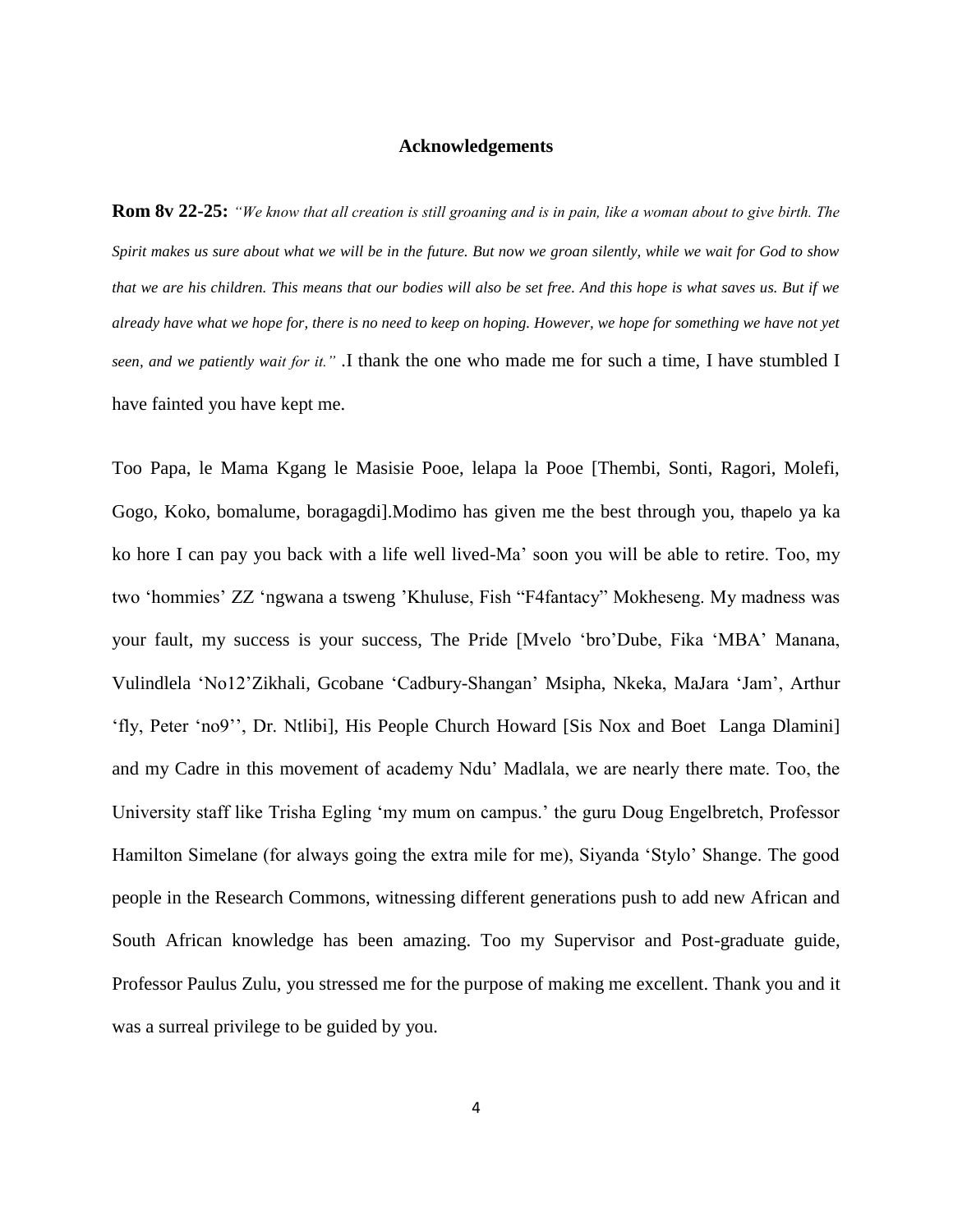# **Table of Contents**

| Introduction                                                                                                     |        |
|------------------------------------------------------------------------------------------------------------------|--------|
| Problem Statement(s)                                                                                             |        |
| Research Objective(s)                                                                                            |        |
| <b>Theoretical Framework</b>                                                                                     |        |
| Hypothesis                                                                                                       |        |
|                                                                                                                  | (P) 12 |
| Literature review: 12                                                                                            |        |
| First set of Literature review: Developmental state and South Africa                                             |        |
| Second set of Literature review: South African graduate trends                                                   |        |
| Third set of Literature review: the African university and its meaning.                                          |        |
| Fourth set of Literature review: the debate about the relevance of Humanities and the Social Science             |        |
| Fifth set of literature review: university role and meaning.                                                     |        |
| Sixth set of literature review: UKZN prospectus and other universities.                                          |        |
| New knowledge and findings                                                                                       |        |
|                                                                                                                  |        |
| <b>Chapter 4:</b> (P) 31                                                                                         |        |
| <b>Findings and Analysis</b>                                                                                     |        |
| Are the Humanities Social Science Faculties relevant (economically) to the EThekwini region and South<br>Africa? |        |
| What role exists for HSF's and graduates in the development state?: ____________________                         | (P)59  |
| Is it prudent to continue producing HSF graduates at such a high rate; when employment trends suggest            | (P) 59 |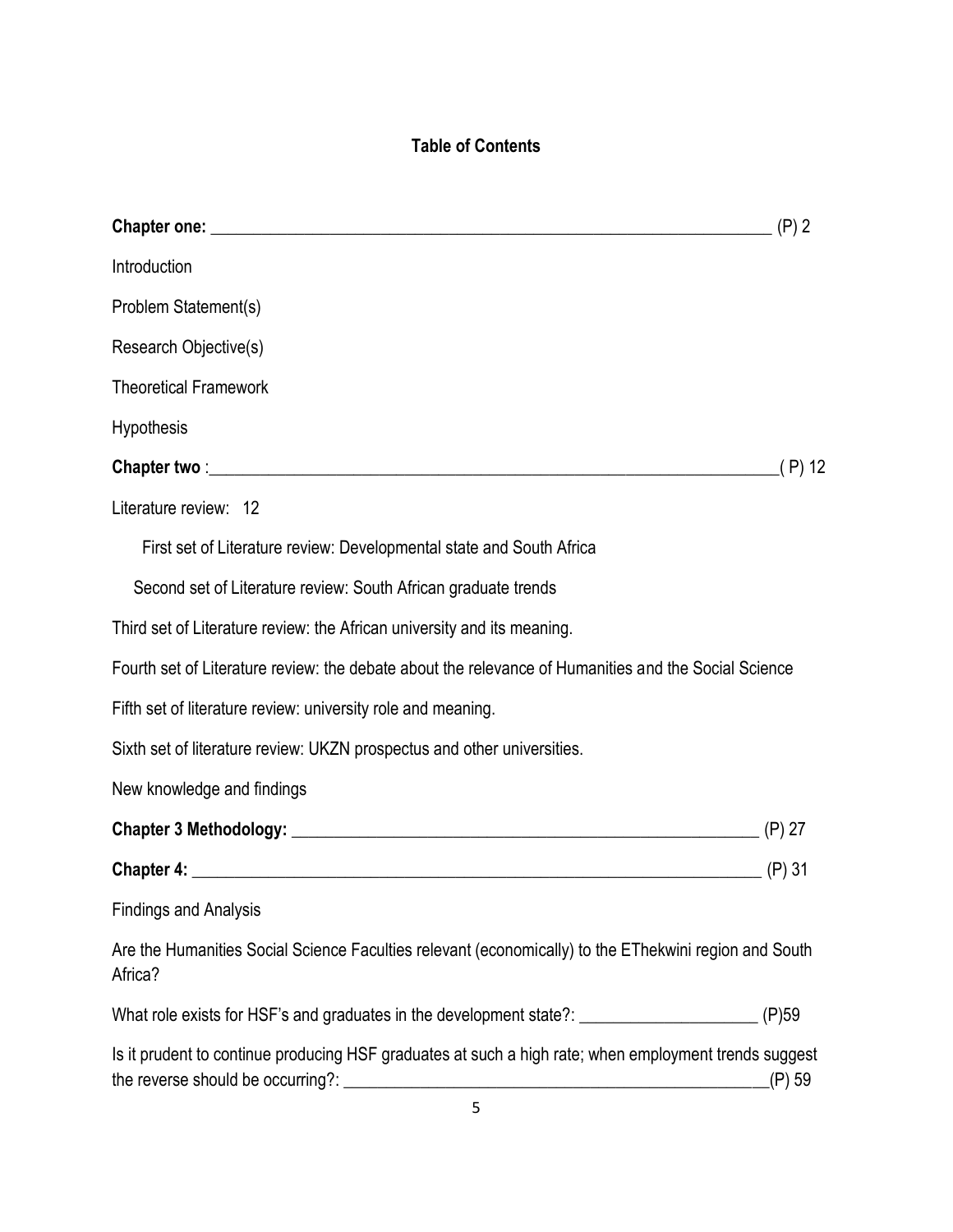|                                                                                   | $\equiv$ (P) 60 |
|-----------------------------------------------------------------------------------|-----------------|
|                                                                                   |                 |
|                                                                                   |                 |
| Growth in qualification by broad field of study: ________________________________ | $(P)$ 61        |
|                                                                                   |                 |
|                                                                                   | $(P)$ 64        |

2. Would you advocate that the university to change its intake policy, so as to aid the Nation's skills shortage? That is to say decrease the number of Humanities student's intake numbers and increase the Science and Engineering Management numbers: \_\_\_\_\_\_\_\_\_\_\_\_\_\_\_\_\_\_\_\_\_\_\_\_\_\_\_\_\_\_\_\_\_\_\_\_\_\_ (P) 73

# Sub-themes

- 1. The overlooked fact that the poor pre-university system is also bringing down the quality of the Humanities Social Sciences; perhaps more than the other faculties due to the fact that it has the lowest points requirements and is viewed as the easy of the university degrees.
- 2. The skills (utility value) of a Humanities Social Science degree, is only really (useful-has utility value) when one has a job. Yet, Science Engineering Management students taking HSF subjects add to their already skills.
- 3. The absence of a regulatory body that acts as a quality and numbers controller for Humanities Social Science Faculties: it ought to check that the curriculum, intake and output numbers are in-line with the South Africa's needs. Such is the case with the Professional degrees.
- 4. The lack of selling (commercial) points, due to the poor cross-disciplinary work and ethos. No combinations that allow for a HSF degree that offers both theoretical and vocational skills (appeal).

| Reference Group interview: Network and the contract of the contract of the contract of the contract of the contract of the contract of the contract of the contract of the contract of the contract of the contract of the con | $(P)$ 76 |
|--------------------------------------------------------------------------------------------------------------------------------------------------------------------------------------------------------------------------------|----------|
| Analyses of Chapter four:                                                                                                                                                                                                      | (P) 81   |
| Chapter 5: Conclusion: National Chapter 3: National Chapter 3: National Chapter 3: National Chapter 3: National Chapter 3: National Chapter 3: National Chapter 3: National Chapter 3: National Chapter 3: National Chapter 3: | (P) 82   |
|                                                                                                                                                                                                                                | (P) 83   |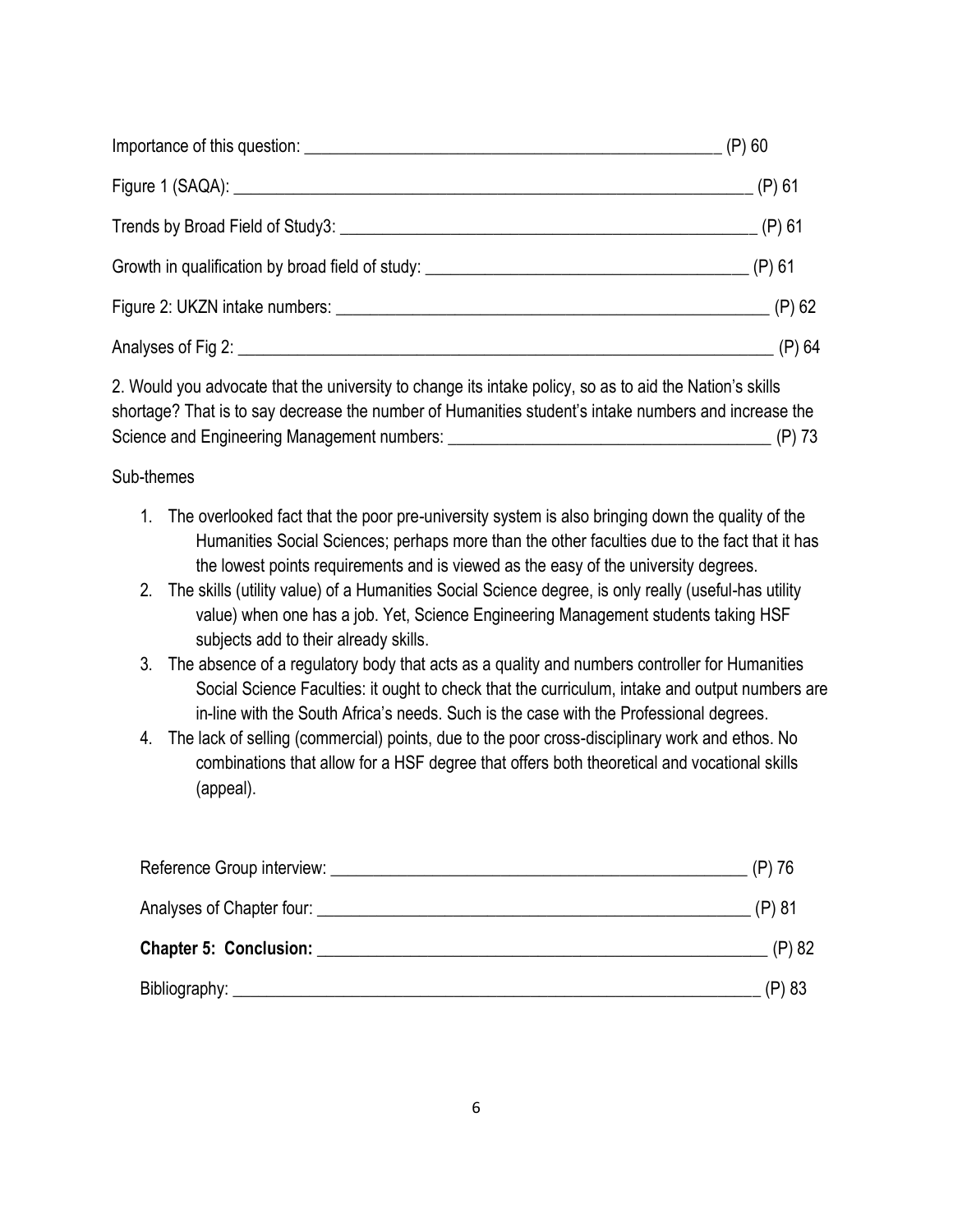# **Chapter one**

# **Introduction**

The new South African state, post 1994 under the leadership of the African National Congress (ANC), inherited a socially fractured and fragmented economy. As Nigel Worden put it, *"the euphoria over the creation of a "New South Africa" was primarily based on its remarkable political settlement rather than social or economic transformation."(Worden 1995:145).*  This meant that the newly elected governing party had gained political freedom and power; however it had inherited major socio-economic challenges which needed to be addressed. The challenges were as a result of 342 years of white minority rule [300 years of Colonialism and 42 years of Apartheid] over the African population (southafrica.info). Professor Ben Turok further elaborates on this point by explaining that, *"Inequality in South Africa has manifested itself in the appearance of a dual economy. Colonialism and apartheid gave rise to a "peculiar form of capitalism, [which] turned the African majority into a landless, propertyless, disenfranchised, unskilled labouring class."(Turok 2008:54)*. This resulted in what Andre Gunder Frank termed underdevelopment, and described as the scenario *"when resources are not used to their full socio-economic potential, with the result that local or regional development is slower in most cases than it should be."(findarticles.com).* The end result of South Africa"s underdevelopment has seen the country having to confront major socio-economic problems such as a rise in unemployment and growing economic inequalities between and within races.

The pressure and need to change the inherited challenges of 342 years of white minority rule has meant that the national budget has multiple roles to play with regard to remedying the socio-economic ills that confront South Africa. The lack of service delivery to the neediest communities has exacerbated the problems bedeviling South Africa. The government"s response to the above-mentioned challenges confronting South Africa has been to declare and angle South Africa towards becoming a developmental state; through the use of key policies. Until recently, no one single governmental policy existed which clearly articulated the form and type of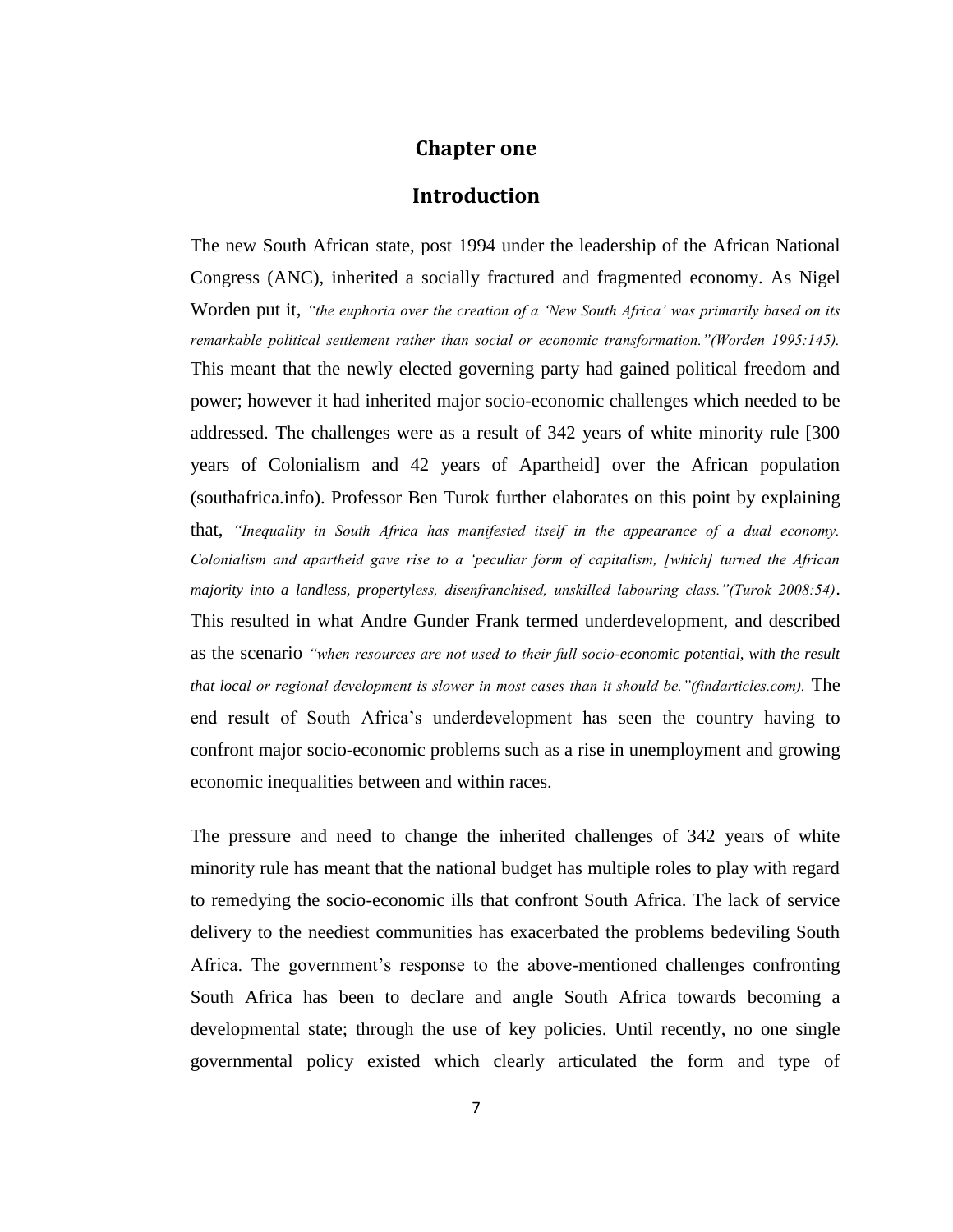developmental state structure South Africa wanted to take. The Department of Trade and Industry (DTI) in February 2010 introduced the "2010/11 – 2012/13 Industrial Policy Action Plan" (I.P), which states that the South African government wants *"The promotion of a more labour-absorbing industrialisation path with a particular emphasis on tradable labour-absorbing goods and services and economic linkages…" (dti.co.gov)* .The I.P is South Africa"s new catalyst for the country"s ethos of becoming a developmental state. Other changes have also come into effect to aid the process of South Africa becoming a developmental state.

One such change was the creation of key new ministries; the Planning Commission, the Monitoring and Evaluation Ministry, the Ministry for Higher Education and Training, and, the Ministry of Economic Development. The task for these new ministries is to help steer South Africa towards becoming a developmental state. The first two above-mentioned Ministries are envisioned as playing an active role in governmental planning and implementation of policies. As was the case in Japan with the MITI (The Ministry of International Trade and Industry), the MITI played an active role in government"s formulation of economic policy and recruitment of talent **(**econlib.org**).** As Sangweni and Mxakato explain MITI was responsible for *"control of industrial policy and economic goal setting and planning. Implementation of industrial policy in-coordination with other ministries control of domestic production, Managaging competition in sectors of industry." (Turok 2008:39)*. These measures propelled Japan towards being one of the largest economies in the world and a model developmental state.

The creation of the above-mentioned Ministries and the policy recommendations adopted during the A.N.C"s policy conference in Polokwane in November 2007 are important building blocks towards South Africa becoming a functional developmental state. Professor Ha-Joon Chang states that a developmental state is *"a state that*  deliberately tries to affect the course of economic development with policies that deliberately *discriminate between different sectors."(New Agenda 2010:38)*. The creation of the abovementioned Ministries and other policy recommendations are the types of positive actions Professor Chang refers to. He explains that such actions are positive because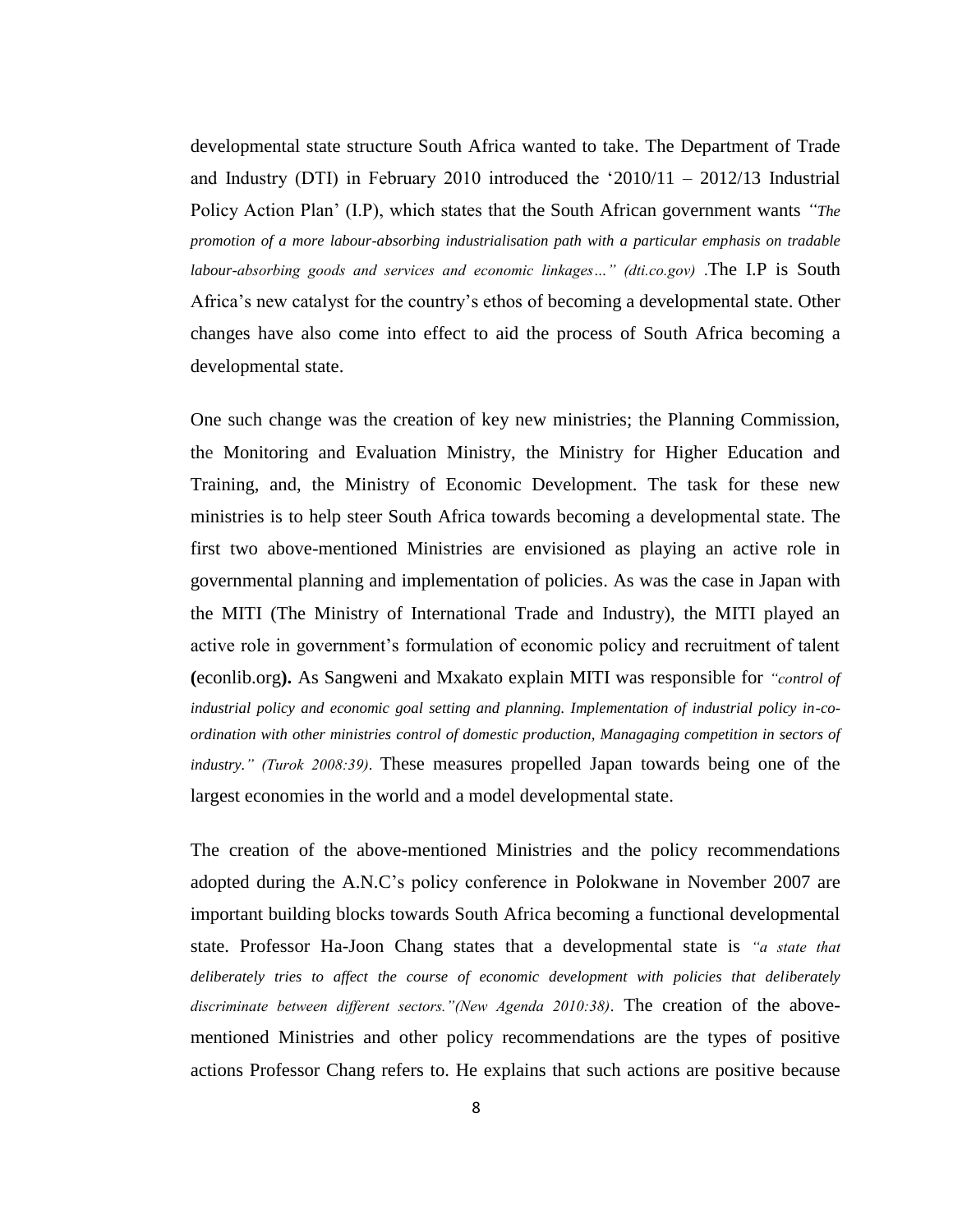they aid government in plotting the economic trajectory of the nation. Also important is the fact that a developmental state thrives through human capital development and a heavy investment in Science Engineering and Management streams of studies. This was certainly true for both Japan and Malaysia.

Across all South African universities, Humanities Social Science faculties (HSF"s) have the highest intake and output of student numbers, compared to either the faculties of Engineering or Commerce. The South African Qualifications Authority (SAQA) report for 1994-2004, certainly verifies this statement. When the 2010 HSF intake numbers and graduate numbers of the University of KwaZulu-Natal (UKZN) are analysed the trend looks to be consistent with the SAQA report. Reasons for students choosing HSF degrees vary. The most controversial reason put forward states that, students opt for "softer" non-technical fields of study as is the perception towards a HSF degree. This is largely because students tend to attach more value to a qualification particularly a degree obtained from at a University than a diploma obtained at a University of Technology. (Business Leadership South Africa 2006:4).

The high number of students graduating with an HSF degree is not parallel to the RSA employment trends. Careers South Africa looks at graduate employment trends for both the Private and Public sector and it states that the existing skills shortage *"…is most prominent in the fields of ICT, engineering, mining and finance…" (CareersSA 2006:9)*. Evidence of this prioritisation of key skills is found in policy-initiatives like the Accelerated and Shared Growth Initiative for South Africa (ASGISA) and the Joint Initiative for Priority Skills Acquisition (JIPSA). Both policies (plans) aim to move South Africa towards being a functional developmental state.

Professor B. Turok states that *"it seems that a return to a developmental discourse under the rubric of the "developmental state" may be attributed to a certain desperation that the model used over the past decade has not produced the required benefits for a large section of the population." (Turok 2008:186)*. In etching South Africa towards being a developmental state, government"s and the ANC"s biggest obstacle is South Africa"s capacity deficit. Turok explains,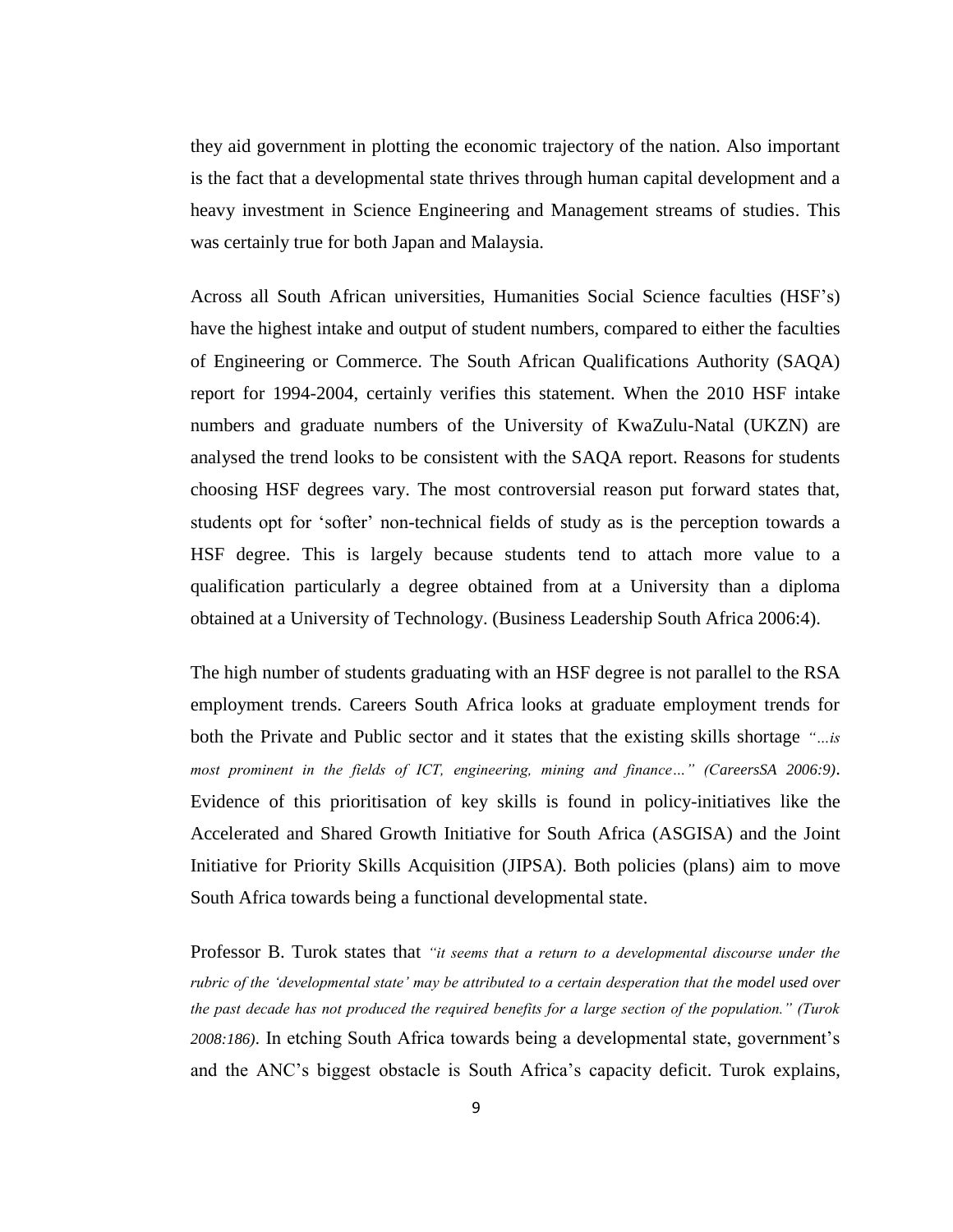*"There are references in many ANC documents that a developmental state is essential. However, capabilities at provincial and local government levels remain a great concern, especially as many qualified white professionals have departed…" (Turok 2008:194)*. The professionals" skills that Turok refers to come from the Science Engineering and Management streams of study, as Careers SA has explained. More worryingly, the capacity deficit has meant that local (municipal) and provincial authorities have been unable to eradicate and give solutions to service delivery and poverty related problems plaguing the South African public service sector.

To understand what a developmental state is, it is first important to understand what development encompasses. J. Remenyi defines development as *"a process directed at outcomes encapsulating improved standards of living and greater capacity for self-reliance in economies that are technically more complex and more dependent on global integration than before." (Remenyi 2004:22).* Hence when the South African government under the leadership of the ANC enacts policies such as the Reconstruction and Development Programme (RDP), Broad Based Black Economic Empowerment (BBBEE) it is facilitating its understanding of development for its nation and people within its given context. Thus a developmental state as Professor Ziya Onis rightly put it, is nothing more than a "…*state where the government is intimately involved in the macro and micro-economic planning in order to grow the economy." (Onis 1991).* Or as Turok puts it in "*Wealth Doesn"t Trickle Down*", *"The developmental state reflects a growing concern that the private sector, which clearly has a major role to play, cannot alone solve…problems. The developmental state concept is an attempt to bridge the gap between a centrally planned economy and a free market system, without emphasizing an ideological position."(Turok 2008:3).* It can then be said that the South African government realises that to overcome social ills like poverty, rural development, unemployment and other socio-economic matters it needs to play an active role in the nation"s economic path.

It is for this very reason that programmes such as "The Expanded Public Works Programme", institutions like the Development Bank of South Africa (DBSA), the Industrial Development Corporation (IDC) and the Department of Trade and Industry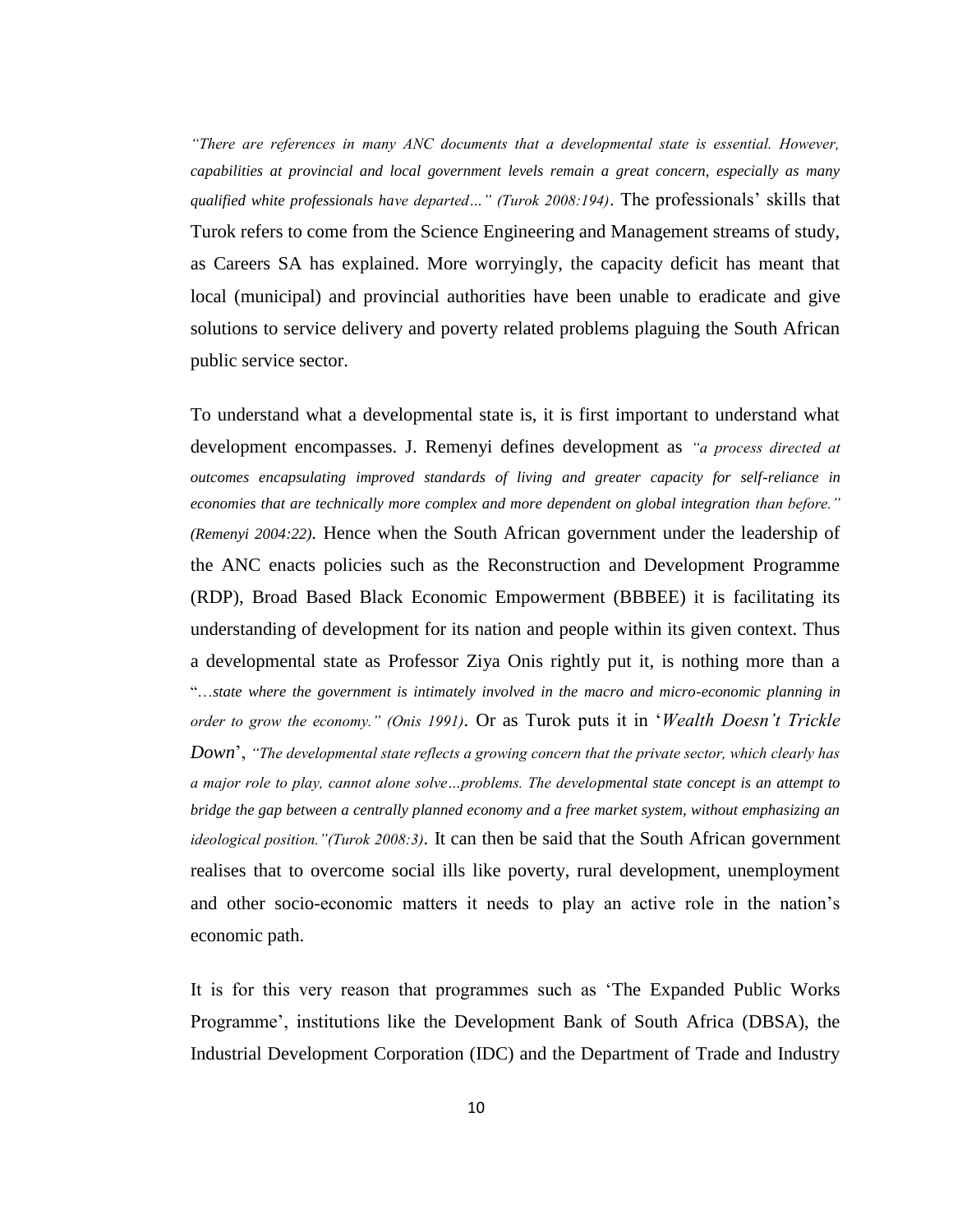(DTI) have become so prominent. They are organisations with a developmental inclination, in the same way the MITI of Japan did.

Yet inherent in the concept of a developmental state are two points. Firstly it is predicated on economic growth and secondly for this to occur economic (or utility adding) skills are needed. According to Bizterms.net utility value refers to "*The welfare a given investor assigns to an investment with a particular return and risk*." And secondly, for the above to occur, a country needs to have a sound educational plan. The educational plan should have a good Primary, Secondary school system and this ultimately has the effect of enhancing the institutions of higher learning. It is these institutions of higher learning that ultimately bolster the development agenda, as has been seen in the Japanese and South Korean economic miracles (educatejournal.org).

### **Problem statement(s)**

The developmental path that South Africa has undertaken points to the promotion of Science Engineering Management graduates and their faculties. A prime example of this is the Department of Trade and Industry"s recent Industrial Policy Action Plan (I.P). One of the IP"s primary goals is *"The promotion of a more labour-absorbing industrialisation path with a particular emphasis on tradable labour-absorbing goods and services and economic linkages…" (dti.co.gov)* .The I.P is the state"s new catalyst for the South African developmental state. And for it to succeed, Science Engineering Management streams of study are vital. But, this situation brings multiple research problems to the fore. Firstly, the implication that universities are not producing the desired degrees for the South African job market. Secondly the implication that the Humanities Social Science faculties do not have an articulated role in the South African developmental state, thirdly that the government and the Humanities and Social Science faculties do not have an apparent middle ground on the issue of the developmental state. Lastly, HSF students are paying and studying for degree"s the South African job market cannot readily absorb.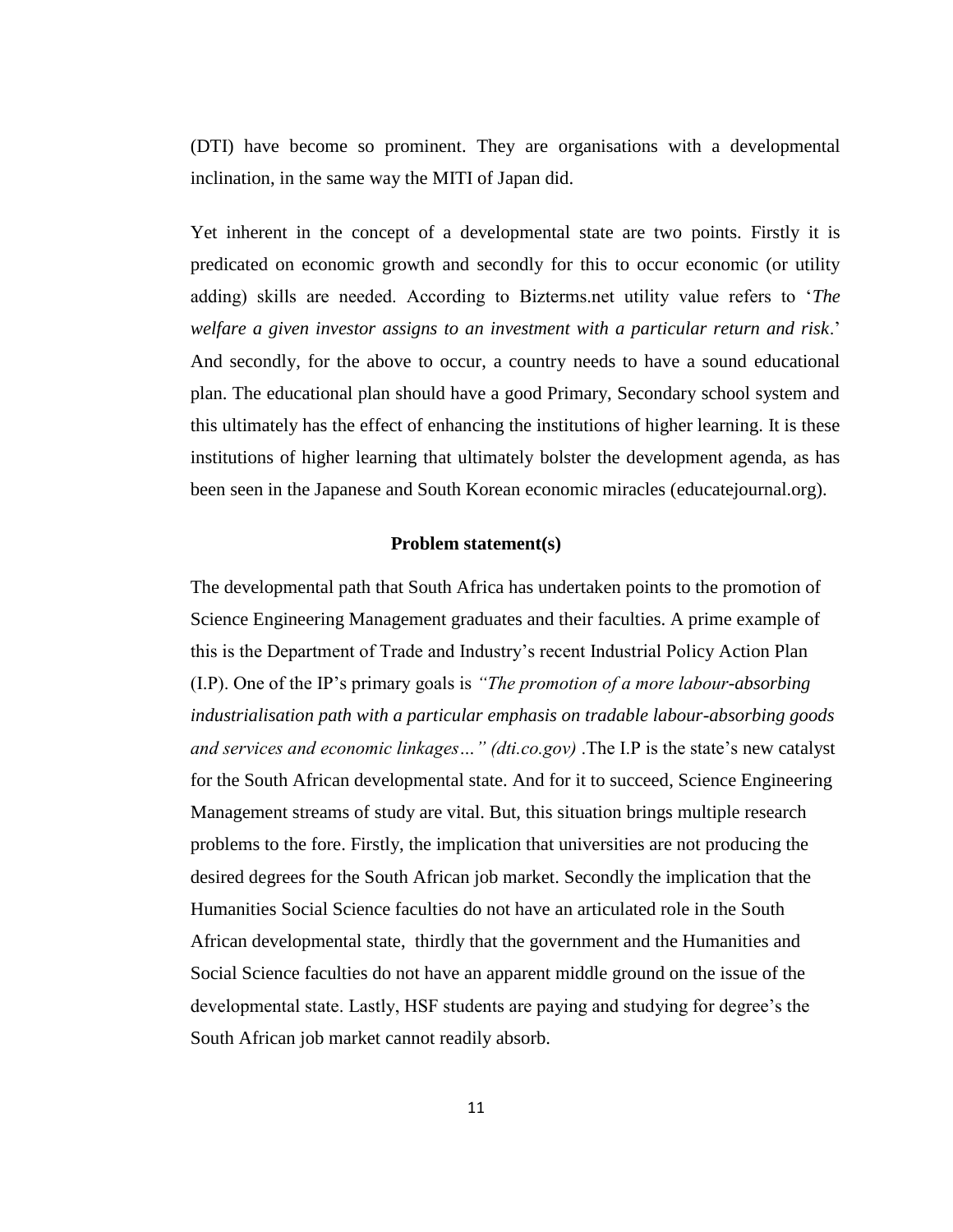## **Research of Objective(s)**

This research has the following objectives.

- The first objective is to investigate what role exists for Humanities Social Science Faculties and graduates in the developmental state.
- The second objective is to find out whether the Humanities Social Science Faculties are relevant (economically) to the South African developmental state.
- And the last objective is to ascertain whether it is prudent to continue taking in and producing Humanities Social Science (HSS) graduates at such a high numbers when employment trends suggest otherwise.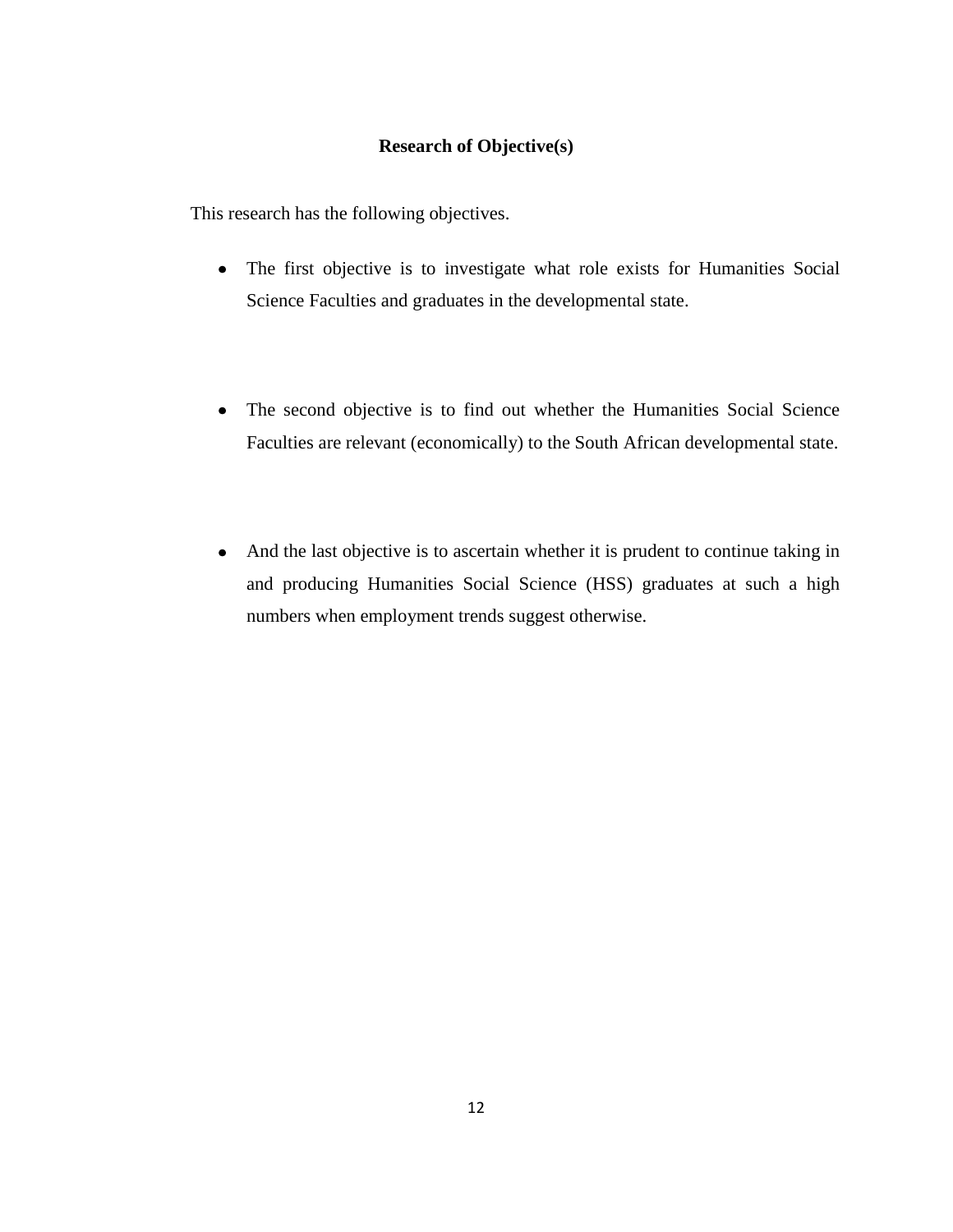#### **Theoretical Framework**

Human Capital Theory (HCT), is one of the four factors of production Adam Smith mentioned in his "*The Wealth of Nations",* the others being *useful machines*, *instruments of the trade* and *improvement of land* (globalaccess.com). HCT consists of three parts. The first states that individuals in society accrue economically useful skills through vocational training (apprenticeship) or formalised education (degree/diploma). Secondly Smith says that as an individual accrues which ever skill, he/she is able to improve their financial situation and these financial spin-offs will benefit the society in general i.e. the state"s tax base increases. Lastly like a construction truck or a warehouse for a maritime firm (equipment), the skill possessed by a skilled individual turns him/her into a real asset, human asset. (Smith 1776:224).

In relation to the developmental state human capital theory, HCT is important for two reasons. Firstly, human capital theory is one of the most important variables for the development of any developmental state (Remenyi 2004:200). Secondly, HCT"s first point, that of education, is pivotal, because education has been a key catalyst for most developmental states' progression. This point is verified by Remenyi on his exploration of the role of education in Ghana. He says*, "The idea of education generally and literacy in particular was later seized upon as a critical factor in community development, both for broader utilitarian purposes and to directly enhance the knowledge based (and hence capacity for decision making) of individuals."(Remenyi 2004:226)*. Though Remenyi was looking at a Ghanaian case study, further studies by economists like Smith, Ricardo and Ramsey concur with the benefits educations accrues to a nation.

As indicated in the above paragraph one of the important features of the developmental state discourse is the role science and technology (engineering) plays. G. Jones in his book entitled "*The role of science and technology in developing countries"* explains how, *"The material wealth of a country depends on the production of goods and services through the co-ordinated use of the available supplies of human skills, capital, land, and natural resources. Economic growth can stem from greater production through the use of more efficient use of resources."(Jones 1971:5)*. However, for this to occur as was the case for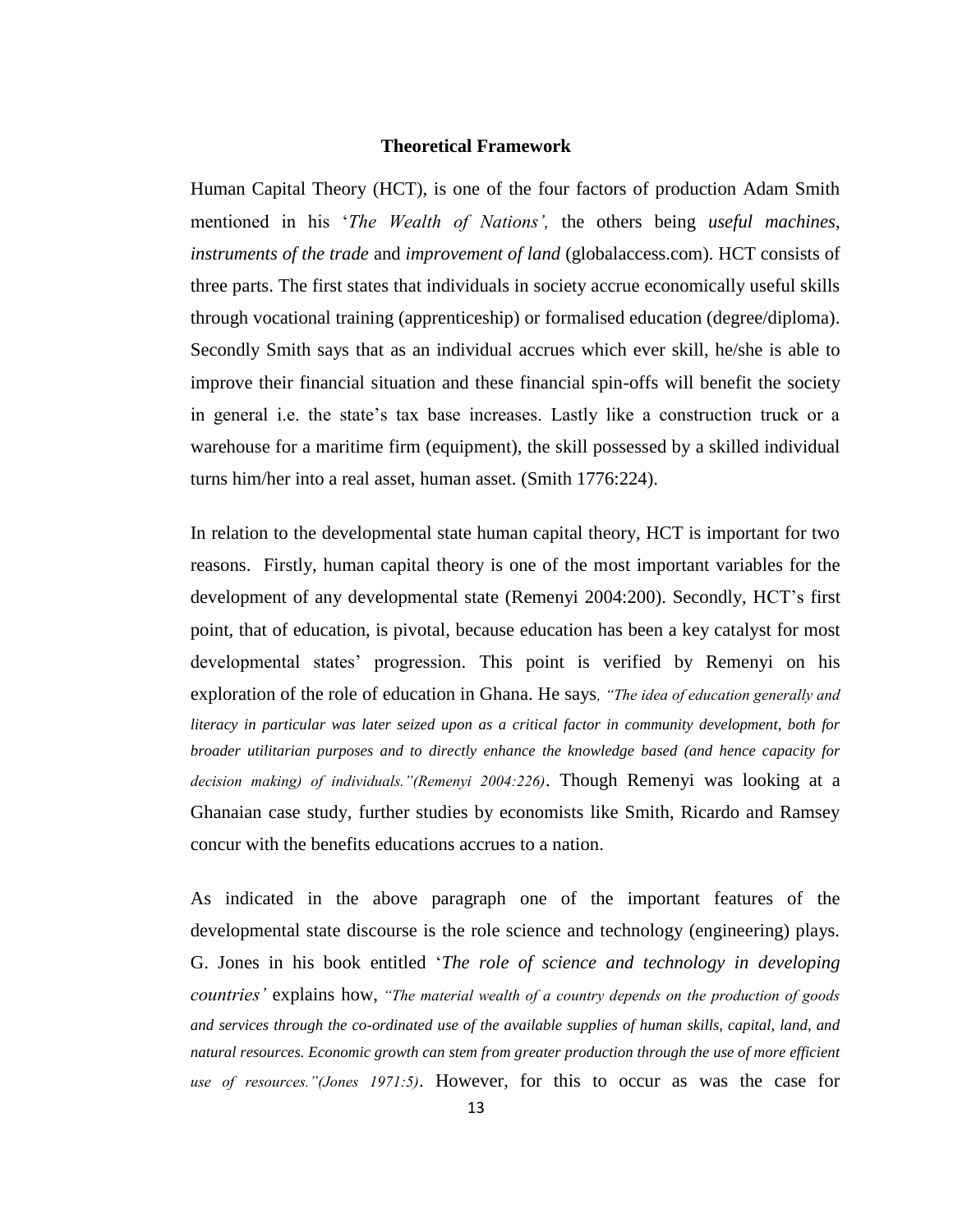developmental states like Japan and South Korea, governments must understand that *"Technology contributes…for example in allowing the productive use of land previously considered infertile, or by discovering an economic use for a raw material previously thought valueless-and by productivity improvements through increased skills, better methods, and better machines."(Jones 1971:5)*. By placing high value and emphasis on science and technology (engineering) education, Japan and South Korea have dominated the technology markets through companies like of Sony, Panasonic, Honda, Samsung etc. Both these nations understood that *"Science provides the pool of basic knowledge and understanding on which technology increasingly depends."(Jones 1971:5).* And, this has been the trend in all other developmental states. However, across all South African universities, Humanities Social Science faculties (HSF) have the highest number of students, compared to either the faculties of Engineering or that of Commerce. The South African Qualifications Authority (SAQA) report for 1994-2004, certainly verifies this statement. And when the 2010 HSF intake numbers and graduate numbers of the University of KwaZulu-Natal (UKZN) are analysed the trend looks to be consistent with the SAQA report. Reasons for students choosing HSF degrees vary. The most controversial reason put forward states that, students opt for "softer" non-technical fields of study such as a Humanities Social Science degree.

Yet, the high numbers of students entering and graduating with a HSF degree runs contrary to the South African employment trends. Careers South Africa looks at graduate employment trends for both the Private and Public sectors, and states that the existing skills shortage *"…is most prominent in the fields of ICT, engineering, mining and finance…" (CareersSA 2006:9)*. It can be argued then that South African developmental state (encompassing both the private and public sectors) are primarily in need of Science Engineering Management graduates and skills. This view is endorsed by Dias and Posel when they state that *"…the relationship between human capital and employment is likely to be influenced by the structure of the labour market."(Dias and Posel 2007)*. On current analysis the labour market is skewed in the direction of the Science Engineering Management streams of study.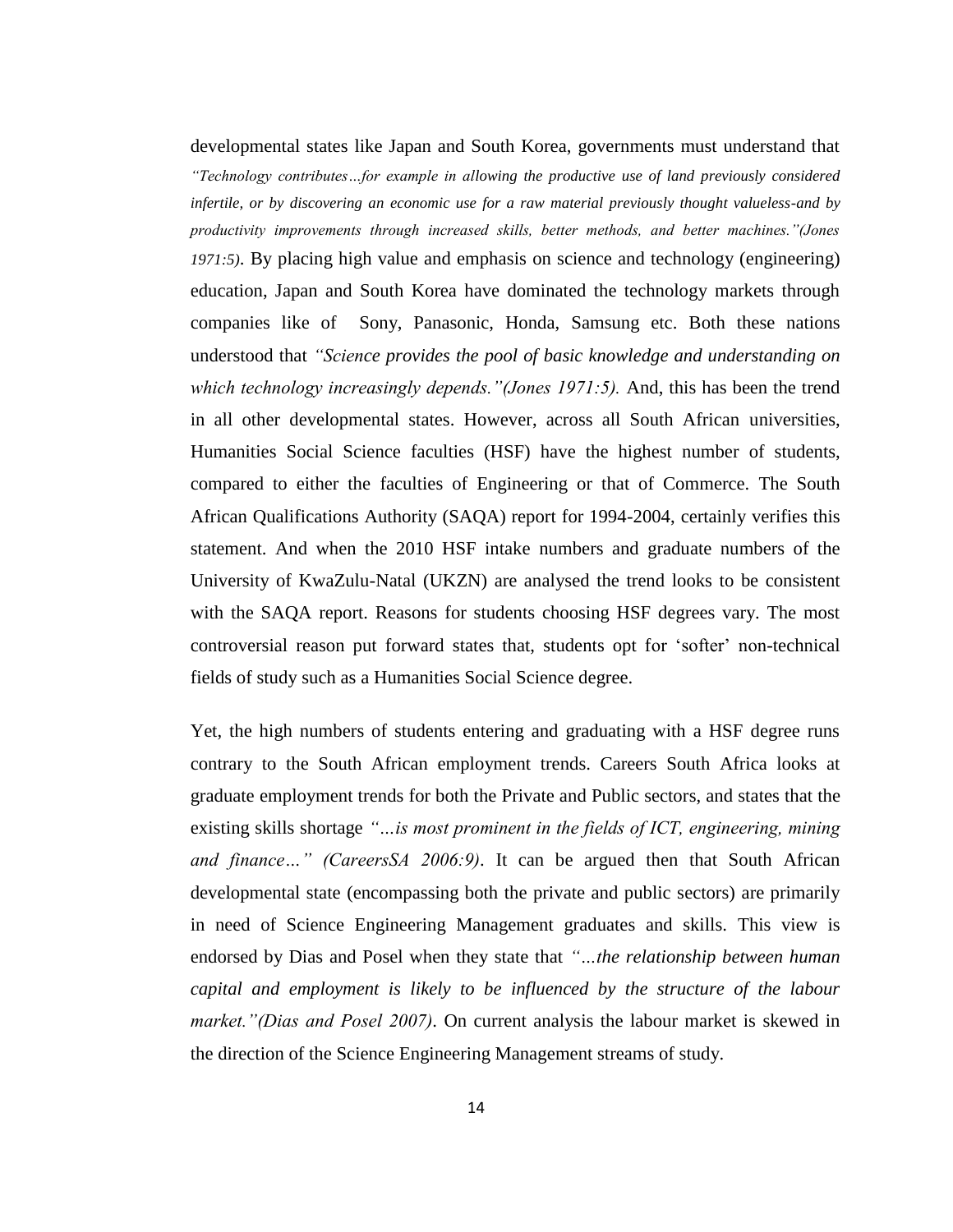### **Hypothesis**

It is hypothesised that the skills and knowledge taught in a Humanities Social Science Faculty (HSF) can produce utility value (economic) for the South African developmental state. However, five problems currently exist and stop this from happening at U.K.Z.N, which in turn hinders the University's HSF from providing utility value to the eThekwini region.

The first of these aforementioned problems is the size of the College. The number of admitted enrolees is very high. The number of admitted first-level students from 2005 to 2010 is 13801. Of those, 8858 have graduated; that is, a 14.4% increase over five years. The national growth in the SAQA report for 1995-2004 was 2.4%. This is too large a number for a faculty that does not provide vocational training, which is needed in RSA currently. Secondly, the curriculum make up of the HSF schools is not attentive to the global and developmental imperatives of the Republic.

Thirdly, there is a lack of inter-disciplinary rigour. Subject options at undergraduate and post-graduate levels are limited. By inter-disciplinary this paper refers to, *"A curriculum organization that cuts across subject-matter lines to focus upon comprehensive life problems or broad-based areas of study that bring together the various segments of the curriculum into meaningful association." (scrippscollege.edu)*. There are no mathematical or science components that would broaden and deepen the minds of HSF graduates as is the case in liberal arts colleges in the United States of America. This lack of inter-disciplinary education devalues a Humanities Social Science degree immensely in South Africa.

Fourthly, the low points required to study a Bachelor of Arts (B.A) or Bachelor of Social Science (BSS) mean that the cream of the crop (academic adept and high ranking students) are not studying in the HSF. This devalues the quality of a HSF degree. Consequently, no synergy exists between the public, private sectors and the majority of the HSF schools. No communication exists to create a qualification that takes into consideration employment trends and needs.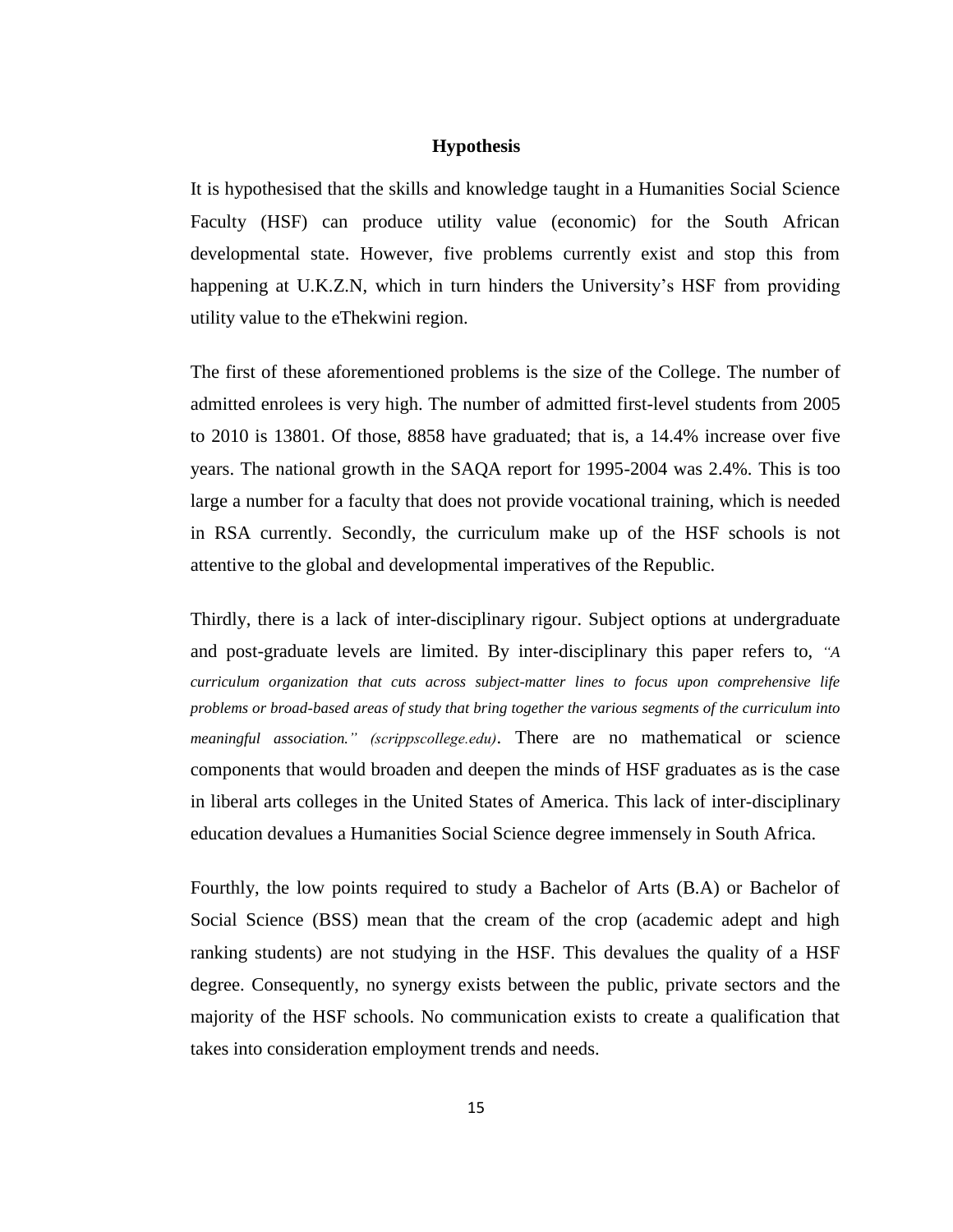Also, there is only limited funding for postgraduate students to engage in cutting-edge research work that seeks to answer some of South Africa"s socio-economic and developmental state problems.

Finally, the South African public and private sectors greatly undervalue the usefulness of a "Quality" Humanities Social Science student. This means the true potential of a HSF degree has yet to be tapped into in South Africa as has been the case in the United States of America, where most corporate and political leaders have a Humanities (Liberal Arts) educational background.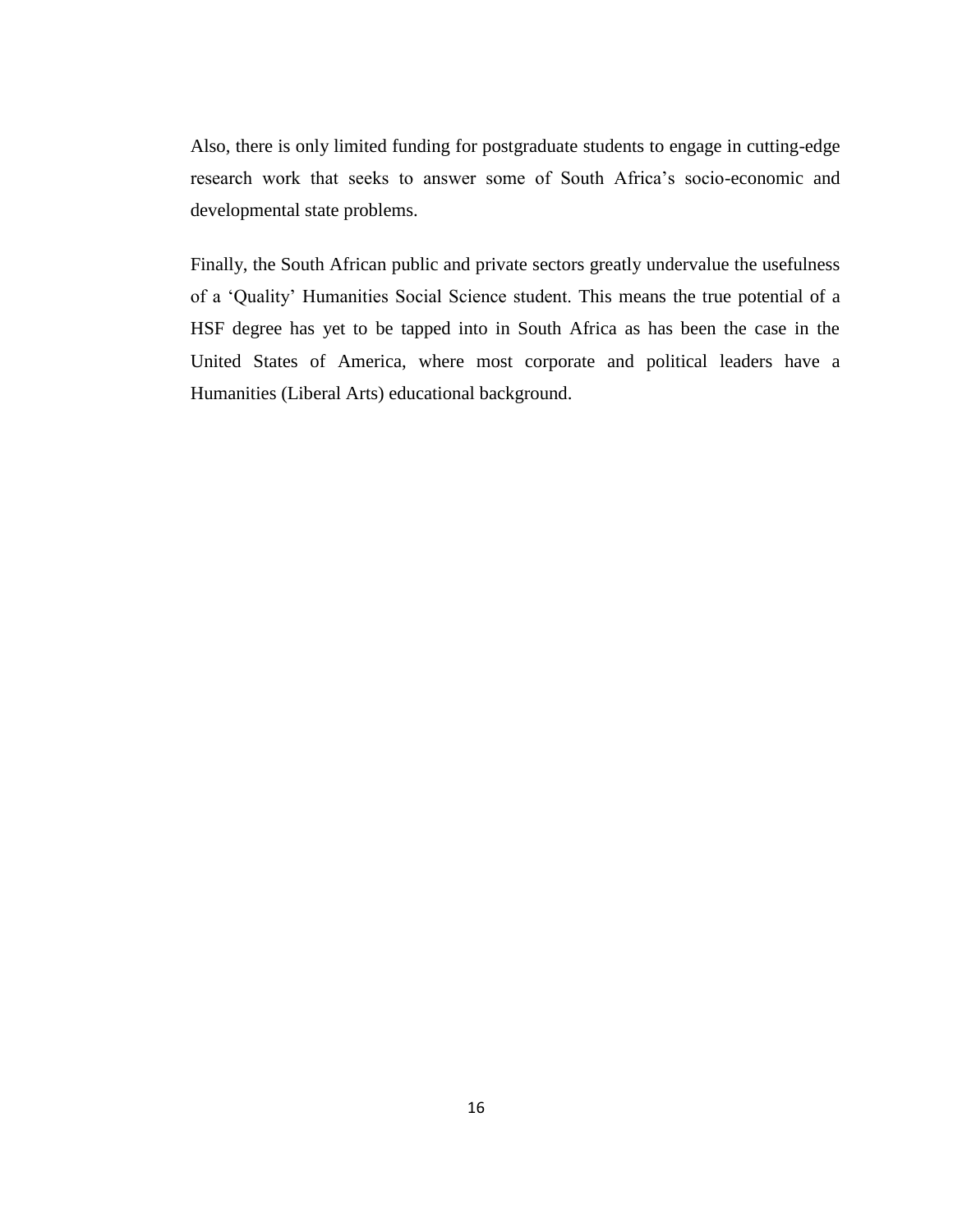# **Chapter: 2**

## **Literature review**

The literature this dissertation relies on is broken into six parts. The first set of literature is concerned with the developmental state and how developmental state theory has played itself out in South Africa. The second set of literature looks at graduate employment trends within the Republic of South Africa. The third set of literature will analyse the role of modern institutions of higher learning on the African continent and how the operational expansion of these institutions has affected their running. The forth set will investigate the usefulness of the Social Sciences (Liberal Arts) degrees in other more developed countries. The fifth set of literature looks at the university and its strategic function throughout the different parts of the world. The sixth and final literature set to be looked at is the University of KwaZulu-Natal"s undergraduate Prospectus for the year 2011, as well as a number of other non-South Africa university prospectuses; with particular emphasis placed on admission criteria, scope and structure of the degrees.

### **First set of Literature review: Developmental state and South Africa.**

The first literature publication is by Atul Kohli in *"State Directed Development"* where he describes the developmental state. Kohli says the main characteristic of a developmental state is that, *"For a variety of historical reasons these states have tended to equate rapid economic growth with national security and thus defined it as a priority" (Kohli 2004:10)*. In Kohli"s understanding, the developmental state is primarily a state that has economic matters as its first concern. Kohli"s interpretation of what constitutes a developmental state is echoed by Professor T. Marwala Dean of Faculty of Engineering and Built Environment at the University of Johannesburg. In his article "*Foundations for a developmental state…*" Marwala quotes Professor Onis who states that *"A developmental state is a state where government is intimately in the macro and micro-economic planning in order to grow the economy…" (arxiv.org)*.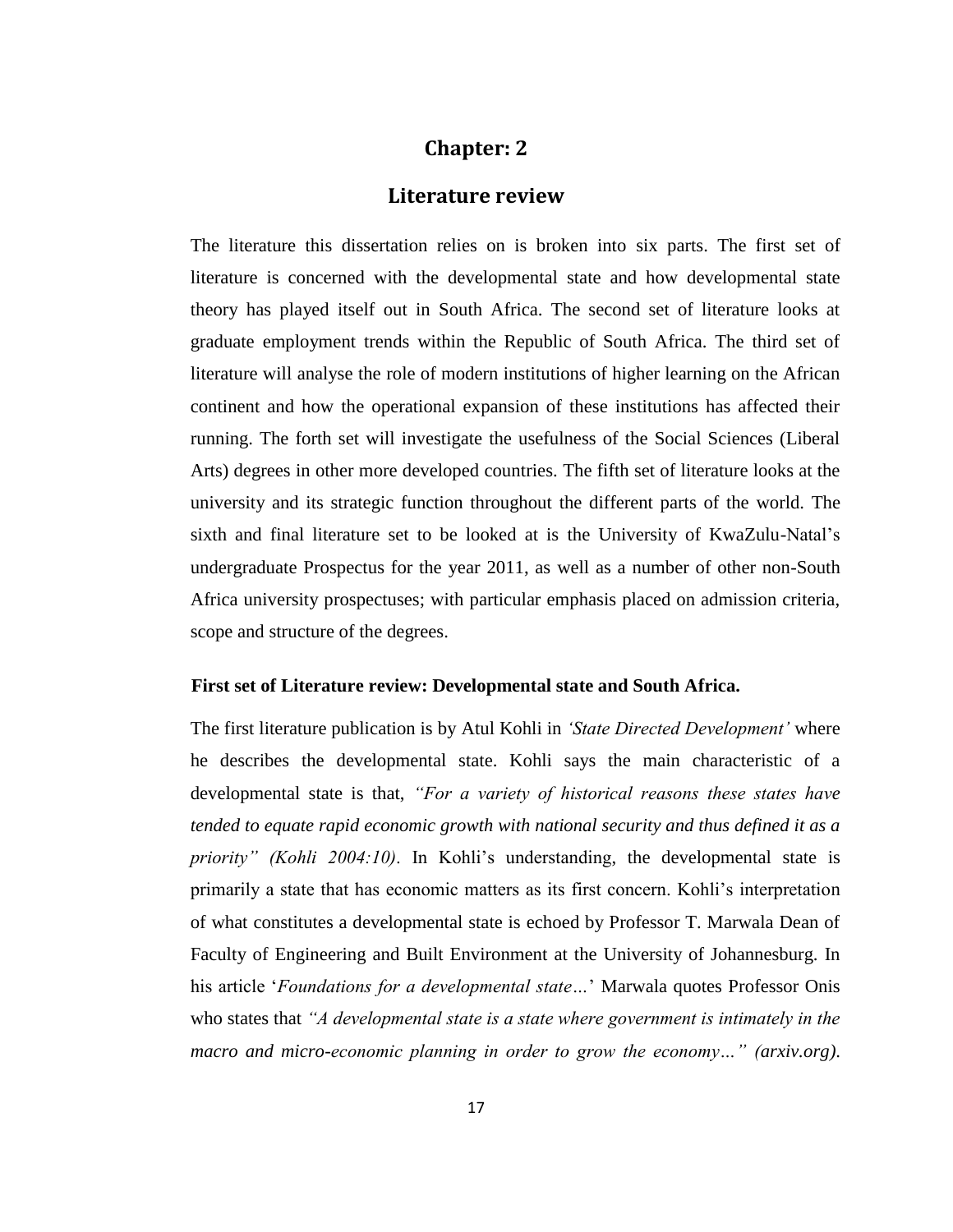Both authors highlight what is essentially the given role for a developmental state, namely economic growth.

These two authors are seconded by the acknowledged expert on the developmental state Professor Ha-Joon Chang, who states *"The classic definition of the developmental state is a state that derives political legitimacy from its record in economic development…" (New agenda 2010:34).*Chang explains that other developmental states such as Japan, Malaysia and China, were able to improve their economical standing continuously through*"…the use of selective industrial policy, as seen in East Asia between the 1950"s and 1980"s (New agenda 2010:34)*. Hence, when one looks at literature concerning the developmental state one key fact comes to the fore. Economic growth is the primary concern of a developmental state and key public policies are used to achieve desired economic outcomes. This was the case with Singapore where it"s *"free trade policy and its welcoming foreign investment…" (Chang 2010:35),* attracted numerous multinational companies and foreign direct investment. Turok conducted an analysis into South Africa"s claim to being a developmental state. His analysis is embedded in his book *"Wealth Doesn"t trickle Down"*, where he details his engagement with leading South African figures and stakeholders on the subject of RSA"s claim to being a developmental state. The stakeholder included labour experts, the governing party of South Africa the African National Congress and academics such as Professor Adam Habib, Charles Machethe and economist like Lumkile Mondi.

The case for South Africa to be considered a developmental state was led by the former Minister of Provincial and Local Government Mr. S. Mufamadi (Turok 2008:5). In his address he makes arguments about this ethos of South Africa being a developmental state; however he warns against the classical definitions being used (as Chang and Marwala have done) when referring to South Africa"s developmental state aspirations. The Minister stated, *"Although agreement has still to be achieved on a characterization of the developmental state in South Africa, a broad consensus appears to exist around the idea that the process of development involves more than just economic growth but includes life-and-*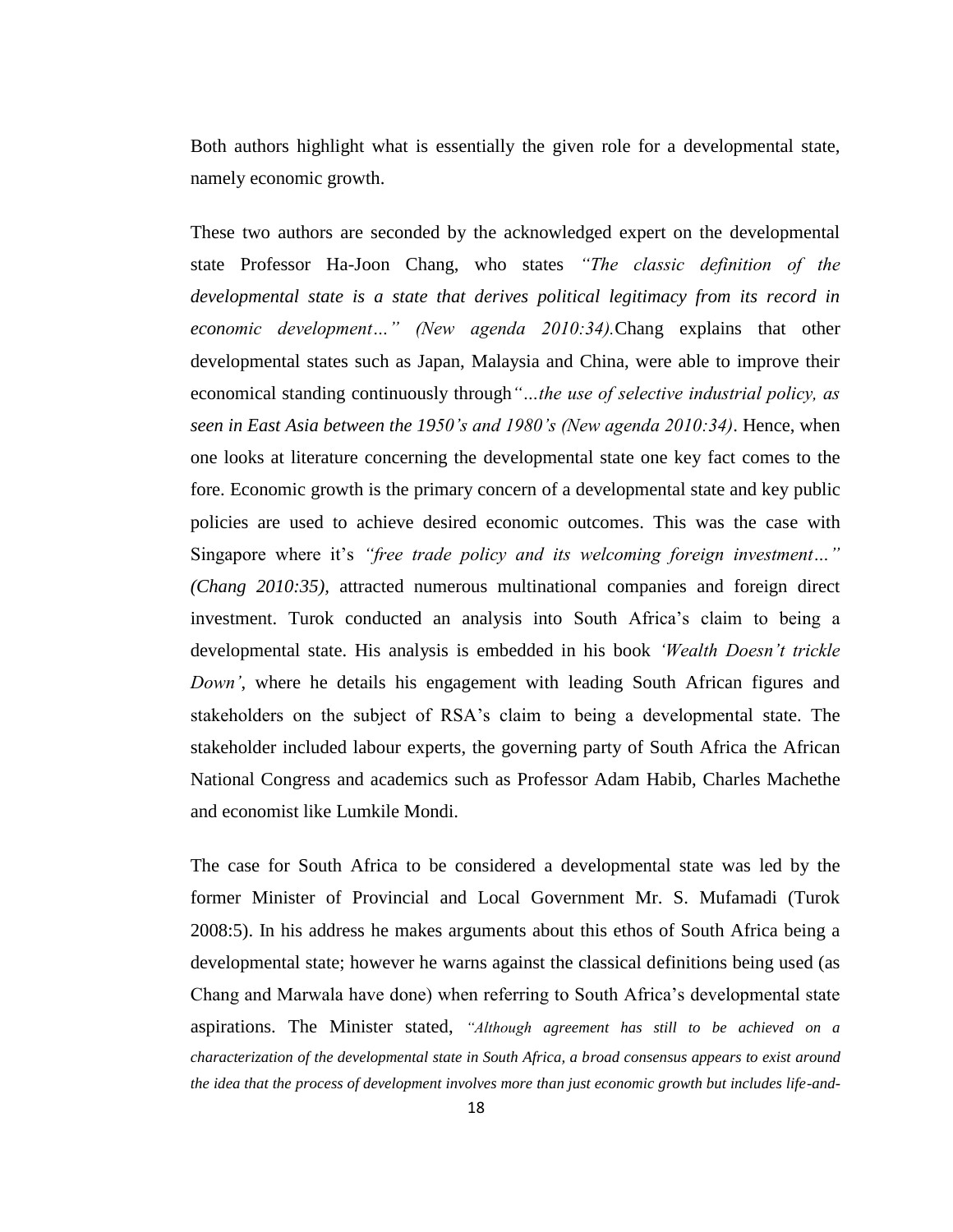*death issues such as poverty, personal security, distributive equity, social justice and environmental sustainability."(Turok 2008:1)*. This observation highlighted one of Professor Chang"s main points when he approaches the study of developmental states, namely that *"…there are many different models of developmental states and looking at this diversity of experience can tell you a lot about how to "do" a developmental state"(New agenda 2010:34)*. Hence, when former Minister Mufamadi includes social matters such as personal security, social justice etc, he is making a conscious argument for the formation of a South African developmental state: which will borrow ideas from other models – and still be contextualised to suit the local conditions.

However, before going deeper into the analysis of South Africa's claim to being a developmental state, Turok begins by giving a background analysis of why the developmental state model is now part of the South African political lexicon. He says *"The term "developmental state" has gained increasing currency in recent government statements and African National Congress documents. There is clearly a growing sense that policy pronouncements have given inadequate attention to the role of the state in development, hence failing to give sufficient weight to critical issues such as the upgrading of physical infrastructure, the enhancement of technological capability and the need to address the serious challenges of unemployment, poverty and inequality. " (Turok 2008:3)*. Hence, the argument for RSA becoming a developmental state is not based on a popular need to use vivid and catchy rhetoric: rather, according to both Professor Turok and the former Minister, it is the grounded understanding that the inner workings of what constitute a developmental state, can improve the current socio-economic status standards of South Africa Furthermore as Professor Turok explains *"The focus on the state reflects a growing concern that the private sector, which clearly has a major role to play, cannot alone solve these problems. The developmental state concept is an attempt to bridge the gap between a centrally planned economy and a free market system, without emphasising an ideological position." (Turok 2008:3)*. This is in essence what the South African case for being a developmental state is about, namely the need to overturn socio-economic ills gained from South Africa"s past experiences.

#### **Second set of Literature review: South African graduate trends.**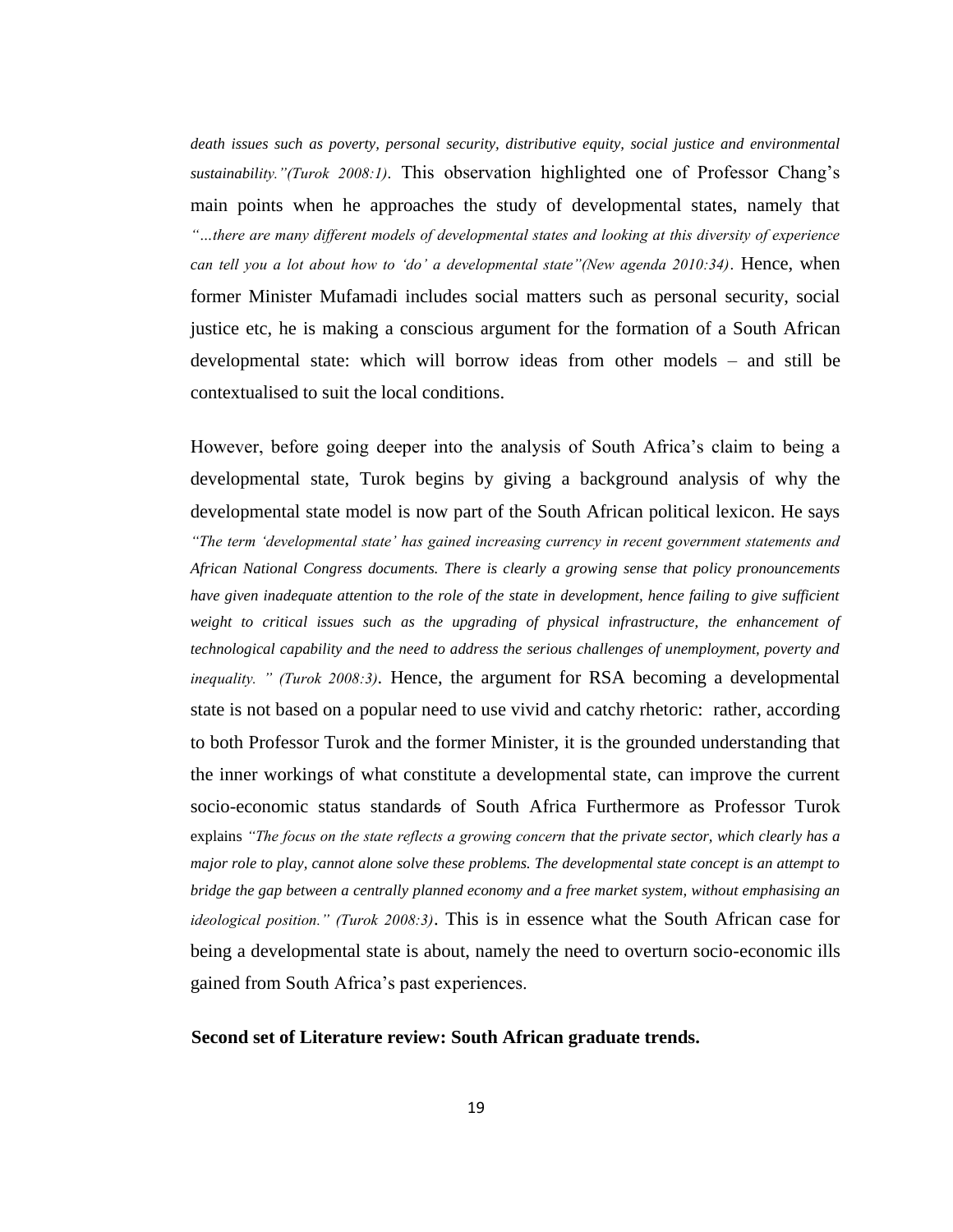The second set of literature explores graduate employment trends. And, the first piece of work to be looked at is entitled, "*Graduate unemployment in the face of the skills shortage a labour market paradox*" by the University of Cape Town (UCT) Development policy research unit school of economics (DPRU Policy Brief). The report explores two major subjects; the rise in graduate unemployment and the many reasons for this phenomenon. And secondly, the report explores the issue of South Africa"s skills shortage and how the aforementioned issue impacts on the skills shortage.

The DPRU begins by explaining that, *"Although graduate unemployment remains small relative to overall unemployment, the actual unemployment rate of this group has increased by almost 50 per cent between 1995 and 2005, which makes it the fastest growing unemployment rate among all the education cohorts." (DPRU 2007:2).* The report goes on to list the many reasons why this phenomena has been so prevalent. The report explains that currently more and more universities are churning out graduates, yet they are walking straight into the wall of unemployment. One of the reasons for this problem the report states is the false notion that "*a tertiary qualification (more specifically, a university degree) was a magical key to a well-paying job and a bright future."(DPRU 2007:2).* The report goes on to explain that this is a very dangerous situation to be in, chiefly because the lack of foresight on the part of the student and State has meant that the skills shortage problem has been exacerbated despite graduate numbers rising.

This is the second subject the report explores; it begins by stating that *"Firms, policymakers and government agree that skills shortages are probably the most important obstacle to accelerated growth in South Africa." (DPRU 2007:4).* The report makes it clear that the government is trying to deal with this crisis through such initiatives as *"the Joint Initiative for Priority Skills Acquisition (JIPSA)…to identify urgent skills needs and provide quick, effective solutions. Some of their proposals included implementing specialised training plans, bringing retirees and expatriates back into the job market and attracting new immigrants."(DPRU 2007:4).* Despite the government"s best efforts to try and address the skills shortage crisis, the problem is too multifaceted to be left to it alone. The DPRU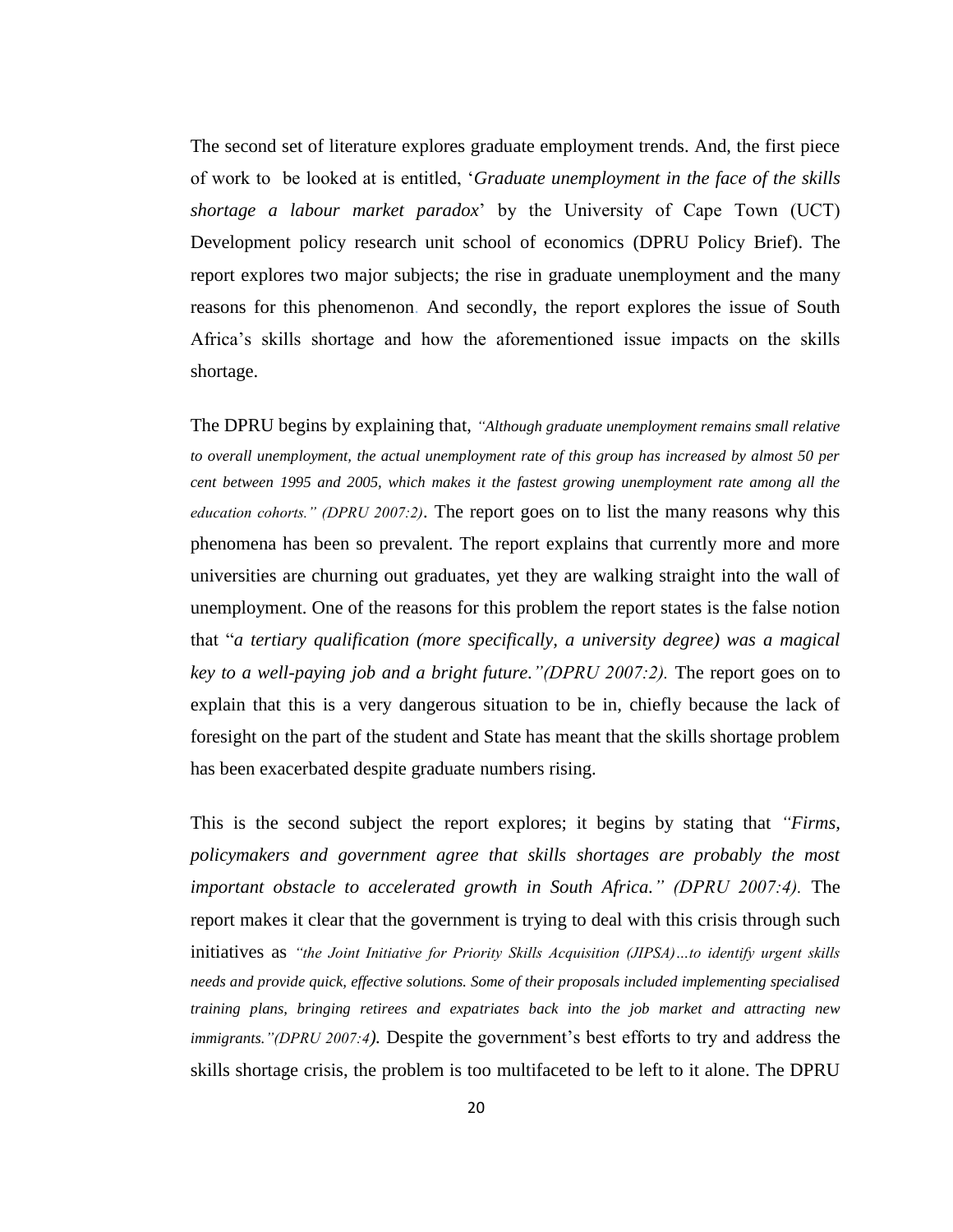report found that many companies believe that five key areas of weakness characterise the rise of graduate unemployment. Firstly, the lack of skills and experience on the part of graduates. Secondly, the wrong types of graduates are being produced**.** Thirdly, shortage also exists at management level and graduates are simply not suited for these positions. Fourthly, suitably-skilled staff is often poached by other companies or they opt to emigrate. Lastly, graduates are not of a high-enough quality**.**

The following literature is a report by the Higher Education South Africa (HESA) and The South African Qualifications Authority (SAQA) and is entitled Graduate Attributes. The crux of this report by H. Griesel and B. Parker is that a missing link currently exists in South Africa between institutions of higher learning and the business community. The missing link centers on the fact that graduates a produced yet business feels the product produced is not up to the scratch. Or as the report states, "…*the knowledge, skills, competencies and values (combined to represent "graduate attributes") developed by higher education may in varying degree be out of sync with the needs and expectations of employers and, at the same time, with the demands of a rapidly changing world of work."(Griesel and Parker 2009:9).* This report is deep-seated because it is devised by the two most respected institutions of higher learning, and represents a great step in monitoring and evaluating employment trends. This needless to say, should have the desired positive effect on the higher education system.

#### **Third set of Literature review: the African university and its meaning.**

The third set of literature looks at the role of the University within the context of Africa, and its role in the development of the continent. Professor Asavia Wandira former Vice-Chancellor of Makerere University in Uganda - one of the oldest and finest African learning centers elaborates on this matter. He begins by explaining that the African university has an obligation to its students when they graduate, because *"Most of them will want to enter the world of work immediately on graduation. They may have chosen areas of specialisation which correspond to manpower shortages as declared by their country"s planners. They expect that their newly acquired university qualifications will be a passport to employment."(Wandira 1977:6)*. Professor Wandira"s main point of contention pertaining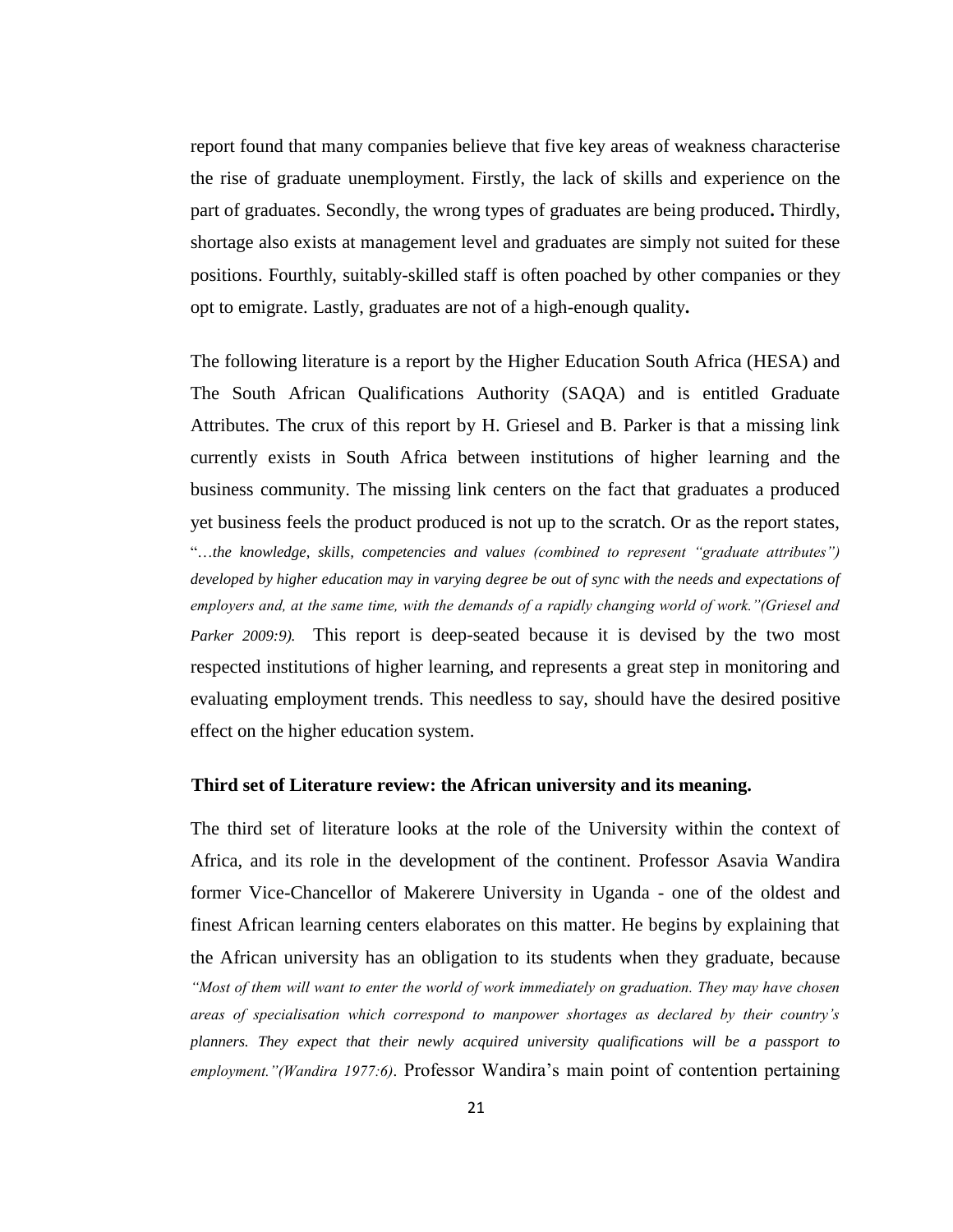to the African university is that its existence should benefit its primary end-user, the graduate. He explains that a beautifully decorated qualification will be of no solace if it turns out to being little or no demand (need), if anything *"Their pain and humiliation will be great if they should find that prospective employers are unable to accept their qualification."(Wandira 1977:6)*. In his book "The African University in Development' Professor Wandira explains the history of most of Africa's universities, he begins by explaining 'The Jones Colleges', which are named Jones colleges because the person leading the enquiry was Dr. J. Jones.

The establishment of the Jones Colleges occurred during a period in time when African scholars were questioning the role of universities on the continent; notably, a time when colonial rule was still very evident. The guiding echoes of the African academics present during this period was *"Inspired by the desire to see their countries develop and validate the African race in search for parity with Europeans, educated English-speaking West African had for nearly a century advocated the establishment of a university in West Africa."(Wandira 1977:9)*. This growing movement was led by great African scholars such as Dr. James Africanus Beale Horton of Sierra Leone, Professor Edward Wilmoth Blyden of Liberia, Casely Hayford (Ghana) and Dr. Benjamin Nnamdi Azikiwe of Nigeria. The end result of the above men"s work for Southern Africa was the establishment of the greatest Southern African institution of higher learning, the Fort Hare University (was known as the South African Native College).

The early work of the Jones Colleges era was carried over by another prominent African academic, Dr. T. Yesufu. The universities that came after his work were named the "The Yesufu Universities". Dr. Yesufu published the "Truly African University' in the 1970's and modelled out six major functions for an African university. (a) *Pursuit, promotion and dissemination of knowledge-* the emphasis being on practical knowledge. (b) *Research* - with priority given to research into local problems. (c) *Provision of intellectual leadership* - involving ""not only research and acquisition of knowledge, but its wide and effective diffusion, so as to light the beacons by which governments, industry, commerce and the rural population can plan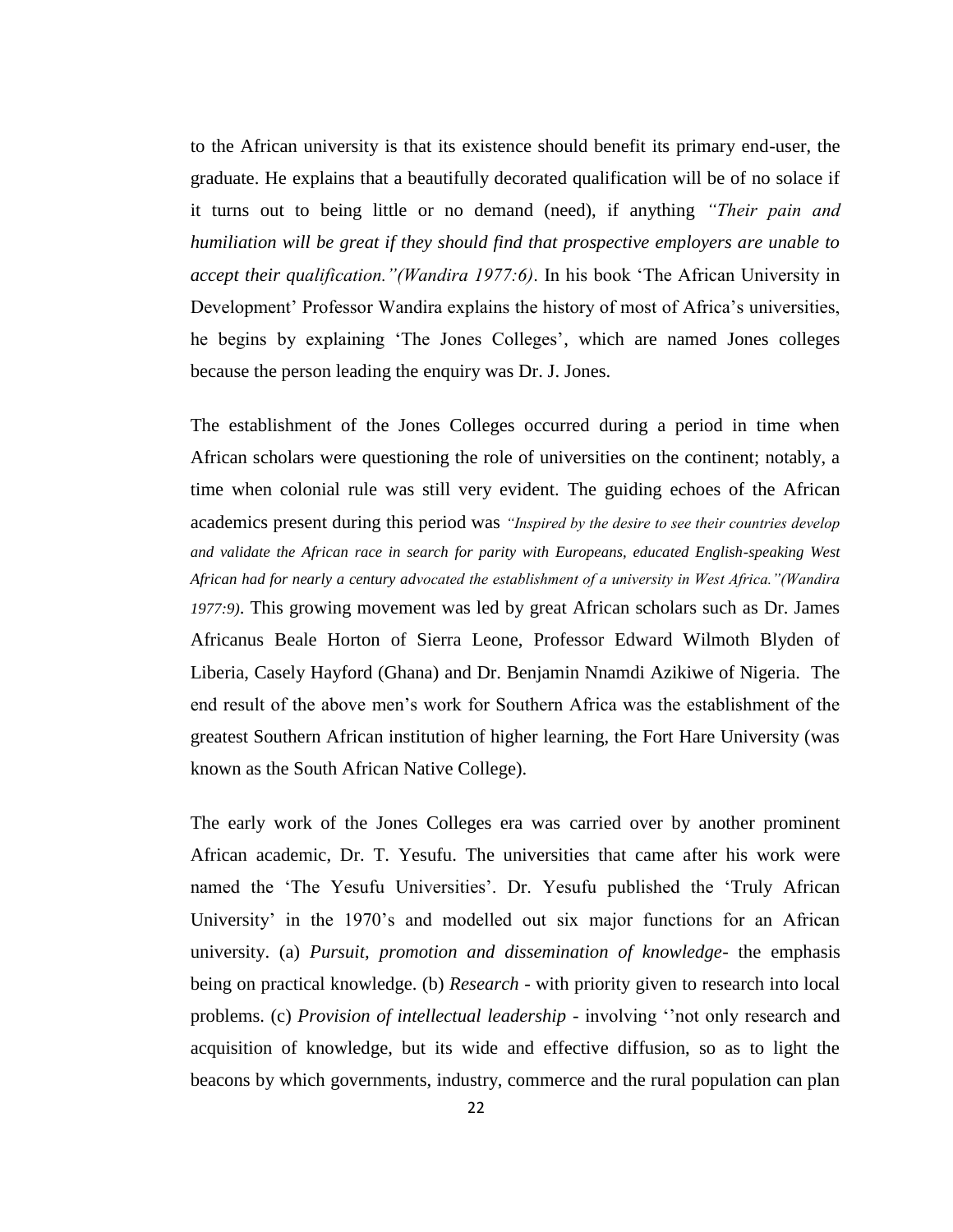and execute...social development' the university seeing itself as the servant not master of the people".. (e) *Promoting social and economic modernisation*… (f) *Promoting intercontinental unity and international understanding*. However, the most important of the six functions for this dissertation is point (d) Manpower development. In which it is stressed, in the ethos of the function, that *"not just graduates who have tended in the past to be "highly academic and generalist" but "skilled personnel" including middle-level manpower in whose production the university must participate."*(Wandira 1977:23). This point is the main thrust of Professor Wandira"s first chapter which emphasizes the importance of manpower development and the central role African universities must play in this.

The above points made by Professor Wandira were made in late 1970"s. However, his points still ring true today and have been acted upon by many leading Developed nations. Proof of this is found in the book "*The African university in the twenty-first century: Future challenges and a Research Agenda"* by Adebayo Olukoshi and Paul Tiyambe Zeleza which was released in 2004. The authors bring together numerous African scholars to tackle some of the points Professor Wandira dealt with in the 1970"s, the book is not about critique on Professor Wandira. Rather, it is an examination of the African institutions of higher learning. The book begins by explaining that, **"***The traditional detached and critical function of universities has been increasingly displaced by the need to provide the changing labour market with qualified person power and to produce knowledge relevant to the new informational society." (Zaleza and Olukoshi 2004:345).* This is in line with what the early African scholars believed in, as was espoused in the six objectives of the Yesufu University functions.

Olukoshi and Zeleza go on to explain that, *"The challenge facing Africa is not only to provide more university spaces for those students coming from secondary school, but for those already in the workforce… The question of finding the appropriate balance between massification, quality of education and training, and capacity building for Africa"s development and international competitiveness requires serious research to guide the strategic policy choices that have to be made."(Zaleza and Olukoshi 2004:609).* This multifaceted dichotomy between education and development is what is at the heart of the African universities' role. The authors go on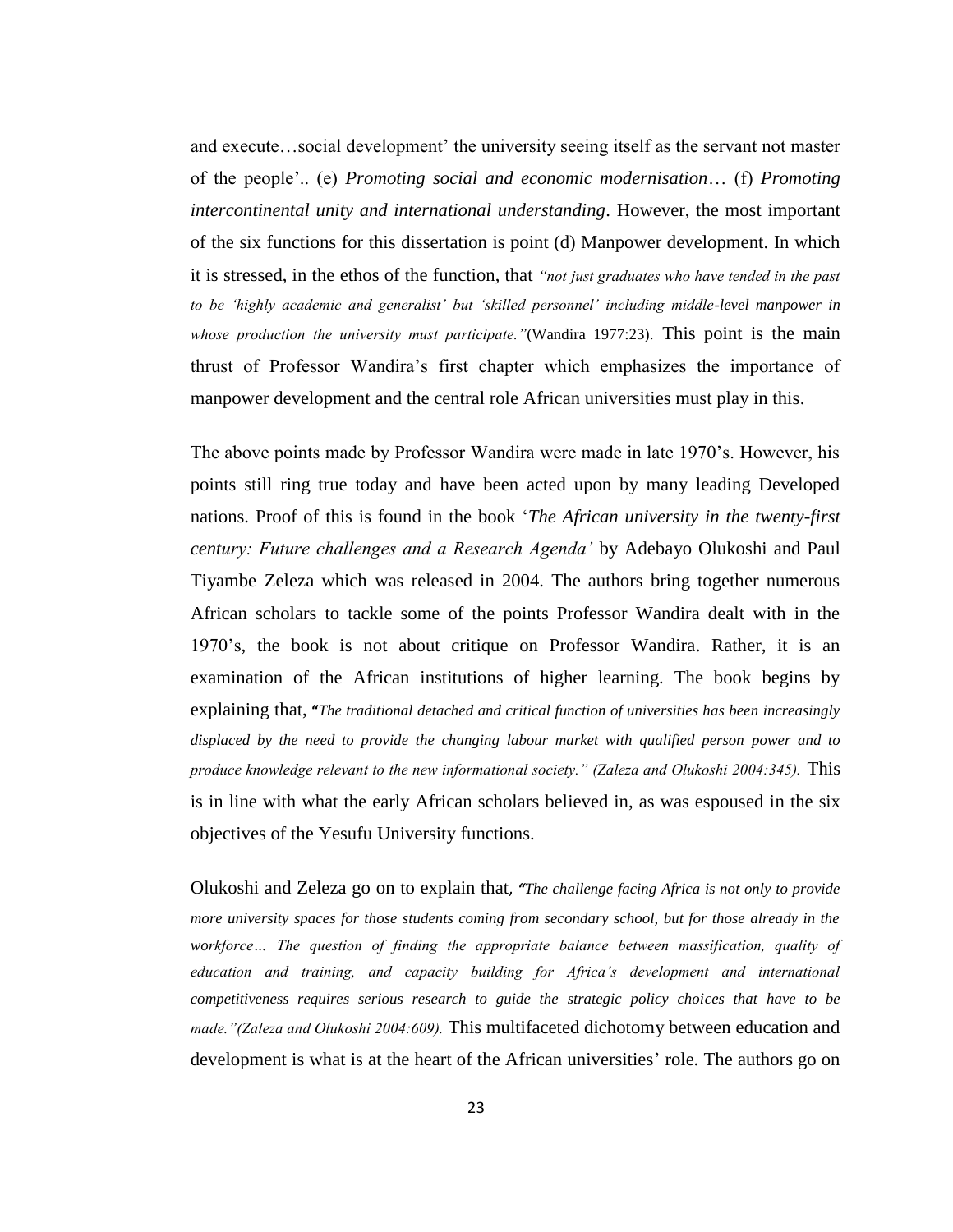to explain how the African university - unlike its counterparts in North America or Europe has to straddle this complex matter. Further to this, Zaleza and Olukoshi explain that, *"While most economically developing countries invest a fairly sizable part of their budget on education it is common knowledge that the returns accruing to this investment are not as substantial. Since higher education institutions are very expensive the resources so allocated to these institutions from their meager budgets should be maximally utilized… " (Zaleza and Olukoshi 2004:345).* The authors of this book have a genuine understanding of the fact that financial resources (even for education) do not have an infinite budget.

This has meant that numerous African universities have had to discover nuanced means and methods to generate finances to fund university education and projects. One of the responses to this problem has been to turn to business like methods approach. And one such approach is, The Gibbons thesis which states that, *"…faced with the urgency of creating a reconstructive framework to guide higher education"s contribution to the developmental goals of the new democracy and its re-emergence into the global arena, policy-hungry analyst readily seized on the progressive and innovative appearance of mode 2 in their pursuit of research policy. It also provided the justification for orientating curricular reforms and academic restructuring towards inter-disciplinary at a number of prominent institutions."(Zaleza and Olukoshi 2004:342).* The Gibbons thesis has many critics, however, what made it very popular was the fact that it greatly promoted what is referred to as Mode 2 research. Mode 2 was, *"As distinct from conventional applied research (where the research problem originates within orthodox disciplinary boundaries and is then linearly applied to a societal problem), mode 2 knowledge production and the definition of the problem which it is directed arises in the context-of-application, that is, through the process of solving the problem… " (Zaleza and Olukoshi 2004:344).* The thesis was very revolutionary in its approach, because of the fact that it emphasized practicality over theory as theory-over-practicality had become custom in universities and this is why it gained such great favour. The move towards more practical and applicable research gained much interest in developing nations.

The Gibbons thesis had been a radical allusion against established traditions. One such tradition that was affected by the Gibbons thesis was the universities approach to subjects. As the previous authors have explained, *"In almost all universities the decision on*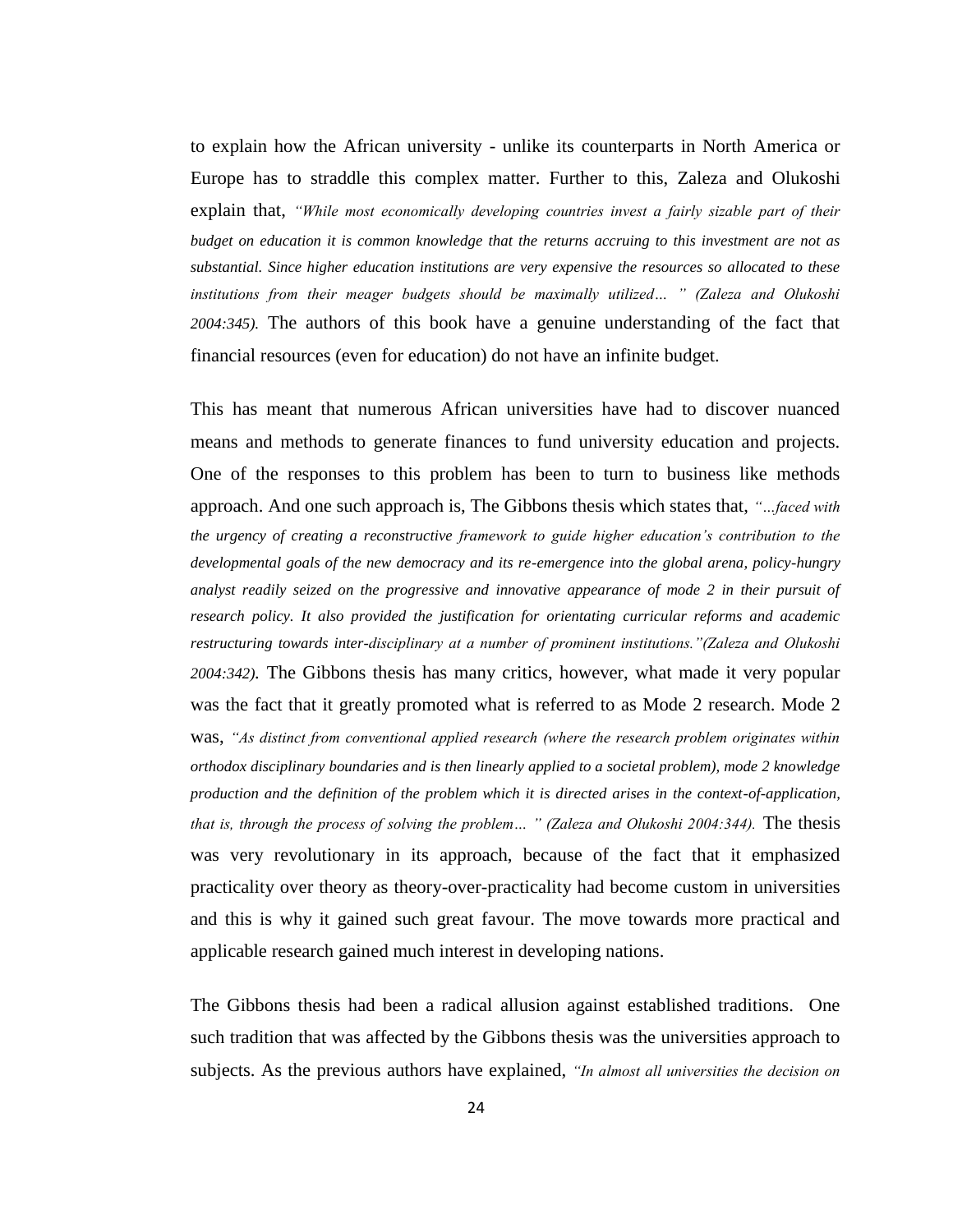*what programmes to mount, when to mount them and how many students to enroll have been a prerogative which has been jealously guarded. While universities should not be denied this privilege, decisions however should be made on the wider social, political and economic objectives of the political environment in which these institutions are situated" (Zaleza and Olukoshi 2004:535).* The introduction of Mode 2 research challenged the old order of subjects taken at university; it asked for practicality and demanded that an output be part of the education system.

The other push factor towards Mode 2 research was the issue of "Mass education". It occurred in principle because of, *"…new patterns of student demand which themselves reflect shifts in social stratification (and identification)- and on outputs from the emerging mass system, principally the changing shape of graduate "careers". Inputs and outputs are closely linked, because both are aspects of wider socio-economic articulation of mass higher education, which is distinct from the way in which elite systems related to their external environments."(Scott 1995:107).* This mixture is what has led to the dominance of Mode 2 research in most developing nations.

## **Fourth set of Literature review: the debate about the relevance of Humanities and the Social Sciences.**

The last set of literature review is by S. Fish"s "*Will Humanities Save us?*" . In it, he examines the importance of Humanities (liberal Arts) in today"s context. Fish argues that, *"You can"t argue that a state"s economy will benefit by a new reading of "Hamlet." (insidehighered.com)*. He explains how the state or strategic meaning of liberal arts (Humanities Social Science) education has changed over the years. Fish argues that classical notions like being a "well rounded citizen" as espoused by many defenders of the Humanities Social Sciences faculties, *"belongs to an earlier period, when the ability to refer knowledgeably to Shakespeare…or the Thirty Years War had some cash value (the sociologists call it cultural capital)…" (insidehighered.com)*. The idea Fish is presenting is a simple one, namely that contemporary scholars and funders that believe that Humanities Social Science can deliver utility value or some form of higher thinking are entirely off the mark.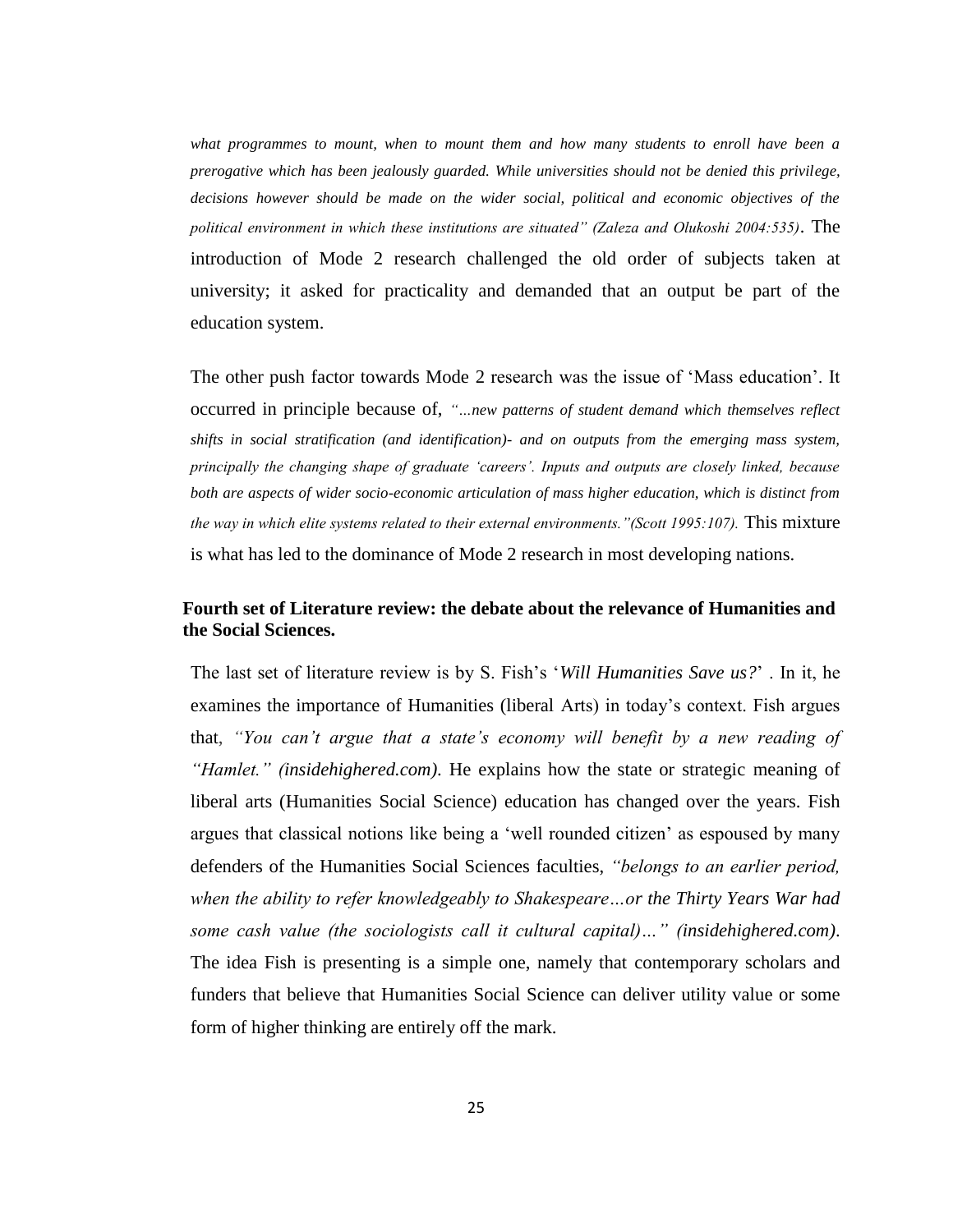He boldly states, "*It is not the business of the humanities to save us, no more than it is their business to bring revenue to a state or a university." (insidehighered.com)*. The role Fish ascribes to the Humanities Social Sciences is at loggerhead with the concept of the developmental state.

As unpopular as Fish"s observation sounds, he finds it very hard to understand why people (scholars and industry) cannot agree with him. In his final argument Fish crudely explains what the liberal arts (Humanities Social Sciences) should be used for. He says of the liberal arts, *"What then do they do? They don"t do anything, if by "do" is meant bring about effects in the world. And if they don"t bring about effects in the world they cannot be justified except in relation to the pleasure they give to those who enjoy them." (insidehighered.com)*. Fish is well aware of the fact that his observation is not going to enthrall university authorities or any would-be funders of the Humanities Social Science faculties. Frank Baffoe"s work is a counter to Fish. Baffoe in the book "*Southern Africa Research For Development*" explains the usefulness of the Social Sciences in the development of Southern Africa, especially in the field of public policy development and research.

Baffoe found that, *"The logical implication is that there is an urgent need for practical men to improve their capability to cope with difficult issues of society by enlisting the cooperation and expertise of those with theoretical knowledge."(Safali 1988:109),* Baffoe found that there was a need for Social Sciences in the arena of development. The last publication to be reviewed is entitled "*Punching Our Weight: the Humanities and Social Sciences in Public Policy Making*". This British Academy report states that; *"The challenges that confront public policy makers are growing in complexity. They require a sophisticated and far-sighted approach, which can anticipate, and respond to, potential long-term risks and opportunities. Humanities and social science research is well placed to help policy makers respond to these developments."( Britac.ac.uk)*. Led by Sir A. Wilson, the British Academy's report runs contrary to Fish's work. From the onset, the report explains that the Social Sciences do have a utility value; especially in the British civil service.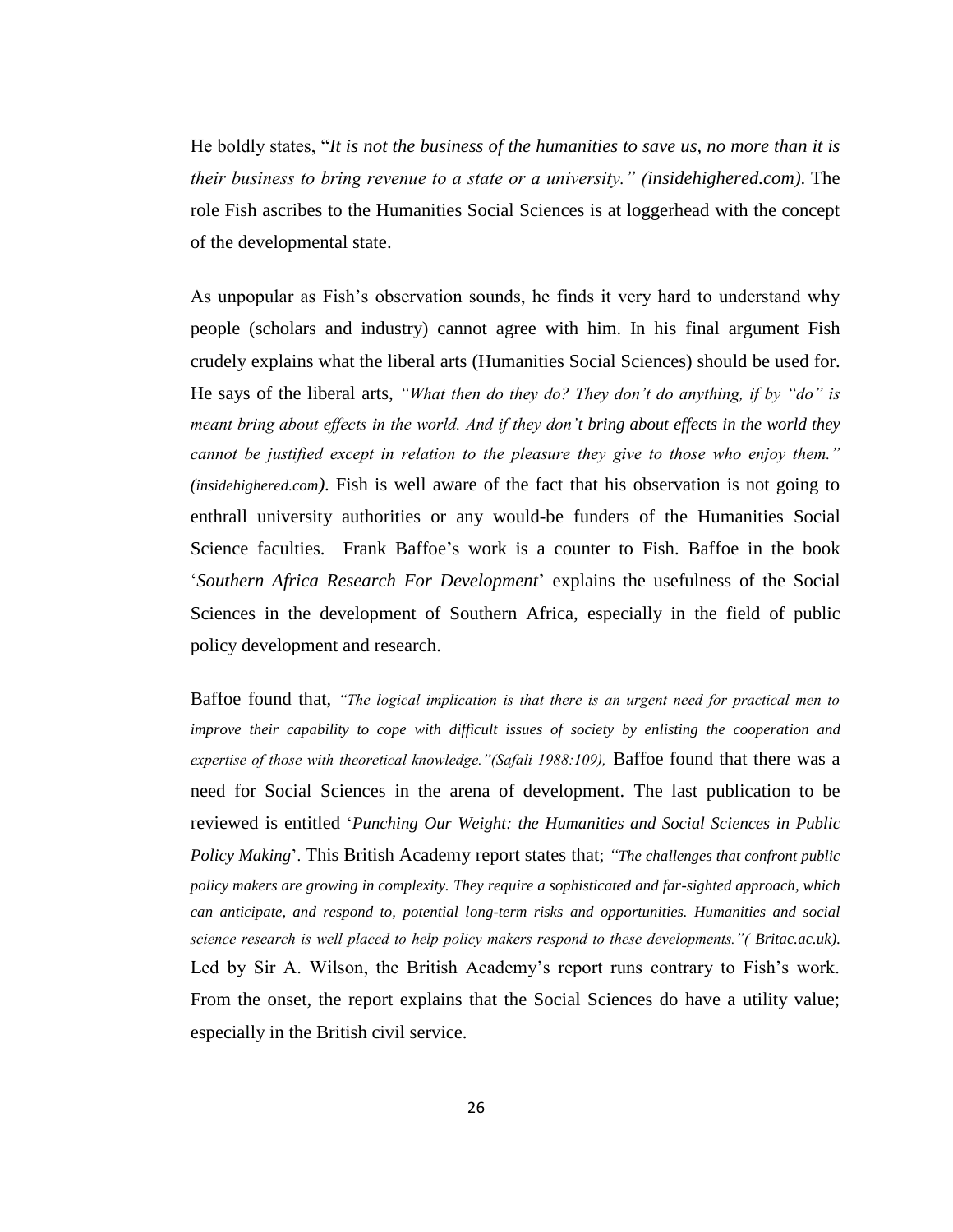This report makes clear the fact that the British government has a well defined role for Humanities Social Science Faculties and expects them to contribute to the British state, the report explains that "…*findings reveal serious concerns that policy makers are not realising the full potential of the contributions that humanities and social science research can make to public policy making. Policy makers and academic researchers alike are agreed that more should be done to strengthen that contribution." (Britac.ac.uk).* Sir Wilson"s report is important for two reasons: it comprehensively maps out a role for Humanities Social Science faculties in the utility value argument, secondly it challenges both the state and the Humanities Social Science faculties to engage on creating utility value and solutions.

#### **Fifth set of literature review: university role and meaning.**

In their book *Planning and management in universities: A study of British universities* Fielden and Lockwood look to understand what role exists for the universities in modern Britain. They state, *"…The work of many universities has been transformed gradually over the past twenty years, and the extent of that transformation is now forcing the question of purpose to the forefront. Are universities separate from society? Are they an integral part of society? Do they serve existing society? Are they primarily teaching institutions or primarily research institutions? ... " (Fielden and Lockwood 1973:28).* The two examine the problem with the role played by the British university and subsequently try to find out whether any more meaningful roles exist for them.

After problematising the role of HSF in the British nation, the two authors begin to explain just how important universities are to the British nation, and any other nation that has a university. In their book they state, *"…the striking point to be made immediately is the remarkable assets of universities. One enormous asset is the confidence engendered by their history of accommodating change and absorbing both increases in scale and function….Above all, there is the quality of their members. If a university does not possess the qualified manpower to solve its problems, which institution does? " (Fielden and Lockwood 1973:30).* Fielden and Lockwood expertly explain how universities are great reservoirs of knowledge, and when they are not properly utilised which other institutions exist for a nation to use. However, they do go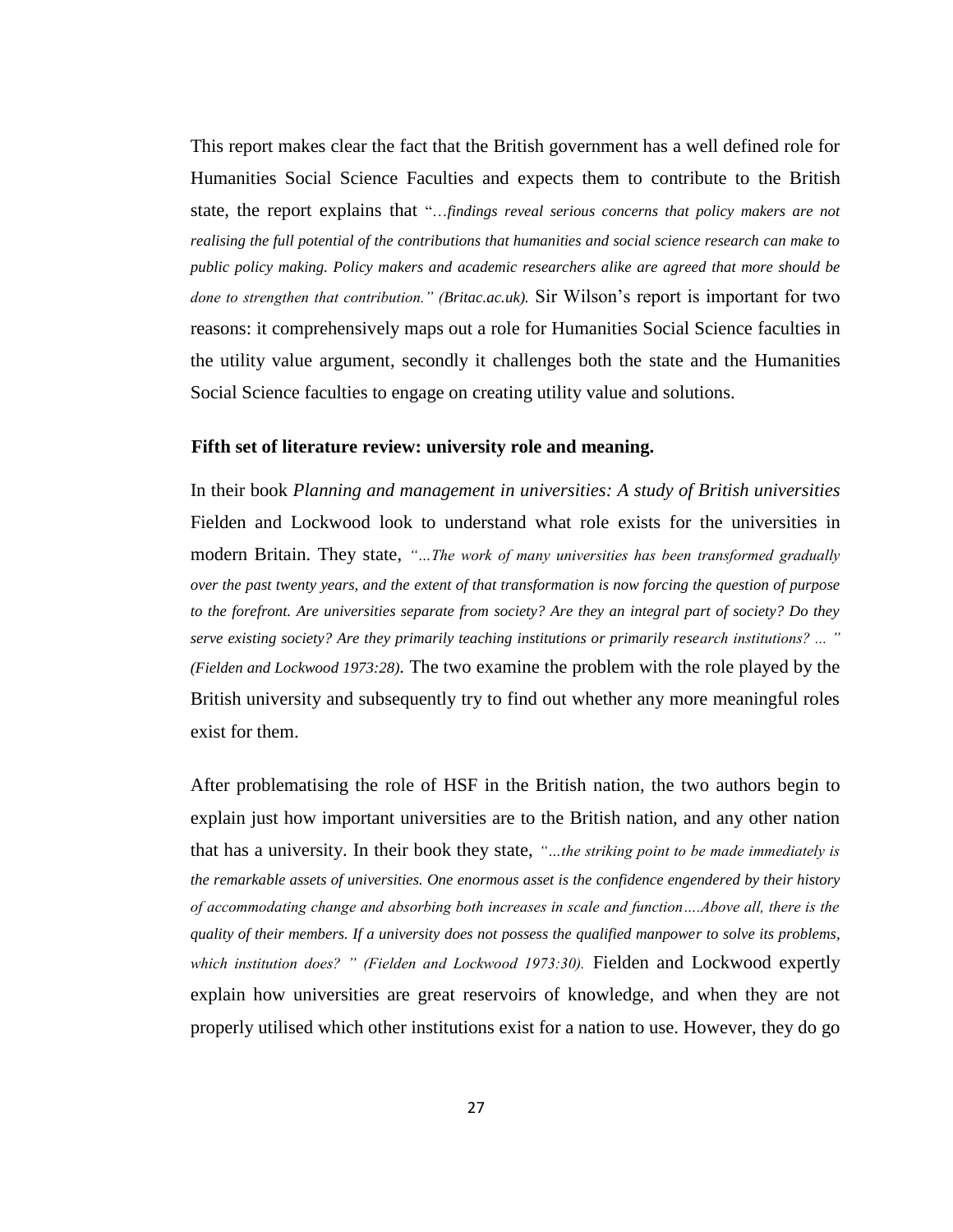on to explain that one of the universities greatest weaknesses has been their slow response to contemporary societal issues.

They explain, *"Universities have generally been slow to recognise the importance of regarding the planning of new curricula or major modifications of existing curricula, as inextricably linked to the distribution of resources. The typical curriculum proposal is limited to an assessment only of the manpower resources needed and a listing of courses topics or rubrics which the syllabus would include."(Fielden and Lockwood 1973:164)*. The point that they make is one that has often been made that universities are distant from the rest of society. Hence the university as an institution is always being questioned. Salmi and Verspoor enter this debate by explaining that *"Institutions of higher education and research are central to a nation"s capacity to connect with the new international knowledge system and adopt…Yet in many developing countries, they do not effectively play this role."(Salmi and Verspoor 1994:1)*. Their focal point is that institutions of higher learning are going to be instrumental in developing developmental states.

#### **Sixth set of literature review: UKZN prospectus and other universities.**

The University of KwaZulu-Natal offers a broad range of disciplines to for study. They range from Engineering to Commerce and then finally and most importantly for this research project the disciplines in the Faculty of Humanities, Development and Social Sciences (Prospectus UKZN). UKZN is one of South Africa"s finest research universities and a leading light in many fields such as research on HIV/AIDS (allafrica.com).

With regards to admission into the Humanities Social Science Faculty, the prospectus states that *"A score of 26/32 points or more will usually ensure admission to the degree of your choice, provided that there are still places available, but some structured degrees have higher requirements…"(UKZN Prospectus 2010:101).* The admission system works on a seven level points system. A student receives points on the band level obtained, level band 7 (7 points for 80%-100%), 6 (6points for 70%-79%), 5 (points for 60%-69%), 4 (points for 50%-59%), 3 (3 points for 40%-49%), 2 (points for 30%-39%), 1 (point for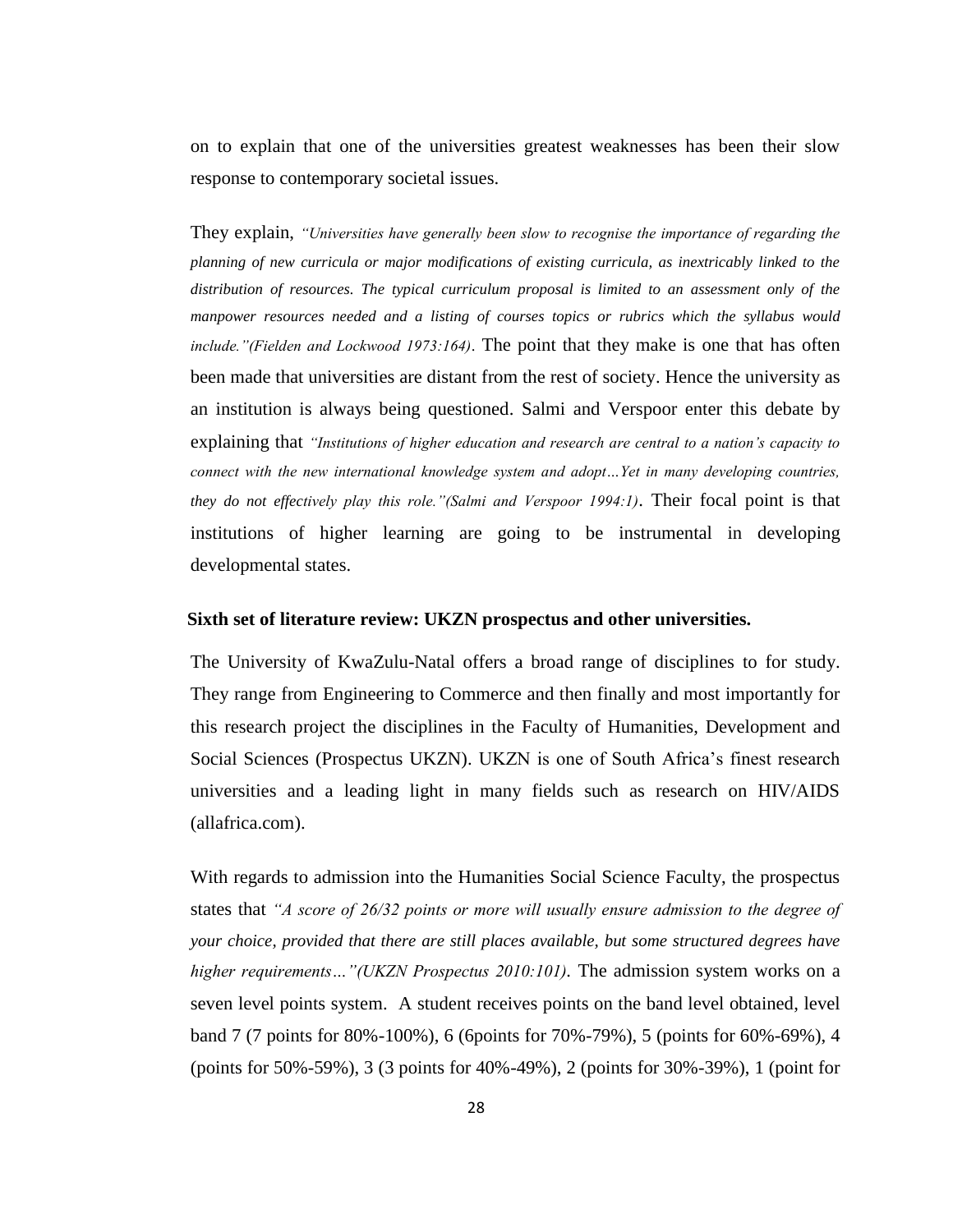0%-29%) the only exception to the above is when 8 points are awarded for a student having scored 90%-100% for a subject. The two languages must be at Level 5 or higher and Life Orientation at Level 4, the other points need to ensure that the student gets his/her marks to 26 points or higher for admittance.

There is a broad range of subjects for students ranging from structured to unstructured degrees over two campuses (Durban and Pietermaritzburg). A structured degree is one where a student does a degree the School has selected major subjects and gives the students a pool of electives the School deems important. The HSF has Geography and Environmental Management, Management and Communication, Psychology and Cognitive Science as some of its structured degrees. An unstructured degree is one where the student elects his/her own major subjects and minor subjects. The structure of the degrees is in the form of a Bachelor of Arts or Bachelor of Social Science, *"degrees consist of 2 majors and relatively free choice of elective modules. (A major is a subject that is studied, usually from first-year-level through to third level.). a structured degrees (e.g. the BA in Drama and Performance Studies or the BSocSc in Geography and Environmental Management) consists, usually, of one major subject and a group of cognate electives modules, but some structured degrees include two full subjects" (UKZN Prospectus 2010:102)* .Having looked at the admission requirements to study towards a BA/BSS in UKZN and the scope and structure of what that might entail. This review will now conclude by looking at another institution on the African continent, Ashesi University College (Ghana) which was founded in March 2002.

Before presenting the admission requirement, the Ashesi University information prospectus explains that, *"The university's business plan was devised through a partnership with the Clausen Center at the University of California, Berkeley; our curriculum was designed in collaboration with faculty at Swarthmore College, University of California at Berkeley, and University of Washington" (ashesi.edu)*. That has meant that its curriculum is very different to the one found in South African Universities, the prospectus explains, *"The curriculum consists of a liberal arts core, an Africana Studies program, and degree programs in computer science and business administration."(ashesi.edu).*What this has meant is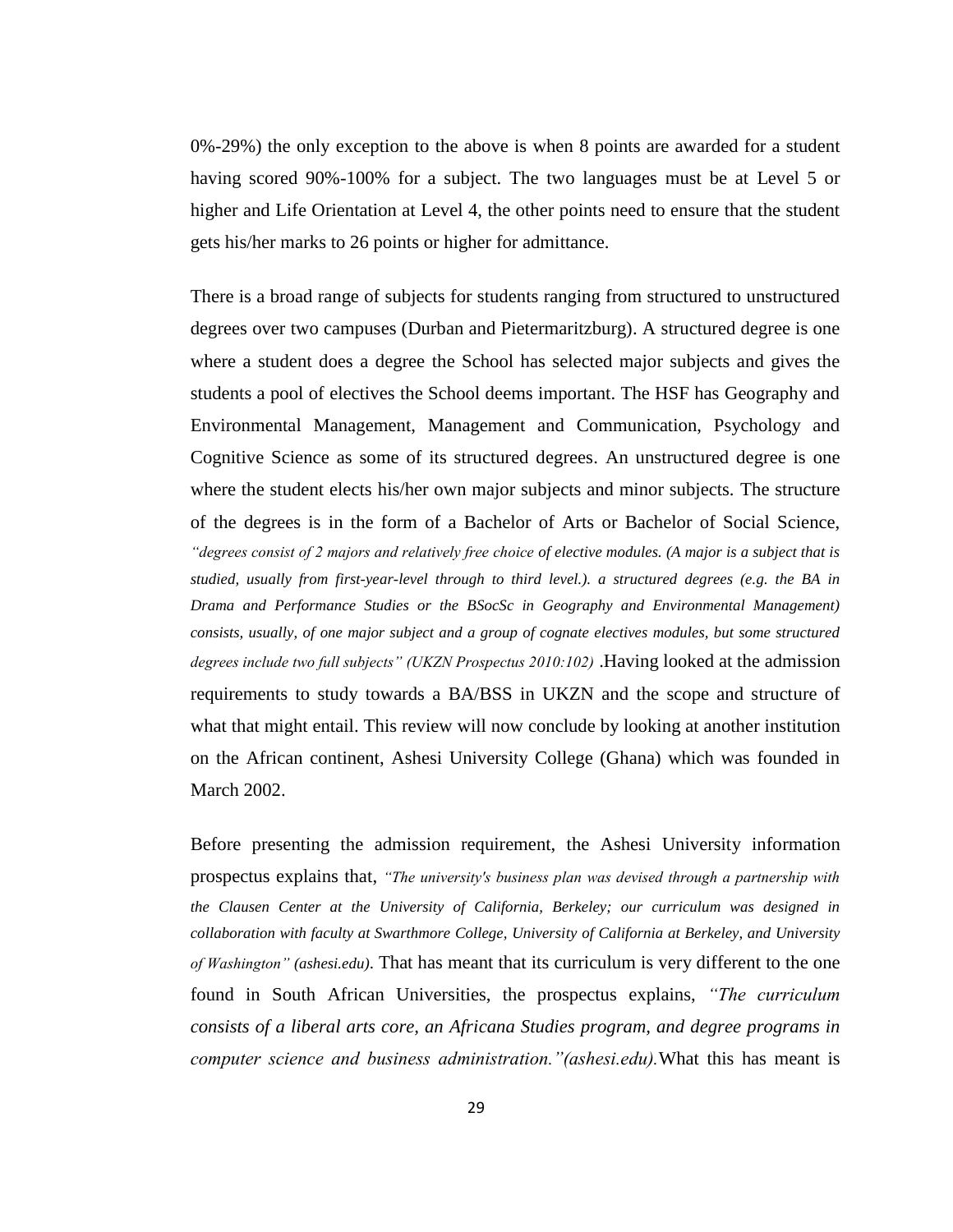admittance to this institution is selective and as the prospectus indicates they admit a*, "…a limited number of students each year, which means that you will experience quality interactions with your lecturers and classmates because of our low student to faculty ratio."(ashesi.edu).* The institute uses the Grade Point Average (GPA) system for grading and admittance; which is very selective and rigorous analysis of a student"s capabilities.

Though this literature review has not been able to get the exact grading required to get into Ashesi University, one of its heads explained the situation in Ghana in relation to students attempting to get into Universities. At a Stanford University address the Ashesi Chancellor explained that in Ghana, *"About 80,000 students take university entrance exams, of which approximately 26,000 students are assigned passing grades. Of the 26,000 students who pass, 8,000 are admitted to attend one of the five public universities." (gsbapps.stanford.edu)*. From then on the Ashesi University takes only the cream of the crop.

The big focal point of the University is that it acknowledges that *"Careers matter. Since Ashesi's inception, 90% or more of every graduating class have received a job offer within 3 months of graduating. 100% of Ashesi graduates get job offers within 4-6 months of graduation. Corporate Ghana recognizes the value our student interns and graduates add to their organizations." (ashesi.edu).* Therefore, the conclusion is that major differences exist between the two institutions of higher learning. However the core similarities are that they are both on the African continent and have major role to play in the development of both their respective nations. Secondly, they are both fairly new institutions of higher learning. And in the case of UKZN, the institution"s foundation dates back to the merger of older universities of the province - the University of Natal and University of Westville Durban – less than a decade ago. Despite apparent differences in both countries which these institutions inevitably have to grapple with, this literature review is concerned more with their respective ethos when it relates to the subjects-offered of admittance of students. This chapter will now conclude by explaining the new knowledge it will add to literature read on the above-mentioned subjects and themes.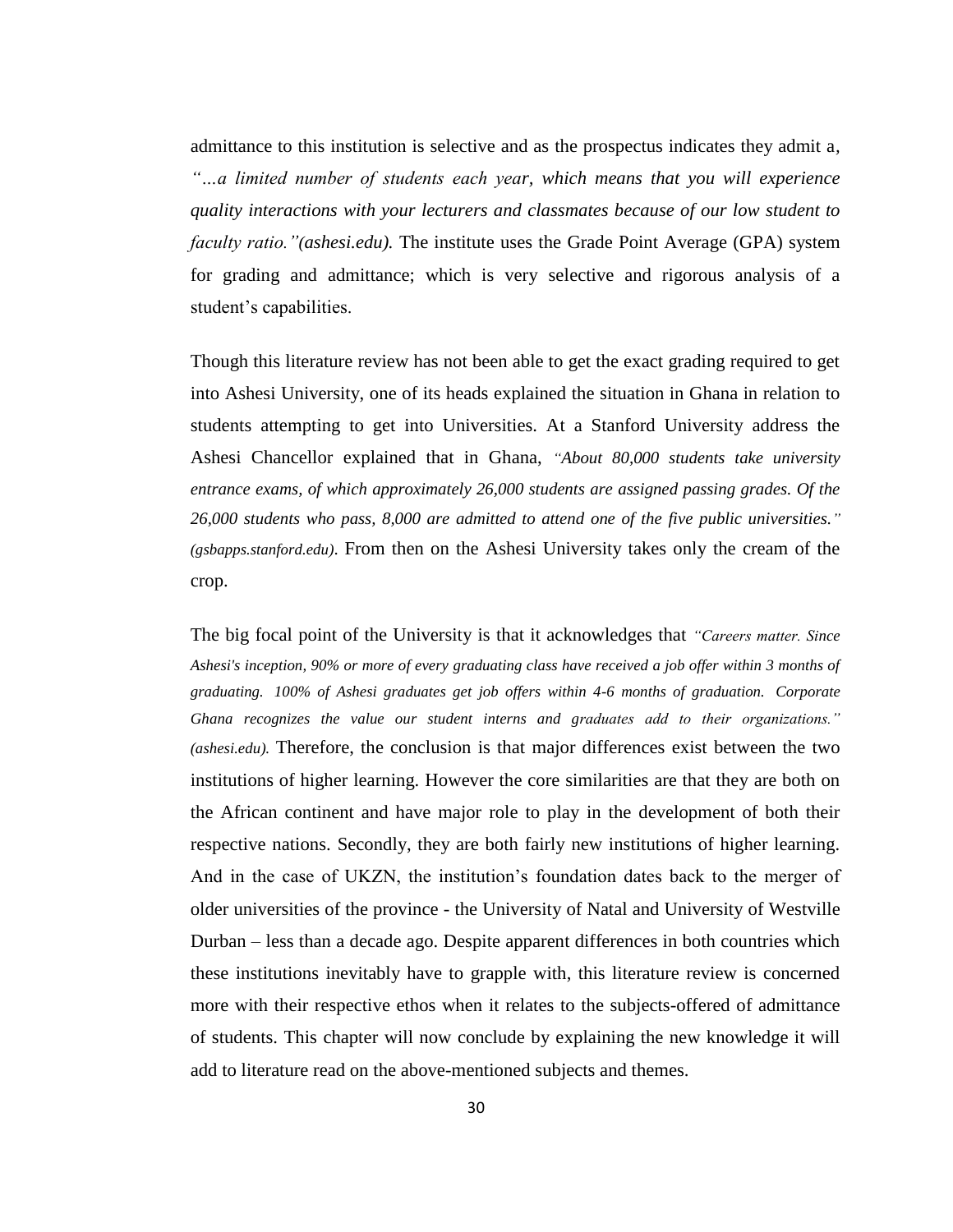#### **New knowledge and findings**

Having gone through the six literature sets and their offerings, this literature review has found two weaknesses in the make-up of the available literature. Firstly, there is a lack of information regarding the role Humanities Social Sciences Faculties can play in the developmental state literature; both international and local literature does not adequately address this issue. All current literature and research work has Science Engineering Management (SEM) streams of study as the focal points of for a developmental state. There is an apparent lack of understanding or undervaluation of the role Humanities Social Sciences can play in shaping the South African and other developmental states progress.

The second weakness within the literature relates to the fact that, no extensive research exists that firmly maps out what Humanities Social Sciences Faculties offers the South Africa developmental state with regards to making or managing economic affairs, as is the practical case with the Science Engineering Management fields of study. Furthermore, available literature concerning the Humanities Social Sciences and their contribution to society is at best applicable in the American, British and European historical contexts; which is, although valuable to learn from, cannot always be applicable in the South African situation, because to a large part, no European nation has had to grapple with becoming a developmental state.

The third weakness which exists within the available literature is the apparent lack of conceptualization literature: because conceptualisation literature is supposed to plot a way forward for South Africa or any other developmental state - from a Humanities Social Science point of view. Academics and scholars within the Humanities Social Sciences themselves seem unable to conceptualise a way forward for their Faculties in the South African developmental state.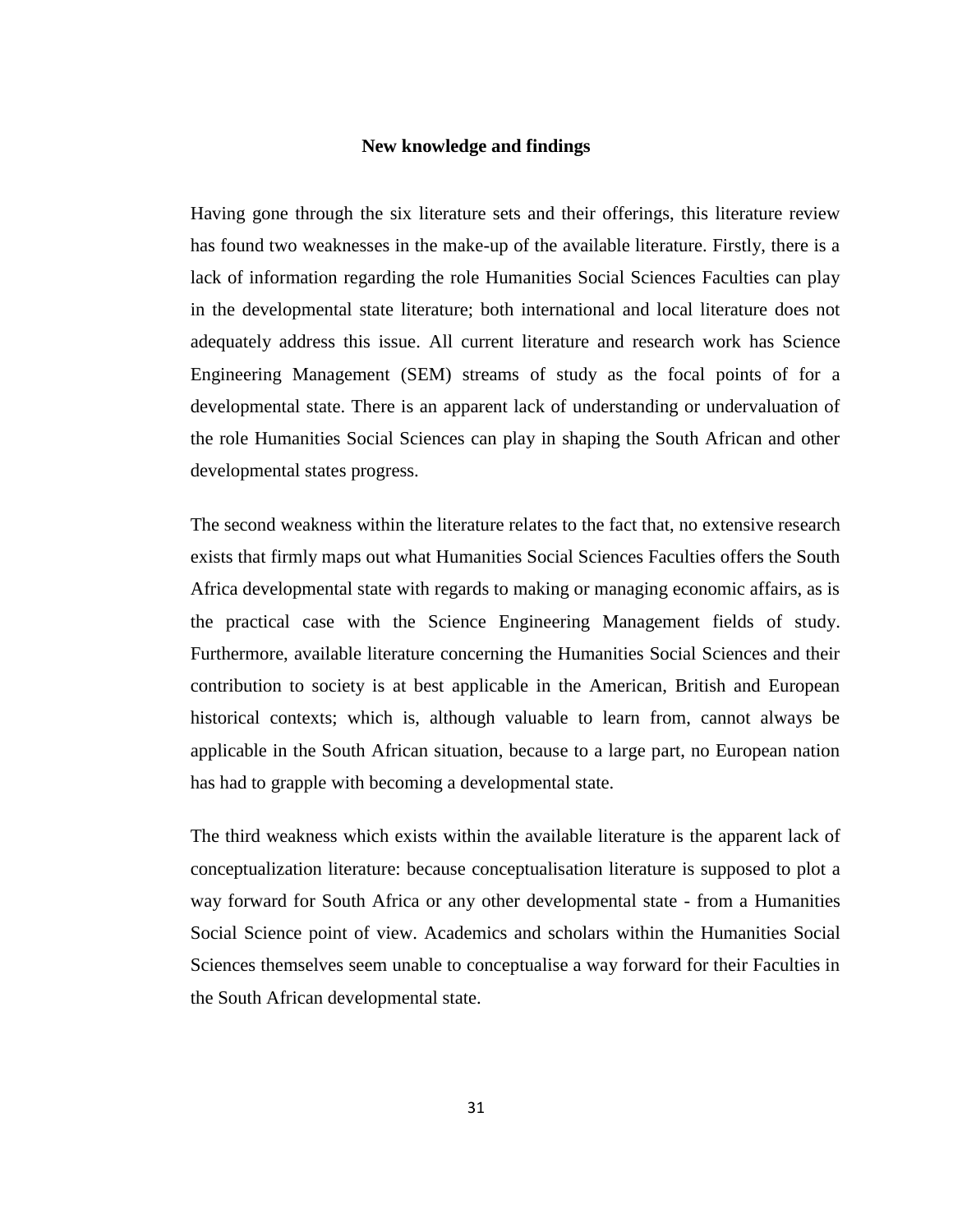# **Chapter 3 Methodology**

A study of this nature necessitated that a qualitative approach be utilised. Three sources of information were elicited in accomplishing the previously stated objectives. The first of the three sources of information was elicited from interviewing the various senior academic managers across the Humanities Social Science Faculty, to find out what informed their curriculum make-up. This was followed by interviewing the Durban Chamber of Business and the eThekwini municipality. These two sources were interviewed to ascertain their feelings on whether the HSF and its graduates accrued them utility value. The last part of this study involved, using a desktop approach. The desktop approach involved analysing statistics from UKZN and the SAQA reports, detailing (a) how many first year students were taken in by the UKZN HSF (b) number of students exiting South African universities. This was done to assess whether the supply and demand needs of the South African labour market were factored into the make-up of the university and HSF policies.

### **Research approach**

Individuals and institutions were picked in-line with this research projects guiding objectives, which were qualitative in nature. The first objective sought to investigate what role exist for Humanities Social Science faculties and graduates in the developmental state. The Second, wanted to find out whether Humanities Social Science faculties are relevant (economically) to the South African developmental state. The last objective aimed at ascertaining whether it was prudent to continue taking in and producing Humanities Social Science (HSS) graduates at such a high numbers when employment trends suggest otherwise.

All three objectives required that the semi-structured interview questionnaires be used, when interviewing organisations and individuals. What often happened during the interview was that the semi-structured questionnaires gave interviewees the opportunity to answer questions according to their personal experiences and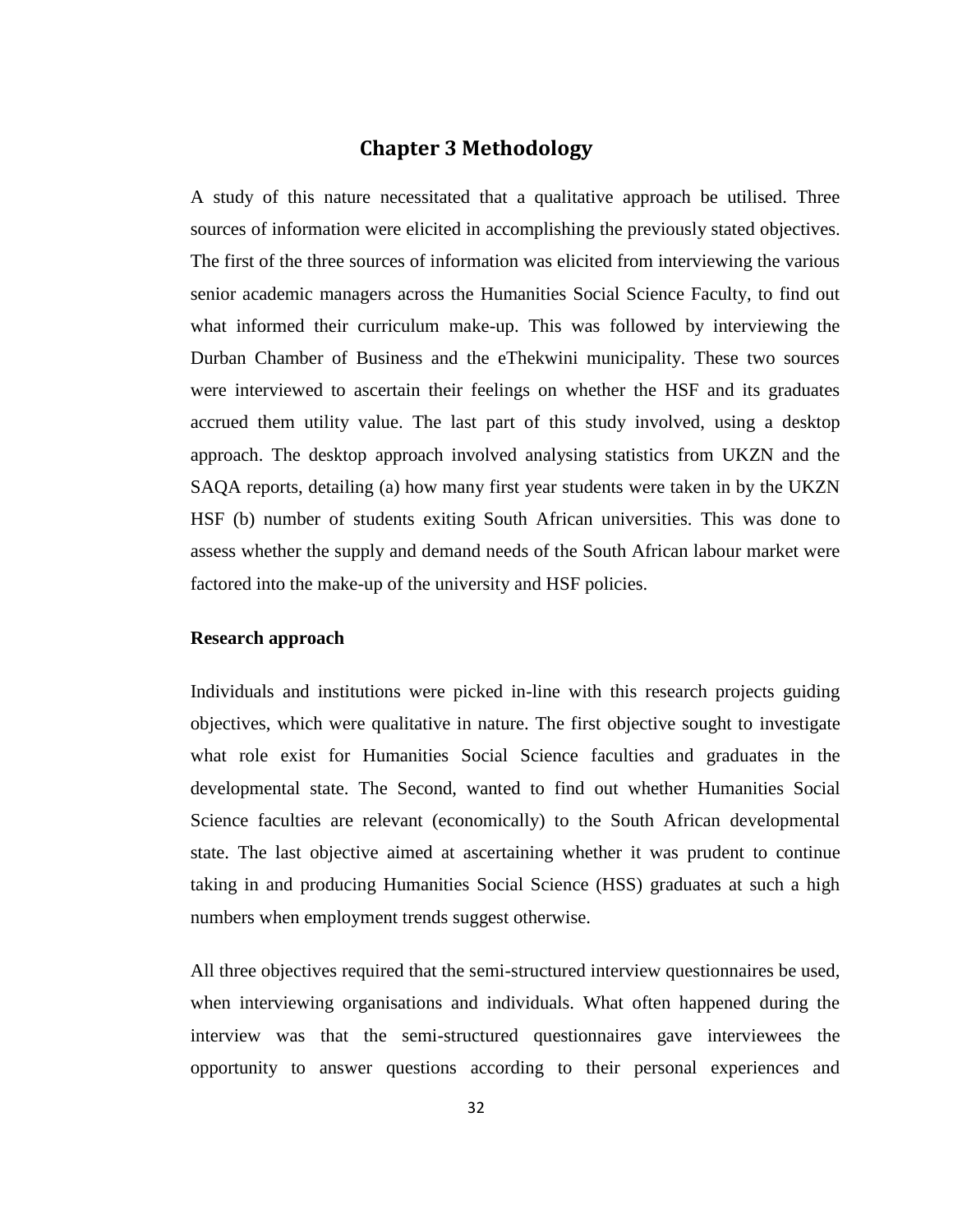experiential knowledge. The additional information gained from the semi-structured questionnaires further enhanced the findings of this research. The semi-structured methods meant that participants sometimes ended up challenging established norms in the literature. This happened in the case of one senior academic who challenged the entire concept of Human Capital. He had completed an Engineering Science degree at a top overseas institution, had worked for numerous engineering and scientific firms and is currently working in the HSF. Hence, the semi-structured approach method utilised was extremely useful in eliciting such unique information.

#### **Chosen interviewees**

Thirteen schools exist within HSF in the University of KwaZulu-Natal. However, only 10 of the 13 schools representatives were interviewed. This was because the schools of Architecture, Planning and Housing, Social Work and Community Development and Religion and Theology, are professional schools and their respective curriculums are vocational in orientation. Further reason for their exclusion was the fact that the first two schools are classified as being scarce skills, whilst the last school is a unique and numerically small school. However, the School of Psychology was included despite the fact that it offers a professional degree. This was because Psychology as discipline has long been a Social Science discipline before becoming a professional vocational degree. Having included the School of Psychology this study was able to understand how a professional school balances supply, demand and quality assurance imperatives.

After finding out what a HSF degree entailed, local employers were interviewed. They provided information explaining whether HSF"s and graduates brought them utility value. The identified employers were the Durban Chamber of Business (DCB) and the eThekwini municipality. In order to get a deeper understanding of this subject matter, three further individuals were interviewed. The advisor to the Minister of Higher Education and Training (HET), the specially created Reference Group tasked with "rejuvenating" the HSF in South Africa and finally a developmental economist.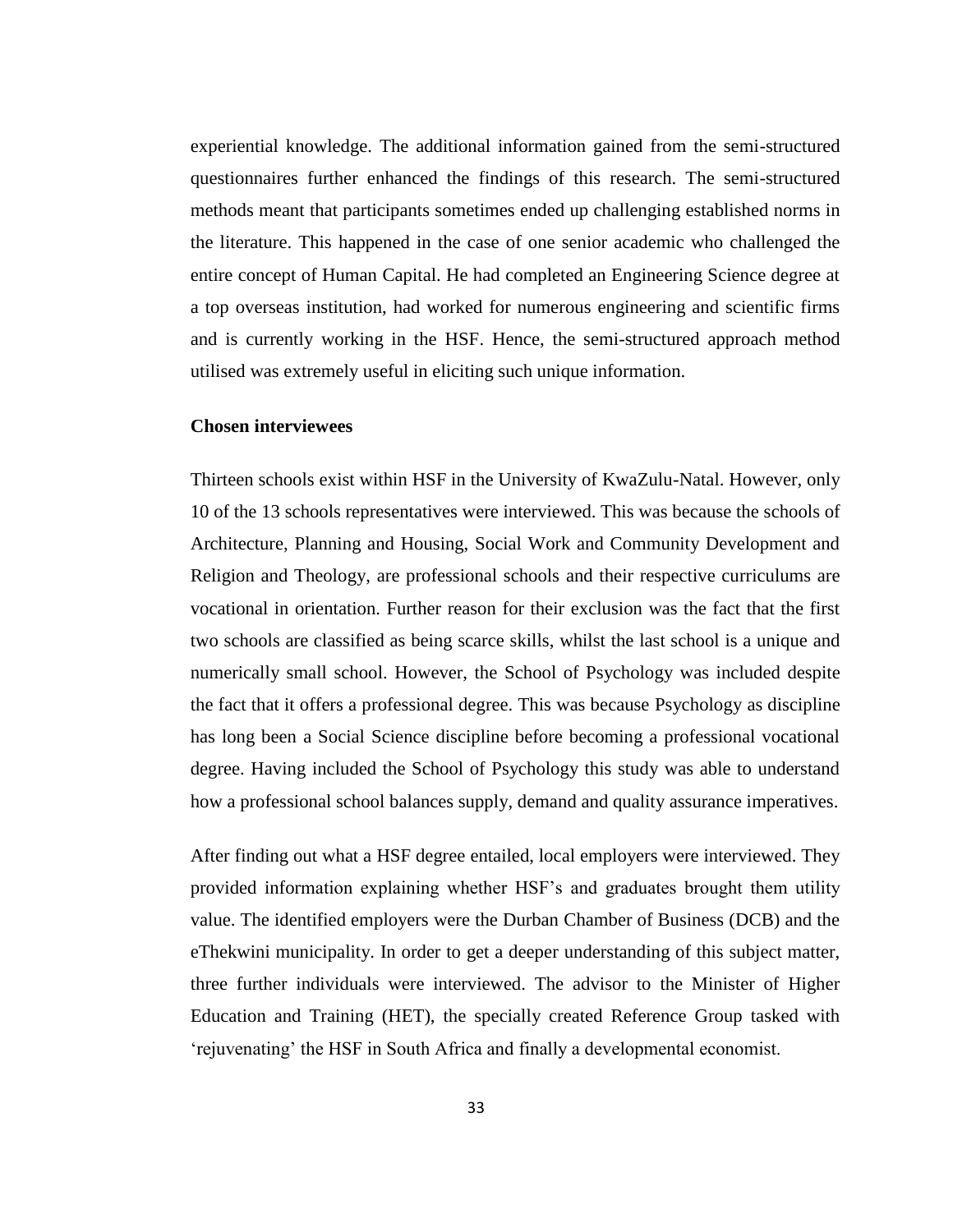### **Rationale for interviewees**

The Chamber was interviewed because it has over 100 business affiliated to it within eThekwini region. Its affiliates vary in size, some are Small and Medium Enterprises (SMME"s) others are large firms like Standard Bank and Toyota etc. Finally the Durban Chamber was able to give insight into the immediate human capital needs of business in the region. As it has a structure where all affiliate Human Resource managers come together and meet to discuss matters human resource matters like the quality of first time employees, capacity constraints matters etc.

The eThekwini municipality was interviewed because it's one of the largest public employers in South Africa and the KwaZulu-Natal region. An additional factor for including the municipality in this study came from the fact that it has one of the largest budgets for a public entity in RSA. Most importantly to this study the municipality has a human resource called "Talent Management", which aides the municipality with its hiring and personnel management.

In some instances the semi-structured nature of this study meant that interviews came about due to referrals". A case in point is the interview with the special advisor to the Minister of Higher Education and Training, which took place using a telephone interview. The interview with the advisor was followed by an interview with the specially convened Reference Group. The Reference Group comprises of leading Social Scientist in South Africa. The interview took place using email correspondence. The last person was a developmental economist. Her value lay in the fact that she works in the HSF and has industry experience as a consultant and is an advisor to private and public organisations.

### **Desktop work (statistics)**

Statistical data was used to assess whether the supply and demand needs of the South African labour market were factored into the make-up and intake policy of the HSF of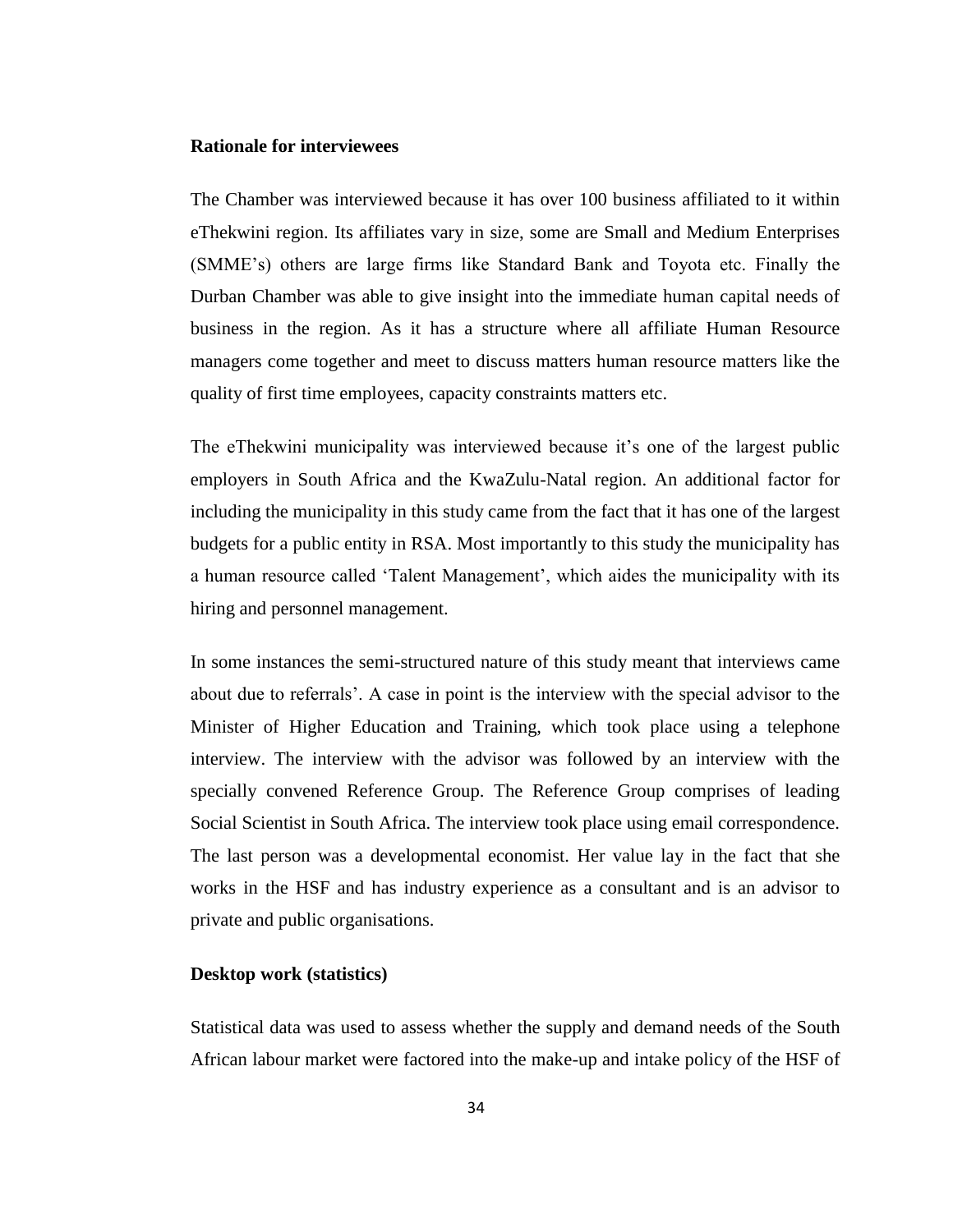UKZN. The SAQA report for the period 1995-2004 and the UKZN intake numbers for the period 2005-2010, both reports detailed the intake and output numbers for all other faculties.

### **Analysis of data**

Content-analysis was used in the analysis of the collected data. Content analysis allowed for vast amounts of information (from the interviewees) to be grouped into manageable themes (categories). Data was then analysed, using the research objectives as the lens of analysis. Through content analysis, complex and numerous answers from varying sources were analysed and interpreted for the purposes of coming to a singular and all encompassing analysis. This allowed for key points of convergence and divergence within the raw data to be selected and analysed in a manageable manner.

### **Limitations**

There are specific limitations in methodology. Firstly, interviewing all business personnel in the eThekwini region was not possible. However, this was offset by having interviewed the DCB, which has over 100 eThekwini business affiliated to it. Secondly, when determining (economic) utility value it would have been desirable to have dealt with more statistics emanating from employers. However this was a coursework Masters and very little time was available to carry out such a task. Finally, as this was a case study limited geographically to the eThekwini region, it is not possible to determine successfully whether HSF"s can or cannot add utility value to the whole of the South African developmental state. However, the interviews conducted did include major national employers. Therefore though not able to say conclusively whether each and every HSF can or cannot give utility, some of the assertions made (about HSF"s utility value) can be said to have very sound bases.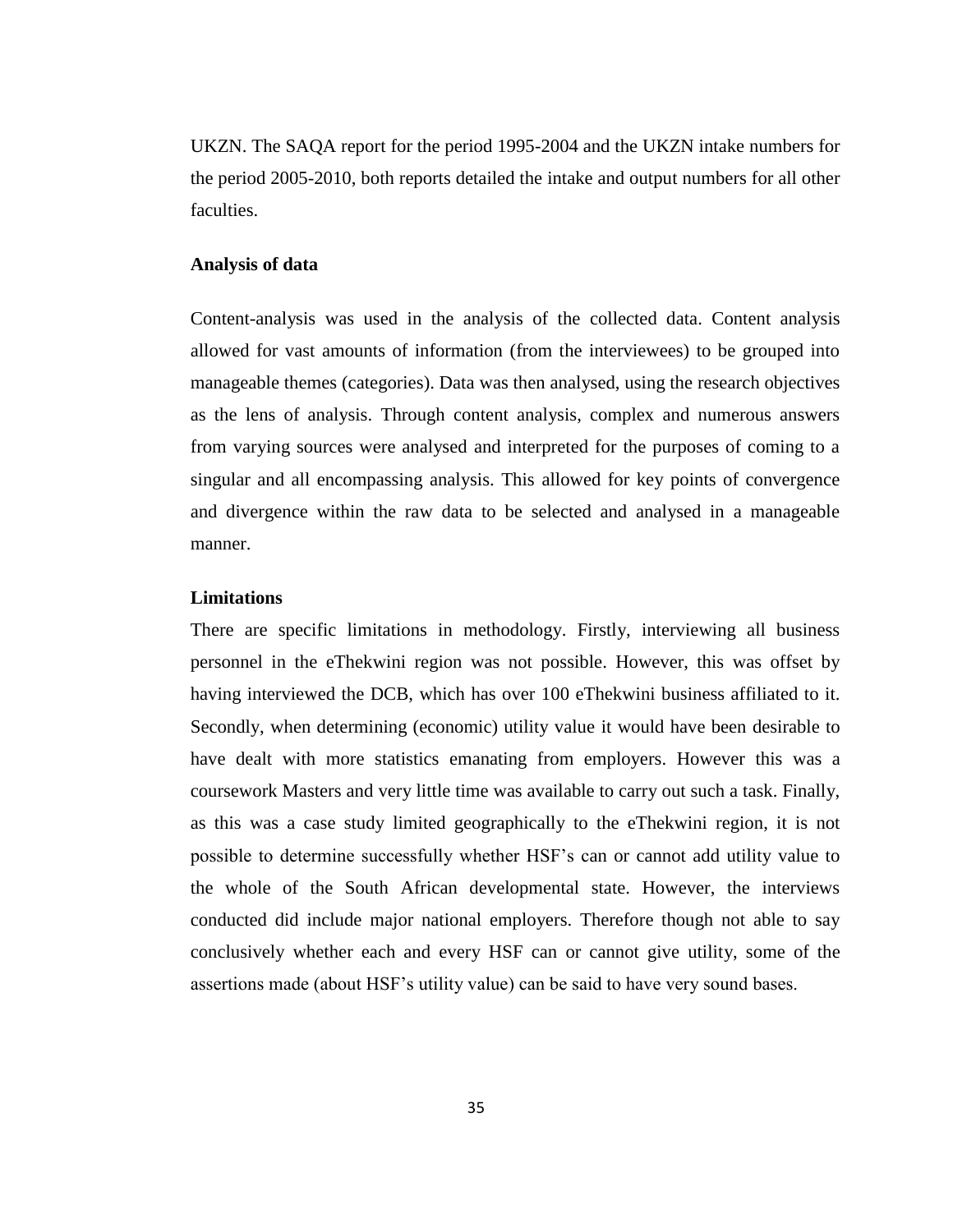# **Chapter 4**

# **Findings and Analysis**

Chapter four is a presentation and analysis of results. The findings were arrived at using semi-structured questionnaires with selected interviewees, as explained in Chapter 3. Secondly, statistics detailing intake and gradation numbers of the University of KwaZulu-Natal (2005-2010) and the South African Qualifications Authority (1995-2004) national graduation numbers were also used. Three key themes will be used to analyse the data findings.

- *1. Are Humanities Social Science faculties relevant (economically) to the eThekwini and South African region?*
- *2. What roles exist for Humanities Social Science faculties in the South African Developmental state sufficiently?*
- *3. Is it prudent to continue producing Humanities Social Science graduates at such a high rate; when employment trends suggest the reverse should be occurring?*

Four further themes will be looked at after the investigation into the three above themes. These four themes came about as a result of engagement with the interviewees and from an analysis of the results presented in this research project. They could not be ignored and had to be given space in this chapter. They now make up part of the findings and analysis of chapter four.

The last component of this chapter includes a presentation of data and some analysis from the Reference group set-up by the present Minister of Higher Education and Training. This task team was assembled to look at how to *"rejuvenate and strengthen the social sciences and humanities" (Mail and Guardian 2010:42).* Although still in its formative stages, the Reference Group provides a national tentative overview of the state of Humanities Social Science faculties in South Africa.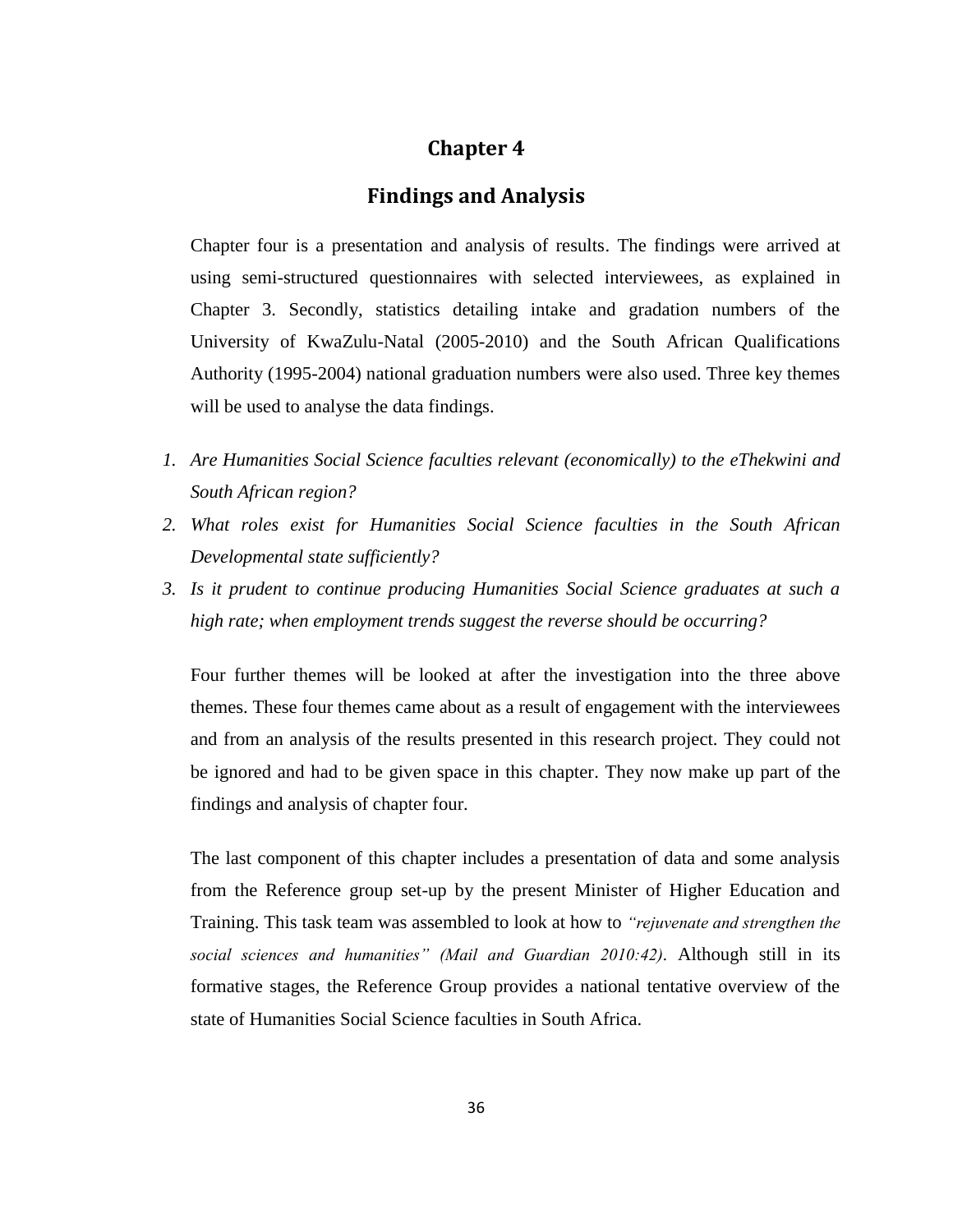## **Are the Humanities Social Science Faculties relevant (economically) to the EThekwini region and South Africa?**

Turok in his book *"Wealth Doesn"t trickle down"*, explains how the African National Congress policy conference, resolutions were adopted with the purpose of steering the South African government under the party"s leadership into transforming the country into a functional developmental state. An invaluable attribute that South Africa is said to need, in order to become a developmental state, is technical capacity. The government, under the leadership of the ANC, clearly understands that technical abilities of the country are important because they, "…*translate broad objectives into*  programmes and projects and to ensure their implementation."(Turok 2008:13). However both government and the ANC also understand that*, "This depends among others on the proper training, orientation and leadership of the public service, and on acquiring and retaining skilled personnel." (Turok 2008:13).* This line of thinking has seen policy-makers in South Africa promoting and investing national funds into technical skills, jobs and education initiatives, as already mentioned in the first and second chapters.

This portion of the research project is concerned with finding out whether any relevance (economic) can be gained from the Humanities Social Science faculties. Literature review on the developmental state discourse has very little if any on the role for Humanities Social Science faculties. Thus, obtaining an answer for this first theme required four guiding questions to be asked.

# **1. As a key (education/business/municipality) structure of national governments plan to becoming a development state, what are the key areas of focus for your organisation/department currently?**

#### **Academics**

Responses to this question were very intriguing. The senior academic managers gave varying answers. Thirty three percent of them stated that their departments were primarily academic in nature. Hence the senior academic managers stated that they were concerned with expanding on subjects within their own programmes and also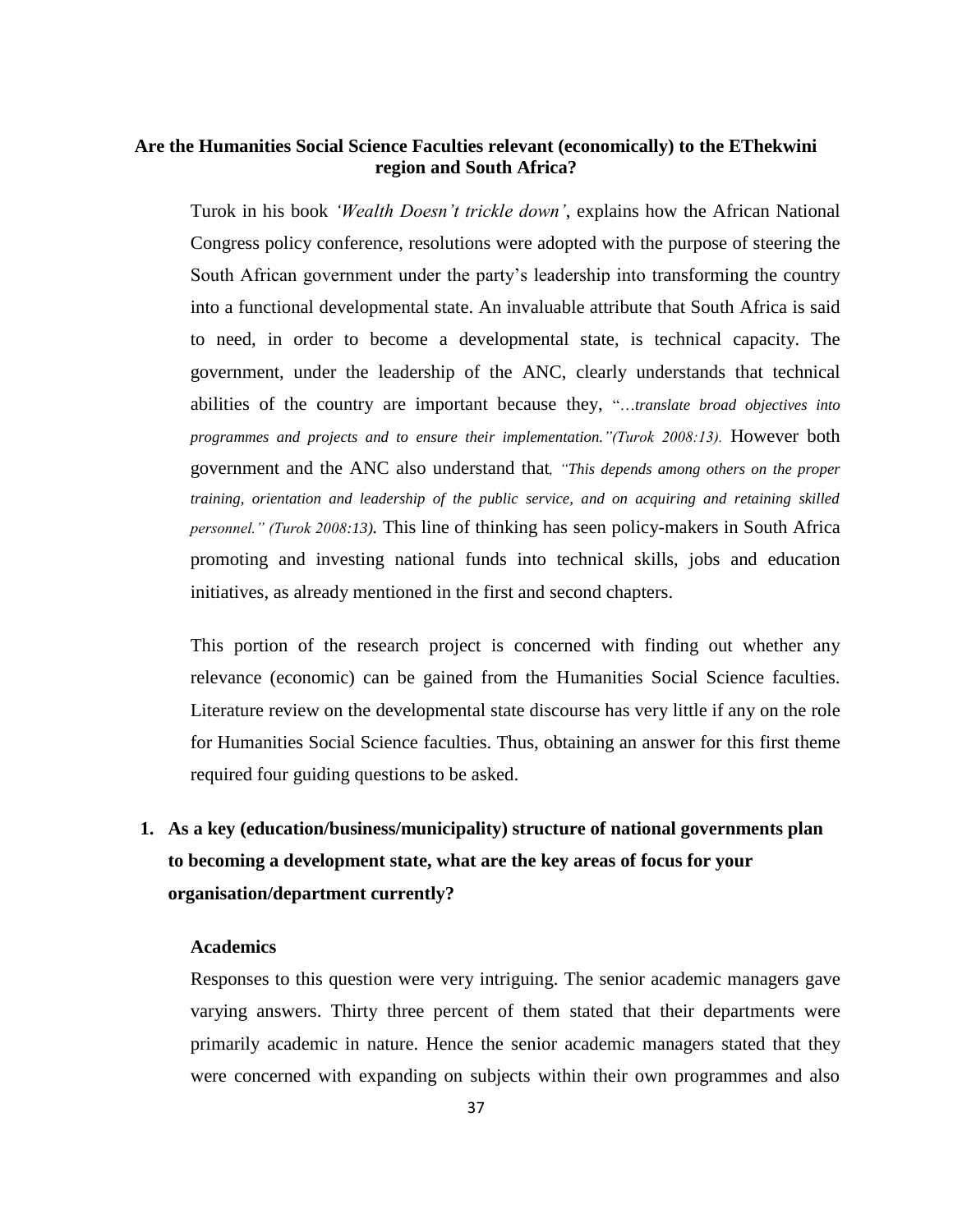increasing their post-graduate students, especially at master's and doctorate levels. One senior academic manager stated that his school desired, *"to enhance the school research capabilities, and, to mentor students for the purposes of allowing them to enter higher education sectors whether it is lecturing or publishing."* (2). This was a common answer given by most schools.

The professional school respondent stated that its key areas of focus were numerous and irregular at times. He explained that his school was concerned with teaching, researching, publishing, and at the same time meeting the set requirements set by a professional body. The professional body for psychologists demands that first rate practitioners in the mental health field are groomed according to set standards. According to him this is where the irregular component comes in, having to balance two very complex matters. The senior academic manager did explain that one of the national goals they are tackling is HIV/AIDS. He stated "*We as a School primarily focused on health related issues like HIV/AIDS, abuse and trauma." (1).* The senior academic manager from the School of Psychology explained that although this is not in the realms of the developmental state discourse, if the problem is left unattended, it could end up stalling economic growth. Because of this, his school is doing an invaluable job in aiding the South African developmental state.

One of the unique schools in the Humanities Social Sciences is the School of Development Studies- which is a graduate school and teaches only masters and doctorate students. According to one of its senior academic managers the school is primarily concerned with wanting, *"…to contribute to global and African scholarship through research and graduate teaching programmes in development and population studies, producing and delivering academically sound and comparative development research for policymakers, and intellectual community involved in the reconstruction of South Africa and the KwaZulu-Natal region."* (7). He explained that his school aims to help the South African government deal with national and local capacity constraints, through teaching and contextually relevant research programmes. Hence, he explained his school aims to graduate students into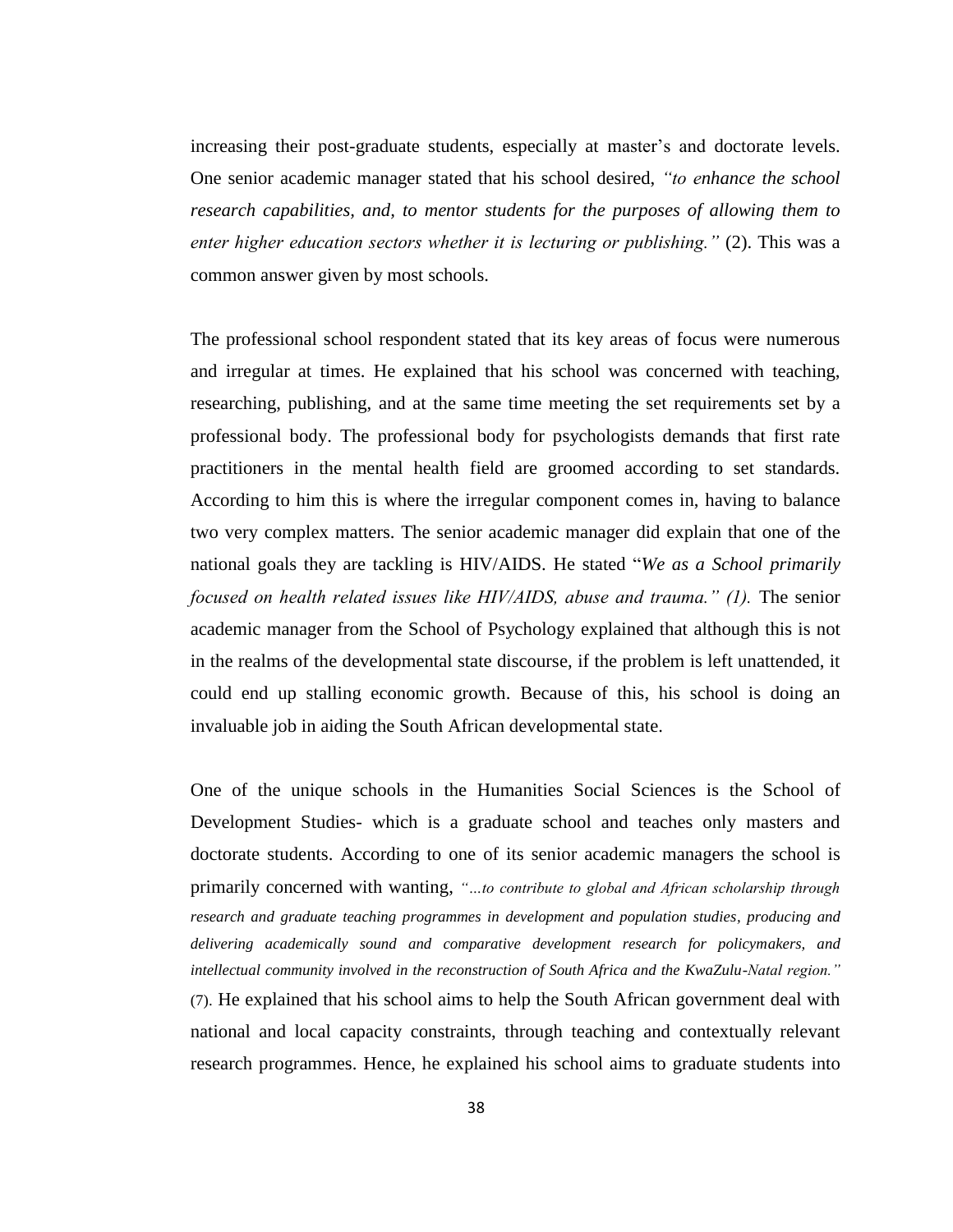key areas of the South Africa e.g. government departments, civil society and the private sector.

The rest of the schools bar one stated that their key areas of focus were a mixture of academic and developmental pursuits. A key example of a Humanities Social Science school concerned with developmental state matters is the School of Language, Literature and Linguistics which claims to be *"developing adapting language for commercial purposes, through technology transition tools."(6)*. Another school which is involved with balancing both developmental and academic interests is the School of Anthropology, Gender and Historical studies. This school claims to be developing academic programme that tap into historical tourism and *"community engagement"* research programmes*.* One of the school"s senior academic managers explained that this principle comes from the fact that as a school that it has a dynamic approach to everyday issues and is the third most productive unit in the Humanities Social Sciences. However, not every school is concerned with being dynamic and innovative when thinking about how it can contribute to the South African developmental state imperatives. A certain senior academic manager explained that her schools projects really just "*follow what the university deems important."(3).*

Overall, the majority of the Humanities Social Science Schools can be said to be doing one part of what government requires, namely that of researching and seeking to produce more master"s and doctorate students. However, many questions must be asked of some of schools with regard to having programmes that take into account national and provincial government's plans and objectives.

#### **Business entity**

The Durban Chamber representative stated that the Chamber has two key areas of focus. The firstly continue lobbying government and other business entities. Second the Chamber is concerned with having active, *"involvement with the economic development of the EThekwini region; focusing on chemical, agriculture, automotive, agri-processing, import and export sectors. Other key areas of focus include improving Small Micro and Medium Sized Enterprise (SMME"s) and their development and improvement."(8).* The DCB representative presentation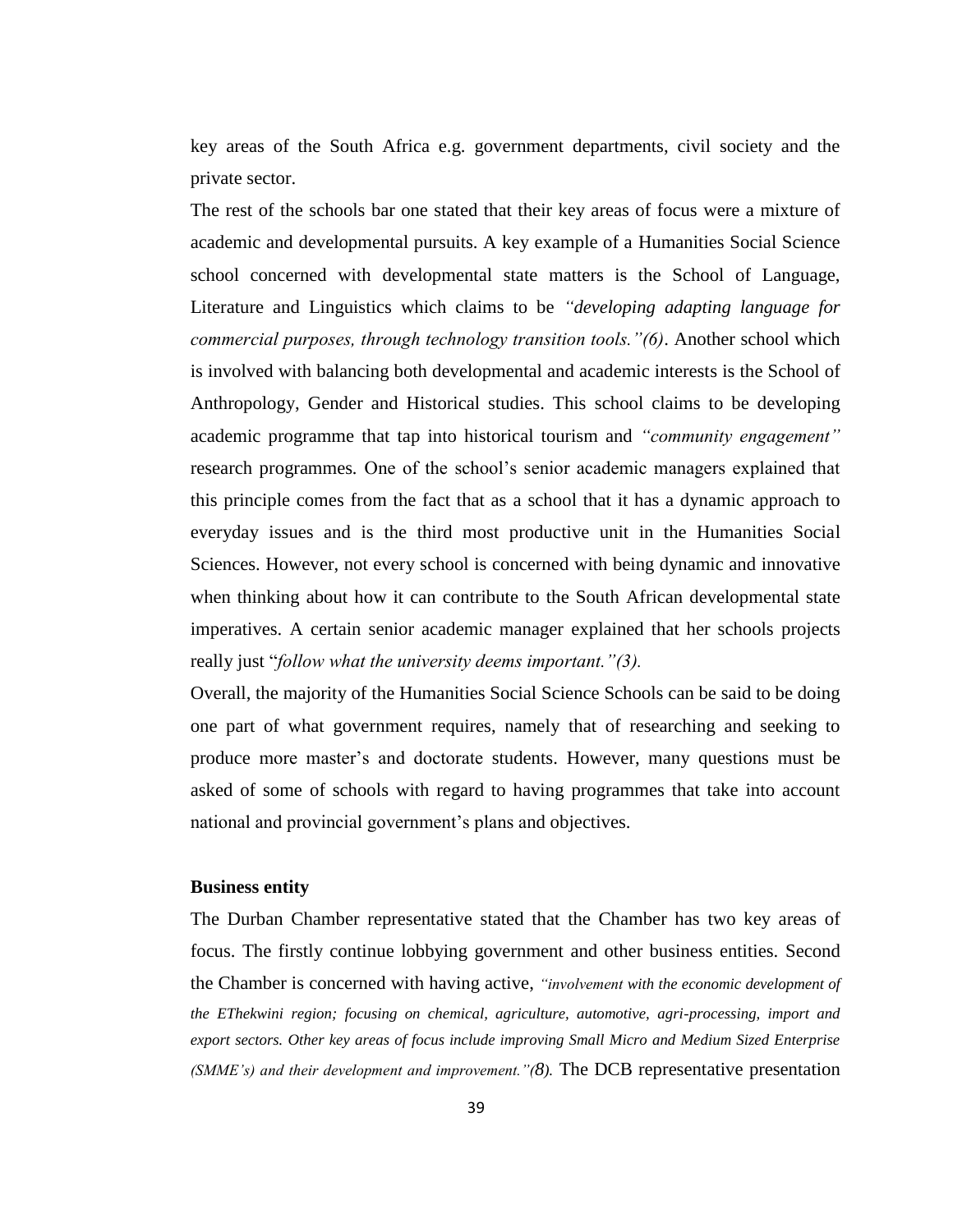clearly shows that a discrepancy exists between what eThekwini business demand and the Humanities Social Science curriculum offering and focus. This is schism relates to the fact that all the above areas of focus mentioned by the Chamber representative seem for the most part to favour Science Engineering Management graduates/faculties.

#### **Municipality**

The individual spoken to from the municipality stated that the municipality is currently involved in ensuring that the Integrated Development Plan (IDP) stated goals are met. She explained that the IDP has eight guiding points to its plan, 1.Sustaining our natural and built environment. (2) Economic development and job creation. (3) Quality living environment. (4) Safe, healthy and secure environment. (5) Empowering citizens. (6) Celebrating our cultural diversity. (7) Good governance. (8) Financial viability and sustainability. She stated that her department deals with, *"…empowering our employees and making sure they are satisfied (empowerment of employees); we have different programmes to achieve this. Such as DRL, a Human resources management information*  system; where employees can apply for leave on line, check leave statuses-it's a self service system. E*recruitment, as well as Talent management."(9)* To gauge where the municipality stands on this issue, she explained that they "…*are running an internal perceptions study to gauge of our employees,"* (9). However she stated that *"only 5000 of them have access to computers. And some of them are not computer literate."(9).*Again, discrepancies exist between Humanities Social Science curriculum offering and the focuses of an employer. Although the IDP is broad in nature and some jobs/roles might exist for selected Humanities Social Science graduates it is evident again, that this employer favours the SEM graduates.

#### **Higher Education and Training Department (HET).**

The advisor stated that the *"The immediate goals for the department are the increase of Natural science students and to increase the quality of HSF"s (not numerically though). Also the department wants there to be an increase in Post-graduate studies; it needs to be understood as well that the department has just got launched and many of the critical issues will be sorted as time goes on."*(10). As already mentioned, the Humanities Social Science faculties are doing half of what the country requires. That is they producing masters and doctoral students. Yet, the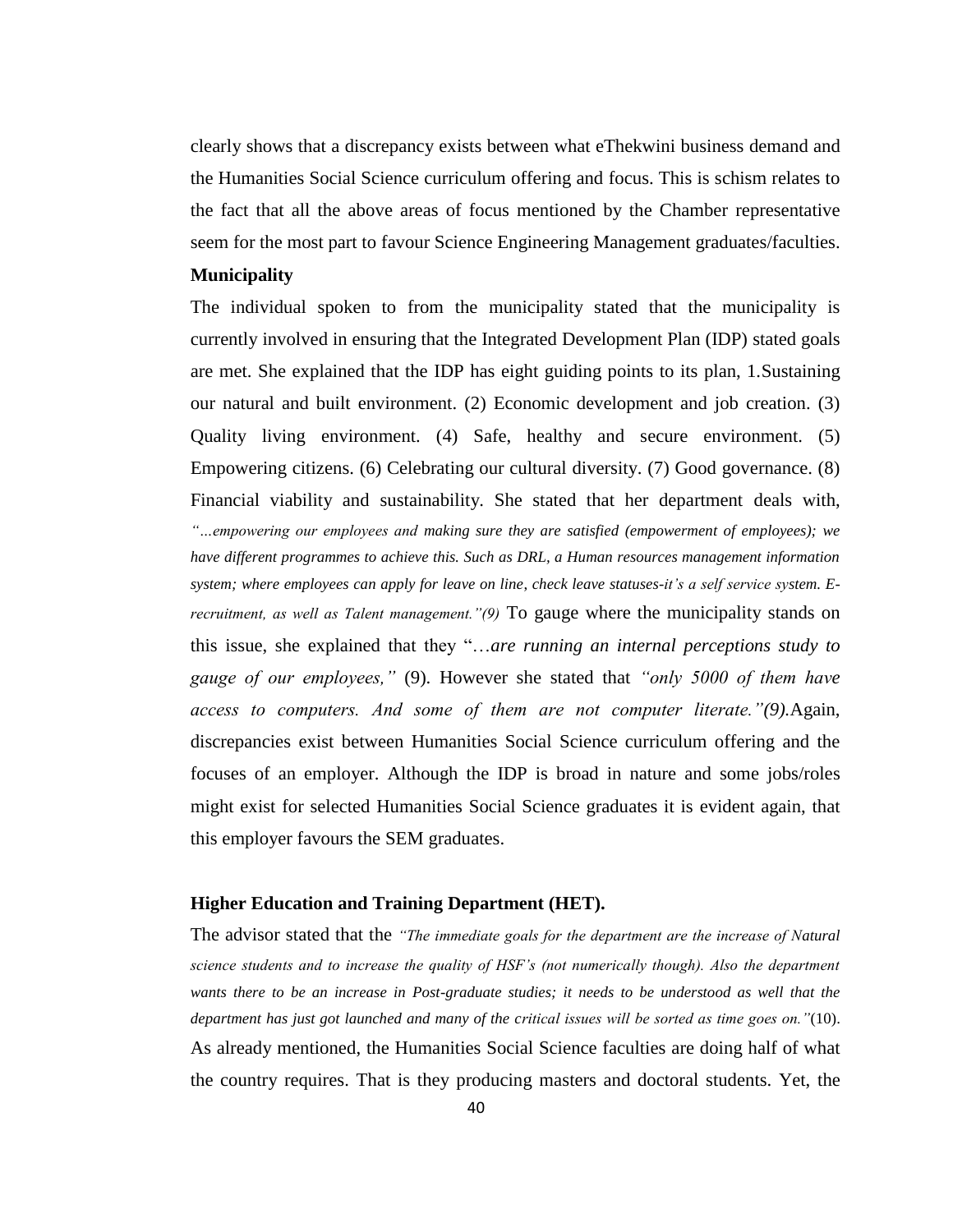advisor has stated that the national government"s plans are focused on SEM graduates/faculties. The next part of this section will analyse the findings of the second question.

### **2. How important is Human Capital Development (HCD) to your organisation/department?**

#### **Academic**

The responses from this question were particularly interesting as shall be shown. The two unique case participants, the professional school and the graduate school listed HCD as key priority for both their staff and students.

The senior academic manager of the professional school explained that HCD principles are well-upheld by both staff and students in his school. This is due to the fact that the school has to adhere to professionally prescribed standards or risk losing accreditation status. He explained that the school has 40 academics, 10 administrators all looking after 1500 undergraduate students, 600 Second years, 70 Honours, 50 Masters and 30 PhD"s. Hence, the school staff members require large amounts of HCD skills training. Students doing psychology are educated to have HCD skills, because of the degrees structure and vocational nature.

A senior academic manager of the graduate school explained that HCD was *"critical. And that they spent a lot of time shaping this component."(7)* He continued to explain that the school, "*Aim is to combine theory with an empirical and methodological application/teaching. We do not limit our students to South African issues, they can explore matters arising from Bosnia, and Peru provided the finance is there. We try to train students who can hit the road running; hence we place a huge emphasis on application and practical teaching and learning."(7).* This mix of practical and theoretical learning has made the School of Development Studies not only the top research school in UKZN, but one of the best schools of its kind in the world.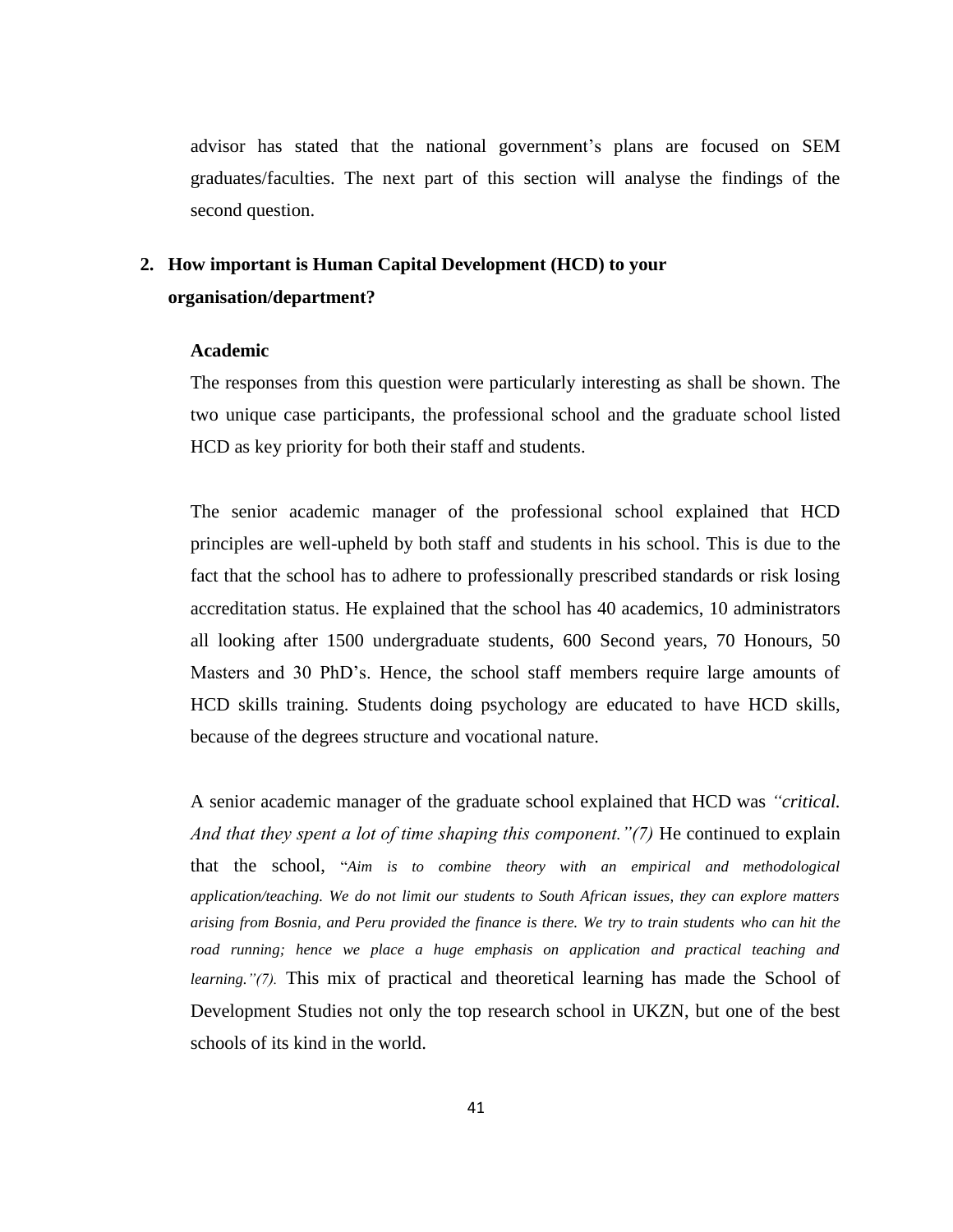The School of isiZulu is one of the most published and innovative school within the HSF. When speaking to one of its senior academic managers, he advocated for a synergy to be present between theory and practice within a degrees make-up. He also stated that employment trends should be factored into HSF curriculum content. He concluded that it is, *"…important the School acknowledge the fact that students need to graduate with skills (human capital) that makes them employable."(2) .*He further explained that his above stated points go into the isiZulu curriculum offering and that HCD skills are one skills students graduate with from the School of isiZulu. He explained that, *"our School trains students to be able to go overseas and further their studies at either Masters or Doctoral level. Our School is concerned with two things: teaching isiZulu (how to speak and write it). Secondly, how to analyse content. That is to say literature learning, linguistics skills (isiZulu specific)."(2*). The academic in question explained how he, *"…an isiZulu Professor [he has] never written a paper in isiZulu; my skills transcend my degree."(2)*. The academic explained that the skills learnt in an IsiZulu degree are very much transferable and that one is able to take them and apply them in a number of academic and non-academic fields of work. A case in point is when the school sends over its young academics to go lecturer in the USA. The senior academic manager from the School of isiZulu also explained that the school has expansion plans. They include establishing Sesotho and Kiswahili programmes, where new knowledge will be developed for the benefits of the students and country.

Whilst a senior academic manager from the School Anthropology, Gender and Historical Studies stated that HCD *is "Extremely important to us. Especially when it comes to fields such as Tourism."* (5). She explained that the school has major plans afoot to maximise on tourism and this would ultimately enhance the student"s skills base. She did challenge students more when it came to HCD, she stated that *"…students need to be more proactive, with regards to being employable. Opportunities are available in areas of research and museum work for History graduates."(5).*The academic explained that the school trying to add to the HCD of tourism through academic research. She explained that *"We are creating packages that aid*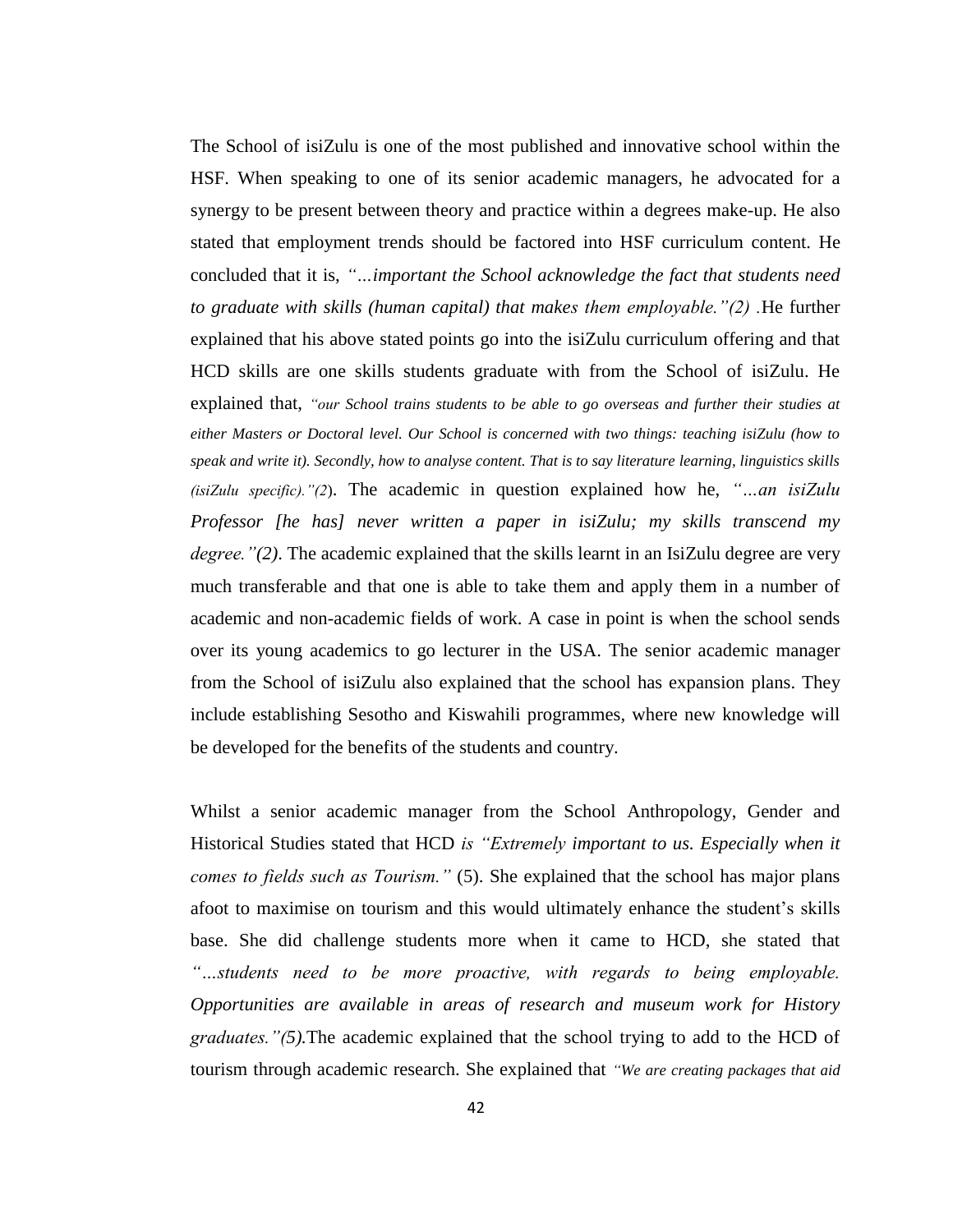*in the development of the "thinking" process such as Zotero; a powerful, easy-to-use research tool that helps you gather, organize, and analyze sources and then share the results of your research."(5)*. This she argued would do two things enhance tourism research and secondly equip students with the necessary computer skills and thinking methods. And it is envisioned by the school that that they will play a major role in historical tourism, using the geographical location and history of KwaZulu-Natal to push this idea. However, no mention of joint collaborations with either local government departments or private companies was made.

The senior academic manager from the School of Philosophy answered this question by stating that he*, "as a teacher on the subject of Human Capital Theory/Development, many authors and academics have confused it a lot and as such it should always be questioned and defined in the correct manner."(4)* .He explained that the type of HC his school offers is unique. This is because the study of philosophy is very much linked to producing future academics. However, new programmes like Applied Ethics and Cognitive studies do bring human capital for economic gain. In Applied Ethics students are taught to be aware of ethical issues within the environmental, medical, business and government domains of employment. However most of their best students he explained go overseas. This is because their Human Capital skills are not given enough exposure in South Africa. They are then assimilated into other nations and in turn help those countries benefit from their human capital skills.

The senior academic went on to explain that HC theory is an ambiguous concept. He said that, "*In technical field it"s easy to make the case for its existence. At higher levels it becomes very unclear what qualifies as HC. It depends on the development of the country and what becomes useful or not this is unpredictable."(4).*According to him this means that, "*The point should be to train people to be adaptable. Education benefits the nations more than the educated person, again not a simple matter."(4)*. Thus, from his schools perspective it is important to teach students how to think in a clear and concise manner, as most of the working skills will be picked up as graduates learn on the job.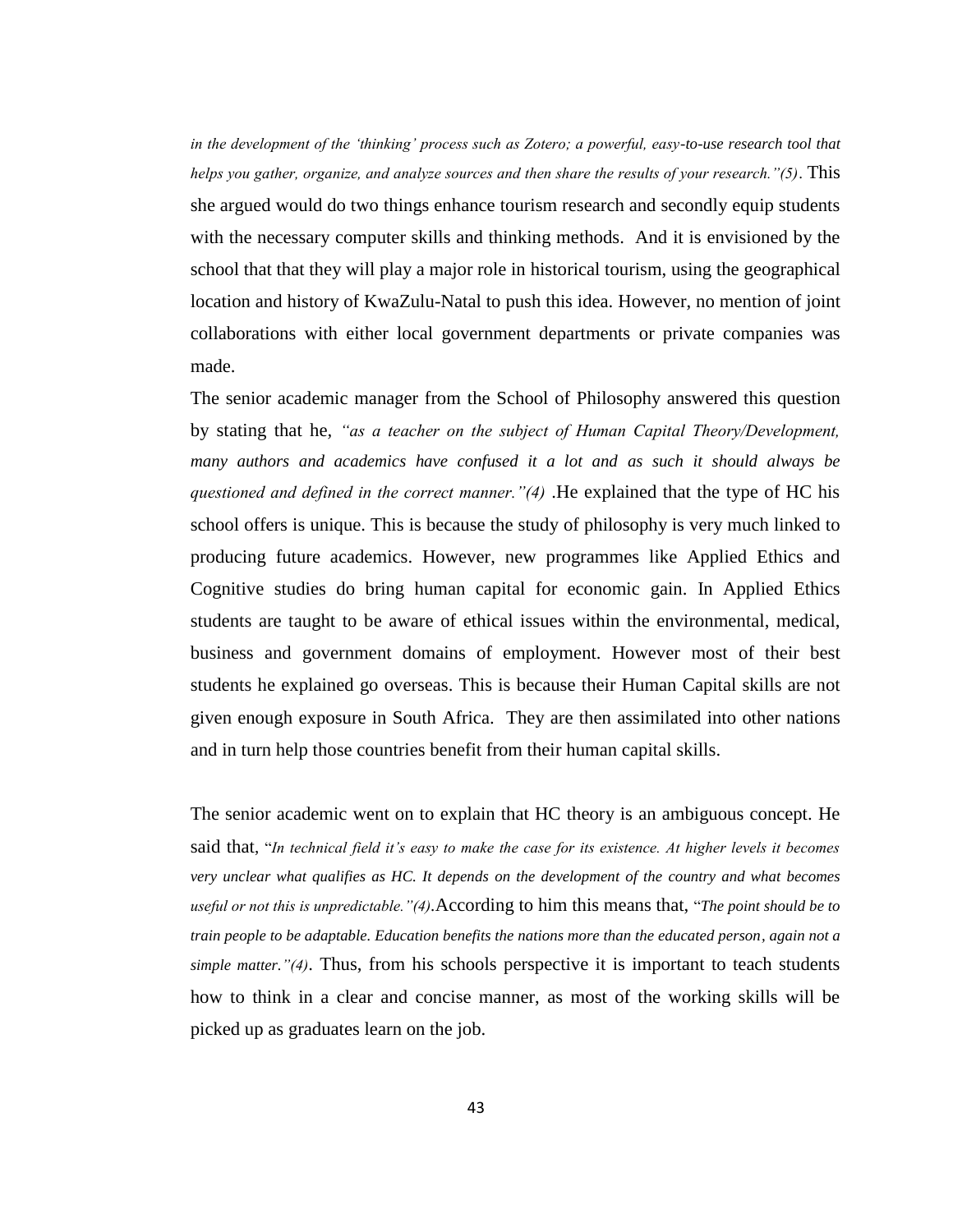The final two respondents felt that this question related more to their employees. One of the senior academic managers argued that by doing this they will improve the delivery and quality of the curriculum be and this will in turn benefit students. However, one academic from the language schools made the point that her school designs courses which aim to better help students in other faculties. She stated that her school is involved in, "*designing courses for tutors in the School of Development Studies, Law students, Management Pietermaritzburg and part of the B.com first year."(6)*. This means that students from outside her own school are gaining additional HCD skills (language) from her school on top of their core subjects. The senior academic manager from philosophy made this point earlier, when he explained that HC is an ambiguous and non-limiting concept. As long as students are taught with well structured courses (whether from the HSF or not) and are encouraged to think, HCD skills can be generated and used for economic gain.

#### **Business**

The representative from the Chamber explained that Human capital Development is, *"Very important. And that we believe that skills development must take place within organisations. The DCB is constantly bringing in new people and training them so they can have upward mobility."(8).* The representative from DCB was not overly prescriptive when explaining what HC is. He simply explained that every organisation whether academic or business needs it, and that for the most part it is gained whilst working.

#### **Municipality**

The representative from the municipality works in the human resource division explained that HCD is the primary driver for her department. Which HCD for her department entails, *"training, retaining and attracting human capital. Hence, the municipality has started Talent management. This is a structured method to address one of the biggest risks that was identified to the municipality, namely retention of critical skills."(9)*. She explained that currently HCD within the municipality is centred around *"highly technical focused, real estate, engineers, architects (not as much as the engineers), technologists, technicians (mechanics) to look after the city"s vehicle fleets. Hence, Talent management was implemented to retain skills, and also to*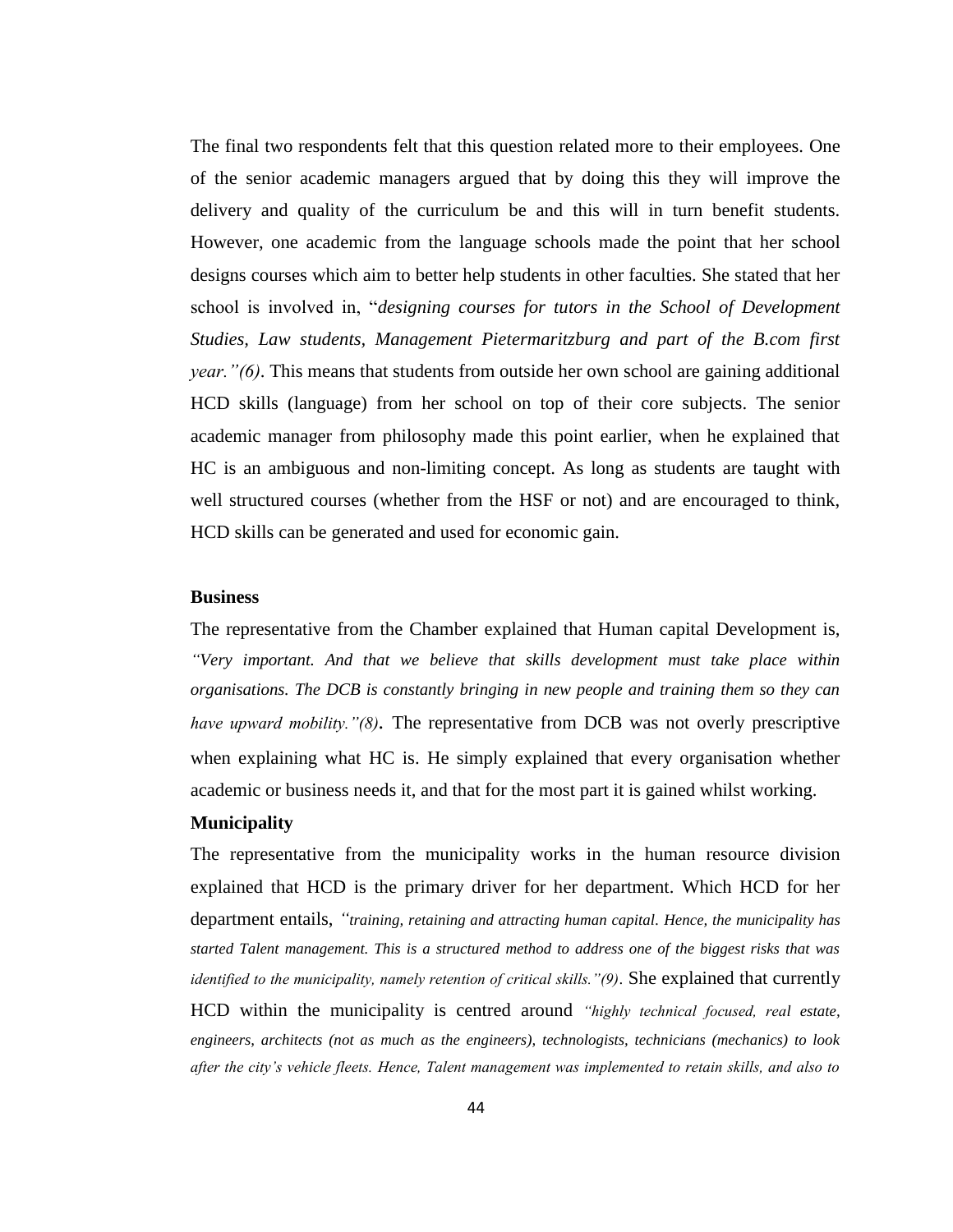*attract people from going overseas."(9)*. The talent management system concurs with what the senior academic from the School of Philosophy stated, that when it comes to technical fields its easy to make the argument for its existence.

#### **Higher Education and Training Department (HET)**

The advisor stated the ministry does not deal directly with this matter, because the ministry does *"not have a prescriptive policy that dictates whether universities have to have a balance between utility (economic) and knowledge (theory), with regards to HSF"s."(10).* He stated that at a personal level he favours *"the American model because it allows for the first year of study to incorporate everything, Math"s, Science, Commerce etc, for first year students who most of the time don"t know what to study."(10)*. He explained that "*the combination of utility and theory tends to be found in Cross-disciplinary work/study, a good example is the UKZN"s Aids research projects which encompass Medical science, Commerce and Humanities faculties."(10).* The advisor's main argument was that HC is context specific. Hence he favoured the American model which allows for Humanities Social Science (liberal arts) students to get an all round education that makes them mathematically and scientifically knowledgeable. All this has the effect of enabling students to have enough knowledge and skills to enter any department or business, having had a broad range of subjects to pick from.

This paper now moves to discussing the third question.

### **3. Over the last three years which graduates (types of degrees) have you employed or graduated? A detailed answer is required.**

This question had two distinct objectives. Too find out what types of graduates employers have been hiring in the eThekwini region. Secondly, examine whether any of the HSF schools have a nuanced approach to the issue of graduation. The question when dealing with the HSF was to examine how schools approached the issue, do they view it as a necessary exercise or do they see it being more than this.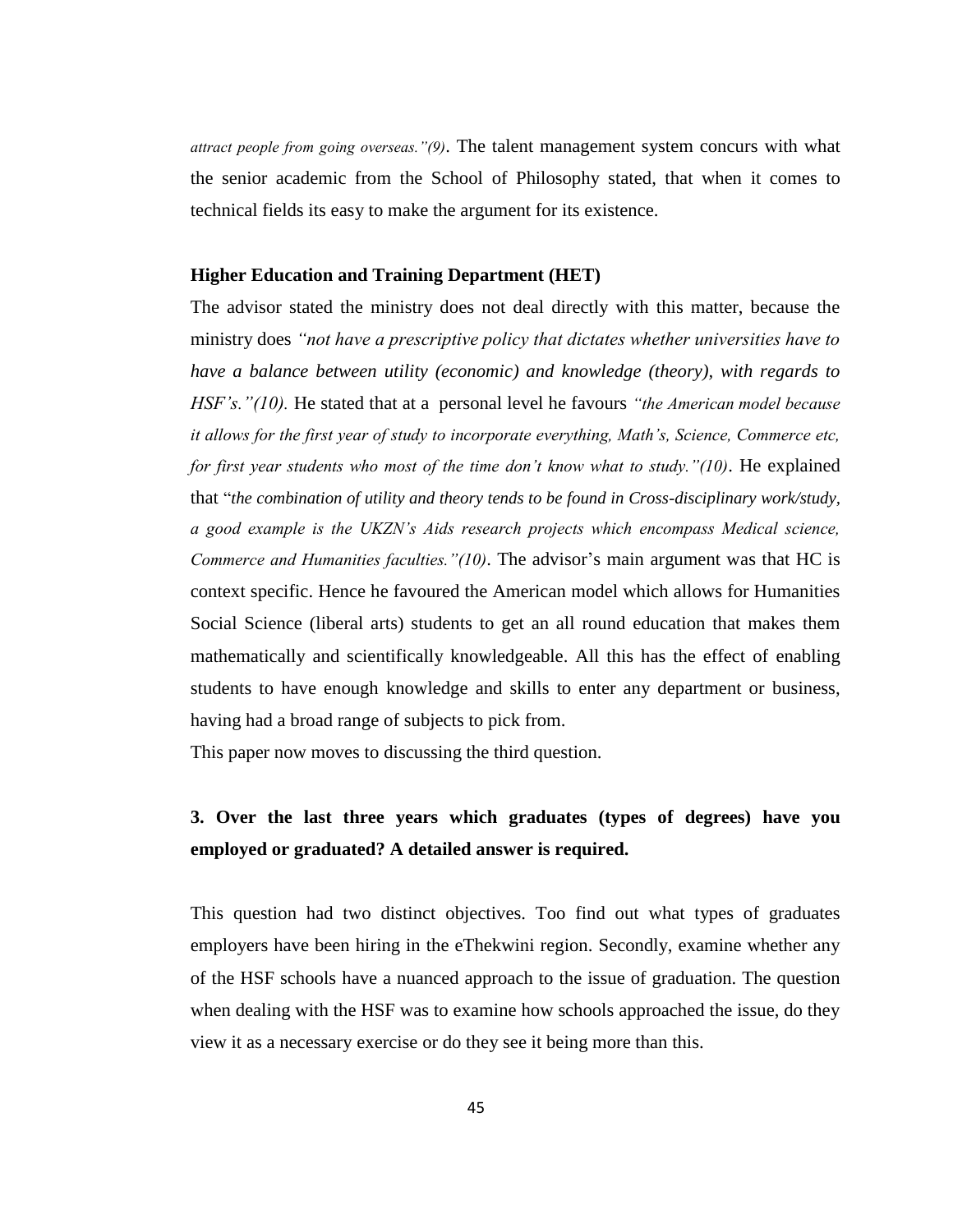#### **Academics**

Most of the interviewed respondents answered this question in two ways. Most stated that they did actually employ some of their own graduates, they cited the fact that some of their postgraduate students head their tutorial seminar activities. However, when it came to hiring students for the express purpose of training them to be school managers and academics only the School of Philosophy, School of isiZulu and the Development studies actually had some kind of plans in place. When queried about the main issue as to how schools view graduation, only the schools of isiZulu and Development Studies stated that they viewed the issue of graduation in a nuanced fashion.

Too begin with the respondent from the School of isiZulu, explained that some of their graduate students, *"have been going overseas and that it was their hope (as a school) that they will come back and add to the school growth plans."(2)*. Therefore when they graduate students they are doing it with the express purpose of growing the graduates skill base and in turn hope that the school will benefit from having invested in the graduate. The respondent explained that, "*IsiZulu does not limit ones opportunities, currently we have students returning to do isiZulu (those who have been in the working world.)."(2)*. The School of Development Studies representative also shared the same sentiments that they as a school aim to graduate well-rounded individuals who are ready to make a contribution to society and that is why they are a graduate school. He pointed out that they enrol students from diverse academic and non-academic backgrounds and this is what makes graduating from this school so special. Thus, it can be concluded that the schools of isiZulu and Development studies view the issue of graduation as much more than a numbers exercise, they want to instill some sort of skills within their graduates.

#### **Business**

The respondent from the Chamber stated they have *"One person with a Human Resource background (he says this a HSF personnel), the rest have had a Commerce*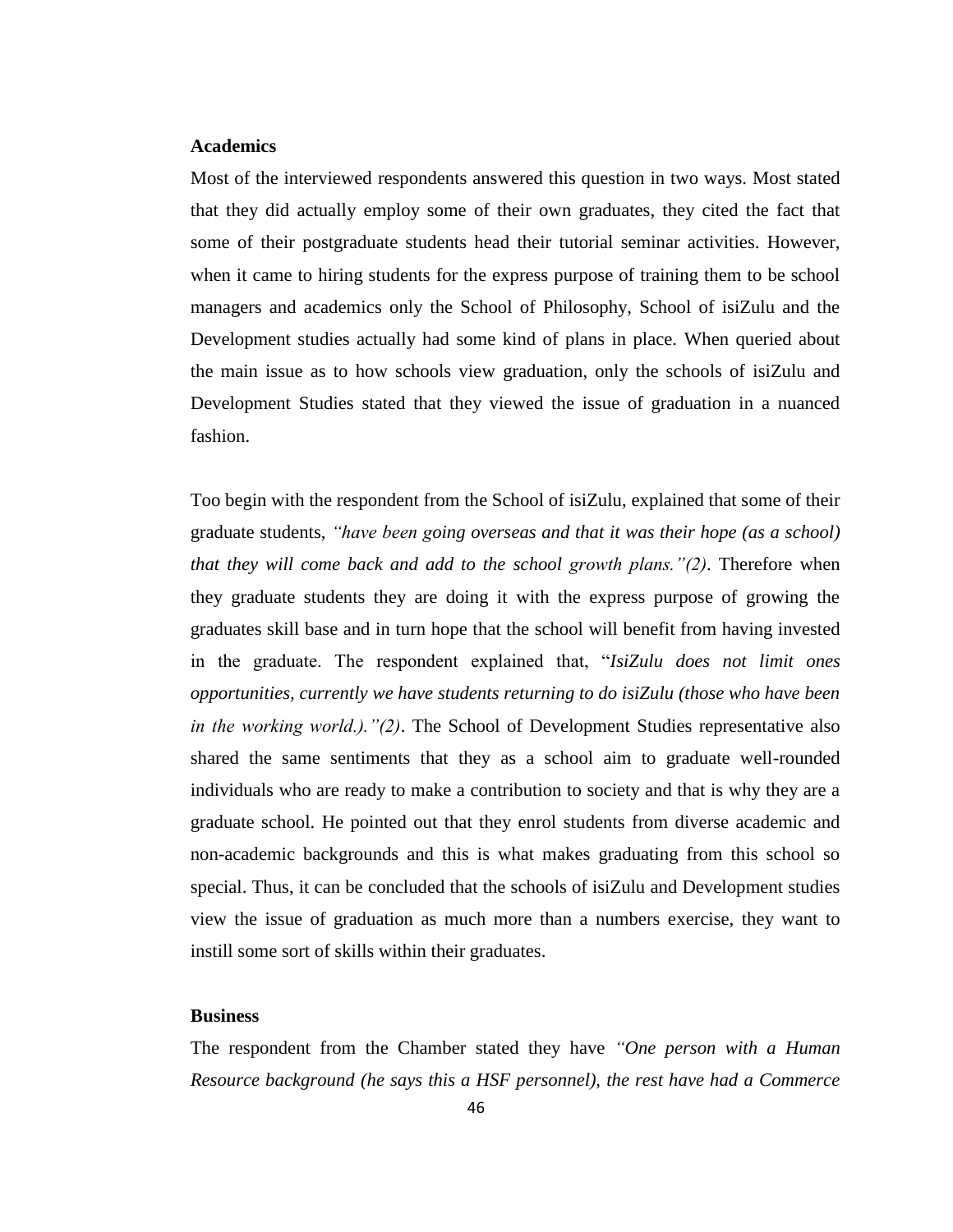*background. Some have Masters in Business Administration (MBA), most are B.Com graduates."(8).* Although speaking about the Durban Chamber specifically, he did explain that their core affiliates also gravitate towards either the commerce of non-Humanities Social Science graduates. Furthermore, he was able to make this intimation because the Chamber hosts forums where human resource managers from the eThekwini business regularly meet. At these meetings they deliberate on employer needs and wants.

#### **Municipality**

The respondent from the municipality explained that in her department "*[they] have employed intern industrial psychologist, or graduates with a statistical background. As well as project managers. Intern programme is being utilised to aid those students that need that one year"s practical experience, like clinical psychologists."(9)*. She also explained that the hiring of employees has been dictated by the Talent management system. The system as she earlier explained aims to hire and retain employees with SEM inclination.

#### **Higher Education and Training Department (HET)**

The HET advisor's position obviously did not allow him to answer this question as the other respondents did. However, he raised a very important point with regards to the issue of HSF graduates. The advisor stated that, "*The more pressing issue is the fact that HSF graduates are lacking in quality, this is because of the poor pre-university education system, across the country."(10).* The advisor raised a very telling point. Because in most literature and discourse in South African the supposition exist that when the issue of quality graduate is mentioned, this graduate must go and come from the SEM stream of study. As such the issue of quality within the HSF"s, has been neglected in favour of bolstering the SEM faculties.

This research project can conclude that from this question, HSF graduates face a double-predicament. They face the problem of not being hireable because they lack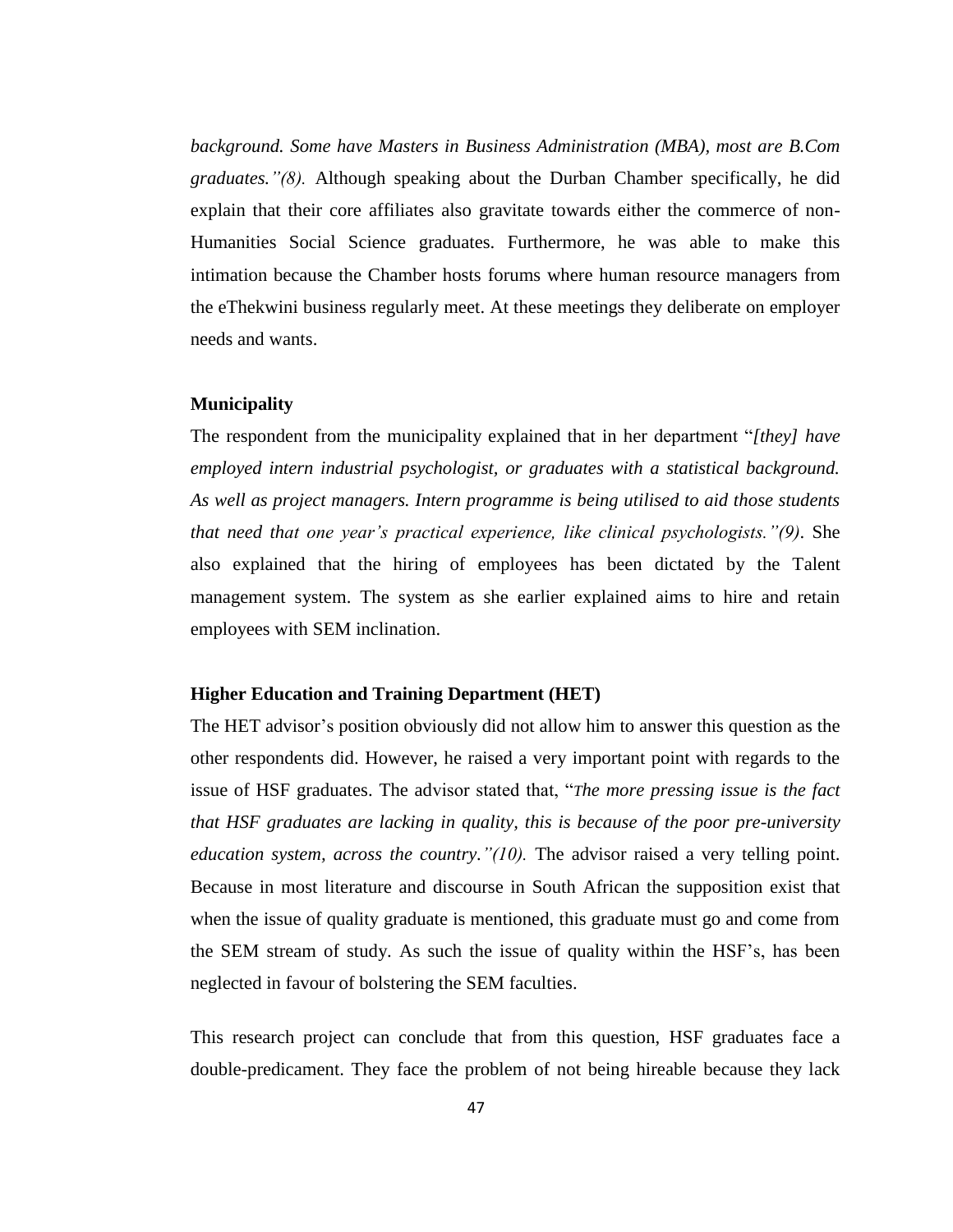immediate utility value, and the stigma of their qualification being deemed of lesserquality. Both these are a hindrance to a HSF graduate finding employment.

The issue of the quality of graduates exiting the UKZN HSF is something most academics commented on as shall be seen later on in this chapter. The penultimate question is of first theme is.

### **4. Have you as a developmental entity sought to recruit more H.S.F graduates? Please elaborate.**

This question has aims to examine whether Humanities Social Science graduates are in high demand. Even though no hard statistics were given in answering this question, the answers emanating from the DCB, eThekwini municipality and the advisor to minister are extremely valuable.

#### **Academics**

With the exception of the professional school and the graduate school all other schools explained that they do not recruit students. Rather, the Faculty handles the whole process of recruiting. However, one senior academic did state that his school was being hard-pressed by the university to accept more students into its programmes.

A senior academic manager from the School of Psychology explained that they do not need to recruit, because, *"the School is a professional occupation degree. As such students from everywhere come to use, rather than us advertising ourselves" (1).* This point was echoed by other senior academic managers earlier in this chapter. The respondent from the School of Development studies explained that due to the school"s international prestige students automatically flock to them. This is also assisted by the fact that the school has a laissez-faire application process, and welcomes all students even those who have no university endorsement. He explained that, *"school, judge"s applicants on their writing and workplace skills. The head explained that the school wants rounded students, even the South African Reserve Bank wants an employee who is well rounded."(7)*. The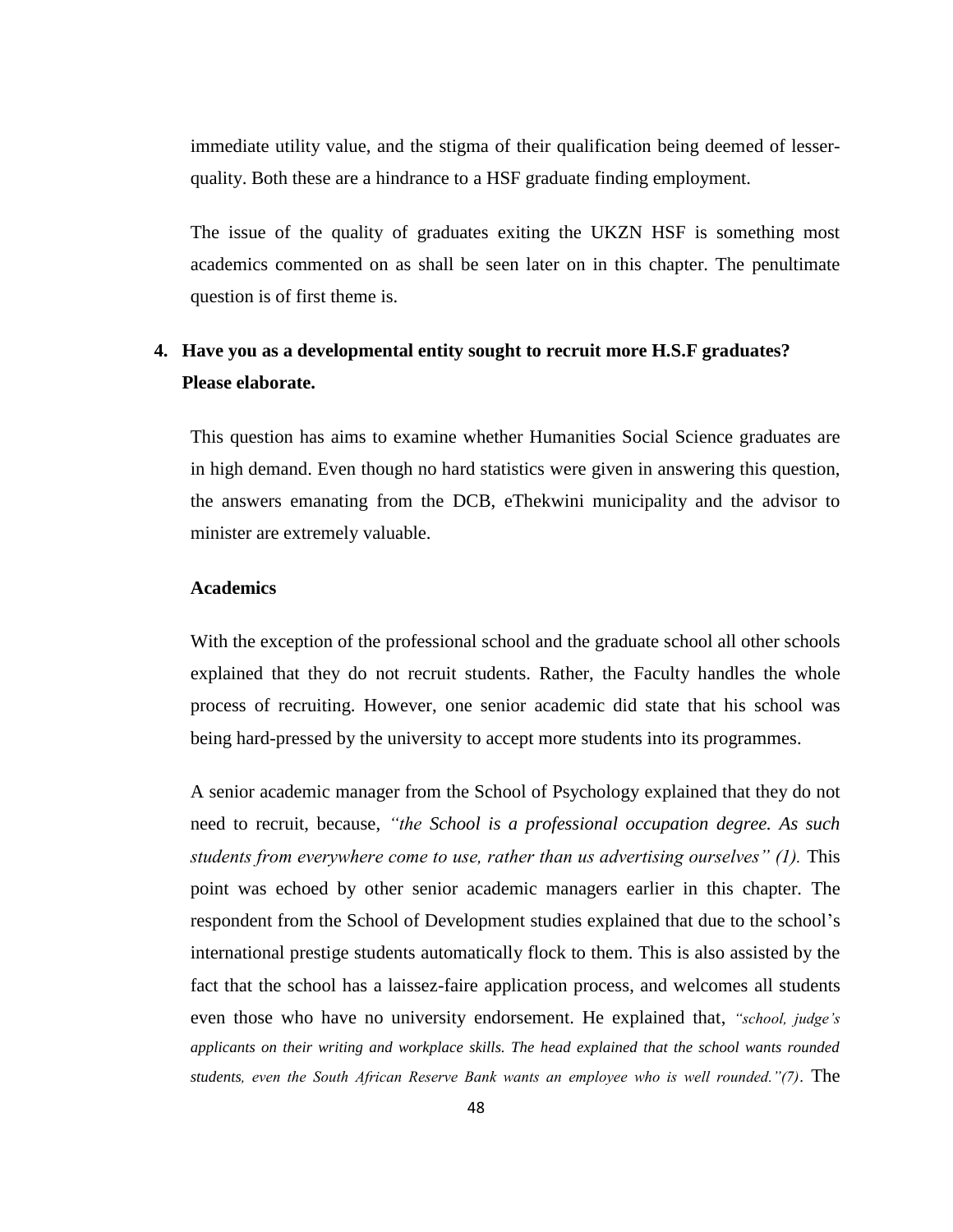senior academic manager went on to explain that in essence this is what a BA/BSS degree is suppose to offer.

From this question it is possible to say, with the exception of the School of Development studies and the School of Psychology (at Post-graduate level especially), most of other HSF schools have no control over how they operate. This is largely down to the fact that the schools have no control over who they allow into their programmes. This concurs with the UCT Standard Bank DPRU report, which stated that students in some universities end up studying subjects they do not like or have affinity for. In the case of UKZN HSF there seems to be no proper supply-and-demand indicators of enrolees-to-programmes. Therefore, an oversupply of enrolees is occurring and as the advisor to the HET rightly explained, the quality of graduates exiting such a system is going to be very poor. The fact that the respective Schools do not have control over who enters and what numbers exist is calamitous.

#### **Business and Municipality**

Both these entities indicated that they are not actively recruiting Humanities Social Science graduates. The Chamber of Business representative explained that, at best, when they are looking at candidates from Humanities Social Sciences, they are just looking for Human Resource practitioners. The municipality representative explained that the Talent Management programme is not actively targeting Humanities graduates.

#### **What role exists for HSF's and graduates in the development state?**

As previously stated in the opening chapters, the South African government has embarked on a mission to become a developmental state. Evidence of this is seen through the adoption of policies such as the DTI"s Industrial Policy Action Plan (IP) and Broad Based Black Economic Empowerment (BBBEE). By being a developmental state it is hoped that major social ills like poverty, unemployment and poor service delivery will be methodically eradicated, as was the case with the Asian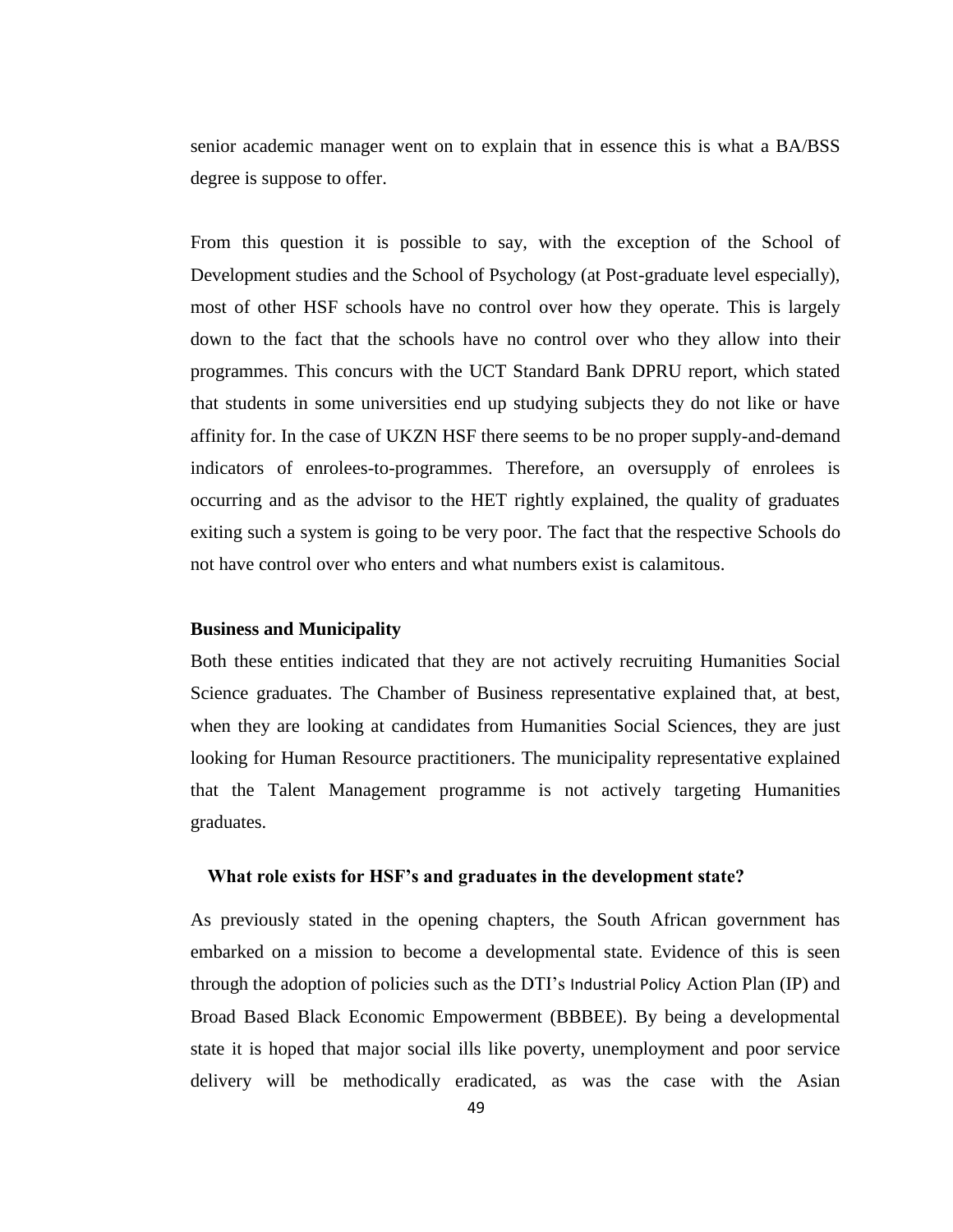developmental states. South Africa"s move towards becoming a developmental has been given further impetus by the introduction of new governmental departments, the Ministry of Monitoring and Evaluation (M&E), the National Planning Commission and two new education ministries.

The separation of the two educational (especially the formation of the ministry of Higher Education and Training) ministries is critical in South Africa becoming a developmental state. As the Human Science Research Council (HSRC) explains, *"Higher education of institutions (HEIs), and most importantly universities…can be assigned various responsibilities with regard to public service delivery. In some cases in the history and development of higher education, HEIs were considered to be mainly repositories of knowledge…they were seen as having three key duties…: to generate knowledge, to conserve it and to impart it" (HSRC 2010:89).* This has seen SEM streams of study being highly prioritised, with the supposition that they hold the key to South Africa"s goal of becoming a functional developmental state.

The prioritisation of the SEM streams of studies by South Africa state has meant that HSF graduates are entering a job market where their skills/degrees seem not to be needed. This was confirmed by the DPRU UCT report. Too further understand the aforementioned statements five key questions will be answered by the already mentioned interviewees.

# **1. Employment trends, both Public and Private show that the Science Engineering and Management (Science Engineering Management) graduates are the most sought after. Does this mean the Humanities Social Science Faculty graduates cannot add to the current Human Capital Development imperatives of South Africa?**

#### **Academics**

The majority of academics acknowledged that currently South Africa does require SEM streams of study. However, a senior academic manager from the School of Psychology explained how his school as a Humanities Social Science is going to pay a role in the South African developmental state. He explained that because, *"… South*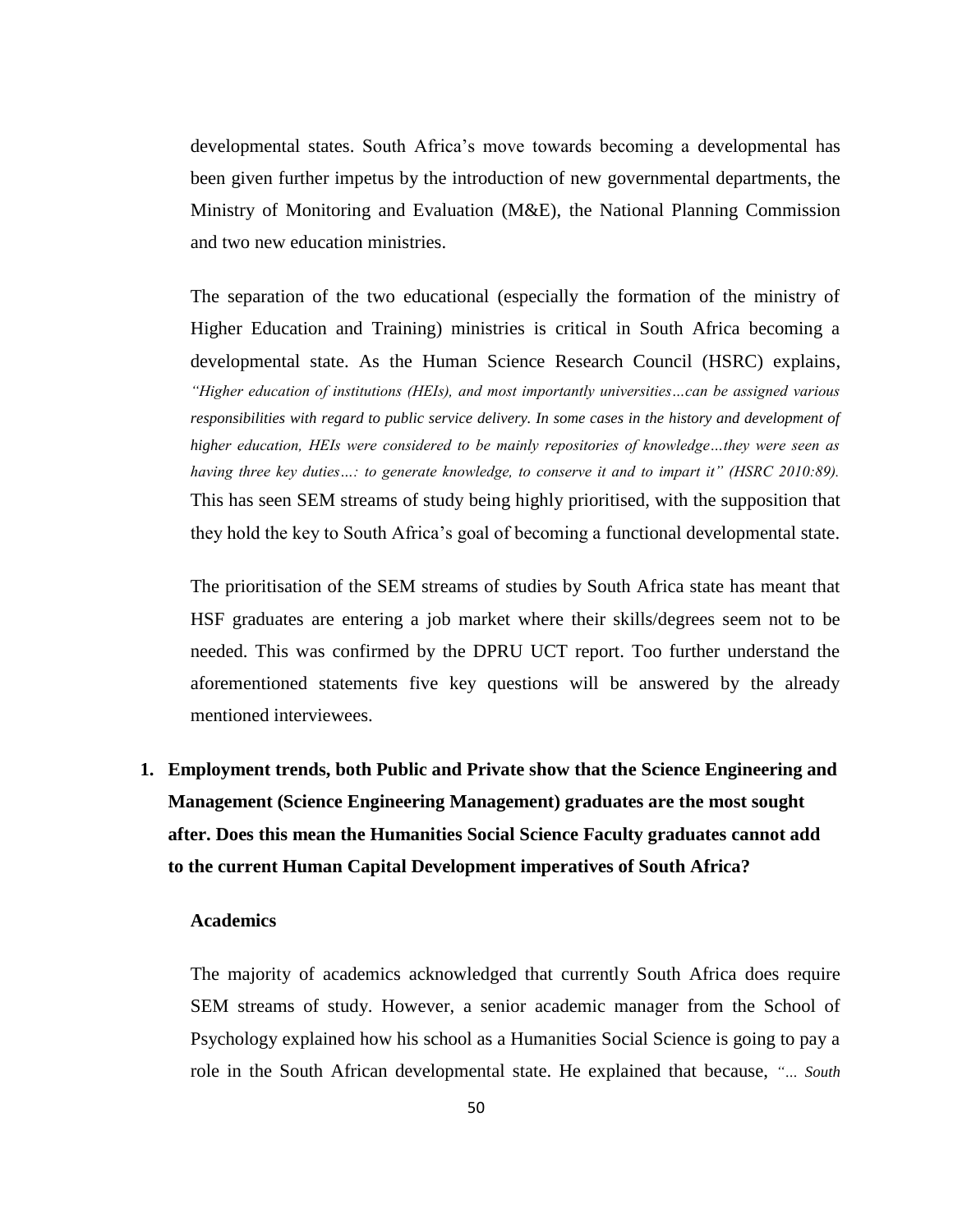*Africa is faced with major social problem, industry might not be calling for social workers and psychologists. But societal problems demand we have both streams of study. South Africa"s social context is extremely complex, this is due to high income inequalities and its history. Hence, Humanities graduates (from Psychology) are trained to make a difference in people"s lives and situations."(1).* He explained that psychology and some Humanities Social Science schools have a part to play in the dealing with social problems that the SEM streams will be unable to diagnose and alleviate. This view was shared by all the other academics interviewed, namely that a role does exist for the HSF and its graduates. However, they as schools do need to pick an area they can influence in the same manner that the School of Psychology has.

Some academics explained that as the South African economy expands more entities will require management personnel and leaders and since management is ultimately about the management of human beings. A well trained HSF graduate is the ideal candidate for leading management strictures or being part of the strategic management set-up. This is because the critical thinking skills, conflict resolution and broad minded emphasis is ultimately the skills a HSF degree is suppose to render.

This line of thinking was continued by another senior academic manager who explained how her, *"…son studied BSS (Management and Communication) and went to abroad, and is now living in London and working for HSBC; one of the largest banking and financial services groups in the world."(6)*. She also explained that, *"He was not a high flyer academically. However, the core HSF skills he learnt (analytical thinking, communication, lateral thinking etc) have allowed him to outcompete his rivals in London, with commerce degrees."(6)*. Many others senior academics shared such stories of students with HSF degrees going overseas and excelling. One respondent explained that, *"In RSA we tend to not fully understand or use the HSF degree holders to their maximum potential as is the case in the United Kingdom and other countries."(6)* and this is a problem can only be fixed by improved graduates entering the work force.

However, this research project found that respondents from the schools of IsiZulu and Philosophy gave the most insightful answer to this question. Both respondents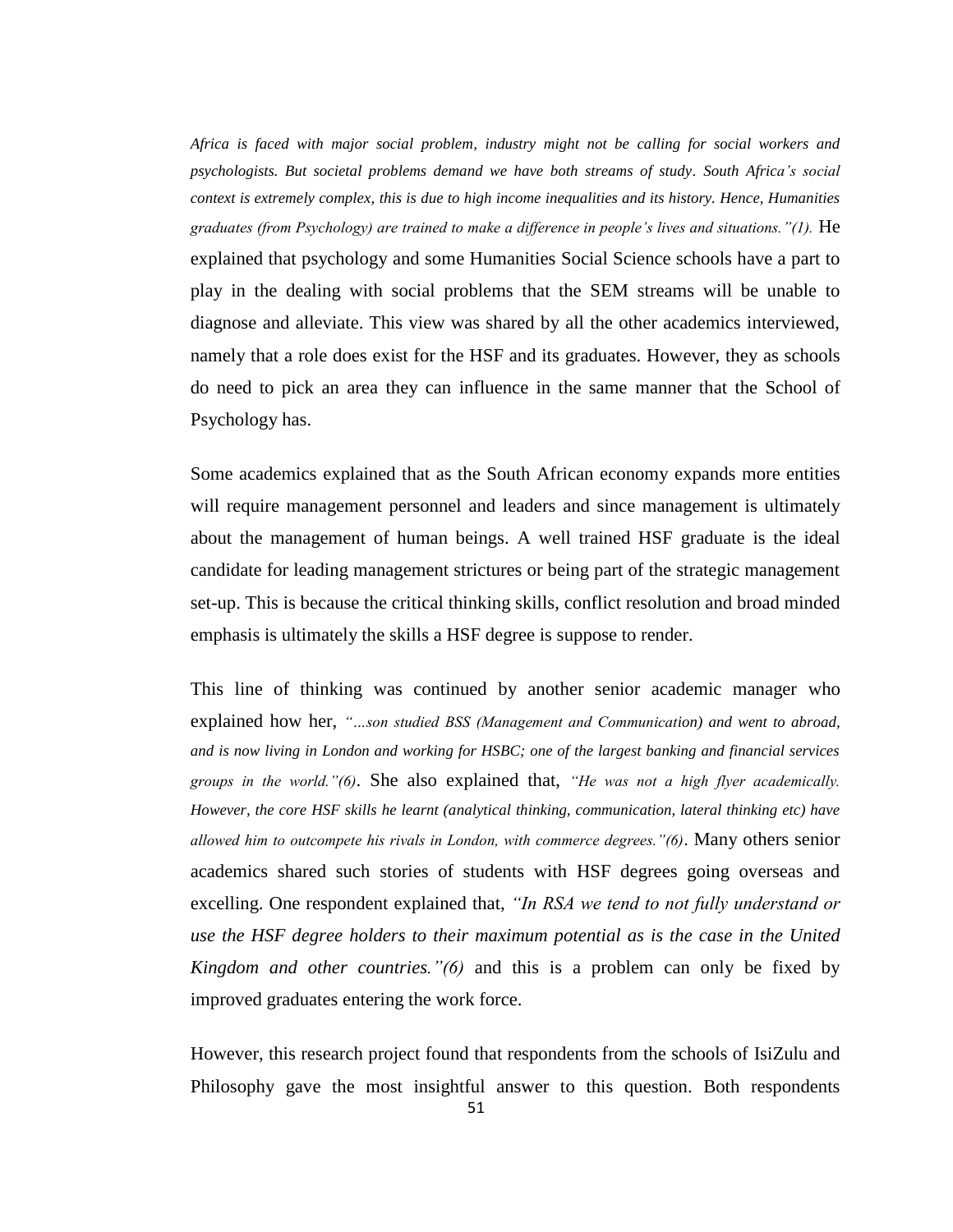concurred with the other academics. Yet, their reasons for agreeing came from having themselves been involved with employment and human capital skills. The respondent from the School of isiZulu explained that in his previous role, he co-pioneered and led a flagship course, named *Language in the Working World*. He stated that, *"Students produced by this subject are now either managers or directors across the public and private sectors. The aim of the programme was to teach students to analyse management situations and not to be rigid in approaching management matters. It emphasised continuous improvement technique; Kaizen technique. An analysis performance technique which is inward looking and forward planning orientated. An example of this subject success is David Khumalo, who majored in both isiZulu and Language in the Working world. He is now a high flying municipality leader."(2).* The respondent explained that the very same skills and ingenuity used in running that programme have been put into making the School of isiZulu one of the best run schools in UKZN and this only add to graduates HC skills training.

The respondent from the School of Philosophy was able to give the best answer due in part to his educational background and work experiences. The respondent studied at one of top engineering and economics educational institutes the Massachusetts Institute of Technology **(**MIT**).** The respondent has a science and engineering degree, has worked for numerous mining firms, private enterprises, and government. He currently is involved with the School of Philosophy.

The respondent explained that even at an institution like MIT which is renowned for engineering, science and economics there is an emphasis for those students not majoring with a HSF degree to take seriously courses from the faculty and to learn the necessary skills that come from the Humanities Social Sciences. This is because the university educational system recognises the importance a HSF education gives, and the key skills emanating from it. He respondent explained, "*Skills taught in Science Engineering Management are important. However, what is lacking in developing countries is management skills. Hence, skills gained from doing a Philosophy degree with analytical, reasoning skills would be good for management. Another bonus one gets when doing a HSF course like Philosophy, is the ability write reports clearly and the ability to recognise conflict."* (4). This was the same point the above respondents stated, namely that the Humanities Social Science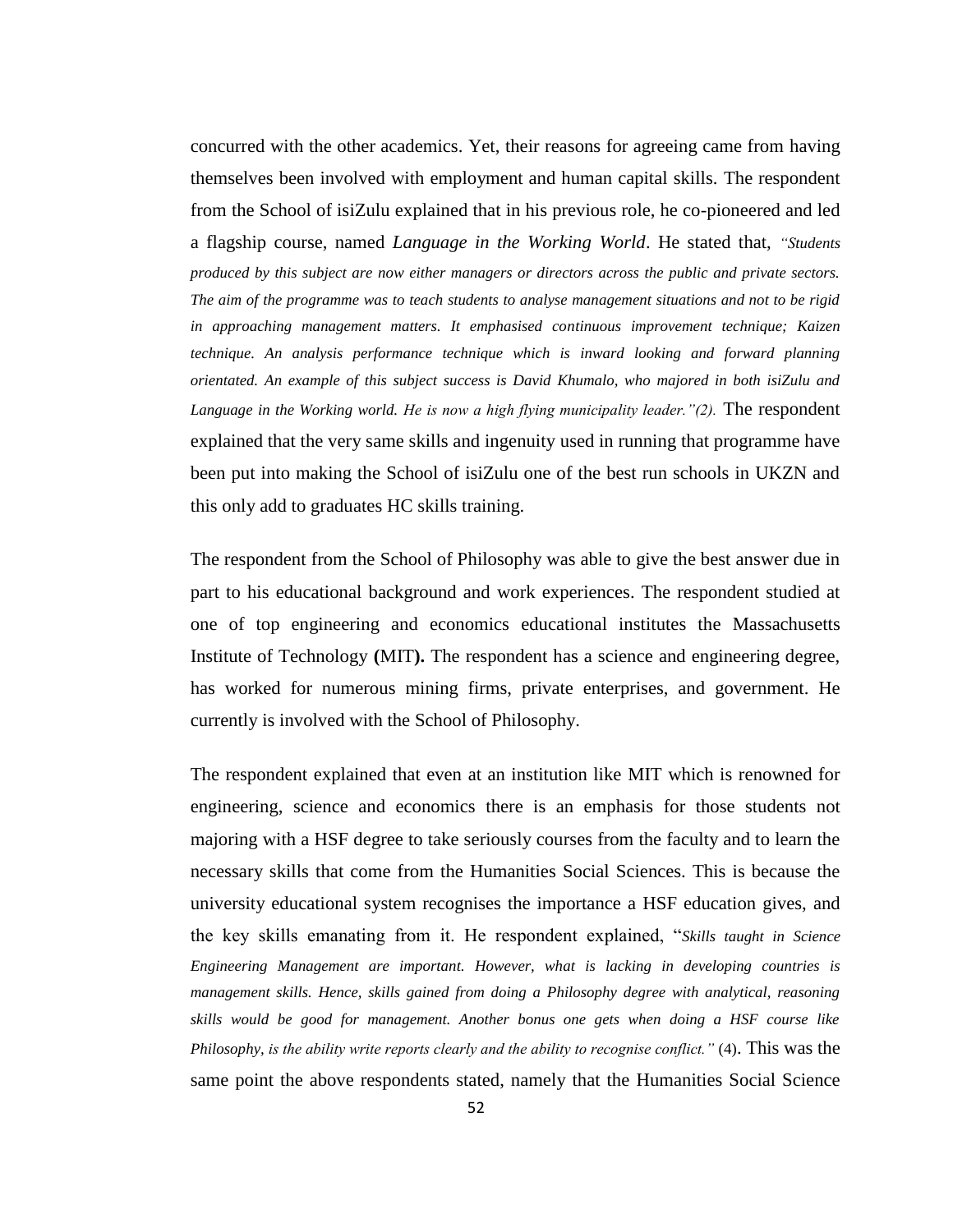faculty and graduates are going to play a managerial role in the South African developmental state. The next portion of this analysis will look at what business, the municipality and the advisor in the ministry said.

#### **Business**

The representative from business answered this question in parts. He admitted that South Africa currently needs SEM graduates, this is of extreme importance. Secondly and most interestingly he stated that there needs to be a, *"focus on HSF"s, so they do not fall and lag behind other faculties. There are various opportunities that exist for persons qualified with a HSF degree and the HSF do need to be exposed to the younger generation."(8).*This was an encouraging point, yet was balanced out by the reality that business in the eThekwini believes the HSF needs to catch up to the other faculties and become more contextually relevant.

#### **Municipality**

The municipality representative acknowledged that the fact that HSF and its graduates can add utility value to the municipality. She went on to explain that their importance is currently being undermined by, "*The profit motive which is what determines value; currently National Treasury is becoming more rigid about how the municipalities spend money. If we cannot motivate how we are going to use money, it goes. So, humanities related departments (Research and Development, HR, skills) face the brunt of budgetary constraints, in part because of the World Cup. The priority at present for funding is geared towards the Procurement and infrastructure development clusters which are at the coal-face of service delivery."(8)*. Therefore, even though the municipality acknowledges that value and some form of utility value exist from the HSF. The issue of the profit motive means they are being shunned.

#### **Higher Education and Training Department. (HET)**

The advisor agreed with previous respondent"s sentiments about HSF graduates having a role to play in South Africa's human capital imperatives. He cited two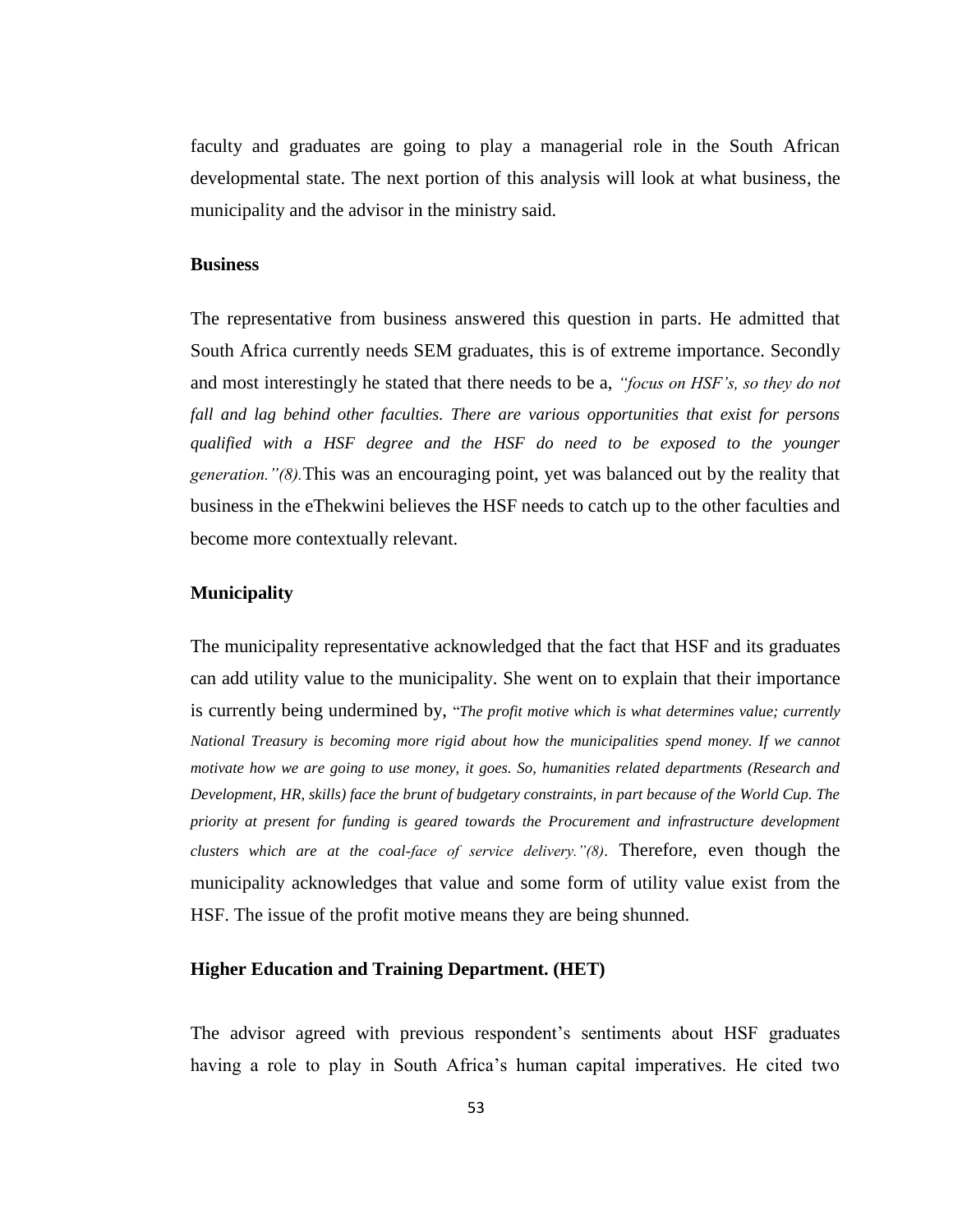individuals that encapsulate what HSF graduates can accomplish if given the chance. As he explained, individuals like *"Bobby Godsell and Gail Kelly, who are leading business*  leaders and figures. Both hold HSF qualifications, Godsell from attained his at the then University of *Natal and Kelly from the University of Cape Town."(10).*Having explained what a good HSF degree can do for an individual and nation, he was quick to point out that currently, *"No policy exists for prescribing exactly what type of role the HSF can play in the development state. However, currently the goal of the department (and nation) is to increase the numbers of Natural science graduates." (10).* He went on to re-emphasis the need to improve the quality of HSF graduates, explaining that the department is with *"increasing the quality of HSF"s (and not the number of students entering the system)."(10).*The advisor finished off the interview by explaining that by increasing the quality of HSF students and bolstering the SEM streams of study, South Africa would be able to increase and improve its postgraduate numbers. The push to have more postgraduate students South Africa can make a *"contribution to academic knowledge worldwide. As currently the trend of knowledge production favours developed nations." (10)*. The advisor finished off by explaining that all the above goals and reforms are not going to happen in one year or so. Rather they as a department want to lay a good foundation, which will see all the mentioned points happen, after all he explained the department has just been launched.

#### **Developmental economist**

The developmental economist explained, that currently the SEM streams of study are very necessary, *"However, HSF do not need to be sidelined. As they play an important role. Despite the unfortunate tag of being a catch all (unfair notion) for all students who do not know what else to do. Disciplines such as Development studies, Political Science and Economics arm you to be able to think critically and make one more socially aware of what is happening in the world."(11)*. She acknowledged the fact that the South African labour market is calling for more SEM graduates, however the sidelining of HSF and graduates is unfair and that "*More studies need to be done to assess the economic utility value of HSF graduates."(11)*. She explained that the contribution HSF graduates can and do make is going to be different to SEM graduates.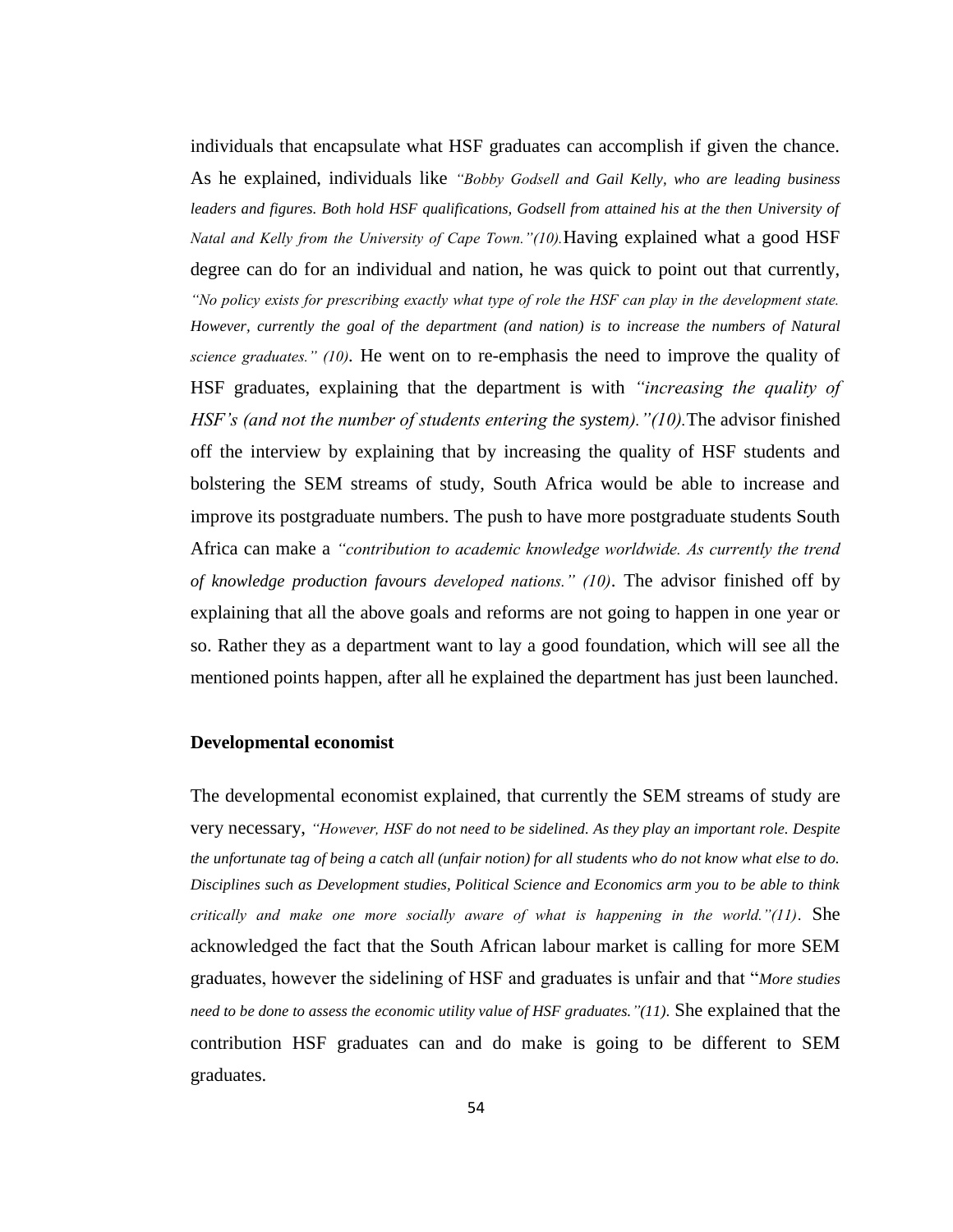**2. What key areas of Human Capital Development are you aiming to develop to enhance your organisations/department contribution to the RSA Developmental state? Please elaborate.** 

#### **Academics**

The majority of respondents explained that their schools wanted to enhance their teaching, research and publishing capabilities. Some of the respondents gave clearly articulated plans, as shall be shown. One such school was the School of Developmental studies which will not feature in this section, as its plans have been discussed earlier.

Two respondents did elaborate on their schools respective HC contributions they want to add to South Africa. The respondent from the School of Anthropology, Gender and Historical Studies, explained that her school comprises of three departments. As such they have different HC contribution to make. She explained that, "*The Gender School is involved with research and community work related to HIV/AIDS. The School of Anthropology is involved with migration and transnationalism and issues of identity. And lastly the School of History studies with societal issues like the grant system, conflicts, ANC MK history, research into centers of development like Inanda, Adams College."(5).* The respondent explained that each one of the departments that make up the school, have identified these projects as their contribution to the South African developmental state.

The second respondent from the School of Psychology stated as a discipline that deals with mental health, they have identified a few areas where they can help in the progression of the South African developmental state. He explained that as a school they have identified, "*Substance abuse, violence, HIV/AIDS, rape, trauma, as prevalent social ills existing within the KZN region. Hence, the vision of the department is to meet these needs."(1).* The respondent did explain that even though they have identified these social ills, "*Currently the system is geared towards making people a jack of all trades, where specialisation is lost and the ability to be innovative is lost."(1)*. He explained that "t*here needs to be a change at the lower levels, currently psychologists are to overqualified and cannot help where they are really needed. What*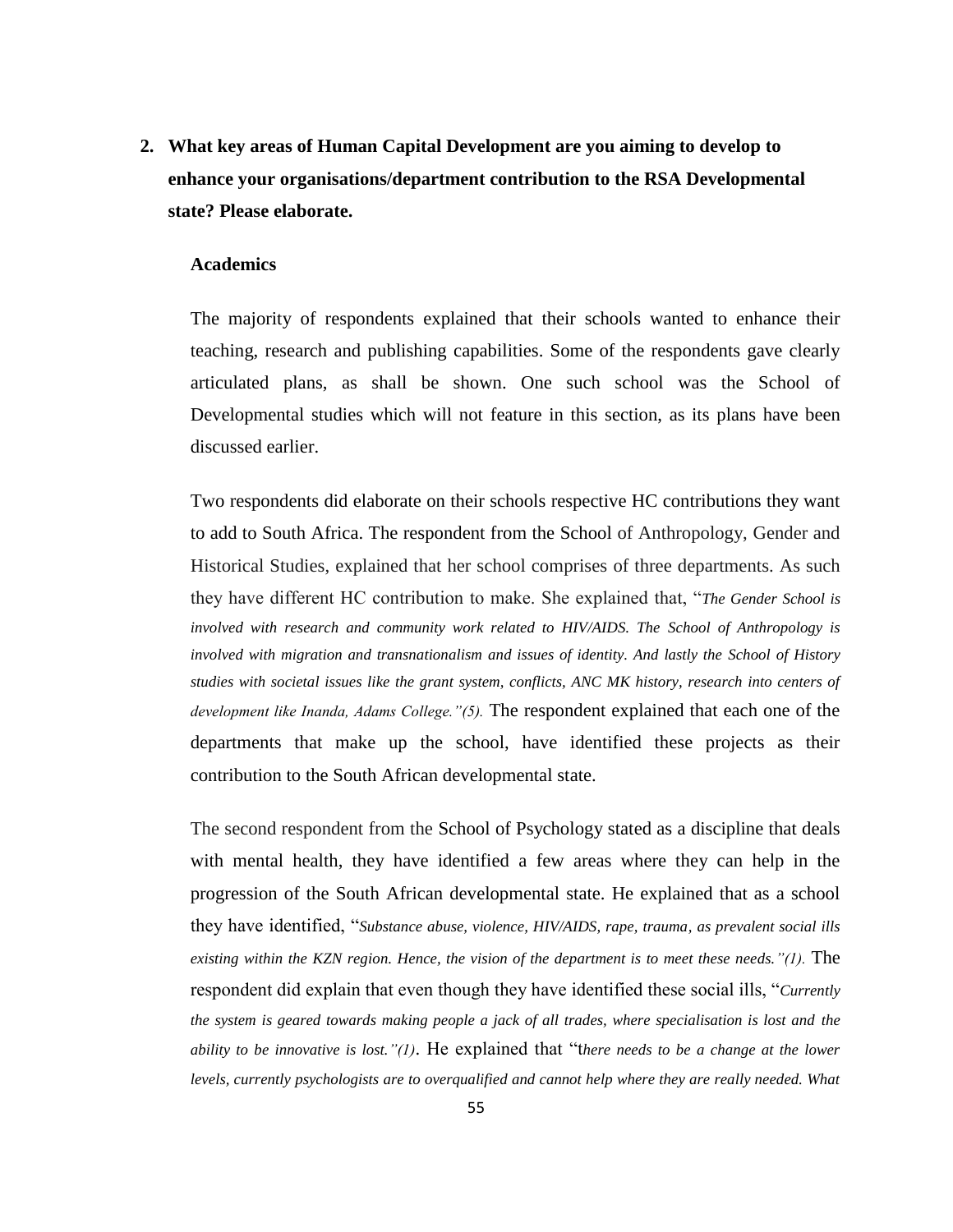*are required are councillors with lower-level training who have a degree plus one year"s training."(1)*. If this were to happen the identified social problems would be dealt with much quicker. In summary, it can be concluded that some of the school within the Faculty need to re-visit their plans of action and take into consideration the major socioeconomic imperatives the eThekwini region has. From this formulate ways to assists the region and nation. The next response is from business.

#### **Business**

The Chamber representative explained that they are focused on developing marketing, administration and micro and macroeconomic imperatives. As already stated they include growing SMME"s and other business activities. The Chamber member explained that there imperatives are also a reflection of what there member affiliates require. Hence, members require that infrastructure development occurs it becomes part of their mandate. This is because part of their mandate compels them to look after their affiliates needs.

#### **Municipality**

The municipal representative explained that the municipality"s imperatives are defined by the Talent Management Policy (TMP), which aims to retain and hire critical skills that are in short supply. She explained that the TMP "*was launched in 2009. Phase one was done by consultants (Catalyst consultants also did Transnet), DBSA and Anglo. However, phase two is going to be done by the municipality."(9).* The TMP she explained works on a "*Task grade system, and is being implemented from level 16 to 23 (non-political positions) and the system identifies critical areas needing to be filled. These positions currently are engineering and technical in nature. (9)*. The need to have technical skills she explained comes from the fact that the municipality and national government is faced with major public service deliver imperatives.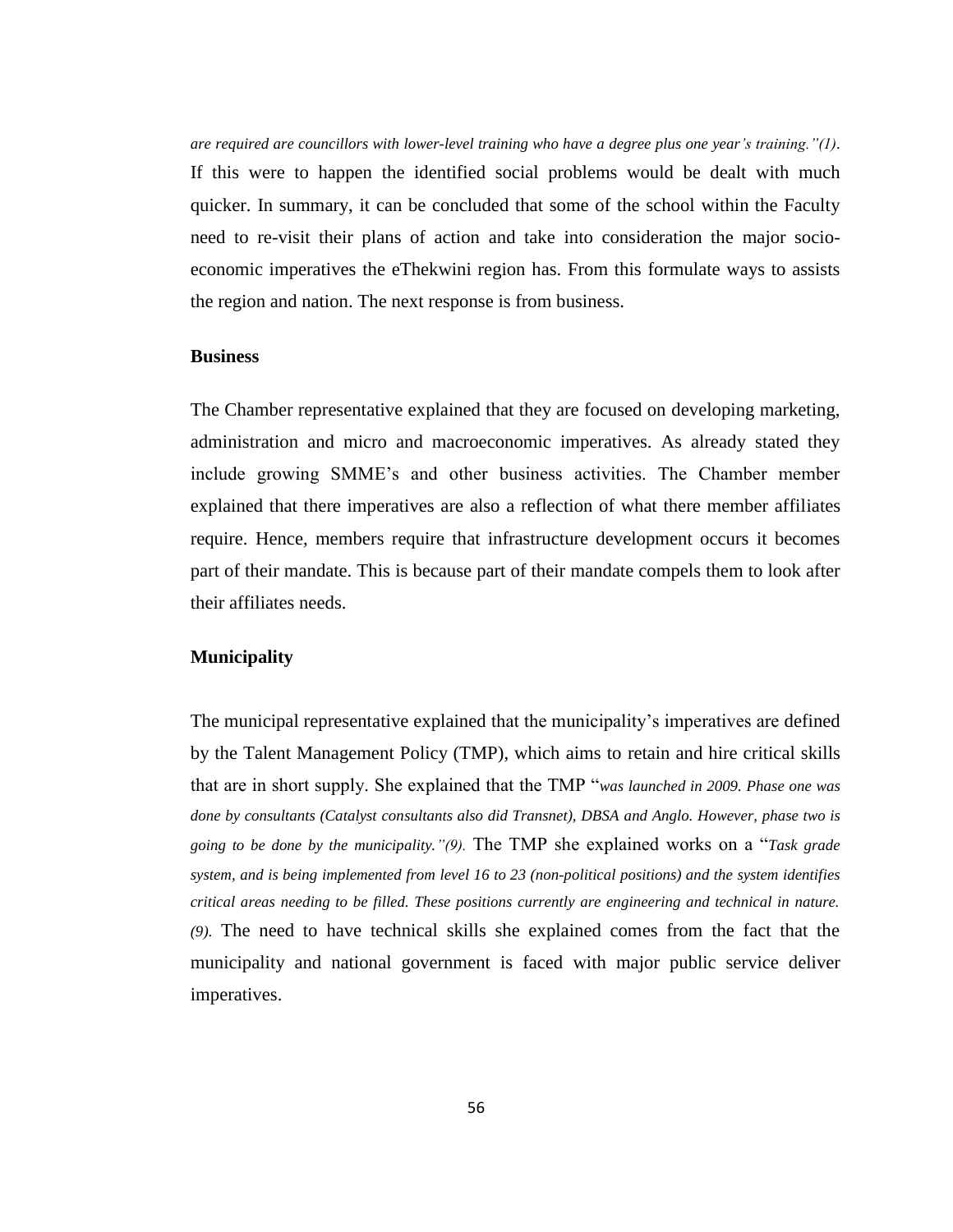#### **Higher Education and Training Department (HET)**

The advisor explained that they are focused on the improvement of the Further Education Training (FET) centres. This is because the vast majority of Grade 12 learners and other youth require functional FET"s, if they are to get a foothold into the formal economy. The importance of the FETs lies in the fact that currently 3 million youths are unemployed and only FETs can help change this. He explained that this is the HC development strategy the HET ministry is busy with. However, he explained that a lot of work needs to be done to make FET"s a first option for many would-be youths.

### **3. Are you in anyway involved with the Humanities Social Science Faculty (H.S.F) curriculum content development? If so, in what way?**

#### **Academics**

The respondents gave very contrasting answers to this question. Two senior academics explained that their schools did not take part in the HSF curriculum content development process. One senior academic manager explained that although not involved in this process, his school has two academics on the university board. The rest of the respondents explained that they were either directly involved in the shaping of their respective schools curriculums or played some other role to do with the curriculum.

All respondents explained that no common forums exist where all schools meet and conceptualise a common Humanities Social Science degree for the Faculty. Each school works on its own curriculum. Furthermore external actors referred herein as, eThekwini business (DCB) entities, post-graduate students, the municipality or any other influential entities have no way of engaging with the HSF. Although all schools have to submit their respective school curriculum plans to the leadership HSF leadership and University council, this is a poorly thought-out way of planning. This is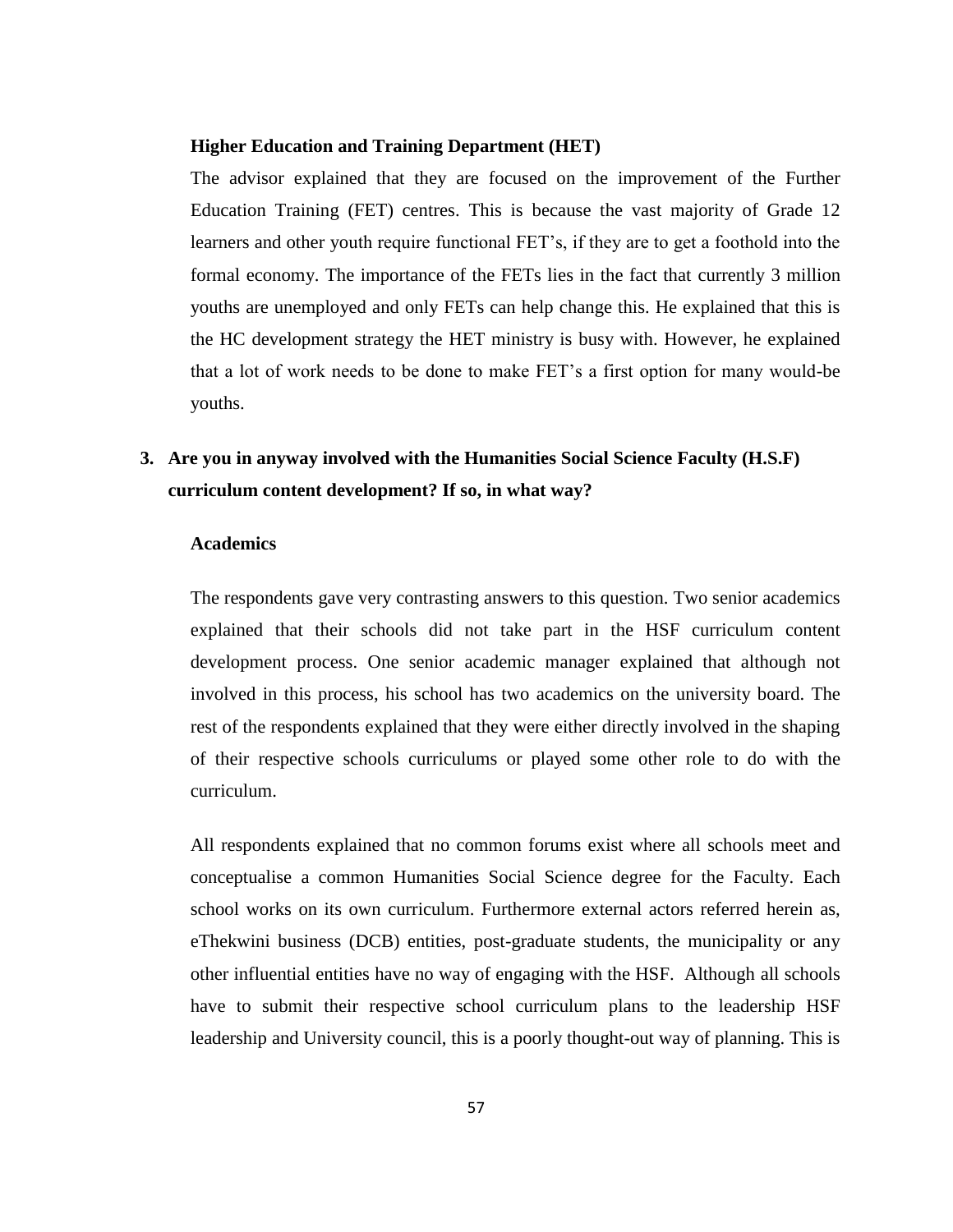because many opportunities for constructive criticism are missed and issues such as making the HSF degree inter-disciplinary never occur between the schools themselves.

Then the same question was to the DCB, the municipality, the advisor to HET and a developmental economist, who has dealings with the HSF of UKZN.

#### **Business**

The representative from the Chamber of Business explained that the Chamber was not involved in any curriculum development process with the either the HSF or any other Faculty within the UKZN. He explained that he only does this for the Durban University of Technology (DUT), where he sits on the Accounting and Economics Department board. One of his duties is to look at their curriculum and examining whether it is relevant to what business wants.

#### **Municipality**

The representative from the eThekwini municipality explained that the municipality does not sit on any Faculty curriculum programme or board, of the University of KwaZulu-Natal. However the municipality and private industry realise that institutions of higher learning are a massive reservoirs of information and knowledge that could help them do things better.

Hence the municipality has the Municipal institute of Learning (MILE) program, to bridge the two worlds by pursuing active partnerships with institutions of higher in the eThekwini region. She explained that MILE even funds research projects that aim to bolster the eThekwini region. The representative stated that, *"Currently you get institutions that are either outward looking or inward looking, DUT is an outward looking institution. They came and approached the municipality with forward thinking plans, that involved internships for their students, research for the municipality etc"(9).* The municipality"s representative"s claims are disconcerting when one remembers that UKZN is supposed to be one of the leading institutions in Africa, yet does not have an active relationship with its own local municipality.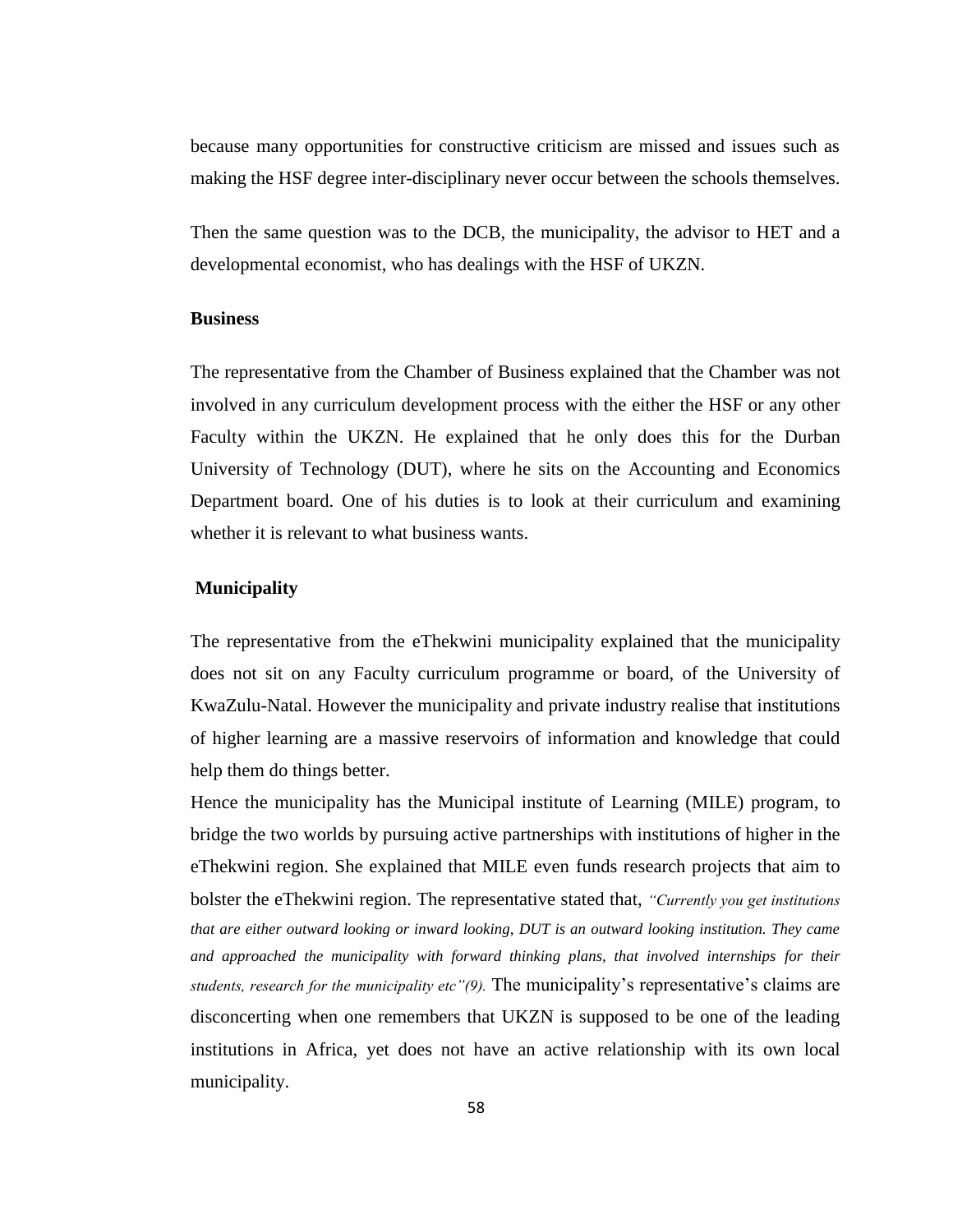#### **Higher Education and Training Department (HET)**

The respondent explained that they are not actively involved with matters relating to the curriculums developments of institutions of higher learning. Rather they are involved with keeping institutions accountable by auditing there financial management and also ensuring that they audit the quality of graduates universities produce. He also explained that government just oversees the structure of degrees i.e. how long degrees run for etc and that *"the curriculum content is left up to the respective institutions. Unlike other developmental states in order to change anything in Higher qualification framework vast consultations need to be done."(10)*. Having read how other developmental states overcame there social ills like poverty and unemployment it is seems very strange that government does not have more of a say on a very critical issue. This despite the fact that it heavily subsidises institutions of higher learning, who are suppose to be very attuned to national governments plans and actions.

The existence of two-centres of powers leaves the student (especially the HSF graduate) and the country short changed, as no indicators of supply and demand exist. That is to say government which is the largest employers in RSA is unable to tell the HSF or other faculties these are the numbers and types of degrees it requires. Yet, at the same time it is subsidising the whole process.

#### **Developmental Economist**

The developmental economist explained that she is involved with the School of Development studies' curriculum make-up. Her role is to run and look after the economics courses and the two other Masters programmes. She explained that all courses are evaluated and monitored and designed to be academically sound and relevant to the job market.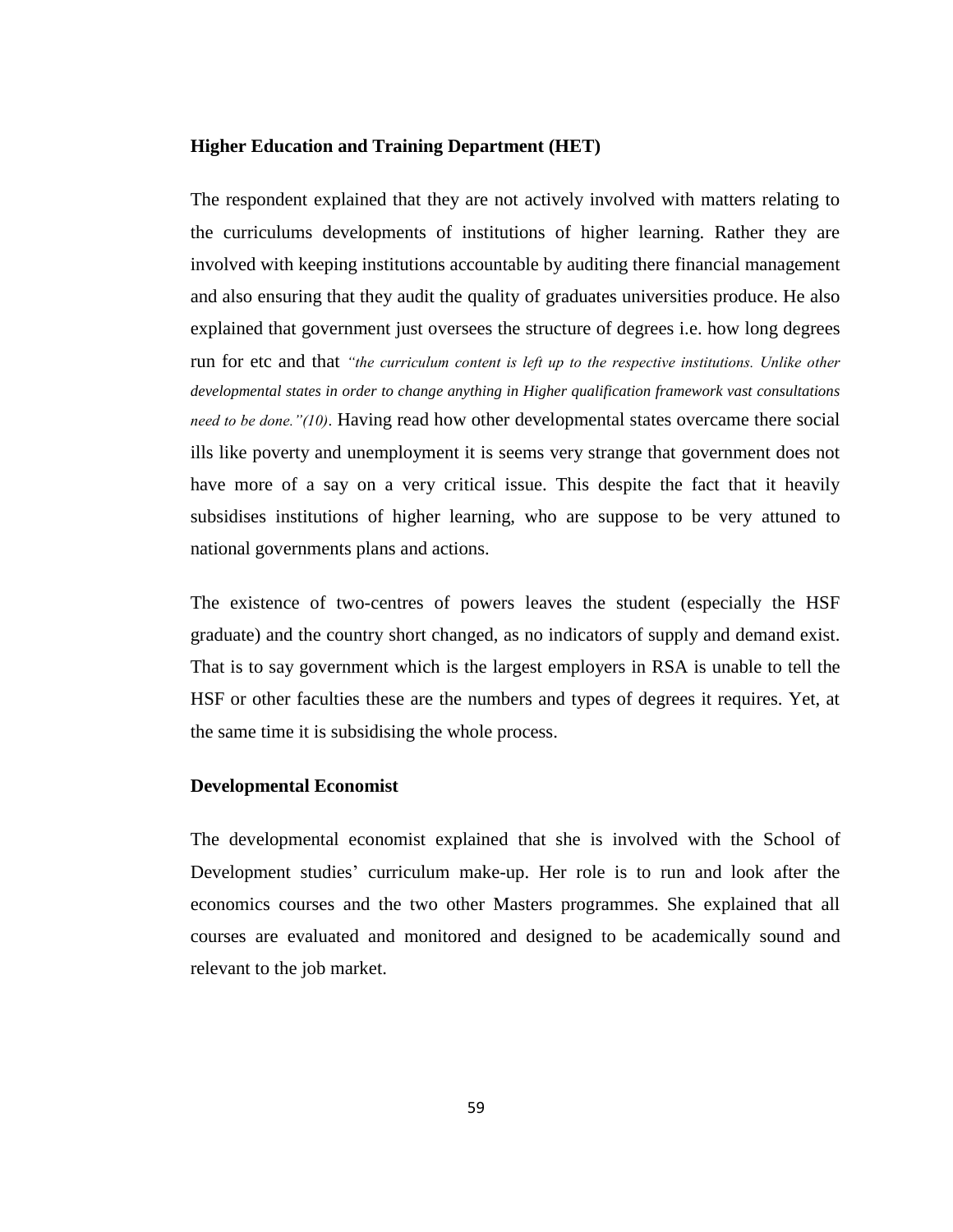### **4. Are there any alterations you would make to the H.S.F curriculum make-up currently?**

#### **Academics**

The respondents gave three types of answers. The first answer by two respondents stated that their schools had already put certain changes into place. The second answer by the majority of the respondents explained that they would like to see more basic skills like writing for academic purposes, better language conceptualisation skills being part of the HSF degree. The final answer was advocated by one respondent, who even though he agreed with the second respondents, advocated for a controversial change to the HSF curriculum degree, as shall be explained. The academic in question is a highly distinguished academic in the field of economics.

The second answer which was best elaborated on by one senior academic from the School of Philosophy. He explained that his schools, *"first year programme was revamped to counter negative results of pre-university Schooling system learners come from. One cannot exactly spell out what each HSF school should do, as they are the best masters of their destiny. However, first year level study needs a rigorous overhaul their needs to be attention on primary skills. Maybe it should go to a four year degree."(4)*. Although many other academics spoke on this matter, they all came to this conclusion that an overhaul of first year level study is needed and primary skills should be bolstered.

The third and most controversial answer came from a respondent who has had the opportunity to lecture at Oxford University and has a grasp of both the academic and business world. The academic in question stated that the alteration he would make advocate is one which would see, *"Professional School not to necessarily being part of the university. The university should have graduate schools. However research should be part of university. The first degree should be broad in nature and include Classics, Mathematics etc."(7)* He also agreed with the notion held by the other senior academic managers who believed that a strong role exists for the Humanities Social Science faculties. He recounted how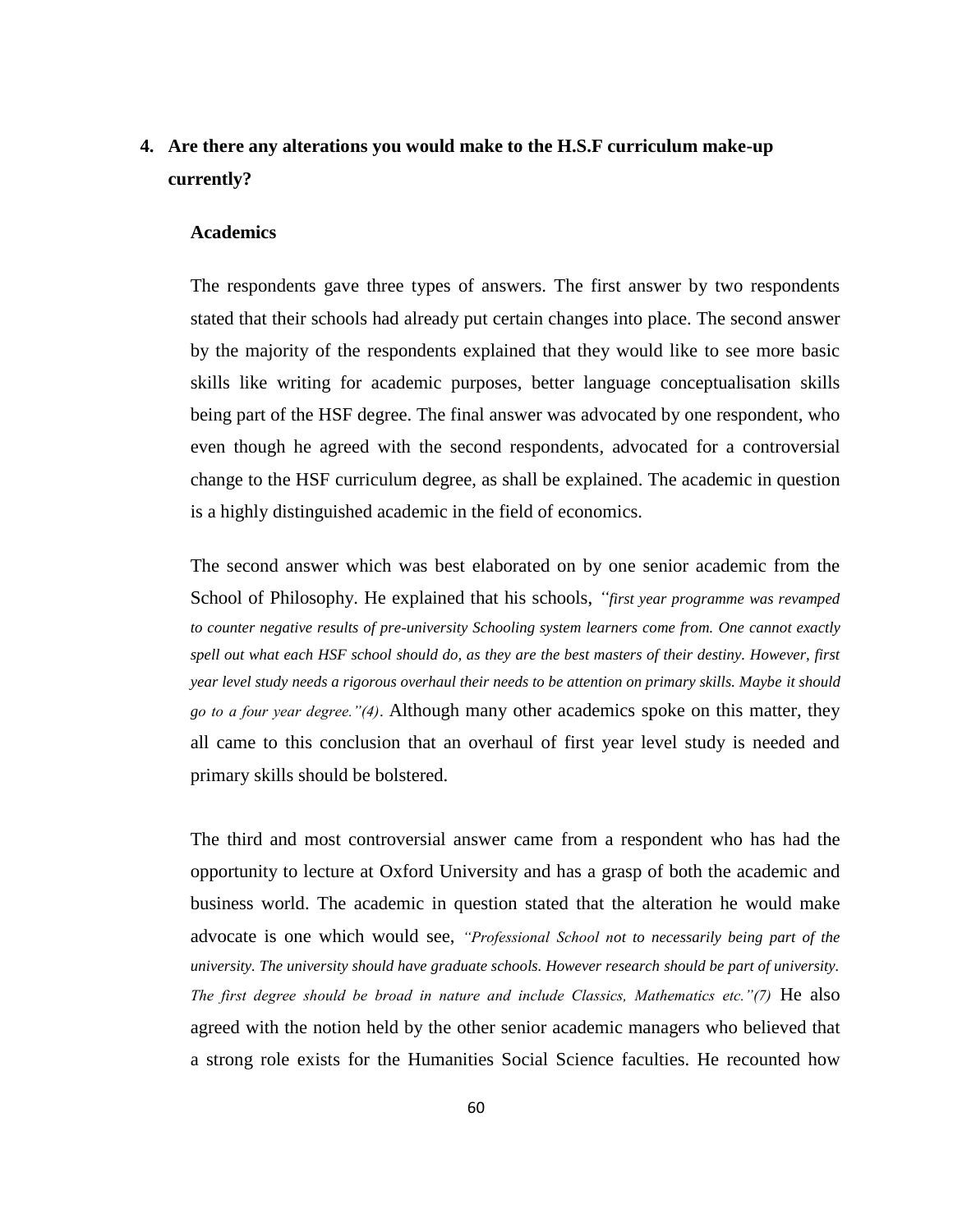while overseas, *"most of the giant multi-national companies operating in London have leaders that have attained their first degrees in the Humanities faculty e.g. Philosophy Political Science and Economics (PPE). One such individual I know is the former Deputy Reserve Bank Governor Ian Plenderleith, who studies Greek."(7).* The respondent whose first degree is not a Humanities Social Sciences one, was adamant that a Humanities Social Science degree is of value and that it should not be frowned upon by employers.

He explained that, "*A disjuncture currently exists between what people study and do. A degree just shows that you can think (it"s a screening device), the technical knowledge you acquire in the workplace. On the job training is what counts the degree assists you with the thinking. The degree also just exhibits ones character."(7).* The responded was of the view that a degree's main purpose is to make the mind ready for work. He finished off by stating that, *"The University must become multi-disciplinary, and multi could mean Political science with Economics. Inter-disciplinary, the creation of new schools and ideas."(7).*This view was expressed by some of the respondents, but not as well as this one.

The next part examines answers from the DCB, the municipality, the advisor to HET minister and the developmental economist*.* 

#### **Business**

The Chamber of Business representative explained that as he had never been involved with the HSF he could only give comment from the outside looking in. He was adamant that, *"there needs to be some kind of paradigm shift or re-invention of the HSF. This is so that it can be made more relevant, to bring it out into the open, to expose more people to it and to expose the job opportunities that may exist for persons qualified with it."(8).*This is a particularly important comment, since the DCB represents over 100 businesses in the eThekwini region. The comment speaks to the fact that the HSF of UKZN needs to change its offering and graduate students ready to enter what has become a complex and more technical job market.

#### **Municipality**

The representative of the municipality explained that as a former student of UKZN HSF what is taught does not adequately prepare one for the working environment. She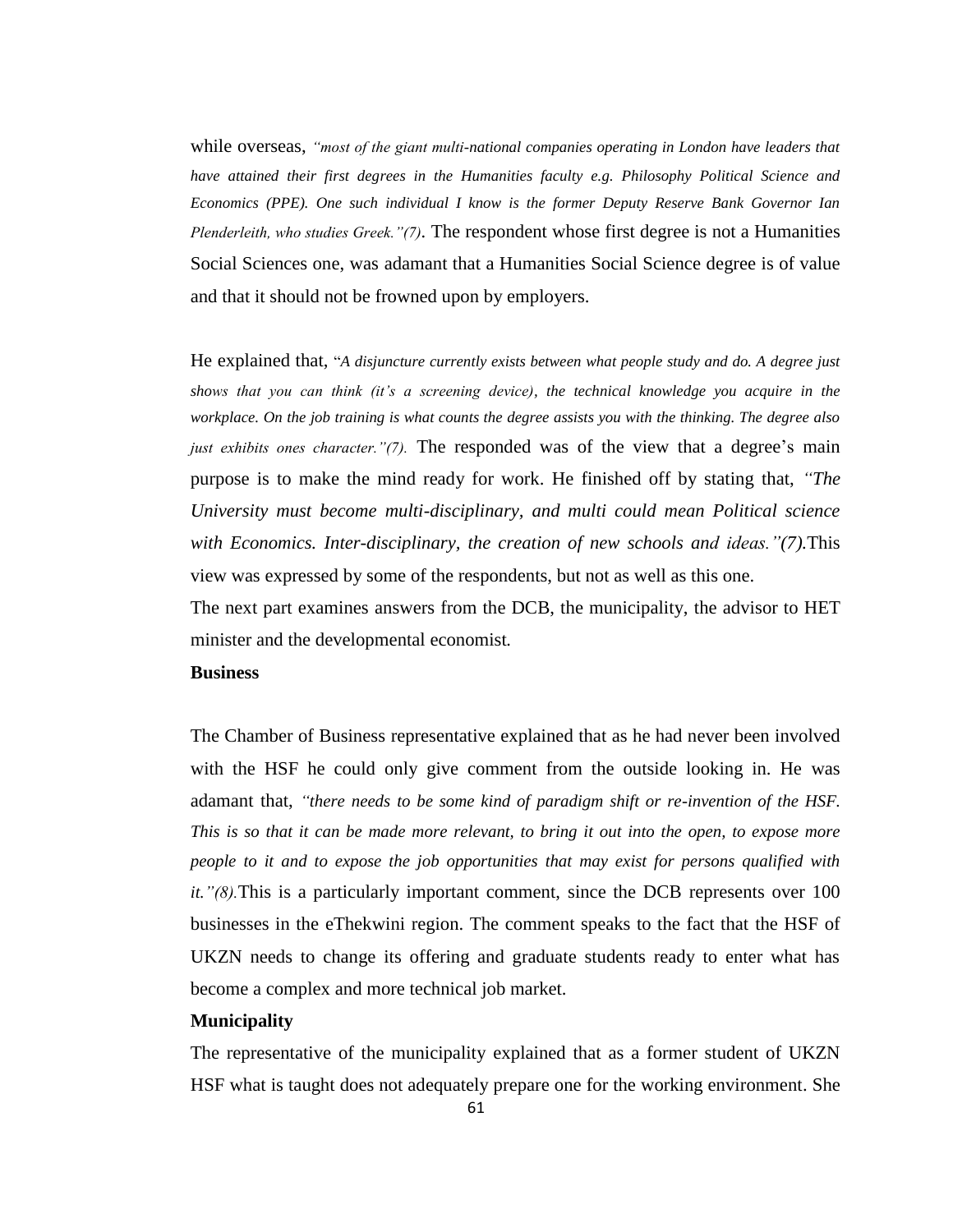stated that, *"one is ill equipped to deal with what is expected, the political processes, and the technical skills like budgeting are not covered in the degree and the IDP"s relevance and meaning is not in the curriculum."(9).* She wholeheartedly advocates for the HSF curriculum have skills that employers require, and that schools should not just aim to teach students theory.

#### **Higher Education and Training Department (HET)**

The advisor explained that this issue is being investigated by the Reference Group led by Professor Ari Sitas. Furthermore, the Academy of Science of South Africa (Assaf) has and is doing research into this matter. However he did concede that improvement are needed, not only in UKZN but across all South African universities.

#### **Developmental Economist**

The developmental economist explained that the merger between the University of Durban Westville (U.D.W) and the University of Natal Durban (U.N.D) impacted negatively on the cross-disciplinary work, and that this needs serious addressing within HSF. She advocated for the Faculty to have a strong Economics Department, as is the case with other universities abroad. The economist further suggested that management commerce students should do more subjects from the Humanities Social Science Faculty. This would sharpen both sets of students and given them a wellrounded education.

### **5. Do you believe that the H.S.F can benefit your organisation/department or the nation as developmental entity in any way? Please elaborate on given answer.**

#### **Academics**

All respondents interviewed stated that the HSF can contribute to the South Africa"s developmental goals. Three reasons were put forward by the academic respondents, *social cohesion, critical thinking and moral guidance*.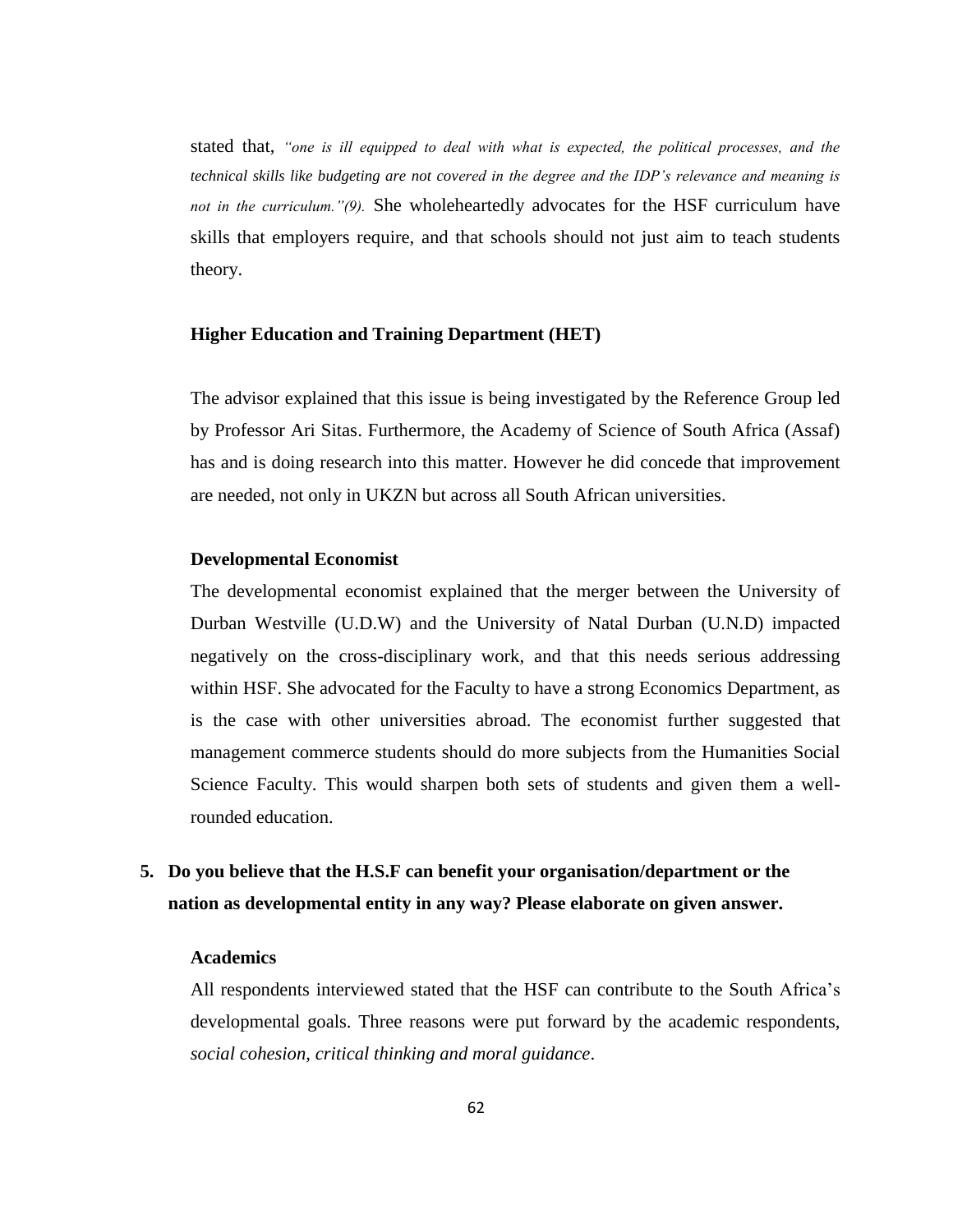#### *Social cohesion*

The respondent from the School of isiZulu stated that *"Life is found in the HSF. Even science recognises we are social entities, so a well socialised being is a good thing. Socialising is good in the workplace because it helps build people that can create enabling working conditions/atmosphere."(2)*. He believed that the HSF is the best placed faculty to foster socialisation and that the ethos of the HSF, *"teaches one how to be social, adaptable and industry currently lacks this very trait. The open-minded approach to work and leadership gained through a HSF degree, can allow a company the opportunity to exploit this very skill. This can be done through having HSF graduate who can substantially add or build up a feedback system to help the company performance."(2).*The notion that the Faculty plays a major role in fostering social cohesion was prevalent throughout most of the interviews conducted with the academic respondents.

#### *Critical thinking*

The second reason (critical thinking) was best described by the respondent from the School of Philosophy. He explained that the HSF schools are not just about teaching English literature i.e. Shakespeare. Rather about teaching students principles, tolerance, creative thinking and reasoning skills using literature like Shakespeare. He further explained that, *"One of the reasons why the US has been one of the best economic and democratic states is cause of its Liberal Arts College system. The founders of the US were trained in the liberal arts system."(4).* It is for the above-mentioned reasons the South African developmental state and its business entities can benefit from the Humanities Social Sciences.

#### *Moral integrity*

The third reason (moral integrity) was best articulated by the respondent from the School of Psychology. He stated that the *"Humanities is about highlighting issues of morality (which does not pay) through the use of critical thinking and debating skills. It offers analytical tools for the purposes of gauging whether institutions like government are carrying out their duties correctly. These skills might not be marketable in the same way as being a Chartered Accountant. The real*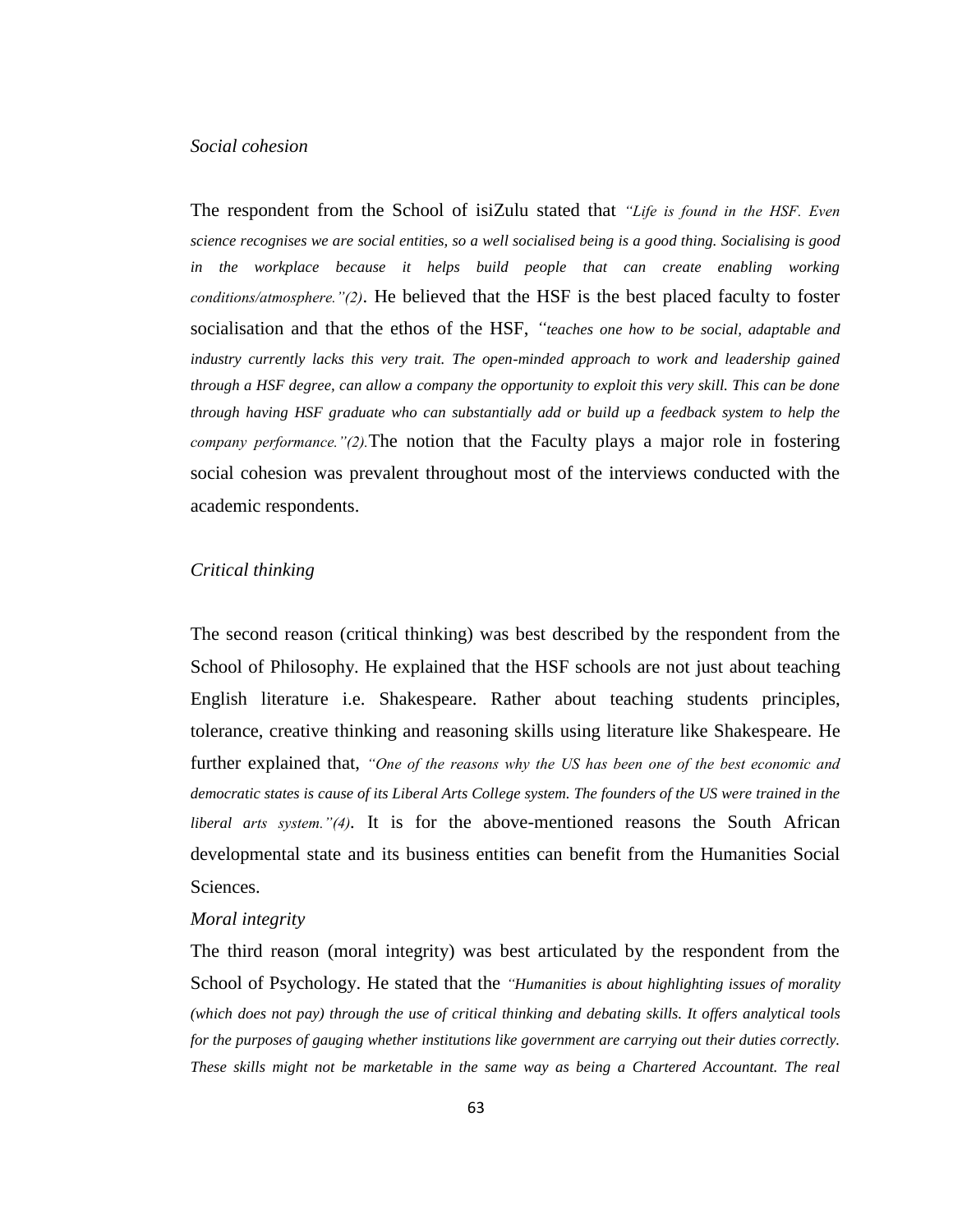*question is can a nation do without having a "Moral economy", and HSF to unravel this moral economy? Lessons can be drawn from Nazi Germany, where the society grew economically. However that nation lost its Moral economy."(1)*. His main contention was that HSF though, not able to bring immediate economic value like B.Com degree, offers society something money cannot buy a moral compass. This then leads this section to the reply by to the non-university individuals.

#### **Business**

The Chamber respondent explained that presently no clearly spelt out role exist for HSF graduates in the Chamber. However, that is not to say that other sectors have no need of the skills the Faculty has and produces in the form of graduates.

#### **Municipality**

The representative from the municipality explained that currently the organisations needs are determined by the budget and the needs of the municipality and currently the SEM skills are what are required immediately for service delivery purposes. However, that does not mean HSF and its graduates are not needed and valuable, because they posses conceptualisation and critical thinking skills.

#### **Higher Education and Training Department**

The HET representative explained that HSF products could be used within Management structures. As they bring critical, lateral thinking skills.

#### **Is it prudent to continue producing HSF graduates at such a high rate; when employment trends suggest the reverse should be occurring?**

This theme has two objectives. The first objective is to exhibit output numbers, otherwise known as graduation rates, of HSF students. The Second and most important objective to this study, is interpretation of intake numbers of students entering UKZN HSF. Two pages following this one a report by the South African Qualification Authority (SAQA) listed Figure 1 will be shown. It looks at the output numbers of all faculties across South Africa's universities. Before it begins showing the statistics a small commentary on the above stated issues is given and forms part of this theme. Even though the report is dated 1995-2004 this research project maintains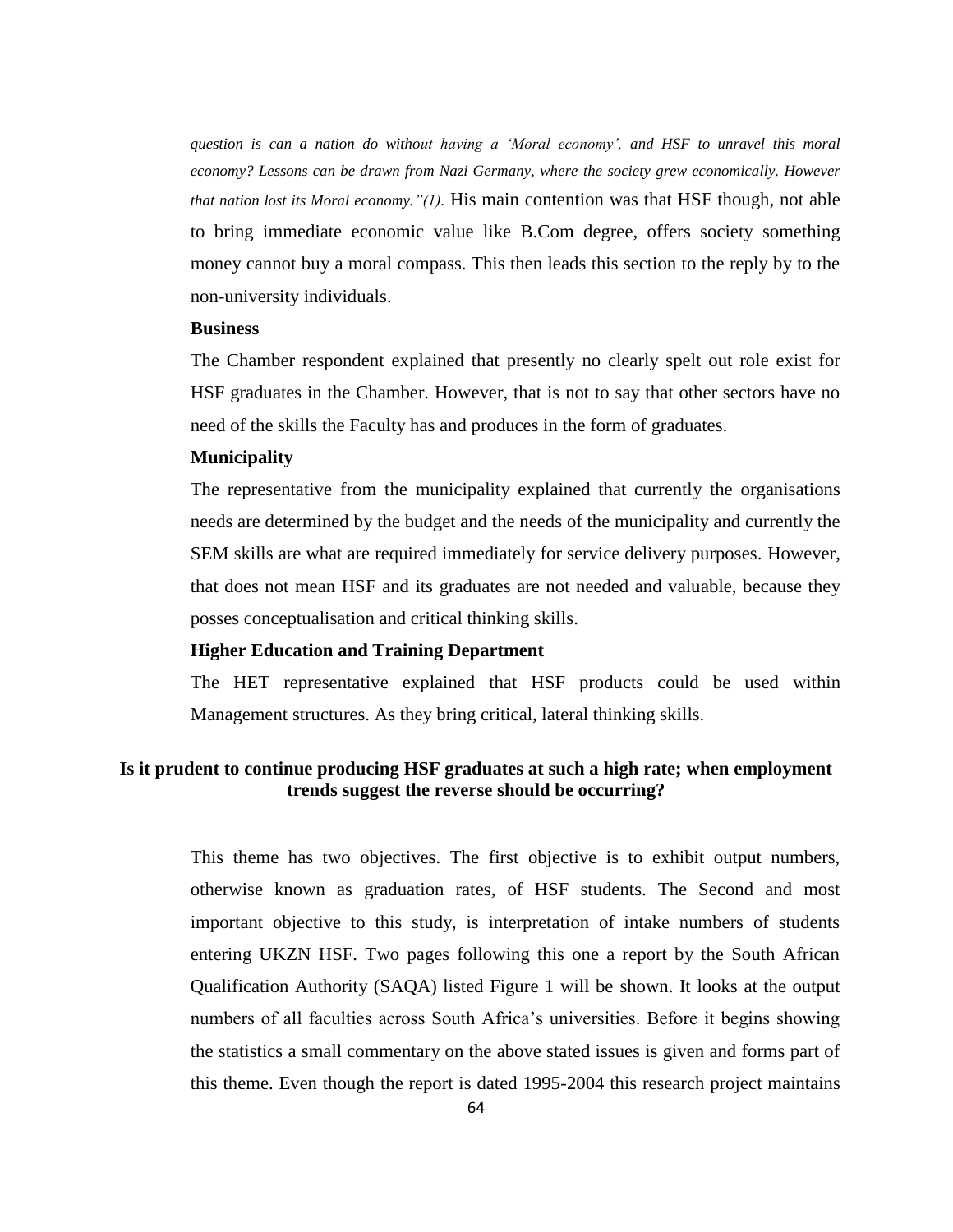it provides vital information, for cross-comparison purposes. Following the SAQA report the UKZN intake policy statistics for HSF (2005-2010) are shown, along with the SEM numbers (Figure 2).

#### **Importance of this question**

It"s vital to understand that intake numbers are not merely abstract exercises of involving new students entering the system because other students have left. In the literature read about the developmental state Kohli, Chang etc all explain that educational matters like the issue of the university intake and curriculum offering are informed by the developmental states imperatives. The HSRC latest publication "*The Zuma Administration Critical Challenges"* states that, *"South Africa remains one of the most socially unequal countries in the world. It seems that over the last 15 years of democracy, economic growth has nevertheless been associated with growing poverty…The poor still do not have access to the capital necessary for socio-economic gains."(HSRC 2010:87)*. This information is not new, however as the report continues to explain *"Such divides represent a threat to a public service delivery and a recipe for deepening poverty."(HSRC 2010:87)*. What has happened over the last three years is that the poor and marginalised in South Africa have begun to vent their frustration over poor public services matters. Places like Thokoza Township, Diepsloot, near Johannesburg represent the frustration of the many poor and marginalised sections of South African society. (Mail and Guardian.co.za). These developments have alarmed many analysts and government.

This paper argues it would be prudent for government and universities to have common ground on the issue of intake and output of students. This is because government as the largest employer has admitted to having a shortage of engineers, land surveyors, accountants etc. Yet, it seems no measures have been taken by government or even the private sector to influence universities to start producing graduates in-line with the South African job market. In short it can be argued that no supply and demand system exist to aid South Africa's push towards becoming an functional developmental state.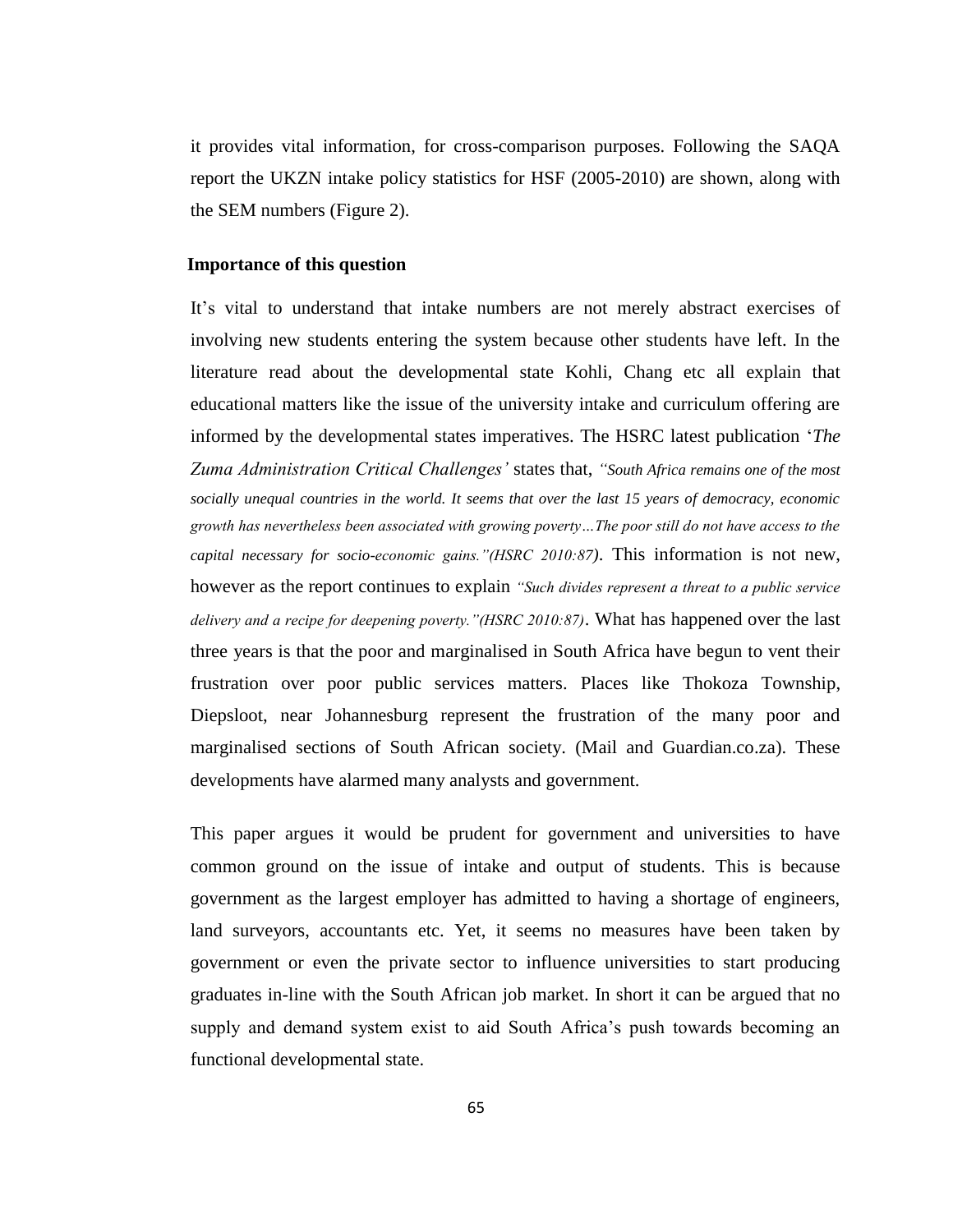#### **Figure 1 (SAQA) Trends by Broad Field of Study3**

The highest growth (8.4%) in the number of qualifications awarded between 1995 and 2004 occurred in the broad study field of Business and Management Sciences. This was followed by the Natural Sciences (4.2%), Health Sciences (3.7%) and Engineering Sciences and Technology (3.5%). Social Sciences showed the lowest annual growth (2.4%) over the period. However, this growth occurred from a large base (32 267 qualifications in 1995), while Health Sciences and Natural Sciences grew from bases of approximately one-fifth that of Social Sciences.(SAQA)

#### **Growth in qualification by broad field of study**

|                             |       |       |       |       |       |       |       |       |       |       | Average |
|-----------------------------|-------|-------|-------|-------|-------|-------|-------|-------|-------|-------|---------|
|                             |       |       |       |       |       |       |       |       |       |       | annual  |
| road field                  | 1995  | 1996  | 1997  | 1998  | 1999  | 2000  | 2001  | 2002  | 2003  | 2004  | growth  |
|                             |       |       |       |       |       |       |       |       |       |       |         |
| <b>Natural Science</b>      | 6662  | 7004  | 7578  | 7788  | 7943  | 7785  | 8173  | 8510  | 8754  | 9650  | 4.2     |
| <b>Engineering Sciences</b> | 8079  | 7917  | 7944  | 7918  | 7428  | 7047  | 8720  | 9685  | 9897  | 11038 | 3.5     |
| and Technology              |       |       |       |       |       |       |       |       |       |       |         |
| <b>Health Sciences</b>      | 5642  | 6165  | 7136  | 6687  | 6595  | 6847  | 7088  | 7149  | 7297  | 7858  | 3.7     |
| <b>Business and</b>         |       |       |       |       |       |       |       |       |       |       |         |
| <b>Management Sciences</b>  | 14363 | 15466 | 18070 | 19925 | 20310 | 20816 | 22986 | 25705 | 27584 | 29702 | 8.4     |
| <b>Social Sciences and</b>  |       |       |       |       |       |       |       |       |       |       |         |
| <b>Humanities</b>           | 32267 | 35675 | 39236 | 37622 | 37788 | 36266 | 33241 | 34614 | 37025 | 39781 | 2.4     |
| <b>Total</b>                | 67013 | 72227 | 79964 | 79940 | 80064 | 78761 | 80208 | 85663 | 90557 | 98029 | 4.3     |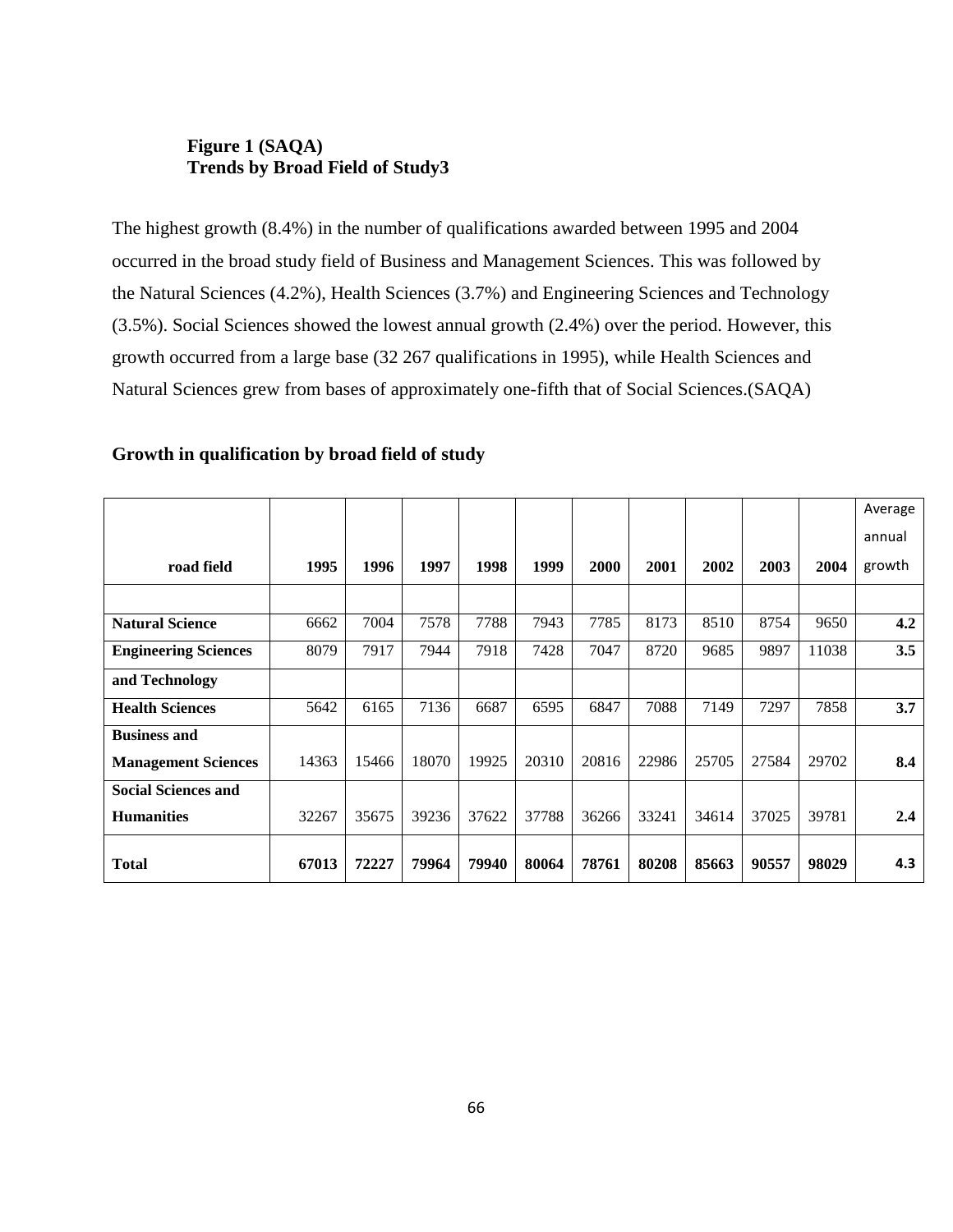**Figure 2: UKZN intake numbers**

|                                            | 2005         | 2006         | 2007                  | 2008                             | 2009         | 2010 | <b>Total</b>  |  |
|--------------------------------------------|--------------|--------------|-----------------------|----------------------------------|--------------|------|---------------|--|
| <b>SCIENCE &amp;</b><br><b>AGRICULTURE</b> | 1288         | 1049         | 1189                  | 1147                             | 1613         | 1713 | 7999          |  |
|                                            |              |              |                       | <b>SCIENCE &amp; AGRICULTURE</b> |              |      |               |  |
|                                            |              |              | SCIENCE & AGRICULTURE |                                  |              |      |               |  |
| 1288<br>1049<br>2005<br>2006               | 1189<br>2007 | 1147<br>2008 |                       | 1613<br>2009                     | 1713<br>2010 |      | 7999<br>Total |  |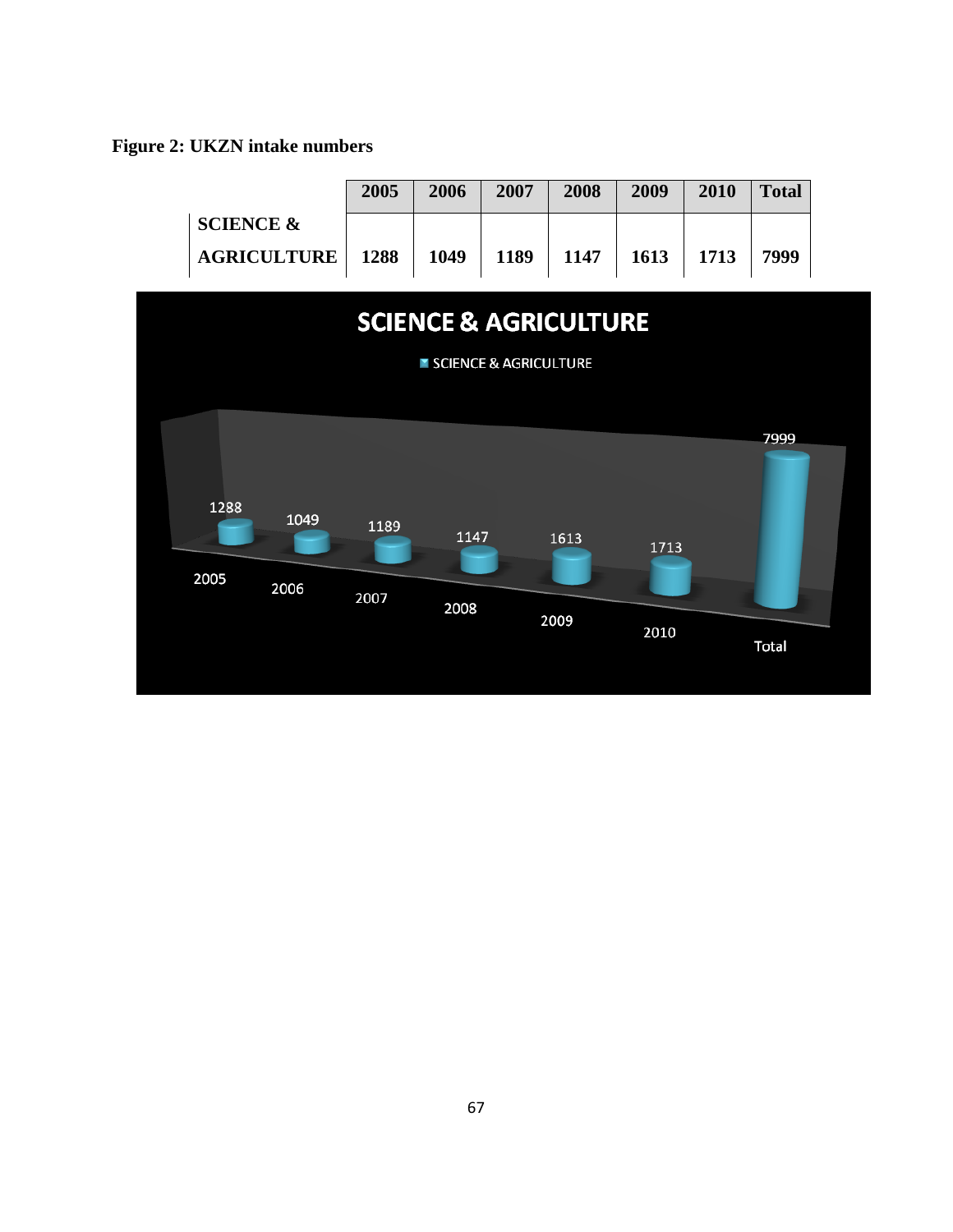|                    | 2005 | 2006 | 2007 | 2008 | 2009 | 2010 | <b>Total</b> |
|--------------------|------|------|------|------|------|------|--------------|
| <b>ENGINEERING</b> | 824  | 624  | 566  | 647  | 599  | 671  | 3931         |
|                    |      |      |      |      |      |      |              |
|                    |      |      |      |      |      |      |              |



|                              | 2005 | 2006 | 2007 | 2008 | 2009 | 2010 | Total |
|------------------------------|------|------|------|------|------|------|-------|
| MANAGEMENT<br><b>STUDIES</b> | 1689 | 1507 | 1448 | 1686 | 1934 | 2011 | 10275 |
|                              |      |      |      |      |      |      |       |
|                              |      |      |      |      |      |      |       |

# **MANAGEMENT STUDIES**

**MANAGEMENT STUDIES** 

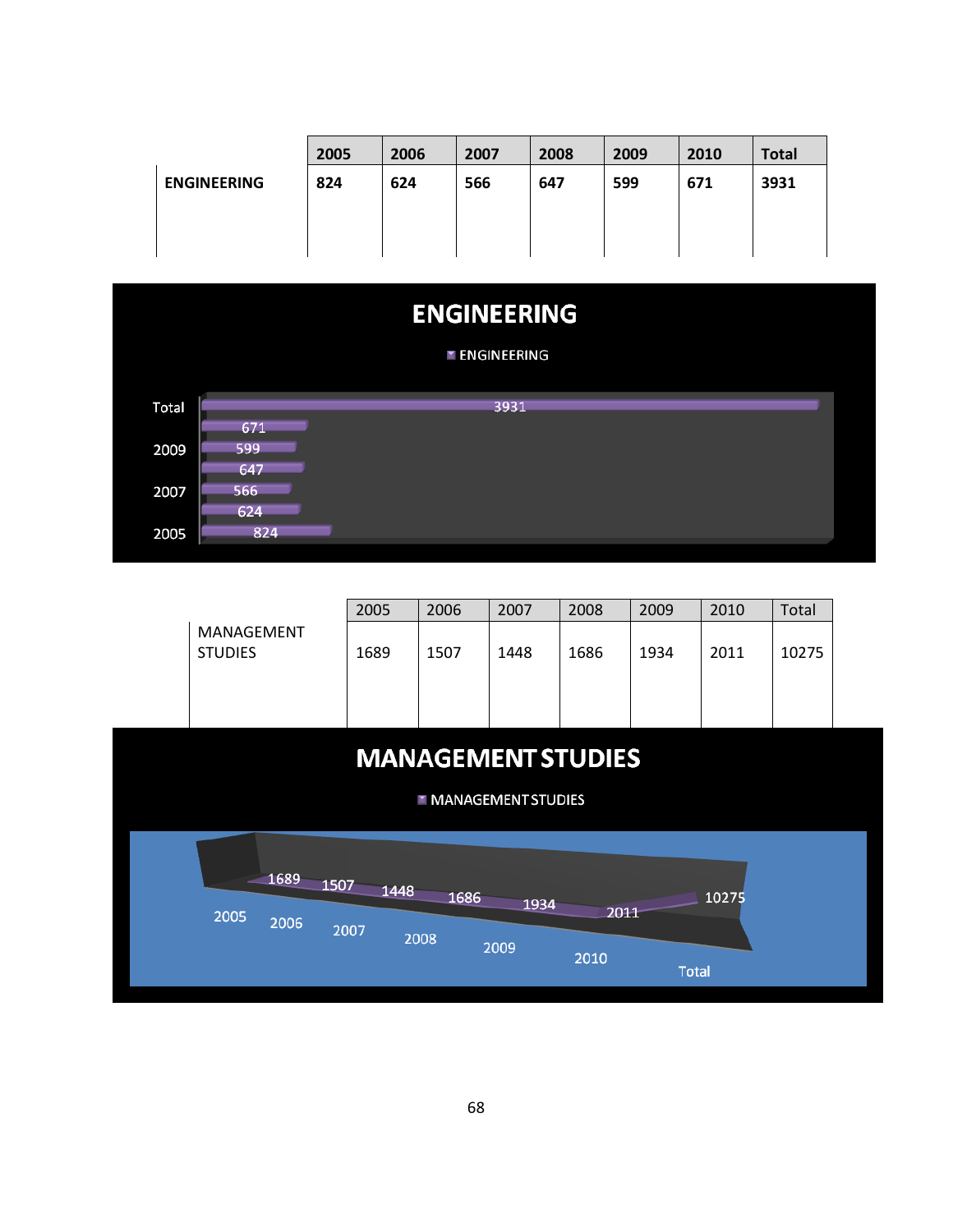

#### **Analyses of Fig 2**

The information for Fig 2 comes from the Division of Management Information (DMI) of the University. It indicates that the HSF annual growth rate (intake numbers) over the last five years has been (14.4%). Two reasons could account for this high number. Firstly, there has been a documented surge in High School (Grade 12) pupils nationally receiving University endorsements exceptions (politicsweb.co.za). Secondly the merger that took place between the Universities of Natal and the University of Westville Durban might be a contributing factor in the high numbers. On current evidence, taken from the intake numbers for the HSF of UKZN, the coming years will see the Faculty exceed the SAQA national levels 2.4%.

As the literature review stated the degrees which are most in need by the South African developmental state are the SEM degrees. However, the intake numbers read as follows. The Science and Agriculture Faculty has experienced a (-5.4%) growth rate, the Engineering Faculty has been growing at (0.66%) and the Management Studies faculty has grown at  $(3.2\%)$ . These much sought after degrees' intake of first year level student is extremely diminutive when compared to the HSF. This paper now moves to presenting the interview results for this above-mentioned theme, two guiding questions were asked.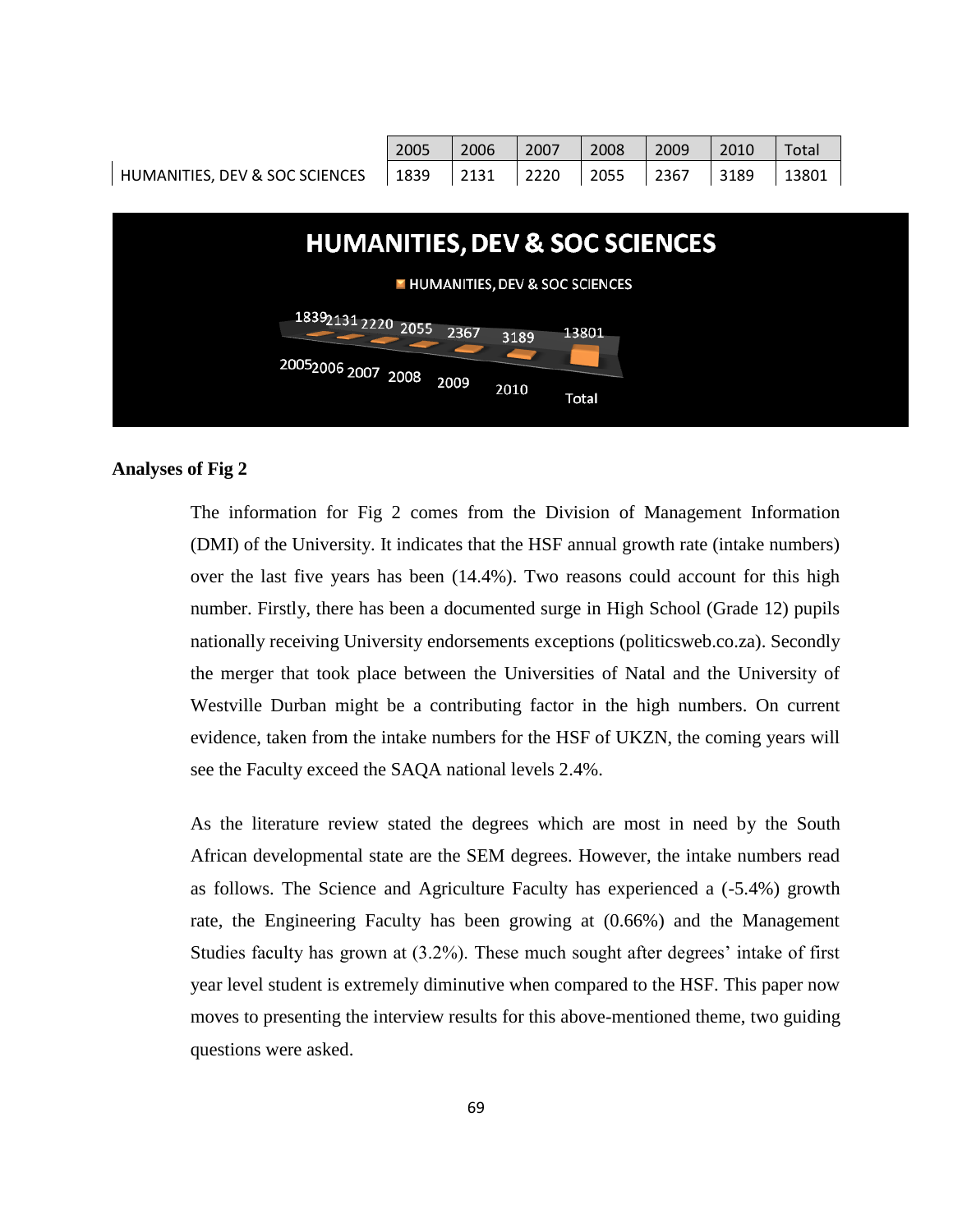**1. Do you engage with the University of KwaZulu-Natal (U.K.Z.N) leadership structure and wider business and Public sector community regarding the type of skills (graduates) require? Please elaborate.**

#### **Academic**

The majority of respondents of the different schools stated that they did not engage with external stakeholders such as business or government. However, when engagement occurred it involved the university leadership authorities. However, two respondents admitted more external stakeholders need to be given a say in the HSF curriculum plans. One of the two respondents explained that, "*there is a need to sync what business requires into the HSF curriculum, so as to help the students." (5).*This particular respondent elaborated on his point and stated that *"as things currently stand the high numbers of HSF is a recipe for disaster. Bloated numbers mean that the training of excellent black South African scholars is at risk and also non-academics that can go into other fields such as business or politics, quality are greatly compromised by this pending disaster."(5).* The respondent from the School of isiZulu agreed that more needed to be done. This is because he has seen how having external influences can benefit students and enrich degrees. He explained how he co-designed a module called *Language in the Working World*, and the Unilever Company was invited to be part of it. What happened was that, "*Unilever was able to speak directly to us as a Department regarding what type of skills graduates require. The aim was to produce graduates ready work, which would be able to adapt to different situations."(2).* Earlier on in this chapter he had explained how the majority of students who took his course are now sitting in influential positions in the public and private sectors.

One respondent explained that perhaps the UKZN"s HSF needs to have a professional body that can go and engage with external agents such as DCB, Unilever and government and ask them to come audit what the HSF of UKZN is doing. In this way this needed engagement can happen.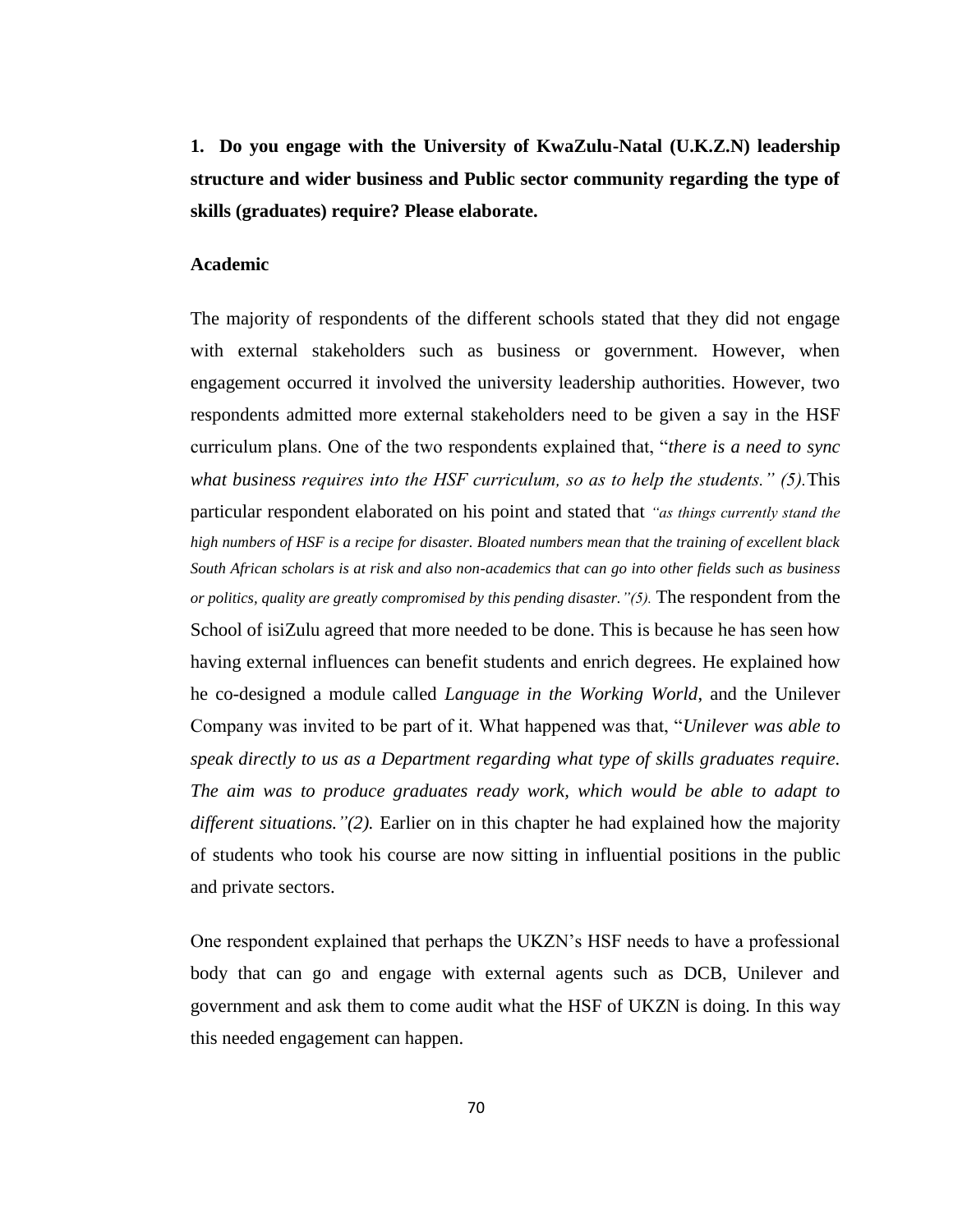#### **Business and Municipality**

Both respondents answered no to this question. They both stated that the only institution of higher learning they are both engaging with is the Durban University of Technology (DUT). The municipality respondent stated that they also work with Mangosuthu University of Technology (MUT).

# **2. Would you advocate that the university to change its intake policy, so as to aid the Nation's skills shortage? That is to say decrease the number of Humanities student's intake numbers and increase the Science and Engineering Management numbers.**

The intimations prevalent in this question made it a very a controversial and provocative question to have to answer. However, it"s not the first time the issue of University admission is being linked to manpower (human capital) development. In the book *"Selection For Universities In Scotland"* J. Powell explores this issue with regards to Scotland"s institutions of higher learning. He explains that, *"Admission of fulltime, first-degree students to Scottish Universities rose…Although this expansion was partly in response to population trends, it was, as the report recognised, also a response to demand for more educated manpower and for the making more readily available to a greater number of able young persons (including those from less favourable social backgrounds) the benefits of a university education."(Powell 1973:13)*. This question has been included in this study for one reason. Too gauge whether a link between manpower planning and economic planning is well understood in the South African developmental state context. This study therefore is a micro representation of this gauging.

The Scottish case study exemplifies how universities are supposed to respond to a country"s development needs. On current evidence, this link has not been made. It can be rightfully argued that South Africa has had to grapple with many variables that Scotland may have never had grappled with. However, both nations have had to increase student numbers entering universities to create parity (equality) within their countries. Scotland had to uplift it's previously economically marginalised and South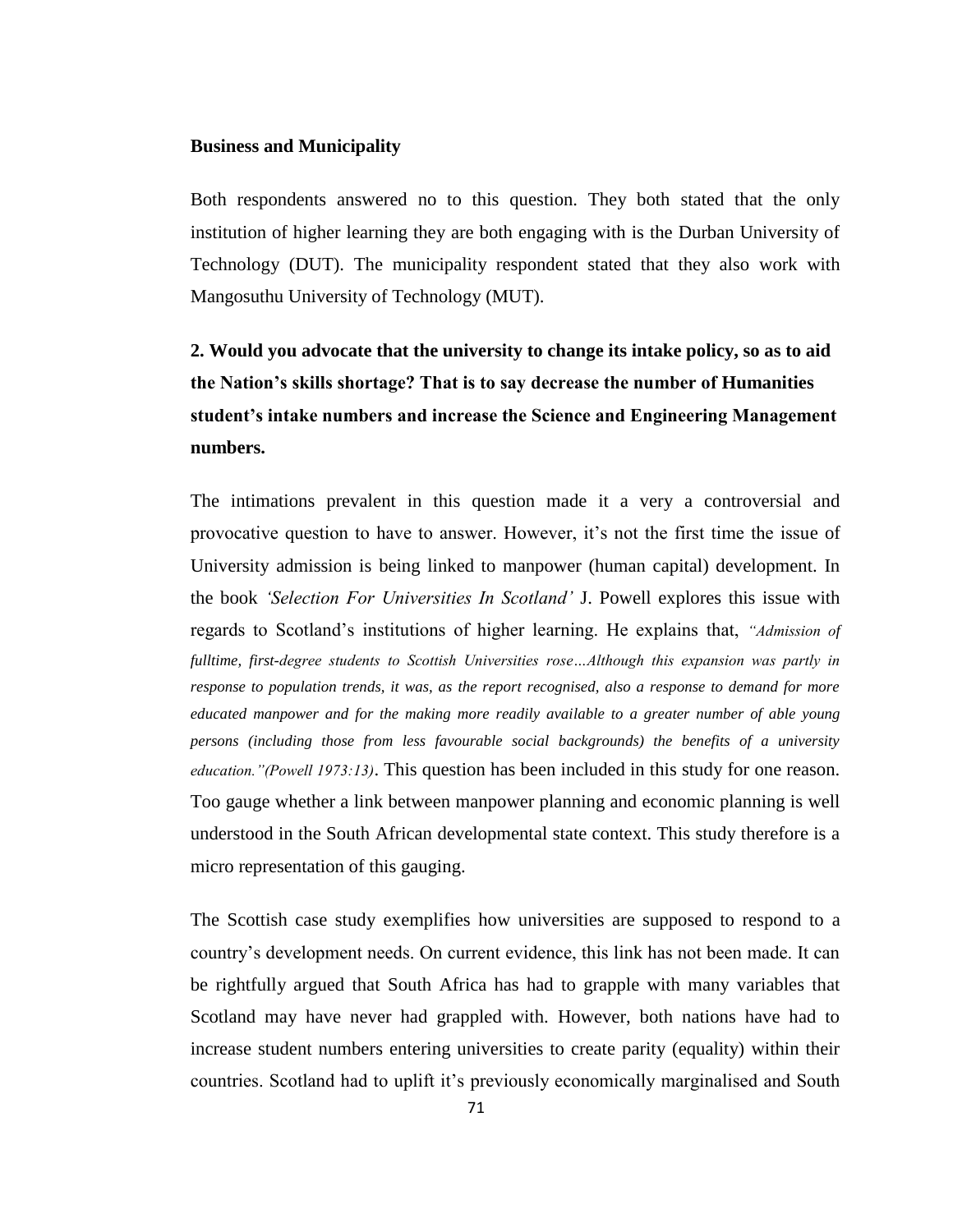Africa its black people [African, Coloured and Indian] population group, which was barred from entering institutions of higher learning. However, Scottish universities understood that they needed to aid the nation"s manpower planning by linking intake numbers to manpower development. This section now moves to getting view on this question.

#### **Academics**

Respondents gave contrasting answers to this question. The majority of respondents stated that at a logical level they were in favour of capping intake numbers for the HSF, and increasing SEM intake numbers. However, two respondents objected to this suggestion. The first respondent explained that changing the intake policy would in his view unbalance the whole educational system. He explained that, even if the intake policy was changed there are not enough matriculants ready (qualified) to take advantage of change in policy. This is because there entrance points would not allow them to enter the SEM faculties.

The second respondent, in agreement with the viewpoint of the interviewee discussed above, stated that as long as there are resources available to teach and look after the large numbers of students entering the HSF. There is no need to change the intake policy. The majority of respondents disagreed with this respondent viewpoint. The majority of the respondents stated they would favour a change to the current intake policy for two reasons. Firstly, the reduction in students would mean academic staff would not be overworked as is the case currently. One academic respondent explained that, *"The whole system currently short changes everyone. So, we need to half numbers and programmes should be enhancing tools, after all the Humanities grow nations and great leaders."(6).*The majority of respondents bar one agreed with these sentiments.

One respondent did give his reason for why student numbers are so high. He explained that in his dealings with students in the HSF, *"there seems to be a misconception*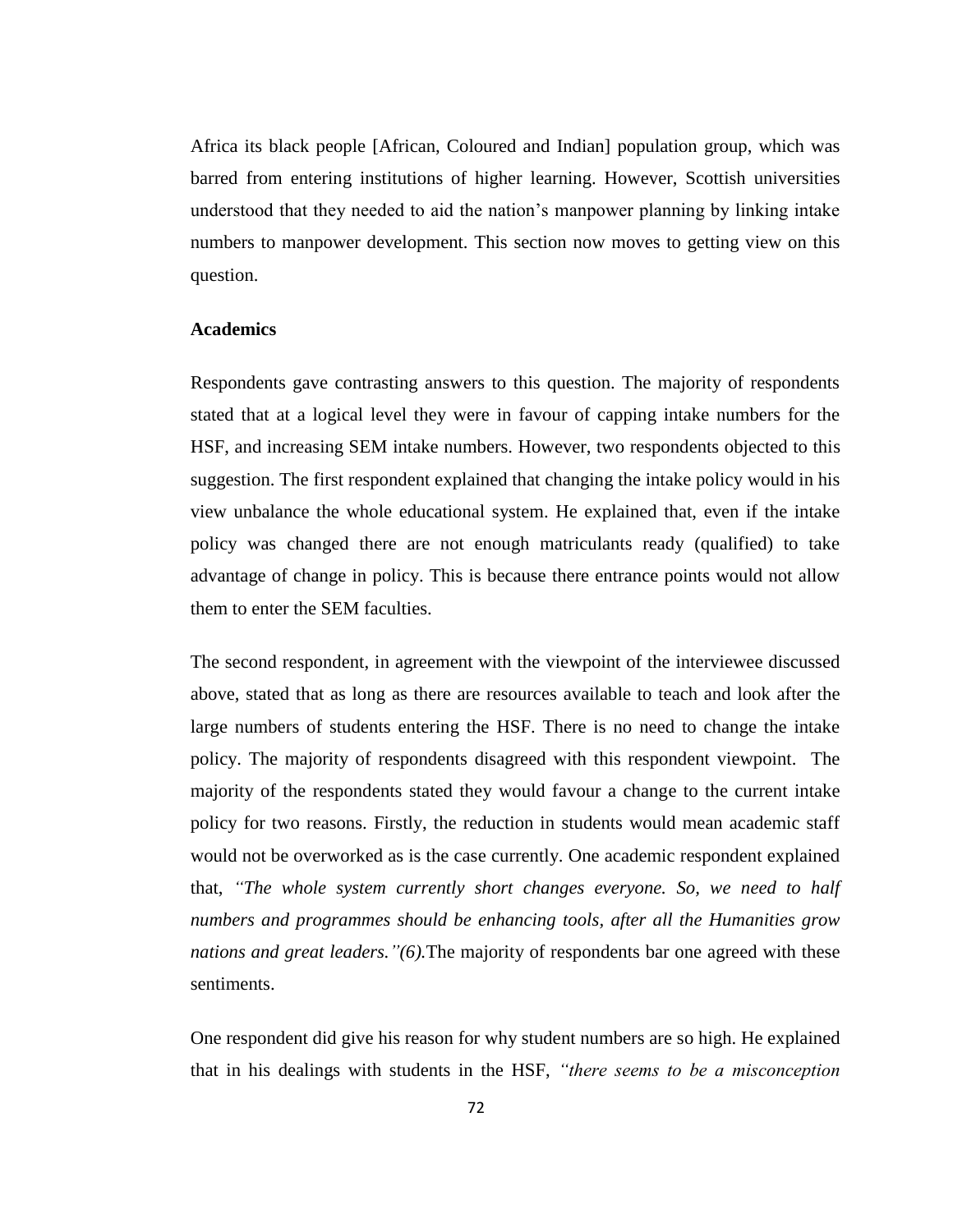*about the importance of going to a university (some believe just being here will ensure employment)."(1).* This viewpoint is very consistent with the UCT/Standard Bank report discussed in Chapters two. This explained that most students enter the HSF and universities with the sole purpose of getting employment after studying, and not because they really understand what purpose a HSF degree serves.

The last answer given by one respondent was that a capping of numbers should occur. Furthermore a more rigid method of screening (increasing points) students should also follow suit. So that in improving the quality of undergraduates the Faculty will also be able improve its postgraduate programmes and studies. However, most respondents agreed that the intake policy will not change for three reasons. Whilst two further contrasting answers were also given.

#### *1. Economies of scale*

Some respondents stated that the University is a money-making institution and needs to achieve economies of scale (make a profit) needing large student numbers. One senior academic who sits on one of the University's leadership structures explained that, "…*the university works on a numbers crunching system, as government has it. However, it"s making the system dysfunctional, poor students being taken in and made to feel incompetent when they fail. The truth is some of them should not be here in the first place, and students that are here should be getting quality education-they are not receiving this."(6).* The respondent in question even explained that the notion of capping numbers was once mooted by a former Dean within the Faculty. However, his proposal was 'duly' turned down by the University leadership.

#### *2. The issue of race and political implications*

Another senior academic manager who is understands the inner workings of the University explained that the intake policy will not change because of political reasons. He explained that if the policy were changed the students most affected would be African. The respondent continued his point by stating that the, *"Practical*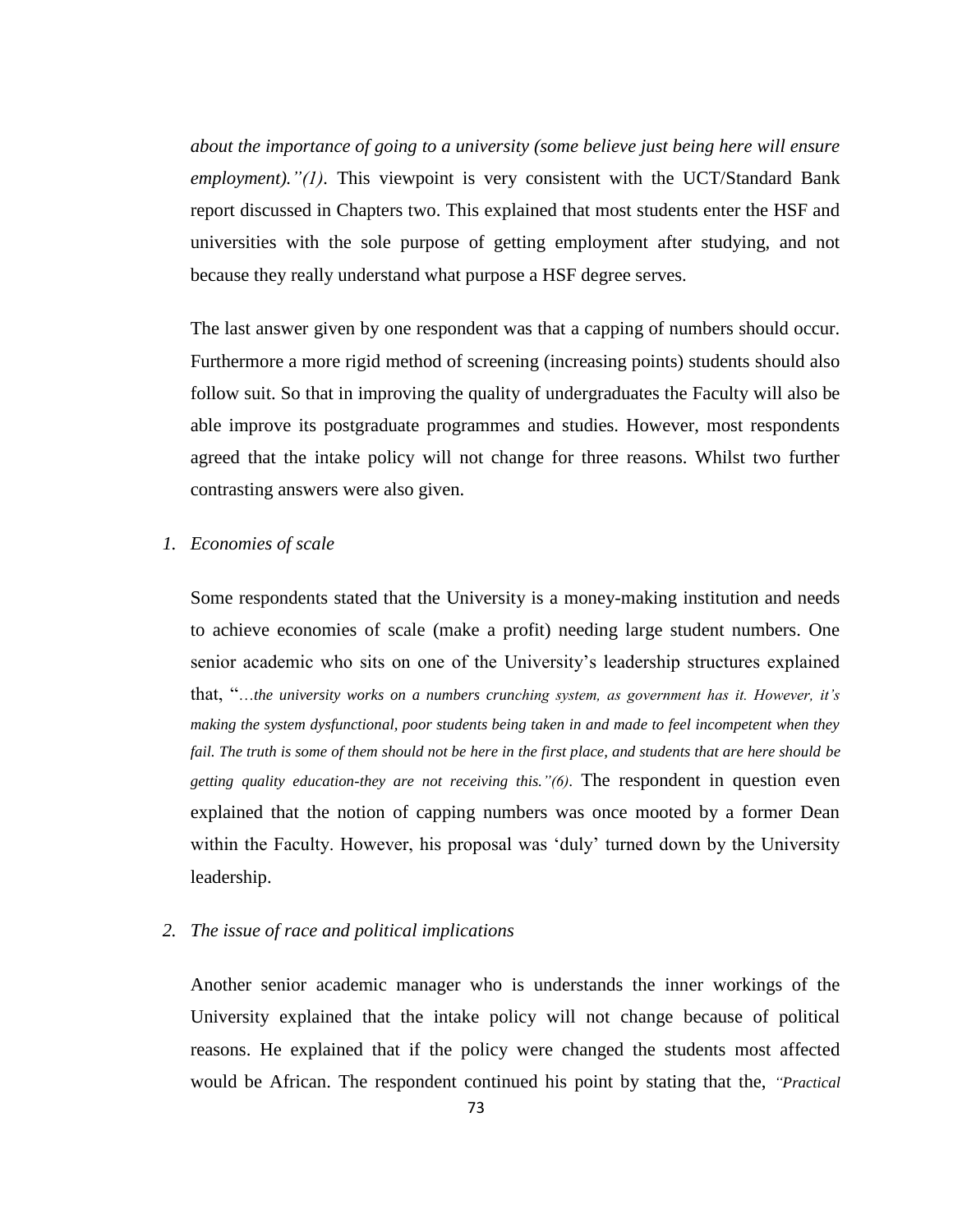*implications for students (especially Africans ones) the implication would be quite dire, they will be locked out of the higher education system. And does the ruling ANC led government want this to occur? Considering who will be excluded. How this will be implemented without compromising other racial groups is also too complex to ponder."(1)*. The academic also explained that he was perplexed by why so many black (African) students flock to the HSF. When it is common knowledge that national policies like BBBEE clearly want blacks with SEM qualifications and that most bursaries and scholarships are in those faculties. He said that if he were allowed to advice them he would urge them to go and join a profession like Chartered Accountancy.

His viewpoint has bases when one considers the comments of Mr. Tsakani Matshazi, Chair of the Charter Accounted Council and President of the Association for the Advancement of Black Accountants of Southern Africa, who explains that, *"Since 1976, only 1433 Africans have completed the requirements to register as a CA in South Africa; a number that compares unfavourably with the total of 29561 CAs. Active, large-scale intervention is required to redress the situation. Transformation would therefore take too long if left purely to economic forces," (timeslive.co.za).* The push to have more African accountants, engineers, scientists etc as the previous academic respondent explained has seen numerous bursaries and scholarship being made available to deserving black students. Yet the majority still flocks to the HSF where bursaries and scholarships are scarce. Hence, the first respondent explained that political reasons exist for not capping numbers in the HSF.

#### *3. Pre-University education*

This point has already been mentioned. However, the respondent from School of Development studies explained that this point needed to be elaborated upon. He stated that even if the intake policy was changed, *"Currently this would not work because numbers (students) wanting to study Science Engineering Management degrees are too few anyway, due to issues of poor marks."(7).* This point is supported by matric statistics which show that not many students are able to enter these fields due to poor Science and Maths marks; which are the main subjects needed to do a Commerce or Science degree.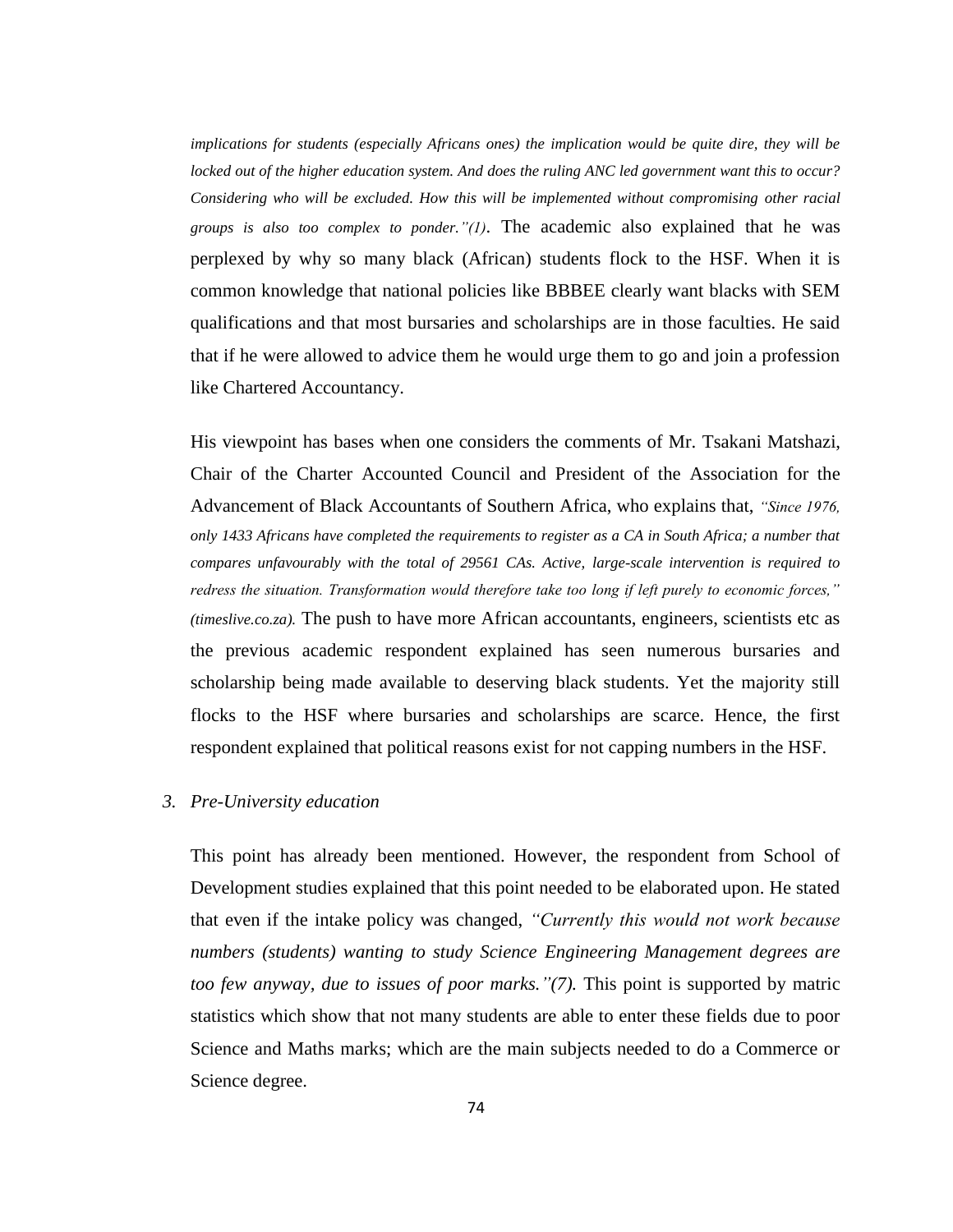### *Two contrasting answers*

#### *Answer one*

The respondent from the School of isiZulu explained that instead of seeing the large numbers as needing to be controlled (capped), the University should identify the best and brightest HSF graduates and convert them into SEM students. He explained that just because a large number of students enter the HSF, it does not mean they are any less intelligent than their counterparts in other faculties. He refuted the fact that a Humanities Social Science graduate cannot be trained to become a Scientist or Engineers. He explained that one becomes a Scientist or Engineer when you design cars and other products, which requires specific Engineering Science skills. In addition to this he explained that currently it cannot be said South Africa has engineers or scientist, because there is no South African engine or product that has been globally recognised as having contributed to engineering, scientific or commerce knowledge. Hence, the respondent explained given the correct teaching and nurturing, students from the Humanities Social Sciences could do what the current crop of Science Engineering graduates are doing.

### *Second answer*

The second respondent from the School of Philosophy explained that the large numbers are also because of the HSF structure. He explained that the HSF is actually a combination of three faculties, the Faculty of Humanities, the Faculty of Development and Faculty of Social Sciences. The respondent explained that where he had taught all three are treated as such individual entities, yet UKZN lumps together. This is one of the reasons for such large numbers. He explained that even though numbers are high, the issues which are dealt with at master"s and doctoral level explore real social issues affecting South Africa, something the SEM streams of study cannot deal with or aid South Africa in. He agreed that an overhaul was required at the pre-educational level. He offered four suggestions to improve the South African education system.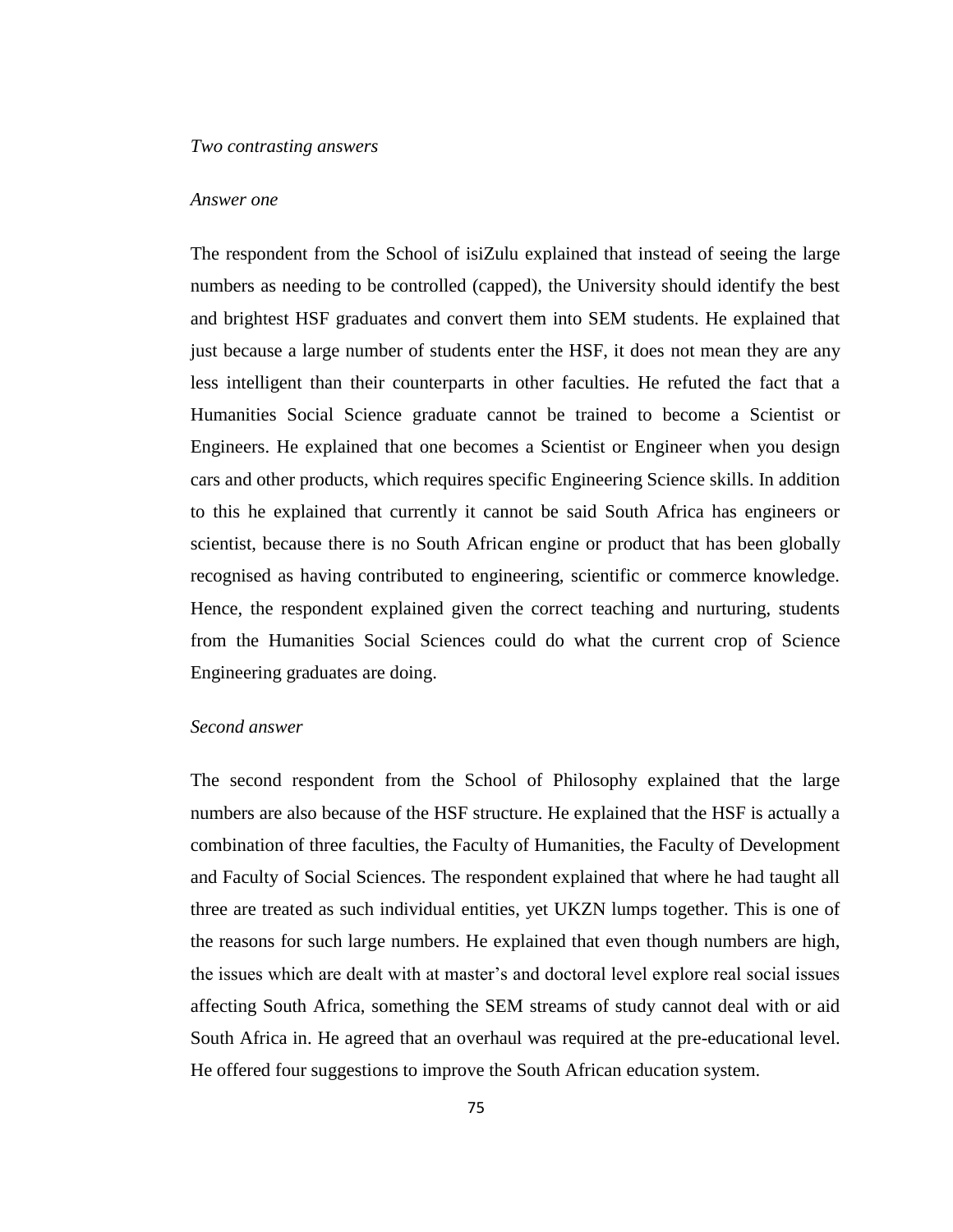- Firstly, government needs to fix primary and secondary schools curriculums and physical infrastructure.
- Secondly, there needs to be a conducive learning environment cultivated within RSA's primary and secondary schools. By fixing toilets, providing water and electricity to every school.
- Thirdly if the first two are done correctly, better educated people should enter the university and improve the South African society.
- Lastly, the American University model of having a four year degree structure needs to be adopted.

#### **Business**

The representative from the Chamber stated that it would be "*a good thing to do initially."(8),* to allow the intake policy to favour SEM streams of study. However this would not really solve what is really a complex matter. He explained that currently universities " *do not get the students coming from Matric that are (a) wanting to do Science Engineering Management degrees (b) qualified to do Science Engineering Management degrees. Many of the matriculants do not have Math"s, they have Math"s Literacy; meaning they cannot get into the Science Engineering Management programmes. Furthermore, the current matriculants lack Math"s and Science basics and this is where the shortage exists."(8).*The representative echoed the same point made by previous academic respondents. He like the other respondents pointed out that the whole educational system needs to be re-worked in order to make RSA a functional developmental state.

#### **Municipality**

The representative of the eThekwini explained that it was not an easy issue to comment on. However*, "both private and public sector should clearly say to universities this is the amount of students we want. Supply and demand rules must be present."(9),* and this is not being done at present as this research project has shown. A notable observation is that not even an employer such as large the eThekwini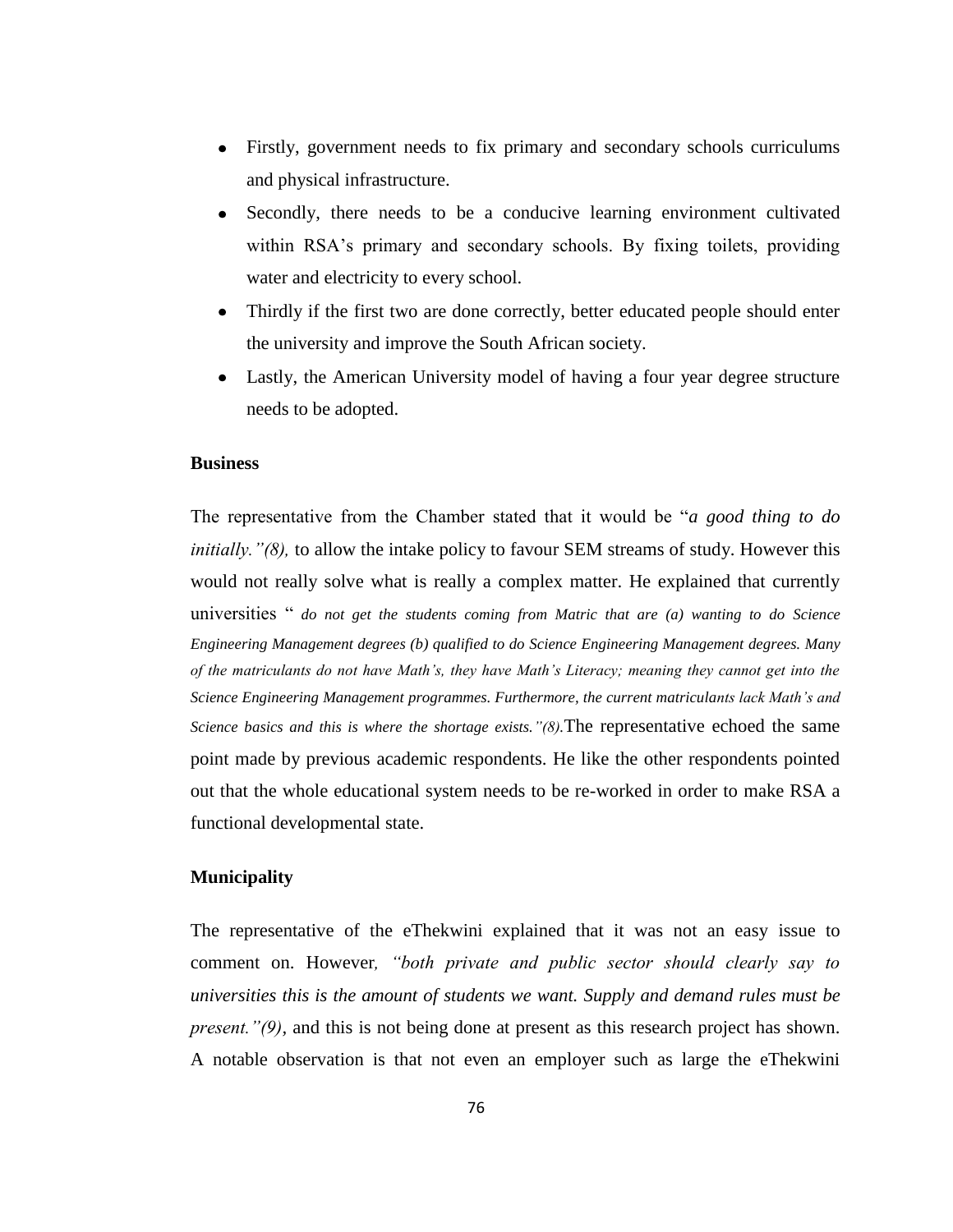municipality has any way of working with the university for the purposes of explaining supply and demand numbers, for its project in the region which require the aid of the University.

## **Developmental Economist**

The developmental economist like previous respondent explained that this was a hard issue to deal with and has no single answer. However, she explained that a realisation needs to start sinking in that not everyone is meant to be attending university. Furthermore, employment trends show that most youths would be better served attending universities of technology and FET colleges. She agreed that currently HSF is oversubscribed. Her last point was a very insightful one, she explained that *"By allowing students to enter into the Faculty we are straddling students with financial burdens like NSFAS and other loans, when they do not get employment directly after studying as they thought they originally would."(11)*. She explained that in one respect changing the intake policy would resolve the above-mentioned indebt scenario.

#### **Higher Education and Training Department (HET)**

The advisor admitted that the Humanities Social Science numbers were high (when presented with the University of KwaZulu-Natal and national numbers). However he hoped that the new initiative involving re-vitalising FET colleges would change the numerical composition of the HSF (and other faculties). He explained that it's only in South Africa where *"More people enter universities in such large numbers, and that most students overseas go to technical colleges and other forms of institutions of higher learning; as is the case in Germany. Universities are small in numbers overseas; in South Africa we have the pyramid in the inverse direction. Universities are the most attended, this should not be the case. "(10)*. Added to this the minister did agree that more needs to be done to create a system where supply and demand issue are inculcated into intake policies. This section of the chapter now moves towards presenting the sub-themes that presented themselves throughout the findings and analysis.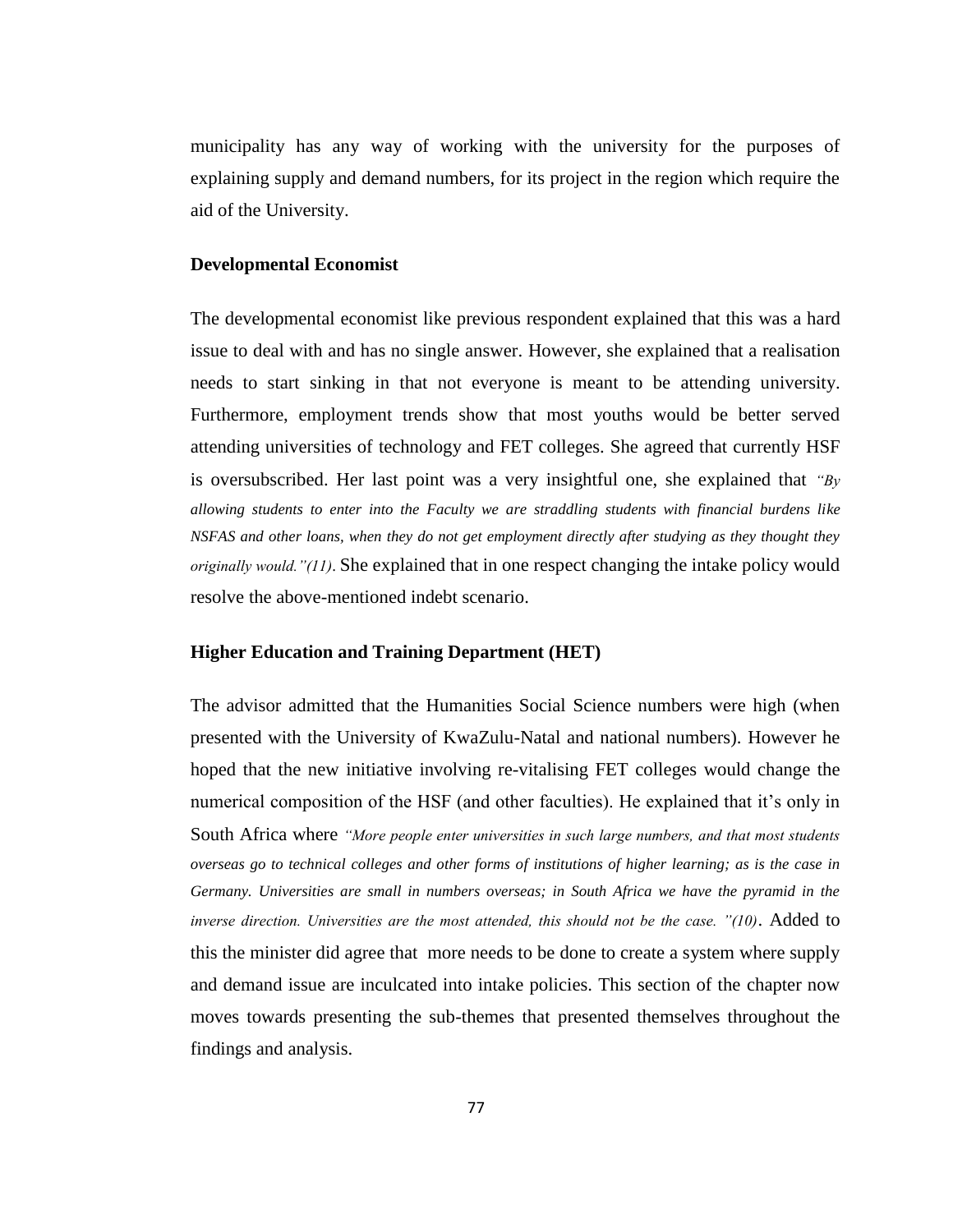## **Sub-themes**

As this research project progressed, more and more information came to the fore, from the respondents. These sub-themes will be brief discussions of the additional findings.

**1. The overlooked fact that the poor pre-university system is also bringing down the quality of the Humanities Social Sciences; perhaps more than the other faculties due to the fact that it has the lowest points requirements and is viewed as the easy of the university degrees.** 

This was a constant theme that kept being referred to by most of the respondents, the fact that a poor pre-education system exists and it's having an adverse affect on the quality of HSF. The Reference Group led by Professor Sitas even acknowledged this fact. When the assistant project leader, explained that *"the problem starts not with universities but with basic education (currently and historical)" (12).* The available literature did not mention this point, mainly because when talking about the poor state of pre-university education system in South Africa, the experts and commentators always talk about how the poor state of pre-university education adversely affects the SEM streams of study. It has become custom to think of a successful Grade 12 learner as one who excels in Maths and Science and attains a SEM degree. The DPRU Standard Bank/UCT verifies this notion when it states, *"Learners should be encouraged to study mathematics and science at high School level to increase the number of students that are able to enrol for technical courses at tertiary level."(DPRU 2006:16).* However, no studies have concentrated on how having top students entering the HSF can benefit the South African developmental state. The HSF of the University of KwaZulu-Natal is not helping itself by having low entry requirements, most academics stated.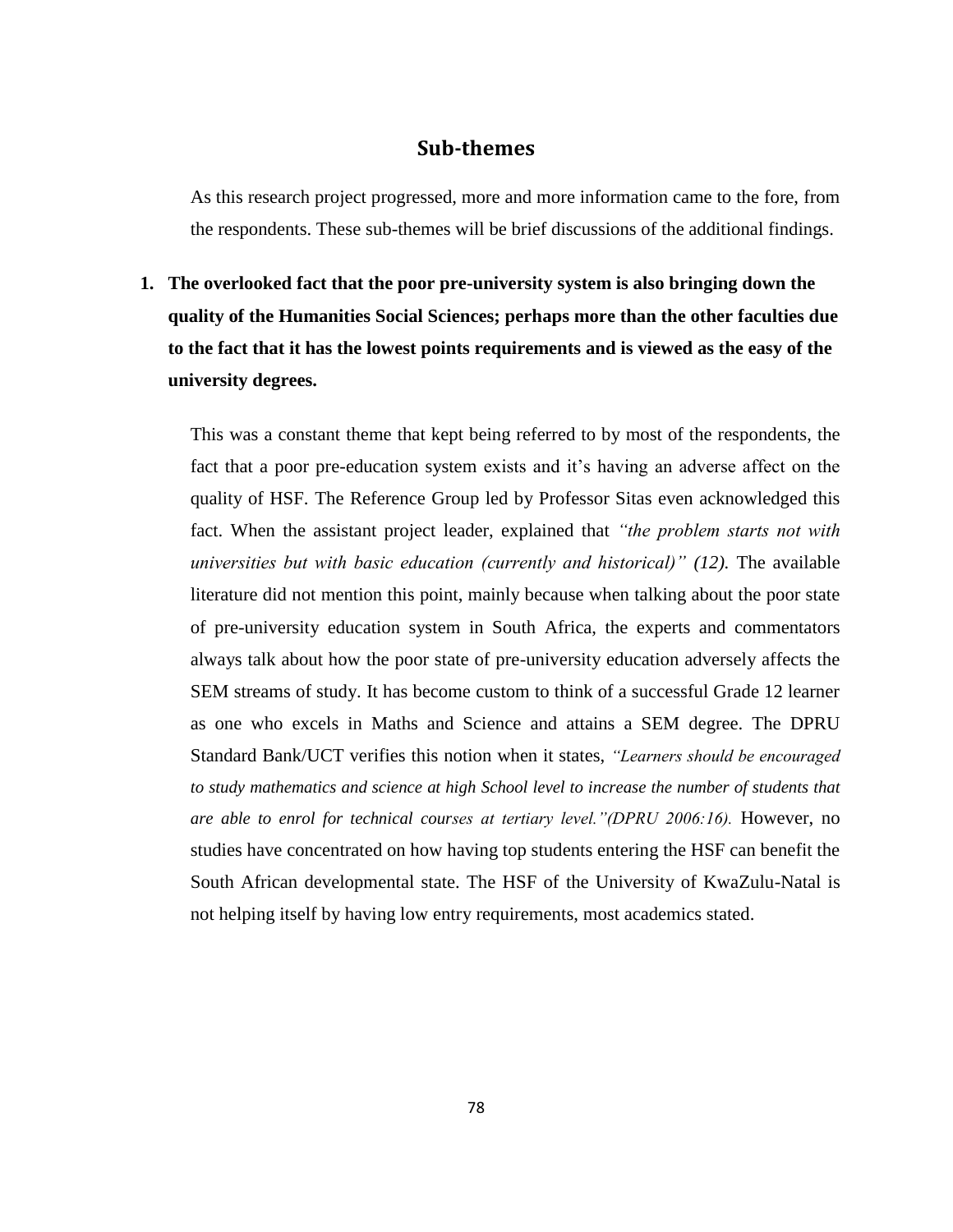**2. The skills (utility value) of a Humanities Social Science degree, is only really (usefulhas utility value) when one has a job. Yet, Science Engineering Management students taking HSF subjects add to their already skills.** 

Literature relating to Utility value refers to a process where, *an expected return on an investment at a given risk occurs (financial-dictionary.com)*. Having spoken to numerous academics and understood thoroughly what a refined and polished HSF degree recipient can do for a developmental state. It is right to conclude that HSF does posses utility value. As Prof Sitas Director of the research group explained, HSF graduates can be the next, *"Thinkers, planners, designers of systems and alternative systems, conflict specialists and diversity facilitators, communications and information specialists and languages (African, Hindi, Chinese etc); heritage and history."(13)* of the South African developmental state. However, he concurred with the fact for all the above to occur a *"cultivation"* process is needed, where students entering the HSF are groomed and educated with tools that will help them maximise the potential of their degree.

The literature and the interviewed personnel (bar the two non-University representatives) were silent on the issue of how to get the skills students from the HSF who posses utility value into direct employment. The most significant answer came from the representatives of the Chamber of Business. He explained that the HSF of the University of KwaZulu-Natal needs to overhaul its whole Faculty and programmes (curriculum) to include economically relevant subjects. So that students produced enter the job market with a considerable competitive advantage. He explained that new industries like the Environmental sector need to be researched and fully exploited by the Faculty. However this is not being done adequately currently.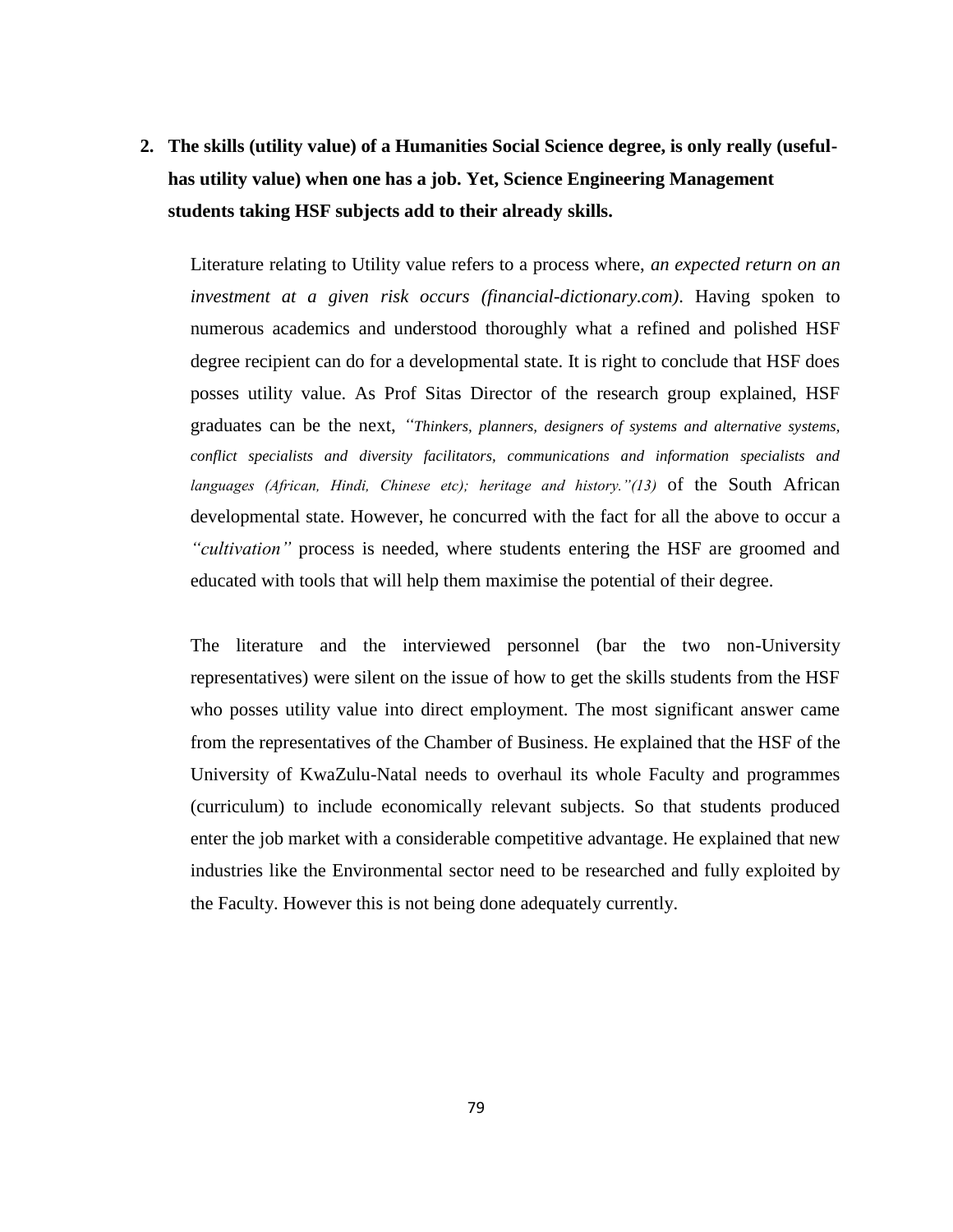**3. The absence of a regulatory body that acts as a quality and numbers controller for Humanities Social Science Faculties: it ought to check that the curriculum, intake and output numbers are in-line with the South Africa's needs. Such is the case with the Professional degrees.** 

This theme was constant throughout this research project. The SAQA and the UKZN DMI statistics showed explicitly number for a non-vocational degree have been high. The lack of monitoring and evaluation means that every university has absolute autonomy on the matter, and might in fact let it continue for monetary purposes. The fact that an oversight body is not in existence means that, common standards and norms cannot be inculcated into a HSF degree. Furthermore, the lack of a regulatory body means that supply and demand permutations are not understood for employment purposes. This, as the development economist explained, has the effect of producing a glut of unemployed HSF graduates, who will have been saddled with debts from different institutions' loans.

# **4. The lack of selling (commercial) points, due to the poor cross-disciplinary work and ethos. No combinations that allow for a HSF degree that offers both theoretical and vocational skills (appeal).**

Some respondent explained that currently the UKZN HSF offers very one dimensional degrees. Students and graduates from the HSF are unable to enter non-Humanities Social Science career paths. What should have been offered is a HSF degree that could allow a student to do Political Science, Maths and Statistics- as is the case with liberal arts degree in the United States. The lack of enterprise on the part of the University and Faculty of Humanities Social Science places the graduate from this Faculty at a disadvantage when trying to enter the labour market.

 $\triangleright$  The final section of this chapter is an analysis of the findings of the interview conducted with the Ministry of Higher Education and Training"s Reference Group.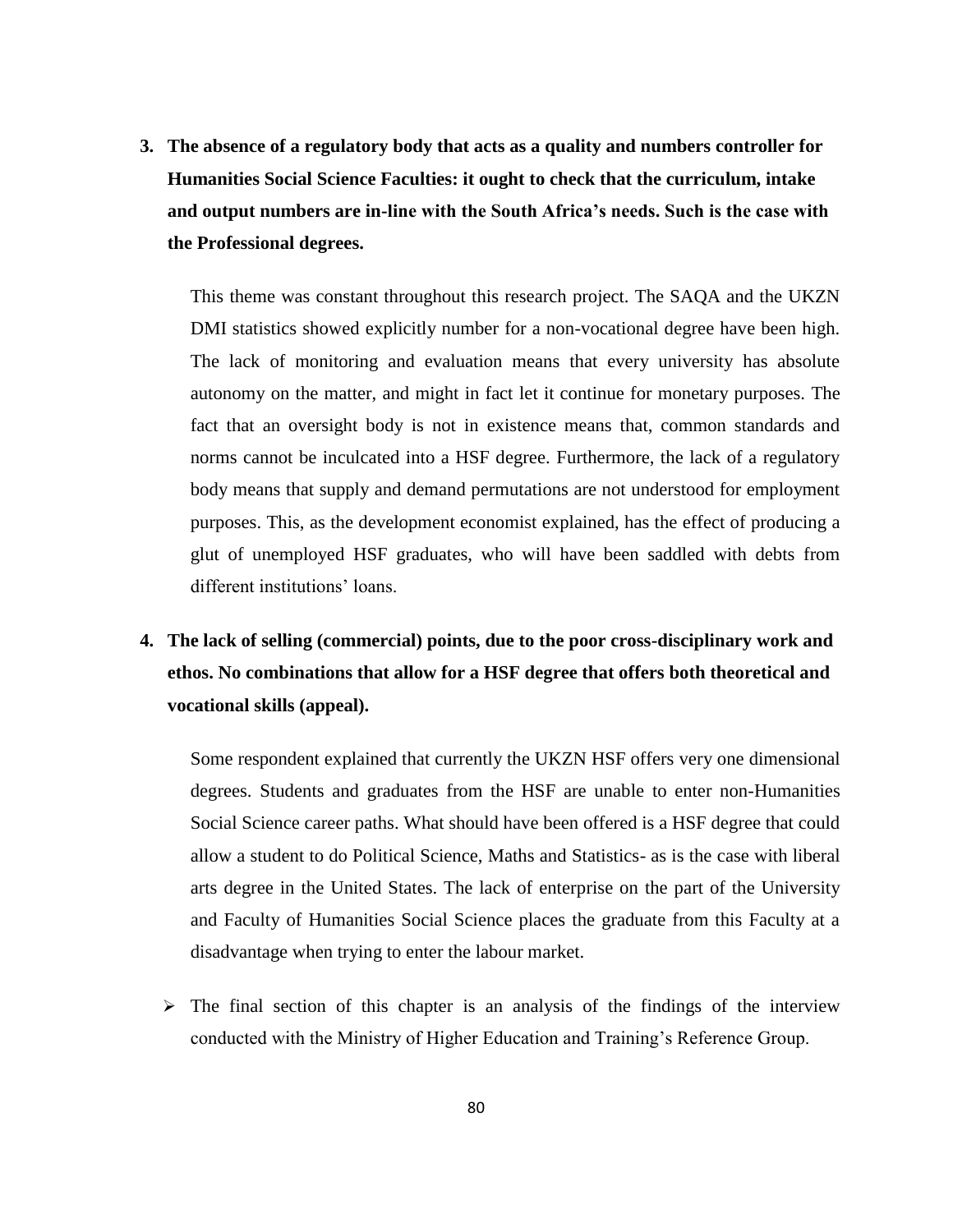## **Reference Group interview**

The purpose of interviewing the Reference group was to deduce whether the findings this research project unearthed were only particular to the UKZN alone or whether they have a national resonance about them. The Reference group as mentioned has been tasked with finding ways to "rejuvenate" the Humanities Social Sciences and has been mandated with completing this task by June 2011. The presentation of the interview with them will be presented in a question-and-answers format with analysis of questions following thereafter.

*1.* **Do you think the ruling government's policies have factored in the role of institutions of higher learning and the different faculties they have for the purposes of building a South African development state? If yes, what can be done to rectify problem and if no why**?

**Member 1:** *To a large extent this has been done, albeit at the expense of other faculties Humanities and Social Sciences."(12).* She explained that the policy mandates of Department of Science and Technology, Department of Arts and Culture would better explain this point.

**Member 2:** *For certain the institutions of higher learning are factored in and priority areas of funding and scarce skills have been identified. The problem was and is that in this scheme the Humanities and Social Sciences were under-scored.(13)* .He later explained that *"The meaning of the developmental state is as follows- with globalization and the neo-liberal world of market dominance- nation-states steered the boat but abandoned the rowing to "civil society" and to industry and commerce. That all parastatals were corporatised and made to work like enterprises and so on. All the states did was to create frameworks (steering) for this to happen. Now, a developmental state does some rowing and also attempts to control the waves. So it needs different capacities."(13)*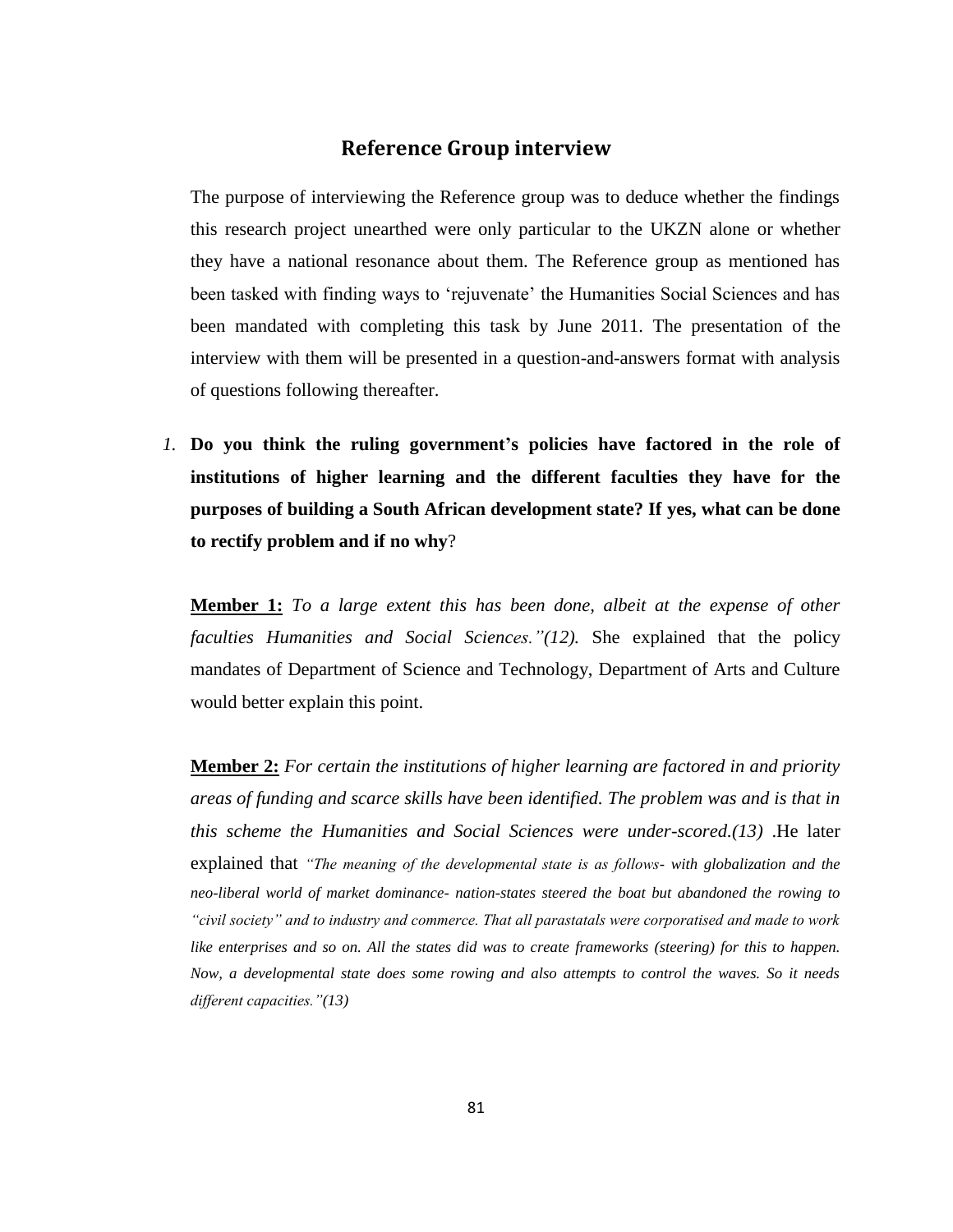**Analysis**: both members of the Reference group agree that institutions of higher learning have a role to play in the South African developmental state. However, and more importantly to this research project, the Humanities Social Science Faculties have not been ascribed a role by government.

*2.* **Do you feel that Humanities Social Science faculties (HSF) such as University of KwaZulu-Natal etc can play a part in alleviating the lack of human capacity in the region, as pointed out by Professor Turok in his book; '***From The Freedom Charter to Polokwane***…'?**

**Member 1:** *Yes. The historical contribution of Humanities and Social Sciences attest to this. Graduates in the Faculty have held in the past and currently influential position in the private and public sector. I have no doubt that you will find many such individuals in KZN and the country at large. (12)*, she explained.

**Member 2:** *I think we need to be more sensitive to the labour market but also be proactive about what kind of labour market we will need in the coming decade. We also need good primary research and scholarship to envision the future. (13)*, he explained.

**Analysis:** the first member explained that the Humanities Social Science Faculties have long played a role in shaping South Africa"s path, whether through the public or private sector. However, the second member explains that currently Humanities Social Science Faculties need to start being aware of what is currently needed by the country, and that this is where the Humanities Social Sciences should be at the forefront. They need to shape the future trajectory of South Africa's economy.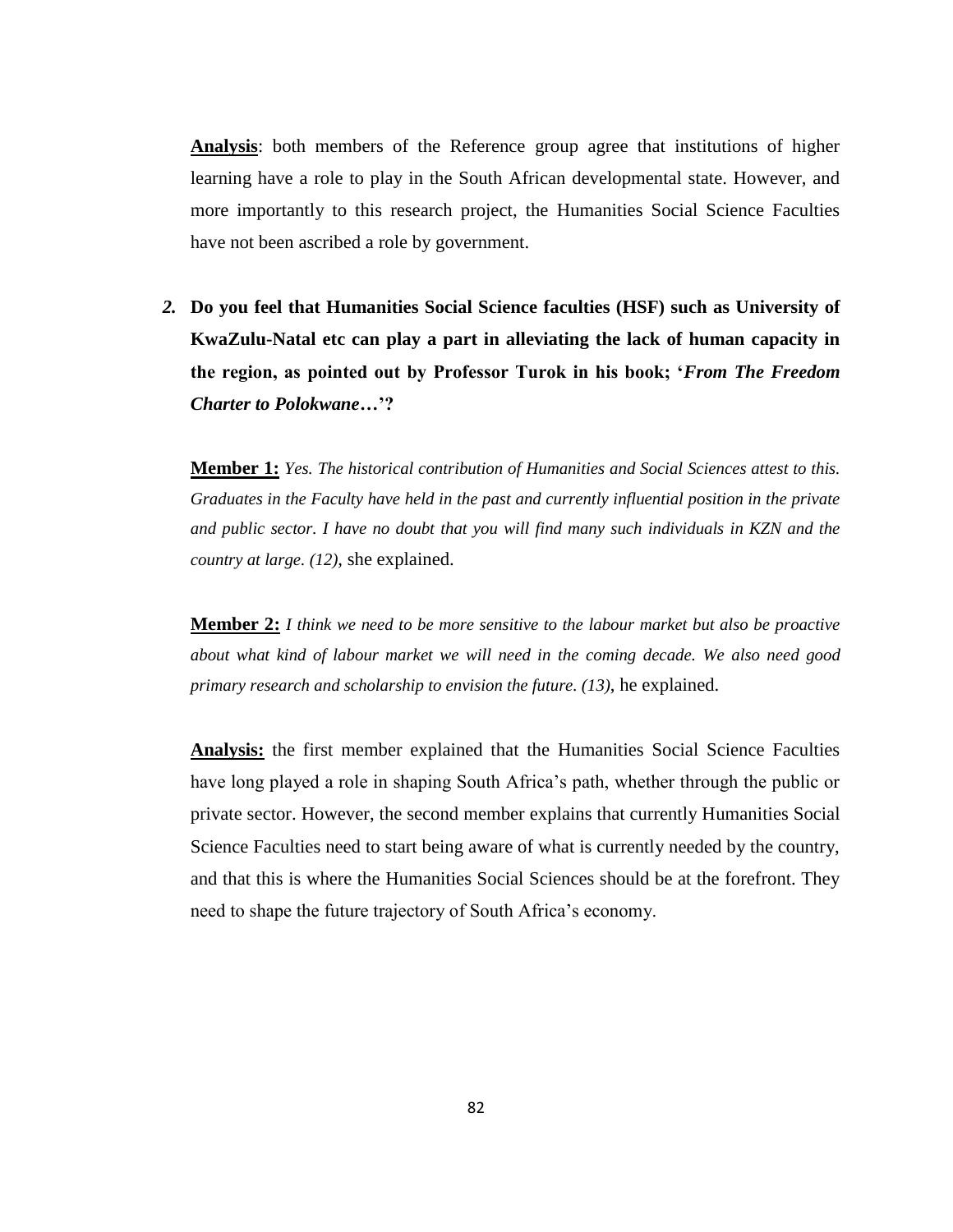**3. And, what role can Humanities Social Sciences (products) play in the development of the South African development state?** 

**Member 1:** *As policy makers, as implementers, critics, and producers of knowledge and critical skills.(12).*

**Member 2:** *Thinkers, planners, designers of systems and alternative systems, conflict specialists and diversity facilitators, communications and information specialists and languages (African, Hindi, Chinese etc); heritage and history.(13)*. However, he explained that for this to happen there needs to be proper planning and "*cultivation."*.

**Analysis:** both members of this team envision graduates of the Humanities Social Sciences being the future custodians of South Africa. They explain that graduates from this Faculty are going to be involved in the whole process of the policy cycle; from the formulation, implementation, monitoring and evaluation stages. Yet they do this within context of South Africa, the use of African languages and traditions ways will possibly be further refined with the purpose of building a uniquely South African developmental state.

**4. Is it correct for the Humanities Social Science Faculties to preoccupied with producing graduates for the workforce (public/private sector), or should the Humanities Social Science faculties concerned with producing something else?**

**Member 1:** *It is not an either or. HSF has been able to straddle both worlds – active participants (producers of workforce) as well a producing knowledge for its own sake and even as policy makers, implementers. (12).*

**Member 2:** *It can never be either/or. Yes for the sectors you mentioned and yes to produce the future academics, teachers and researchers. (13).*

**Analysis:** the answer from both members was that it is not a set rule that the Humanities Social Sciences must solely concentrate on producing either employees or academics. Rather they seemed to imply that a synergy is required when it comes to what the Faculties are producing.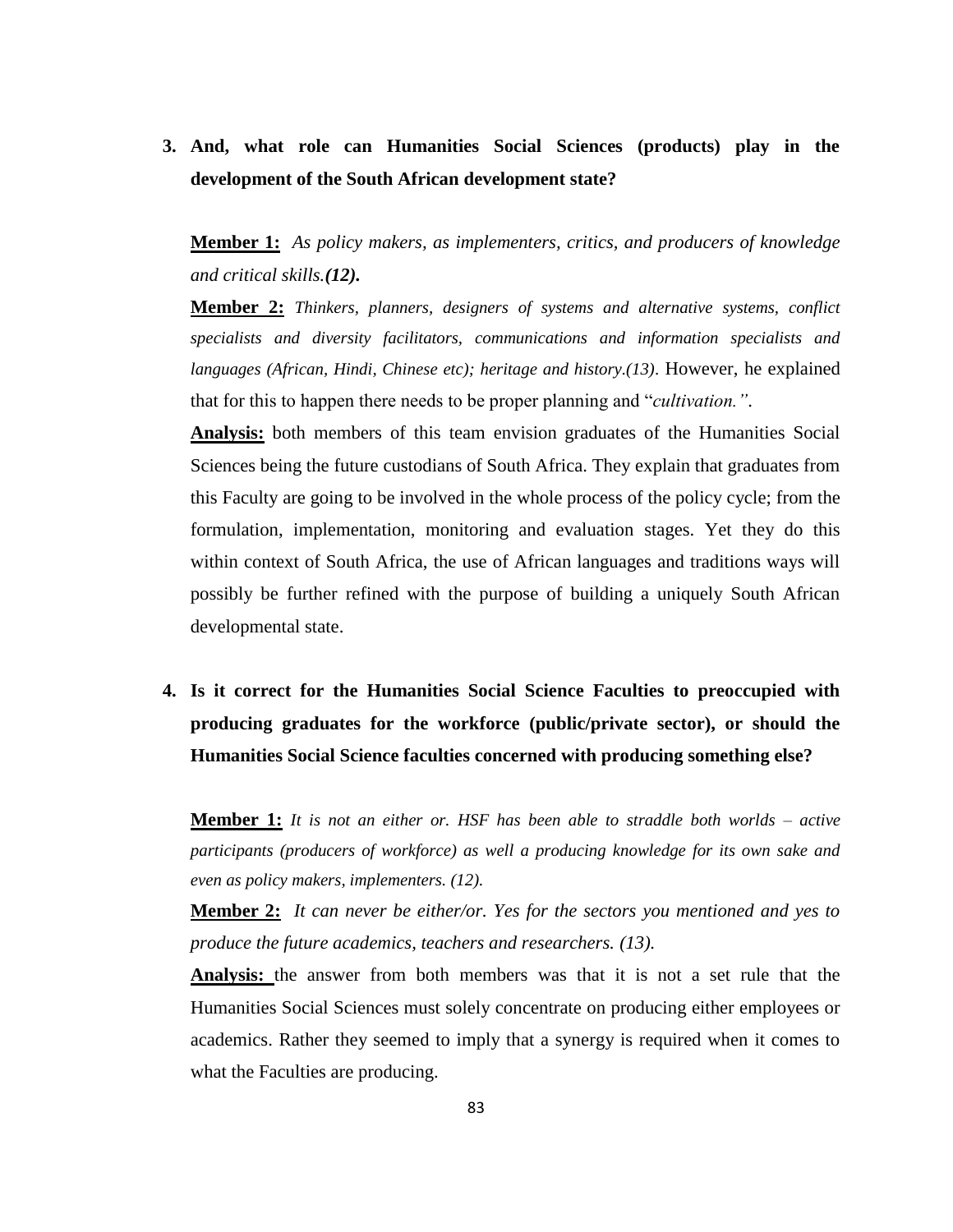*5.* **How closely should Humanities Social Science (Universities) intake policies, curriculum content mirror the regions and South Africa's stated development path? As espoused by policies like the Department of Trade and Industry's Industrial Development Plan.** 

**Member 1:** *While HSF should reflect national priorities in their curriculum, they should also be able to set their own agenda"s that seeks to be forward looking. (12).*

**Member 2:** *I do not think the Faculties even know about this- the Development Studies and Economics Departments do; the School of Sociology and Social Studies does but not the rest. (13).*

**Analysis:** three points can be taken from the above-answers. Firstly, that the Humanities Social Science Faculties should have a curriculum that is attuned to the national imperatives for both the public and private sectors. Secondly, the Humanities Social Sciences should not be wholly benevolent to the government and private sector wants. Strategic imperatives should be adhered to. And finally, the educational institutions (with some Humanities Social Science Schools being the exception) are not fully versed with what it is means for South Africa to be a developmental state. This is an extremely worrying point.

**6. Why are Humanities Social Science faculties continuing to take in such a high numbers of students, when employment trends point for the need for universities to produce more Science Engineering Management graduates?**

**Member 1:** *Employment trends are not showing that at all. (12)*. She referred this research project to the Academy of Science of South Africa (ASSAF) latest study on graduates. She went further to explain that, *"While SEM studies should grow, they should not grow at the expense of other faculties. It is a fallacy that what this economy and country requires is a bunch of SME graduate who are unable to analyze the world/the problem they are trying to resolve. Besides, the problem starts not with universities but with basic education (currently and historical).*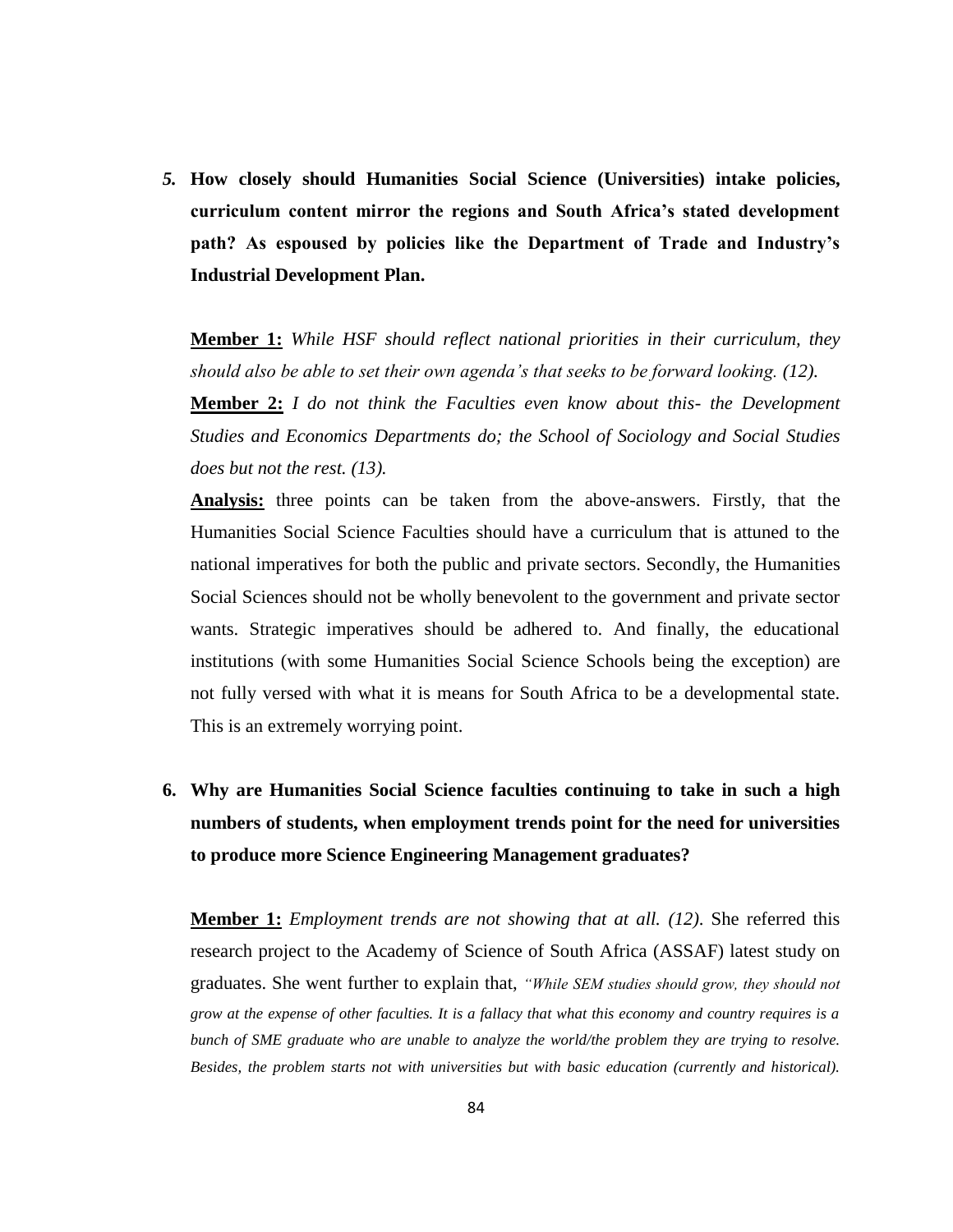*Indeed not everyone who comes to university automatically qualifies (point system) to take the science stream, and or interested."* (13).

**Member 2:** *They (Universities) are trying both (to restrict both Faculties) but SEMs restrict their numbers to available labs and practical spaces. Our numbers (University students) are low in comparison to most developing societies- I think it is 19% of matriculants as opposed to 32%"(12)*

**Analysis:** both members agreed that there are small numbers of Science Engineering Management students in the system. However, their importance is too over sensationalised, to the point that their weaknesses i.e. lack of critical thinking, lateral thinking skills – that are taught to the Humanities Social Science students are not properly developed. The bigger problem is that the pre-university educational system in South Africa is failing to create quality students.

**7. Taking into consideration what employment trends and research indicate about the country requiring Science Engineering Management graduates, do you think the Humanities Social Science Faculties need to restructure themselves and their offering and create a different set of Humanities Social Science graduates to add to the needed utility value in R.S.A State?**

**Member 1:** *An open curriculum at university and school level might be a solution. SEM graduates might also benefit a great deal in taking HSS courses and vice versa. The solution then is not to turn HSS into SEM. (12).* **Member 2:** *That will be part of my job to define what this is. (13).*

**Analysis:** Humanities Social Science Faculties are in need of a change. This research project has shown this to be true for the University of KwaZulu-Natal. And, more research needs to take place to further find a way forward.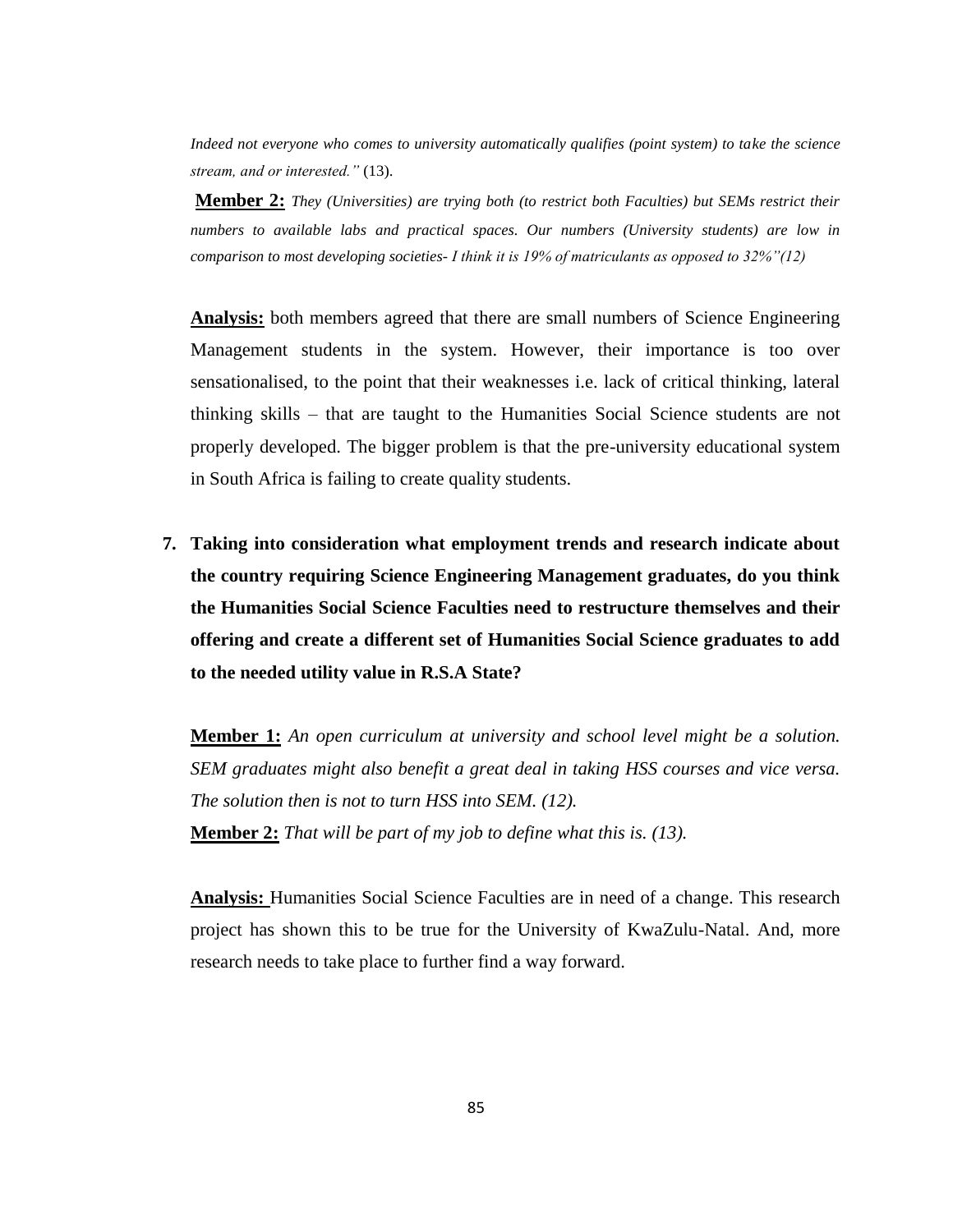## **Analyses of Chapter four**

From the three themes, four sub-themes and the Reference group, four points can be deduced about the findings and analysis this chapter.

- 1. Humanities Social Science faculties have a critical part to play in the development of the South African developmental state.
- 2. The issue of supply-and-demand of HSF graduates needs to begin to be managed. Currently, the size of the HSF of UKZN is problematic matter. It is not a uniquely UKZN phenomena, but is rather a nationwide problem.
- 3. The lack of an oversight body means HSF"s across South Africa cannot be audited for such issues as quality of graduates produced, curriculum development and lecture students quality assurance matters.
- 4. Finally, the HSF of the UKZN and other South African universities in general need to have a curriculum that is economically sensitive to the needs of the South African labour market. It should offer an in-depth and rigorous training methodology for the production of world class researchers and academics (think tanks) for the South African developmental state. A special emphasis should be placed on producing young (African) South Africans for the purposes of academic work.
- This concludes Chapter four. The next chapter will be a conclusion of the whole research project.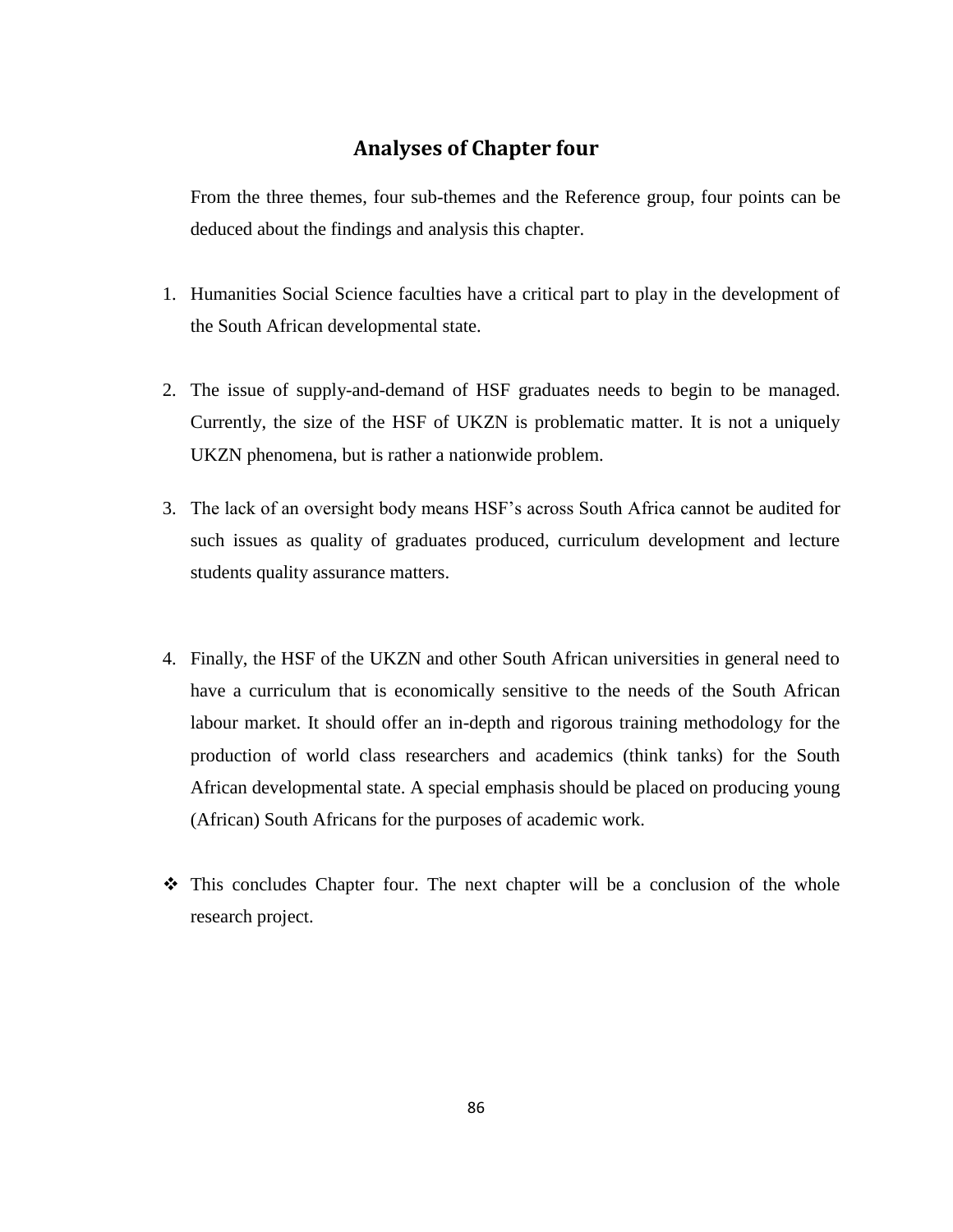## **Chapter 5 Conclusion**

The developmental path that South Africa has undertaken points to the promotion of Science Engineering Management graduates and their faculties. A prime example of this is the Department of Trade and Industry's recent Industrial Policy Action Plan (I.P). One of the IP's primary goals is galvanise the South African economy through promotion of industrialisation which should then lead to labour intensive jobs being created. Added to this the IP is also been tasked with promoting the goods and services and economic linkages sectors*.* For it to succeed, Science Engineering Management streams of study are vital. This dissertation explored the utility value of Humanities Social Science faculties to the South African developmental state in the context of such policies as the IP.

When examining the whether the HSF adds utility value to the RSA developmental state, it came to the fore that the HSF is not a homogenous faculty. It comprises of numerous schools, come of which are professional like the School of Psychology, School of Social Work etc and others are extremely academic in nature like the School of Philosophy. Moreover, each university in South Africa has its own definition for what constitutes a BA or BSS degree for instance the Witwatersrand University makes a separation between the Humanities and Social Sciences, and has subjects such as Public Administration as part of its BA or BSS offering. Thus when referring to the HSF in the South Africa context, it is largely defined by the institution in questions understanding of what constitutes a HSF education.

Yet, it is this ubiquitous quality of the HSF qualification that has meant that it can produce great thinkers and leaders. However, as the South African government has had to grapple with complex and sometime technically demanding problems such as the need build houses, improve infrastructure, expand telecommunications services and most importantly deal away with poverty. In order to do all these aforementioned and other duties the RSA government has embarked on a course of actions to turn its civil service into developmental state apparatus. The term developmental state was coined by Professor Chalmers Johnson, when he was describing how countries such as Japan, Malaysia (Asian Tigers) were transforming their socio-economic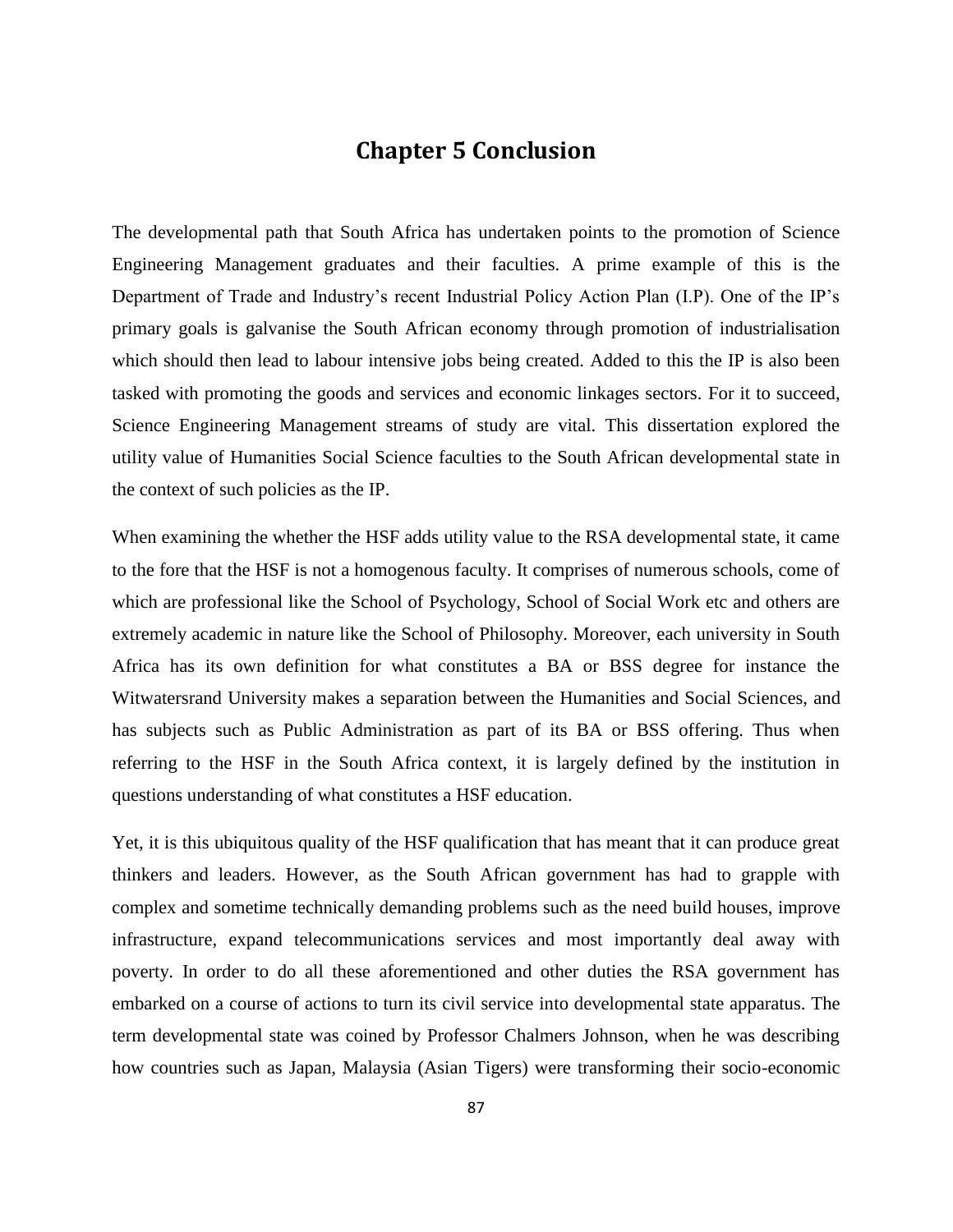statuses using their civil services. These Asian tigers used state policies to drive their industrial sectors, manpower planning, regulate foreign exports and imports etc.

A key characteristic in developmental state has been the agreed notion that for all the above to occur the civil service needs to well educated and public policy should ensure that the private and public are both active players in growing domestics economic growth. Thus, Science Engineering Management streams of study have been greatly sought after to drive industrial and technological expansion of these nations" economies.

The South African government under the leadership of the African National Congress has envisioned RSA becoming a developmental state. Already government has had experience shaping South Africa"s socio-economic trajectory, through policies such as BBBEE, social welfare benefits for the elderly, children's grants etc. However, these interventions have not been enough to stem the many problems facing the RSA government such as rising unemployment, HIV/AIDS, poor service delivery and corruption. The need to grow the economy and overturn the numerous problems facing RSA has meant that the RSA government requires certain key skills, as the literature in chapter one and two explained. The key skills in question are said to come from the SEM stream of study, and though this is known fact what has been happening over the course of many years is that more HSF graduates have exited the system that SEM graduates.

This study utilised, Human Capital theory to verify or disprove data found. According to Adam Smith HCT is about how an individual accrues economic wealth through being vocationally trained or formally educated. Once the individual is able to accrue the necessary skills he/she is able to better their financial situation and these financial spin-offs will benefit the society in general i.e. the States tax base increases. This study was unable to rely on previous literature to guide it, as all literature identified Science Engineering Management streams of study as the key utility value drivers of developmental states. The literature available had no place for Humanities Social Sciences, and if developmental state theory had to be followed there would be no room for HSF"s. Hence, this study is adding new knowledge to the theory of developmental state discourse and South African human capital discourse.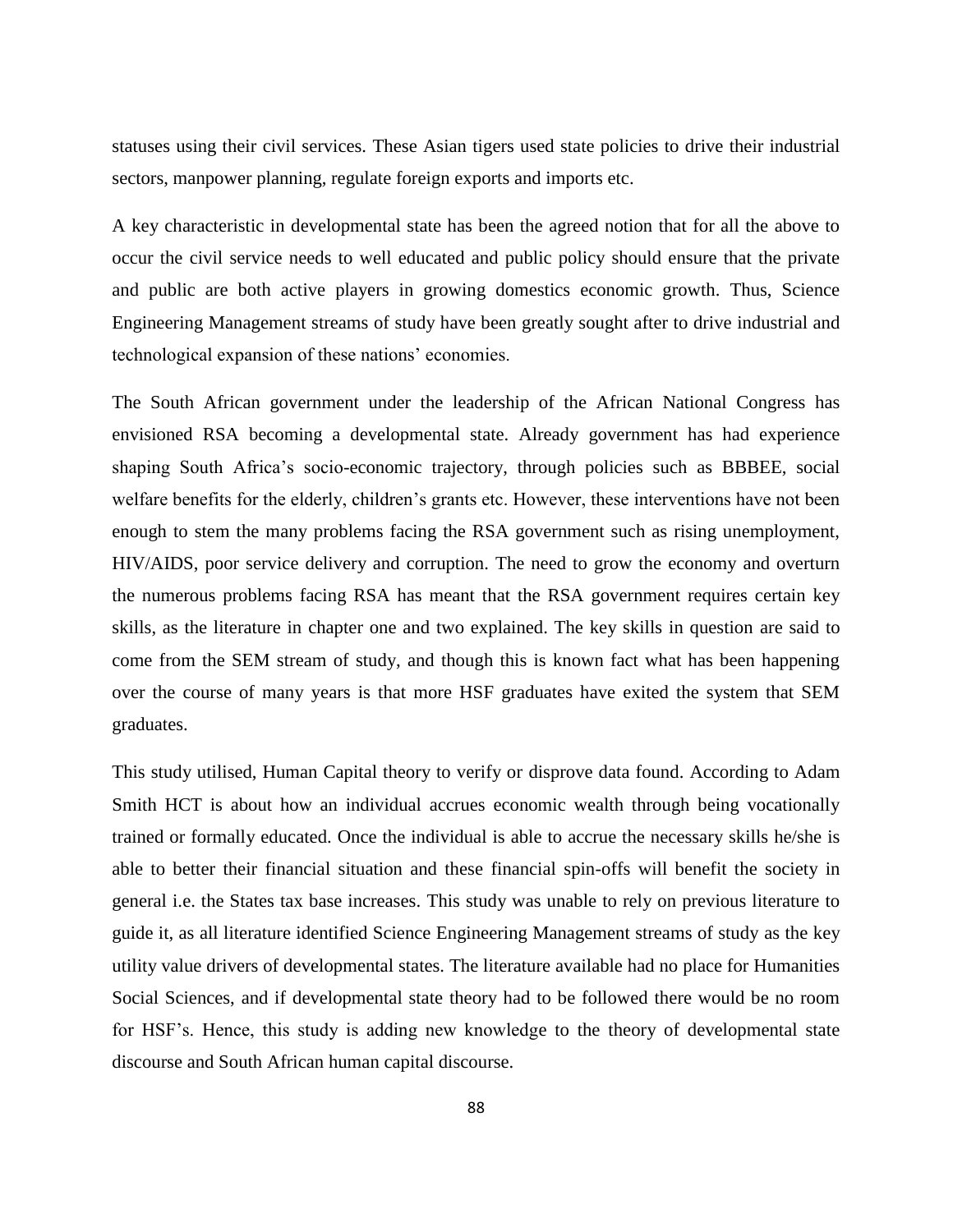Through desktop research it was shown that the universities are not producing the required degrees for the RSA labour market. Secondly it was found that HSF's and its graduates do have a role in the RSA developmental state.

However, this is going to depend on how faculties (especially the HSF of UKZN) can redesign their curriculum offering, so that labour market needs and wants are taken embedded into the make-up of a BA/ BSS degree. Also HSF's need to begin to start understanding their supply and demand system with regards to students entering and exiting the Faculties.

Penultimately, this study believes that government and tertiary institutions have not done enough to create a common meeting ground with regards to manpower planning. Two findings verified this study"s". The first is based on the fact that no nationwide supply and demand system exists to track the number of student entering and exiting universities. Secondly, UKZN as one of the largest tertiary institutions in RSA has no dialog with either the local municipality or national government on key issues relating to the employability of HSF graduates and manpower planning (human capital). Finally, HSF students are paying and studying for degree"s the South African job market cannot readily absorb. All the above problem statements have led to this last problem.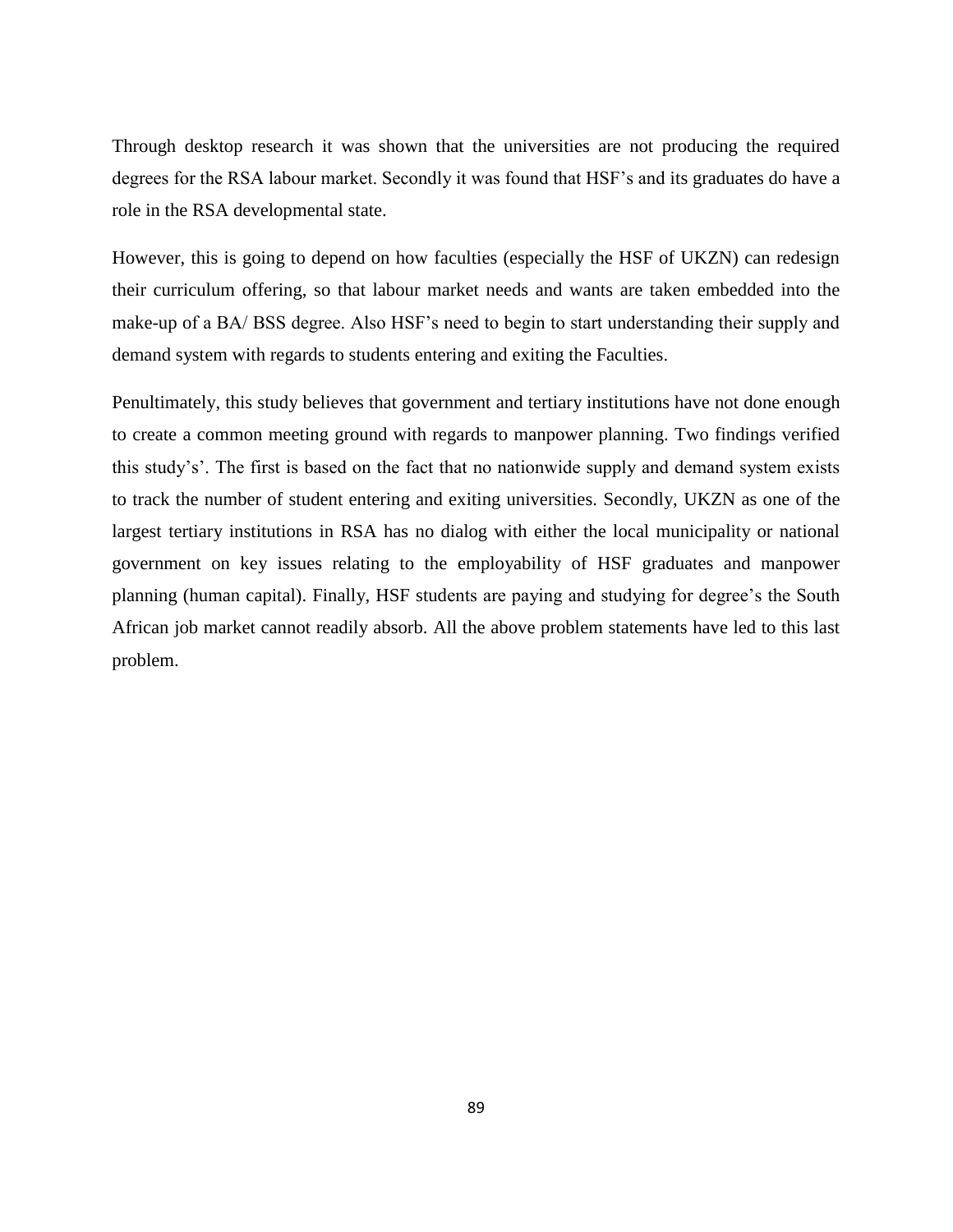## **Bibliography**

## **Books**

Atul, k. (2004). *State-directed development: political power and industrialization in the global periphery.* Princeton University, New Jersey.

Creswell, J.W. (2008). *Research Design.* Sage Pubns

Development Policy Research Unit (DPRU). (2006). *Graduate Unemployment in Post-Apartheid South Africa: Nature and Possible Policy Responses*. School of Economics, University of Cape Town

Fielden, J and Lockwood, G (1973). *Planning and management in universities: A study of British universities*. London, Chatto and Windus for Sussex University Press

Griesel, H and Parker, B. (2009). *Graduate Attributes: A baseline study on South African graduates from the perspective of employers*. Higher Education and the South African Qualifications Authority

Jones, G. (1971). *The role of science and technology in developing countries***.** Oxford University Press

Kondlo, K and Maserumle, M. H. (2010). *The Zuma Administration - Critical Challenges.*  Human Science Research Council (HSRC) Press

Olukoshi, A.O and Zaleza, P.T. (2004). *African universities in the twenty-first century.* CODESRIA

Powell, J.L. (1973). *Selection for university in Scotland: a first report on the Assessment for Higher Education project.* University of London Press

Salmi, J. and Verspoor, A. M. (1994). *Revitalizing Higher Education*. IAU Press Pergamon Scott, P. (1995). *The meanings of mass higher education.* SRHE and Open University Press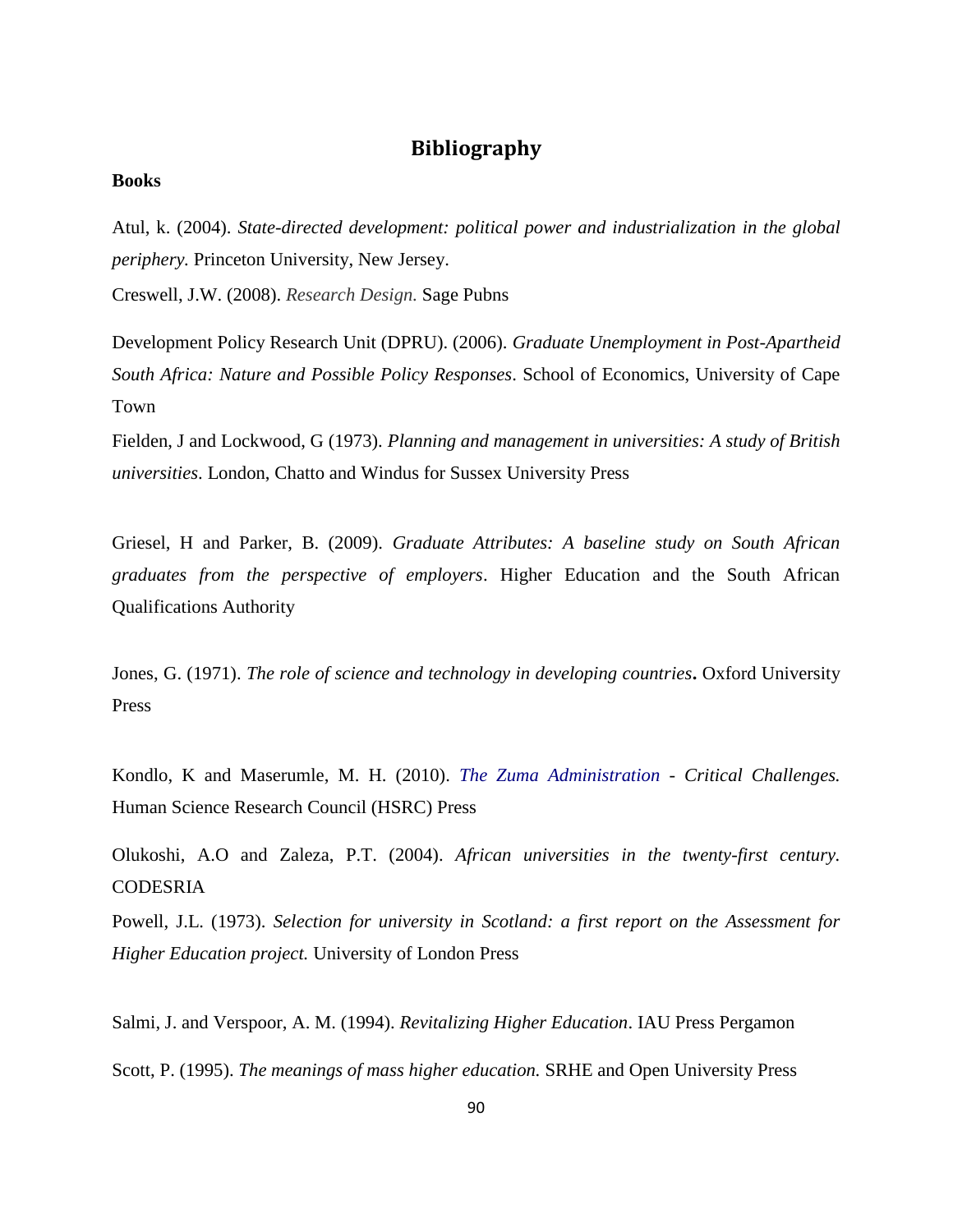Sefali, M.M (1988). *Southern Africa Research For Development*. Institute of Southern African Studies, Roma. Lesotho

Smith, A. (1776). *The Wealth of Nations*. Random House, Inc.

Turok, B. (2008). *From The Freedom Charter to Polokwane The Evolution of the ANC Economic Policy*. New Agenda: South African Journal of Social and Economic Policy

Turok, B. 2008.*Wealth Doesn"t Trickle Down*. New Agenda: South African Journal of Social and Economic Policy

Wandira, A. (1977). *The African university in development***.** Ravan Press Worden, N. (1994).*The making of Modern South Africa.* Blackwell Oxford UK &Cambridge USA

## **Journals**

Chang, J. H. The making of a developmental state. New agenda. Issue 38 Second Quarter 2010

Öniş, Z. (1991). *The Logic of the Developmental State (Reviewed works).* Comparative Politics, Vol. 24, No. 1. Ph.D. Program in Political Science of the City University of New York

Dias, R. and Posel, D. (2007) Unemployment, education and skills constraints in post-apartheid South Africa. DPRU Working Paper, no. 120

## **Internet**

**A British Academy Report:** *Punching our weight: the humanities and social sciences in public policy making*. www.britac.ac.uk. Accessed on 28 March 2010.

**ANC:** *A.N.C 52nd National Conference 2007 Resolutions*. www.anc.org.za. Accessed on the 20 March 2010.

**Akasgi:** www.ashesi.edu. Accessed on the 3 November 2010

**Black Accountants:** timeslive.co.za, assessed on the 4 November 2010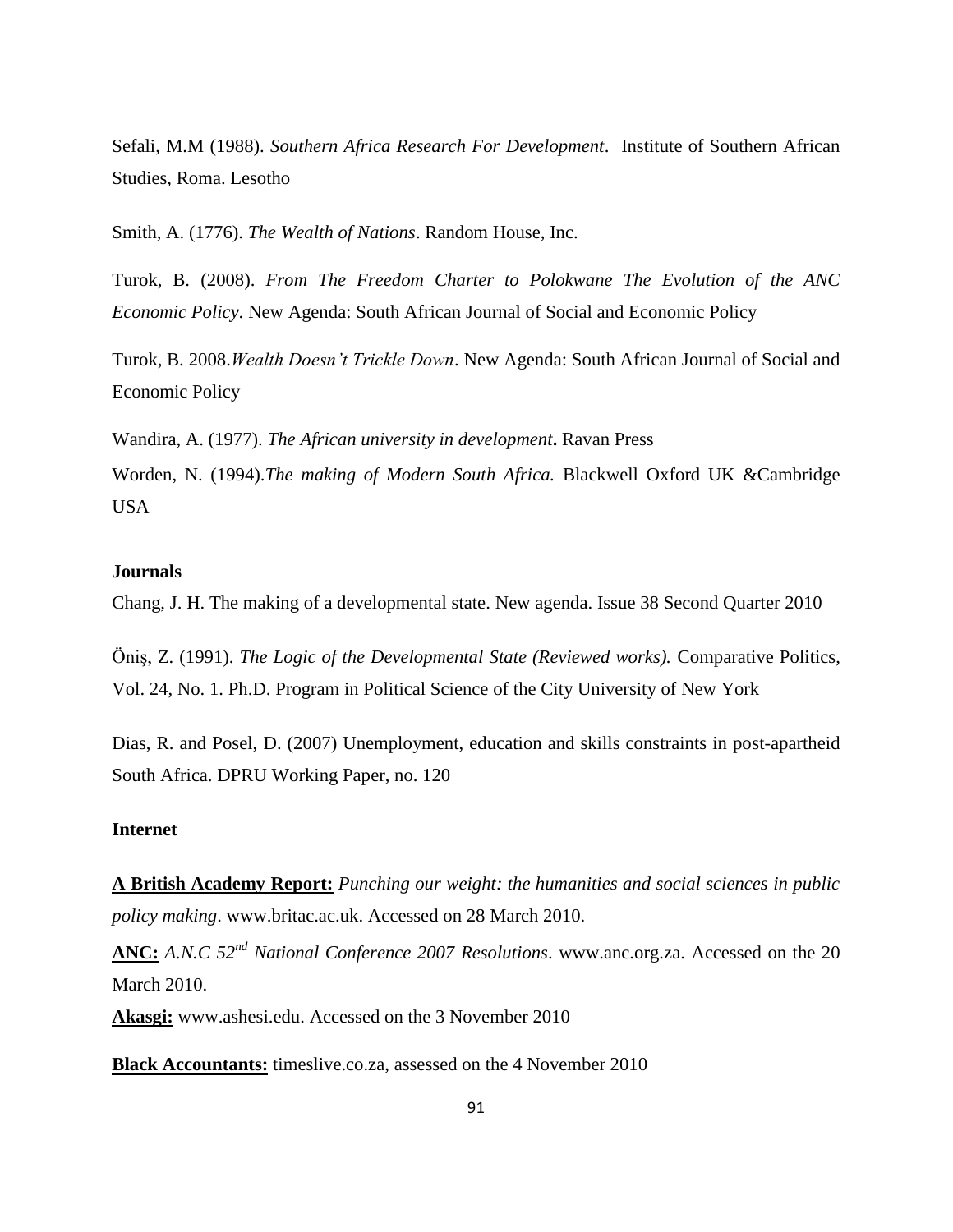**Content analysis:** colostate.edu. Accessed 10 November 2010

**DCB:** durbanchamber.co.za. Accessed 10 July 2010

**DTI:** *2010/11 - 2012/13 Industrial Policy Action Plan*. www.dti.gov.za. Accessed on 28 March 2010. Accessed 5 June 2010

**HIV/AIDS:** allafrica.com. Accessed 22 September 2010

**Human Capital:** globalaccess.com. Accessed 2 June 2010 **Importance of education:** www.educatejournal.org. Accessed 2 November 2010 **Inter-disciplinary:** www.scrippscollege.edu. Accessed on 18 September 2010

**Marwala**: http://arxiv.org. Accessed on 22 July 2010

**MITI:** econlib.org. Accessed on 25 August 2010

**Psychology:** stanford.edu. Accessed on 22 October 2010

**SAQA:** *All fields of study-overview Graduation Trends by Qualification type*. www.saqa.org.za. Accessed on 25 March 2010.

**Service delivery protest:** mg.co.za. Assessed on July 2010

**Stanford Graduate School:** gsbapps.stanford.edu

**Underdevelopment**: findarticles.com. Accessed 25 September 2010

**Utility value**. www.duke.edu. Accessed 15 October 2010

**Utility value:** Bizterms.net. Accessed on 15 September

**Utility value:** financial-dictionary.com. Accessed 10 November 2010

**Will the Humanities Save us?** www.insidehighered.com. Accessed on 28 March 2010. **Interviews**

## **1-7: University of KwaZulu-Natal Senior Academic staff member**

1. …Psychology.